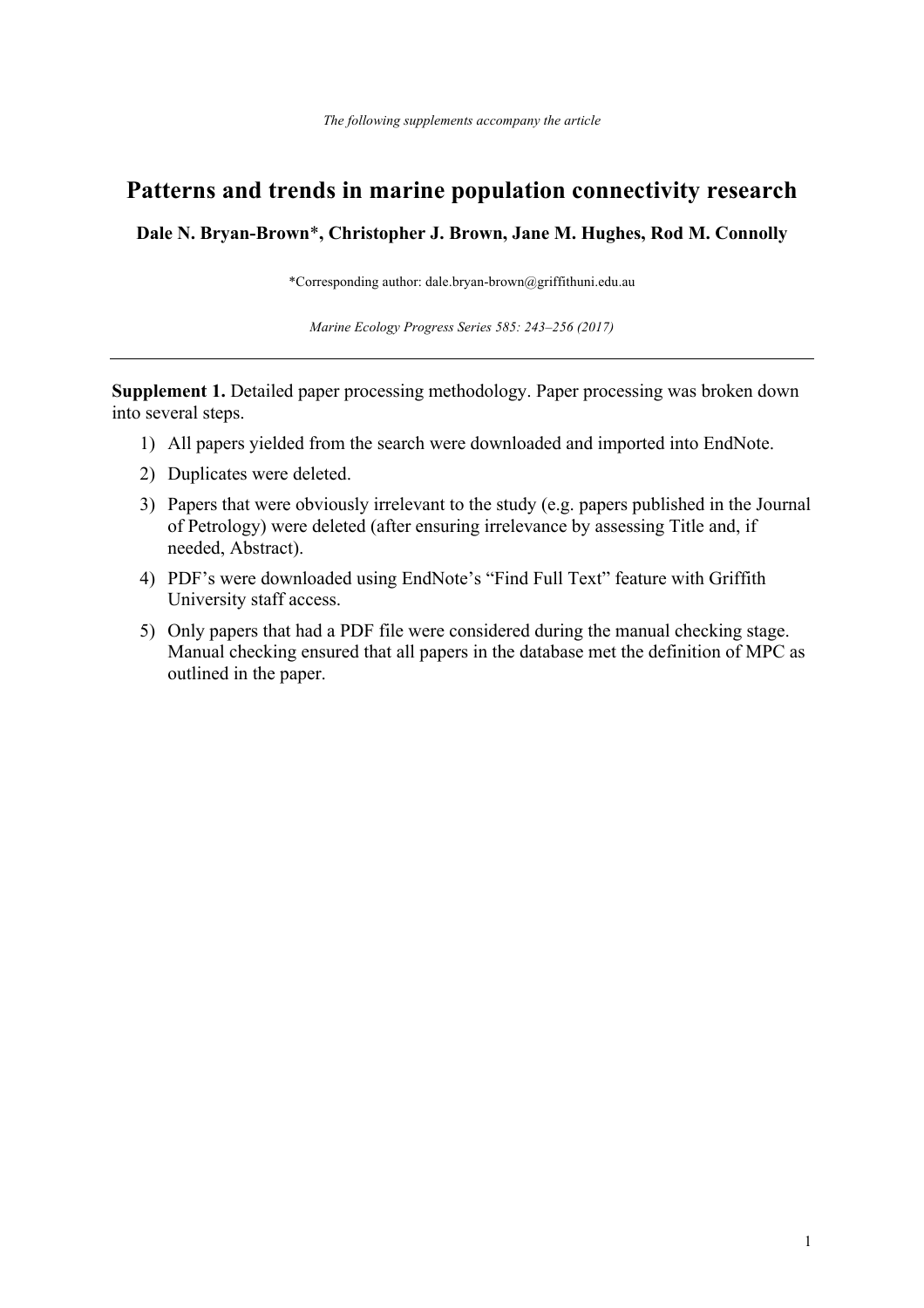**Supplement 2.** All research papers included in database, articles in **bold** are highly cited (>10 citations per year)

Abookire AA, Bailey KM (2007) The distribution of life cycle stages of two deep-water pleuronectids, Dover sole (Microstomus pacificus) and rex sole (Glyptocephalus zachirus), at the northern extent of their range in the Gulf of Alaska. J Sea Res 57:198–208

Aburto-Oropeza O, Dominguez-Guerrero I, Cota-Nieto J, Plomozo-Lugo T (2009) Recruitment and ontogenetic habitat shifts of the yellow snapper (Lutjanus argentiventris) in the Gulf of California. Mar Biol 156:2461–2472

Acha EM, Simionato CG, Carozza C, Mianzan H (2012) Climate-induced year-class fluctuations of whitemouth croaker Micropogonias furnieri (Pisces, Sciaenidae) in the Rio de la Plata estuary, Argentina-Uruguay. Fish Oceanogr 21:58–77

Acosta CA (1999) Benthic dispersal of Caribbean spiny lobsters among insular habitats: Implications for the conservation of exploited marine species. Conserv Biol 13:603–612

Acosta CA (2002) Spatially explicit dispersal dynamics and equilibrium population sizes in marine harvest refuges. ICES J Mar Sci 59:458–468

Adams AJ, Ebersole JP (2002) Use of back-reef and lagoon habitats by coral reef fishes. Mar Ecol Prog Ser 228:213–226

Adams DK, Flierl GR (2010) Modeled interactions of mesoscale eddies with the East Pacific Rise: Implications for larval dispersal. Deep Res Part I-Oceanographic Res Pap 57:1163– 1176

Adams TP, Aleynik D, Burrows MT (2014) Larval dispersal of intertidal organisms and the influence of coastline geography. Ecography (Cop) 37:698–710

Adams TP, Miller RG, Aleynik D, Burrows MT (2014) Offshore marine renewable energy devices as stepping stones across biogeographical boundaries. J Appl Ecol 51:330–338

Adams TP, Proud R, Black KD (2015) Connected networks of sea lice populations: dynamics and implications for control. Aquac Environ Interact 6:273–284

Adams T, Black K, MacIntyre C, MacIntyre I, Dean R (2012) Connectivity modelling and network analysis of sea lice infection in Loch Fyne, west coast of Scotland. Aquac Environ Interact 3:51–63

Affonso PRAM, Galetti Jr PM (2007) Genetic diversity of three ornamental reef fishes (Families Pomacanthidae and Chaetodontidae) from the Brazilian coast. Braz J Biol 67:925– 933

Afonso P, Tempera F, Menezes G (2008) Population structure and habitat preferences of red porgy (Pagrus pagrus) in the Azores, central North Atlantic. Fish Res 93:338–345

Aglieri G, Papetti C, Zane L, Milisenda G, Boero F, Piraino S (2014) First evidence of inbreeding, relatedness and chaotic genetic patchiness in the holoplanktonic jellyfish Pelagia noctiluca (Scyphozoa, Cnidaria). PLoS One 9:1–15

Agostini C, Papetti C, Patarnello T, Mark FC, Zane L, Marino IAM (2013) Putative selected markers in the Chionodraco genus detected by interspecific outlier tests. Polar Biol 36:1509– 1518

Aguilar LA, Roberts DG, Minchinton TE, Ayre DJ (2015) Genetic differentiation in the barnacle Catomerus polymerus despite migration across a biogeographic barrier. Mar Ecol Prog Ser 524:213–224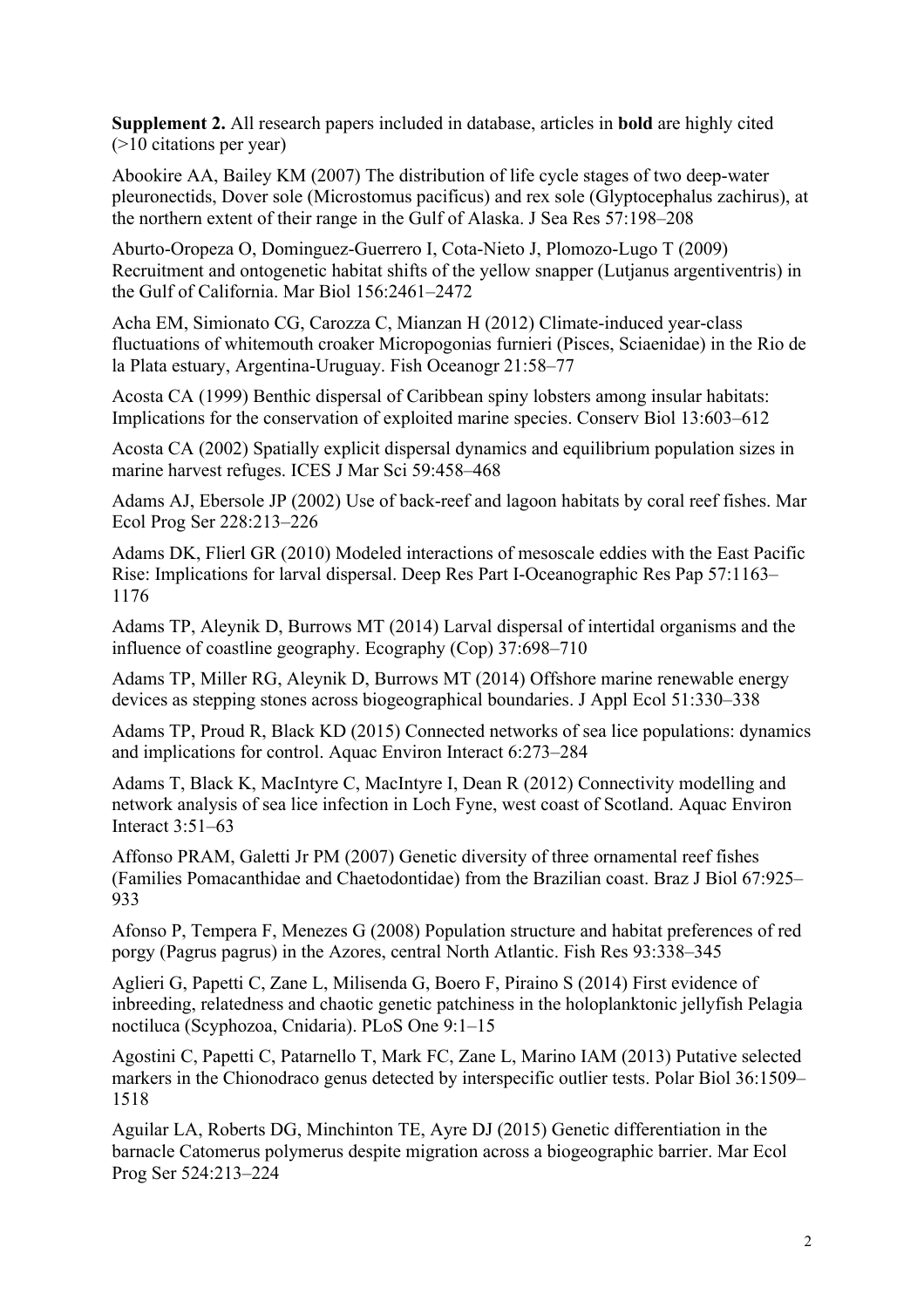Aguilar-Perera A, Appeldoorn RS (2007) Variation in juvenile fish density along the mangrove-seagrass-coral reef continuum in SW Puerto Rico. Mar Ecol Prog Ser 348:139– 148

Aguirre JD, McNaught DC (2012) Ontogenetic variability in the habitat associations of Haliotis iris in central New Zealand. Mar Freshw Res 63:751–761

Aguzzi J, Company JB, Bahamon N, Flexas MM, Tecchio S, Fernandez-Arcaya U, Garcia JA, Mecho A, Koenig S, Canals M (2013) Seasonal bathymetric migrations of deep-sea fishes and decapod crustaceans in the NW Mediterranean Sea. Prog Oceanogr 118:210–221

Aiken CM, Navarrete SA, Pelegri JL (2011) Potential changes in larval dispersal and alongshore connectivity on the central Chilean coast due to an altered wind climate. J Geophys Res 116

Aiken CM, Navarrete SA (2011) Environmental fluctuations and asymmetrical dispersal: generalized stability theory for studying metapopulation persistence and marine protected areas. Mar Ecol Prog Ser 428:77–88

Aiken CM, Navarrete SA, Castillo MI, Castilla JC (2007) Along-shore larval dispersal kernels in a numerical ocean model of the central Chilean coast. Mar Ecol Prog Ser 339:13– 24

Ajemian MJ, Powers SP (2014) Towed-float satellite telemetry tracks large-scale movement and habitat connectivity of myliobatid stingrays. Environ Biol Fishes 97:1067–1081

Akib NAM, Tam BM, Phumee P, Abidin MZ, Tamadoni S, Mather PB, Nor SAM (2015) High Connectivity in Rastrelliger kanagurta: Influence of Historical Signatures and Migratory Behaviour Inferred from mtDNA Cytochrome b. PLoS One 10

Alberto F, Massa S, Manent P, Diaz-Almela E, Arnaud-Haond S, Duarte CM, Serrao EA (2008) Genetic differentiation and secondary contact zone in the seagrass Cymodocea nodosa across the Mediterranean-Atlantic transition region. J Biogeogr 35:1279–1294

Alberto F, Raimondi PT, Reed DC, Coelho NC, Leblois R, Whitmer A, Serrao EA (2010) Habitat continuity and geographic distance predict population genetic differentiation in giant kelp. Ecology 91:49–56

Alberto F, Raimondi PT, Reed DC, Watson JR, Siegel DA, Mitarai S, Coelho N, Serrao EA (2011) Isolation by oceanographic distance explains genetic structure for Macrocystis pyrifera in the Santa Barbara Channel. Mol Ecol 20:2543–2554

Allen RL, Baltz DM (1997) Distribution and microhabitat use by flatfishes in a Louisiana estuary. Environ Biol Fishes 50:85–103

#### **Almany GR, Berumen ML, Thorrold SR, Planes S, Jones GP (2007) Local replenishment of coral reef fish populations in a marine reserve. Science 316:742–744**

Almany GR, Hamilton RJ, Bode M, Matawai M, Potuku T, Saenz-Agudelo P, Planes S, Berumen ML, Rhodes KL, Thorrold SR, Russ GR, Jones GP (2013) Dispersal of Grouper Larvae Drives Local Resource Sharing in a Coral Reef Fishery. Curr Biol 23:626–630

Alter SE, Ramirez SF, Nigenda S, Ramirez JU, Bracho LR, Palumbi SR (2009) Mitochondrial and Nuclear Genetic Variation across Calving Lagoons in Eastern North Pacific Gray Whales (Eschrichtius robustus). J Hered 100:34–46

Amara R, Poulard JC, Lagardere F, Desaunay Y (1998) Comparison between the life cycles of two Soleidae, the common sole, Solea solea, and the thickback sole, Microchirus variegatus, in the Bay of Biscay (France). Environ Biol Fishes 53:193–209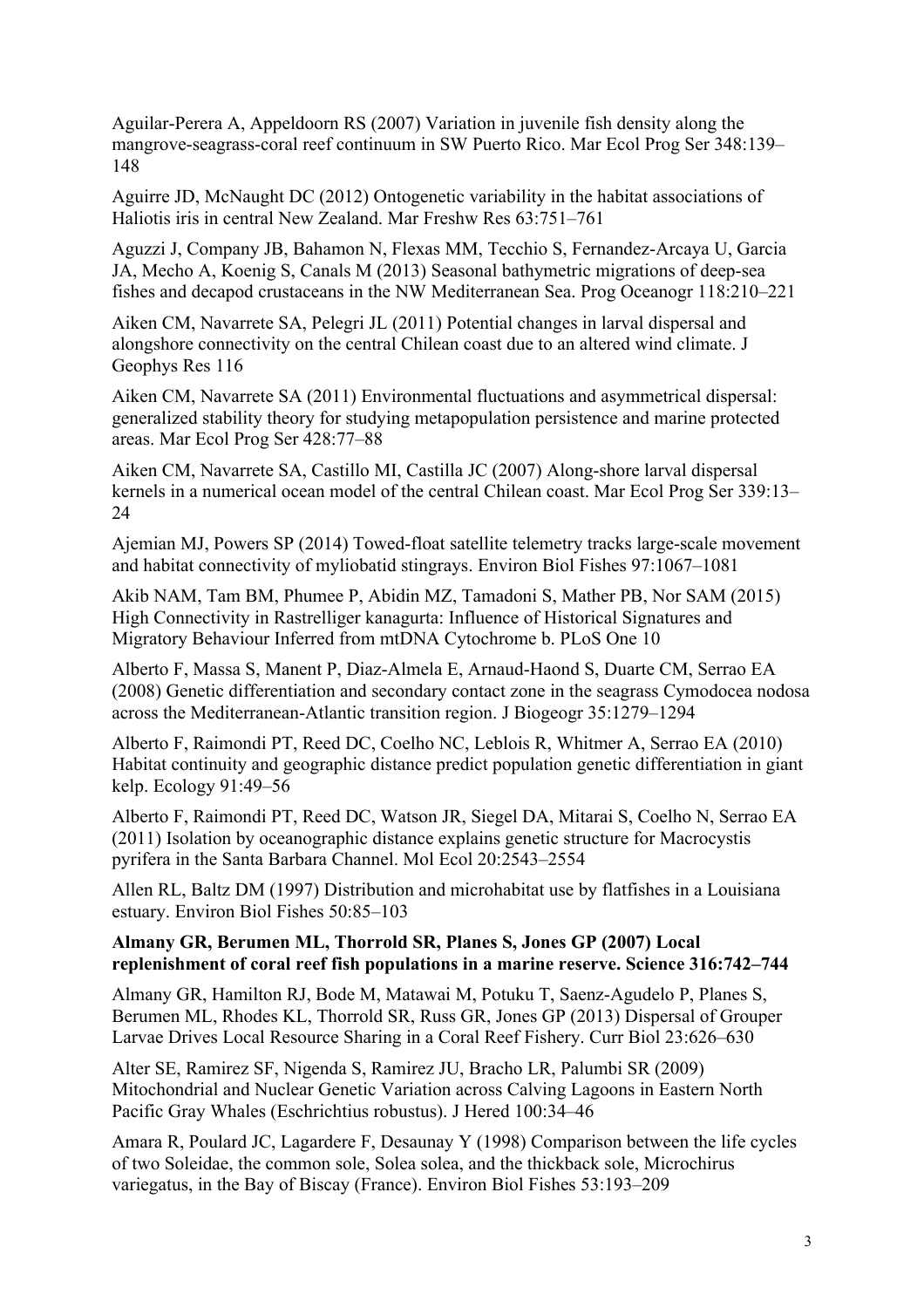Amaral AR, Beheregaray LB, Bilgmann K, Boutov D, Freitas L, Robertson KM, Sequeira M, Stockin KA, Coelho MM, Moeller LM (2012) Seascape Genetics of a Globally Distributed, Highly Mobile Marine Mammal: The Short-Beaked Common Dolphin (Genus Delphinus). PLoS One 7

Amorocho DF, Alberto Abreu-Grobois F, Dutton PH, Reina RD (2012) Multiple Distant Origins for Green Sea Turtles Aggregating off Gorgona Island in the Colombian Eastern Pacific. PLoS One 7

Amoroso RO, Parma AM, Orensanz JML, Gagliardini DA (2011) Zooming the macroscope: medium-resolution remote sensing as a framework for the assessment of a small-scale fishery. ICES J Mar Sci 68:696–706

An HS, Nam MM, Myeong JI, An CM (2014) Genetic diversity and differentiation of the Korean starry flounder (Platichthys stellatus) between and within cultured stocks and wild populations inferred from microsatellite DNA analysis. Mol Biol Rep 41:7281–7292

Andersen LW, Born EW, Doidge DW, Gjertz I, Wiig Ø, Waples RS (2009) Genetic signals of historic and recent migration between sub-populations of Atlantic walrus Odobenus rosmarus rosmarus west and east of Greenland. Endanger Species Res 9:197–211

Anderson JD, Karel WJ, Mace CE, Bartram BL, Hare MP (2014) Spatial genetic features of eastern oysters ( Crassostrea virginica Gmelin) in the Gulf of Mexico: northward movement of a secondary contact zone. Ecol Evol 4:1671–1685

Andrade SCS, Magalhaes CA, Solferini VN (2003) Patterns of genetic variability in Brazilian Littorinids (Mollusca): a macrogeographic approach. J Zool Syst Evol Res 41:249–255

Andrade SCS, Solferini VN (2007) Fine-scale genetic structure overrides macro-scale structure in a marine snail: Nonrandom recruitment, demographic events or selection? Biol J Linn Soc 91:23–36

Andreakis N, Luter HM, Webster NS (2012) Cryptic speciation and phylogeographic relationships in the elephant ear sponge Ianthella basta (Porifera, Ianthellidae) from northern Australia. Zool J Linn Soc 166:225–235

Andrello M, Manel S (2015) MetaPopGen: An r package to simulate population genetics in large size metapopulations. Mol Ecol Resour

Andrello M, Bevacqua D, Maes GE, Leo GA De (2011) An integrated genetic- demographic model to unravel the origin of genetic structure in European eel (Anguilla anguilla L.). Evol Appl 4:517–533

Andrello M, Jacobi MN, Manel S, Thuiller W, Mouillot D (2015) Extending networks of protected areas to optimize connectivity and population growth rate. Ecography (Cop) 38:273–282

Andrello M, Mouillot D, Beuvier J, Albouy C, Thuiller W, Manel S (2013) Low Connectivity between Mediterranean Marine Protected Areas: A Biophysical Modeling Approach for the Dusky Grouper Epinephelus marginatus. PLoS One 8

Andrello M, Mouillot D, Somot S, Thuiller W, Manel S (2015) Additive effects of climate change on connectivity between marine protected areas and larval supply to fished areas. Divers Distrib 21:139–150

Andrew NL, Viejo RM (1998) Ecological limits to the invasion of Sargassum muticum in northern Spain. Aquat Bot 60:251–263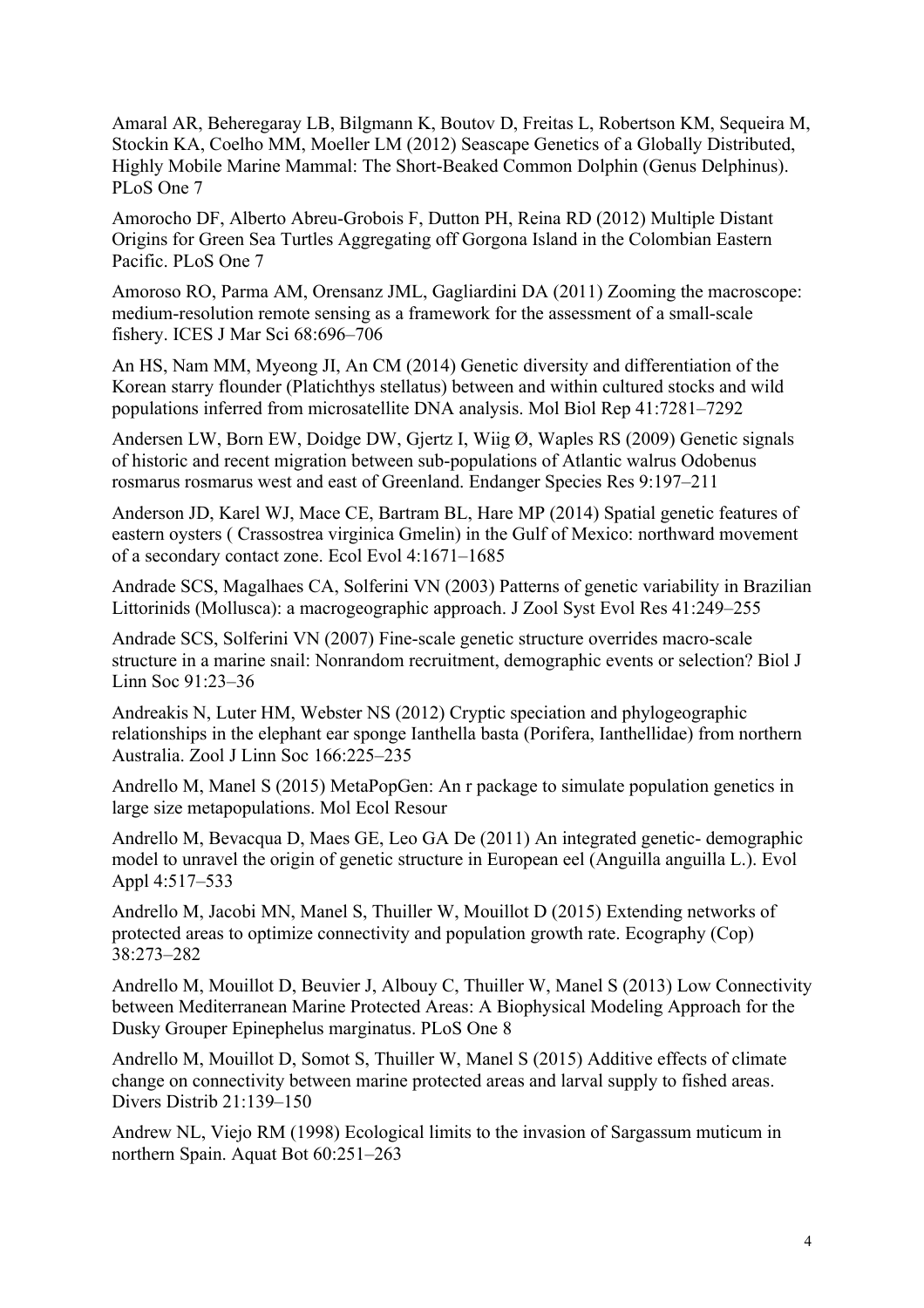Andrews KR, Moriwake VN, Wilcox C, Grau EG, Kelley C, Pyle RL, Bowen BW (2014) Phylogeographic Analyses of Submesophotic Snappers Etelis coruscans and Etelis "marshi" (Family Lutjanidae) Reveal Concordant Genetic Structure across the Hawaiian Archipelago. PLoS One 9

Andrews KR, Norton EL, Fernandez-Silva I, Portner E, Goetze E (2014) Multilocus evidence for globally distributed cryptic species and distinct populations across ocean gyres in a mesopelagic copepod. Mol Ecol 23:5462–5479

Andutta FP, Kingsford MJ, Wolanski E (2012) "Sticky water" enables the retention of larvae in a reef mosaic. Estuar Coast Shelf Sci 101:54–63

Arai T, Chino N, Dung Quang L (2013) Migration and habitat use of the tropical eels Anguilla marmorata and A. bicolor pacifica in Vietnam. Aquat Ecol 47:57–65

Arai T, Chino N, Kotake A (2009) Occurrence of estuarine and sea eels Anguilla japonica and a migrating silver eel Anguilla anguilla in the Tokyo Bay area, Japan. Fish Sci 75:1197– 1203

Araki S, Kunii H (2006) Allozymic implications of the propagation of eelgrass Zostera japonica within a river system. Limnology 7:15–21

Arellano SM, Young CM (2010) Pre- and post-settlement factors controlling spatial variation in recruitment across a cold-seep mussel bed. Mar Ecol Prog Ser 414:131–144

Arnaud-Haond S, Migliaccio M, Diaz-Almela E, Teixeira S, Vliet MS van de, Alberto F, Procaccini G, Duarte CM, Serrao EA (2007) Vicariance patterns in the Mediterranean Sea: east-west cleavage and low dispersal in the endemic seagrass Posidonia oceanica. J Biogeogr 34:963–976

Arnaud-Haond S, Vonau V, Rouxel C, Bonhomme F, Prou J, Goyard E, Boudry P (2008) Genetic structure at different spatial scales in the pearl oyster (Pinctada margaritifera cumingii) in French Polynesian lagoons: beware of sampling strategy and genetic patchiness. Mar Biol 155:147–157

Arrontes J (2002) Mechanisms of range expansion in the intertidal brown alga Fucus serratus in northern Spain. Mar Biol 141:1059–1067

Arthur KE, Boyle MC, Limpus CJ (2008) Ontogenetic changes in diet and habitat use in green sea turtle (Chelonia mydas) life history. Mar Ecol Prog Ser 362:303–311

Ashton G V, Stevens MI, Hart MC, Green DH, Burrows MT, Cook EJ, Willis KJ (2008) Mitochondrial DNA reveals multiple Northern Hemisphere introductions of Caprella mutica (Crustacea, Amphipoda). Mol Ecol 17:1293–1303

Asplin L, Salvanes AG V, Kristoffersen JB (1999) Nonlocal wind driven fjord-coast advection and its potential effect on plankton and fish recruitment. Fish Oceanogr 8:255–263

Assis J, Zupan M, Nicastro KR, Zardi GI, McQuaid CD, Serrao EA (2015) Oceanographic Conditions Limit the Spread of a Marine Invader along Southern African Shores. PLoS One 10

Ayata S-D, Ellien C, Dumas F, Dubois S, Thiebaut E (2009) Modelling larval dispersal and settlement of the reef-building polychaete Sabellaria alveolata: Role of hydroclimatic processes on the sustainability of biogenic reefs. Cont Shelf Res 29:1605–1623

Ayata S-D, Lazure P, Thiebaut E (2010) How does the connectivity between populations mediate range limits of marine invertebrates? A case study of larval dispersal between the Bay of Biscay and the English Channel (North-East Atlantic). Prog Oceanogr 87:18–36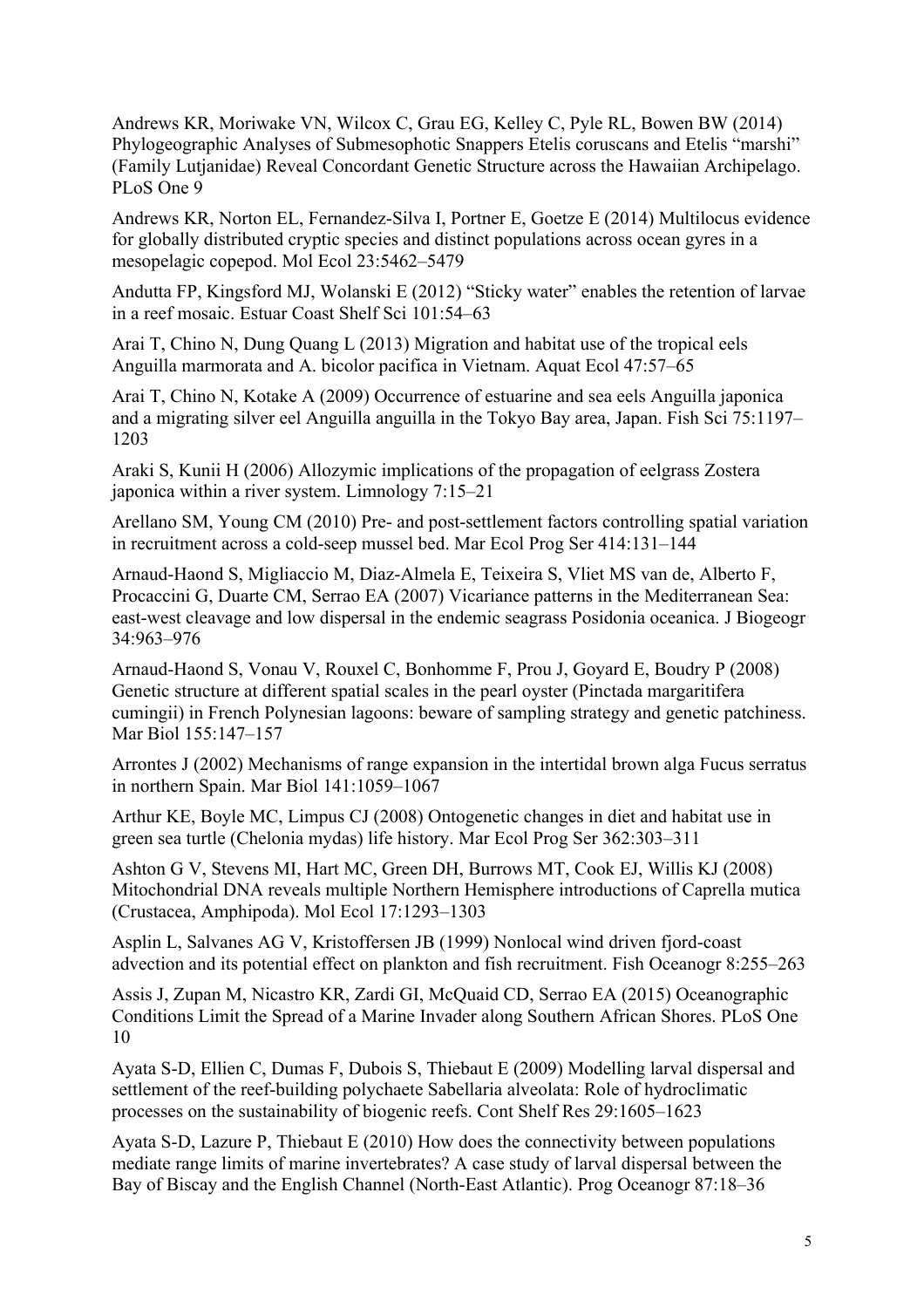Ayre DJ, Davis AR, Billingham M, Llorens T, Styan C (1997) Genetic evidence for contrasting patterns of dispersal in solitary and colonial ascidians. Mar Biol 130:51–61

# **Ayre DJ, Hughes TP (2000) Genotypic diversity and gene flow in brooding and spawning corals along the Great Barrier Reef, Australia. Evolution (N Y) 54:1590–1605**

Ayre DJ, Hughes TP, Standish RS (1997) Genetic differentiation, reproductive mode, and gene flow in the brooding coral pocillopora damicornis along the Great Barrier Reef, Australia. Mar Ecol Prog Ser 159:175–187

Ayre DJ, Read J, Wishart J (1991) Genetic subdivision within the eastern Australian population of the sea anemone Actinia tenebrosa. Mar Biol 109:379–390

Ayre DJ, Minchinton TE, Perrin C (2009) Does life history predict past and current connectivity for rocky intertidal invertebrates across a marine biogeographic barrier? Mol Ecol 18:1887–1903

Banks SC, Ling SD, Johnson CR, Piggott MP, Williamson JE, Beheregaray LB (2010) Genetic structure of a recent climate change-driven range extension. Mol Ecol 19:2011–24

Banks SC, Piggott MP, Williamson JE, Bové U, Holbrook NJ, Beheregaray LB (2007) Oceanic variability and coastal topography shape genetic structure in a long-dispersing sea urchin. Ecology 88:3055–64

Barber PH, Moosa MK, Palumbi SR (2002) Rapid recovery of genetic populations on Krakatau: diversity of stomatopod temporal and spatial scales of marine larval dispersal. Proc R Soc B-Biological Sci 269:1591–1597

## **Barber PH, Palumbi SR, Erdmann M V, Moosa MK (2002) Sharp genetic breaks among populations of Haptosquilla pulchella (Stomatopoda) indicate limits to larval transport: patterns, causes, and consequences. Mol Ecol 11:659–674**

Barbour AB, Adams AJ, Lorenzen K (2014) Size-based, seasonal, and multidirectional movements of an estuarine fish species in a habitat mosaic. Mar Ecol Prog Ser 507:263–276

Barnes DKA, Crook AC (2001) Implications of temporal and spatial variability in Paracentrotus lividus populations to the associated commercial coastal fishery. Hydrobiologia 465:95–102

Barreiro R, Couceiro L, Quintela M, Ruiz JM (2006) Population genetic structure of the prosobranch Nassarius reticulatus (L.) in a ria seascape (NW Iberian Peninsula) as revealed by RAPD analysis. Mar Biol 148:1051–1060

Barshis DJ, Sotka EE, Kelly RP, Sivasundar A, Menge BA, Barth JA, Palumbi SR (2011) Coastal upwelling is linked to temporal genetic variability in the acorn barnacle Balanus glandula. Mar Ecol Prog Ser 439:139–150

Bartsch J, Coombs SH (2001) An individual-based growth and transport model of the early life-history stages of mackerel (Scomber scombrus) in the eastern North Atlantic. Ecol Modell 138:127–141

Bass AL, Epperly SP, Braun-McNeill J (2006) Green turtle (Chelonia mydas) foraging and nesting aggregations in the Caribbean and Atlantic: Impact of currents and behavior on dispersal. J Hered 97:346–354

Basterretxea G, Catalán IA, Jordi A, Álvarez I, Palmer M, Sabatés A (2013) Dynamic regulation of larval fish self-recruitment in a marine protected area. Fish Oceanogr 22:477– 495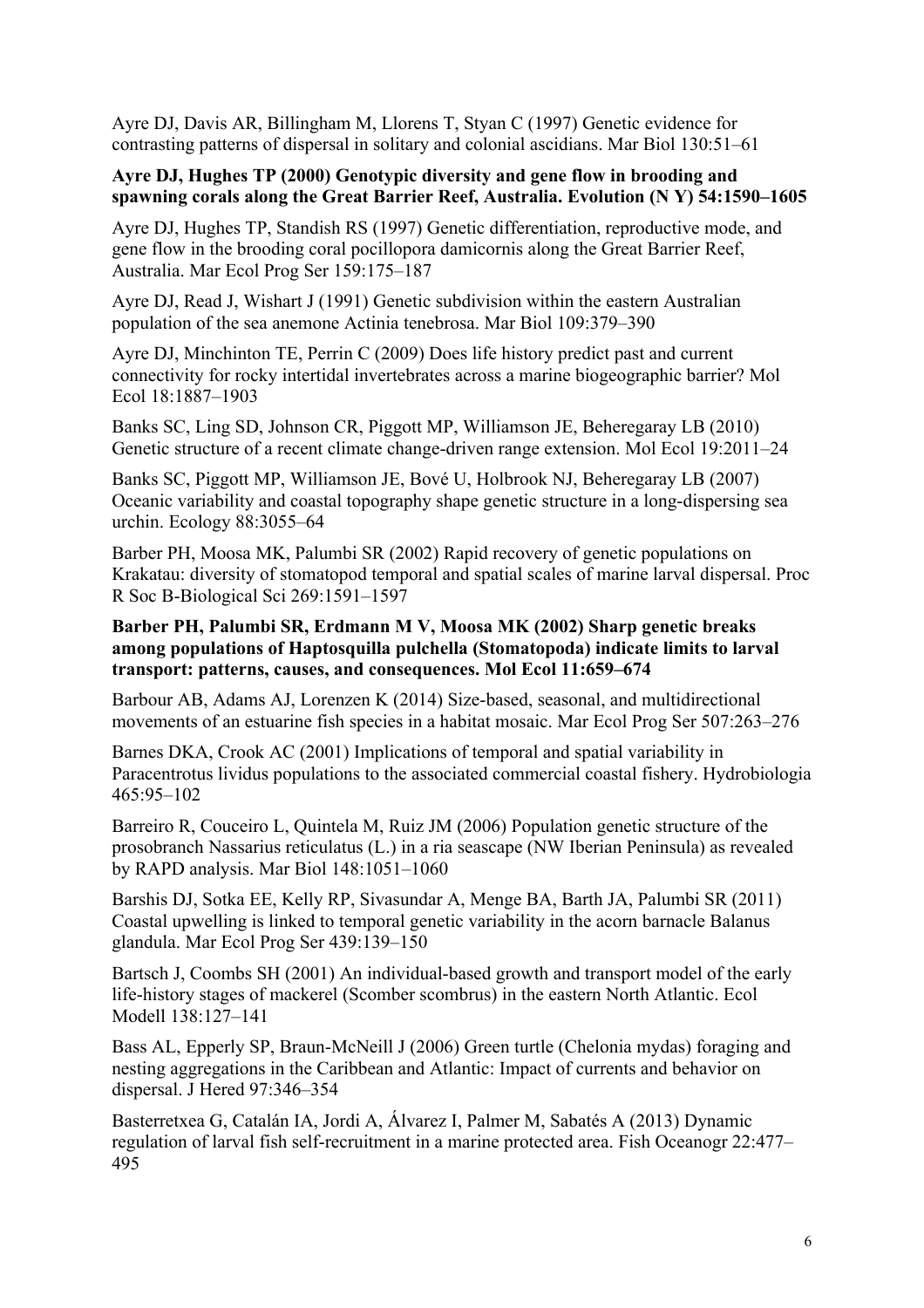Basterretxea G, Jordi A, Catalan IA, Sabates A (2012) Model-based assessment of local-scale fish larval connectivity in a network of marine protected areas. Fish Oceanogr 21:291–306

Bastidas C, Benzie JAH, Uthicke S, Fabricius KE (2001) Genetic differentiation among populations of a broadcast spawning soft coral, Sinularia flexibilis, on the Great Barrier Reef. Mar Biol 138:517–525

Batta-Lona PG, Bucklin A, Wiebe PH, Patarnello T, Copley NJ (2011) Population genetic variation of the Southern Ocean krill, Euphausia superba, in the Western Antarctic Peninsula region based on mitochondrial single nucleotide polymorphisms (SNPs). Deep Res Part Ii-Topical Stud Oceanogr 58:1652–1661

Bauer RK, Stepputtis D, Graewe U, Zimmermann C, Hammer C (2013) Wind-induced variability in coastal larval retention areas: a case study on Western Baltic spring-spawning herring. Fish Oceanogr 22:388–399

Baums IB, Boulay JN, Polato NR, Hellberg ME (2012) No gene flow across the Eastern Pacific Barrier in the reef-building coral Porites lobata. Mol Ecol 21:5418–5433

#### **Baums IB, Miller MW, Hellberg ME (2005) Regionally isolated populations of an imperiled Caribbean coral, Acropora palmata. Mol Ecol 14:1377–90**

Bay LK, Crozier RH, Caley MJ (2006) The relationship between population genetic structure and pelagic larval duration in coral reef fishes on the Great Barrier Reef. Mar Biol 149:1247– 1256

Bay LK, Caley MJM, Crozier RH (2008) Meta-population structure in a coral reef fish demonstrated by genetic data on patterns of migration, extinction and re-colonisation. BMC Evol Biol 8

Beaudreau AH, Essington TE (2011) Use of pelagic prey subsidies by demersal predators in rocky reefs: insight from movement patterns of lingcod. Mar Biol 158:471–483

Becheler R, Benkara E, Moalic Y, Hily C, Arnaud-Haond S (2014) Scaling of processes shaping the clonal dynamics and genetic mosaic of seagrasses through temporal genetic monitoring. Heredity (Edinb) 112:114–21

Becheler R, Diekmann O, Hily C, Moalic Y, Arnaud-Haond S (2010) The concept of population in clonal organisms: mosaics of temporally colonized patches are forming highly diverse meadows of Zostera marina in Brittany. Mol Ecol 19:2394–2407

Beck HJ, Styan CA (2010) Colour patterns in the sea urchin, Heliocidaris erythrogramma, suggest limited connectivity across the Southern and Pacific Ocean coastlines of Australia. Mar Freshw Res 61:143–152

#### **Becker BJ, Levin LA, Fodrie FJ, McMillan PA (2007) Complex larval connectivity patterns among marine invertebrate populations. Proc Natl Acad Sci U S A 104:3267– 72**

Becquet V, Lasota R, Pante E, Sokolowski A, Wolowicz M, Garcia P (2013) Effects of finescale environmental heterogeneity on local genetic structure in Macoma balthica from the Gulf of Gdask (southern Baltic Sea). Hydrobiologia 714:61–70

Beedessee G, Watanabe H, Ogura T, Nemoto S, Yahagi T, Nakagawa S, Nakamura K, Takai K, Koonjul M, Marie DEP (2013) High Connectivity of Animal Populations in Deep-Sea Hydrothermal Vent Fields in the Central Indian Ridge Relevant to Its Geological Setting. PLoS One 8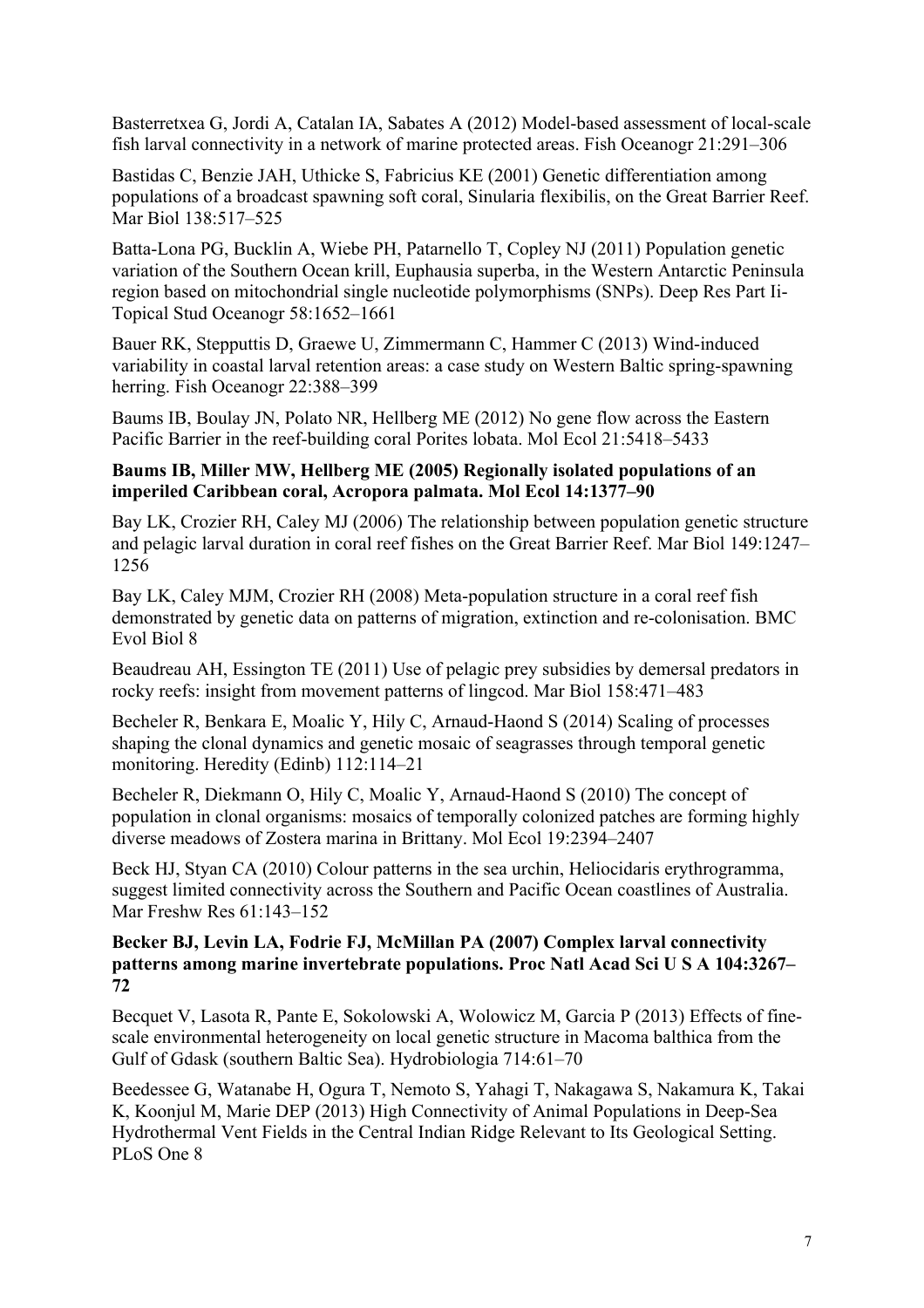Beger M, Linke S, Watts ME, Game ET, Treml EA, Ball I, Possingham HP (2010) Incorporating asymmetric connectivity into spatial decision making for conservation. Conserv Lett 3:359–368

Begovic E, Lindberg DR (2011) Genetic Population Structure of Tectura paleacea: Implications for the Mechanisms Regulating Population Structure in Patchy Coastal Habitats. PLoS One 6

Bekkevold D, Jacobsen L, Hemmer-Hansen J, Berg S, Skov C (2015) From regionally predictable to locally complex population structure in a freshwater top predator: river systems are not always the unit of connectivity in Northern Pike Esox lucius. Ecol Freshw Fish 24:305–316

Beldade R, Jackson AM, Cudney-Bueno R, Raimondi PT, Bernardi G (2014) Genetic structure among spawning aggregations of the gulf coney Hyporthodus acanthistius. Mar Ecol Prog Ser 499:193-U433

Bell JJ (2012) High connectivity between sea lough populations of a planktonic larval disperser with the adjacent open coast. Mar Ecol Evol Perspect 33:516–521

Bell JJ (2008) Similarity in connectivity patterns for two gastropod species lacking pelagic larvae. Mar Ecol Prog Ser 357:185–194

Bell JJ (2008) Connectivity between island Marine Protected Areas and the mainland. Biol Conserv 141:2807–2820

Bell JJ (2009) Hitching a ride on a hermit crabs home: Movement of gastropod shells inhabited by hermit crabs. Estuar Coast Shelf Sci 85:173–178

Bell JJ, Smith D, Hannan D, Haris A, Jompa J, Thomas L (2014) Resilience to Disturbance Despite Limited Dispersal and Self-Recruitment in Tropical Barrel Sponges: Implications for Conservation and Management. PLoS One 9

Bell SS, Hicks GRF (1991) marine landscapes and faunal recruitment - a field-test with seagrasses and copepods. Mar Ecol Prog Ser 73:61–68

Bendtsen J, Hansen JLS (2013) A model of life cycle, connectivity and population stability of benthic macro-invertebrates in the North Sea/Baltic Sea transition zone. Ecol Modell 267:54– 65

Bennett RH, Cowley PD, Childs A-R, Naesje TF (2015) Movements and residency of juvenile white steenbras Lithognathus lithognathus in a range of contrasting estuaries. Estuar Coast Shelf Sci 152:100–108

Bentley BP, Harvey ES, Newman SJ, Welch DJ, Smith AK, Kennington WJ (2014) Local genetic patchiness but no regional differences between Indo-West Pacific populations of the dogtooth tuna Gymnosarda unicolor. Mar Ecol Prog Ser 506:267–277

Ben-Tzvi O, Kiflawi M, Gaines SD, Al-Zibdah M, Sheehy MS, Paradis GL, Abelson A (2008) Tracking recruitment pathways of Chromis viridis in the Gulf of Aqaba using otolith chemistry. Mar Ecol Prog Ser 359:229–238

Berglund M, Jacobi MN, Jonsson PR (2012) Optimal selection of marine protected areas based on connectivity and habitat quality. Ecol Modell 240:105–112

Berkstrom C, Jorgensen TL, Hellstrom M (2013) Ecological connectivity and niche differentiation between two closely related fish species in the mangrove-seagrass-coral reef continuum. Mar Ecol Prog Ser 477:201–215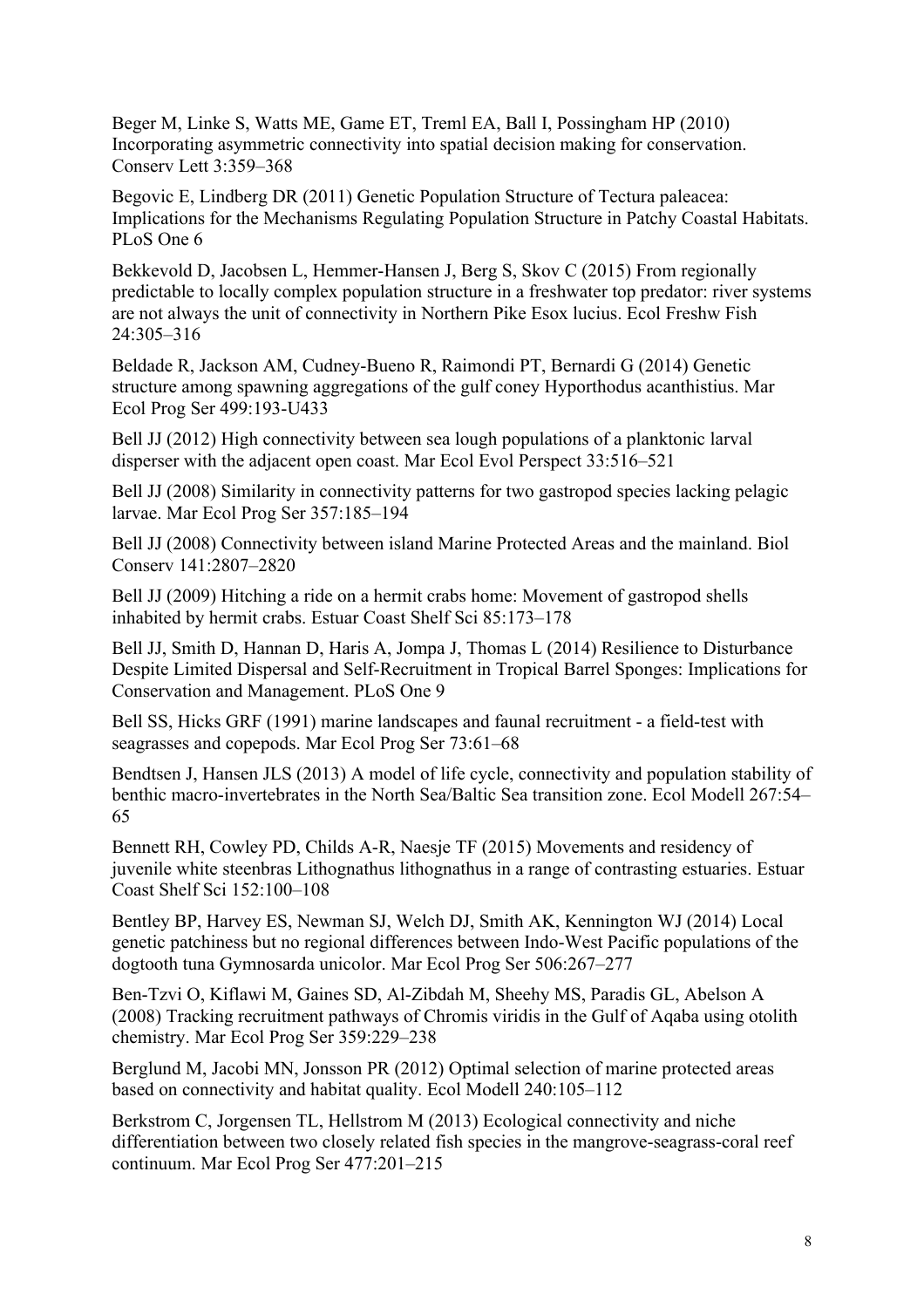Berkstrom C, Lindborg R, Thyresson M, Gullstrom M (2013) Assessing connectivity in a tropical embayment: Fish migrations and seascape ecology. Biol Conserv 166:43–53

Berline L, Zakardjian B, Molcard A, Ourmieres Y, Guihou K (2013) Modeling jellyfish Pelagia noctiluca transport and stranding in the Ligurian Sea. Mar Pollut Bull 70:90–99

Berline L, Rammou A-M, Doglioli A, Molcard A, Petrenko A (2014) A Connectivity-Based Eco-Regionalization Method of the Mediterranean Sea. PLoS One 9

Bernardi G, Holbrook SJ, Schmitt RJ (2001) Gene flow at three spatial scales in a coral reef fish, the three-spot dascyllus, Dascyllus trimaculatus. Mar Biol 138:457–465

Berry O, England P, Fairclough D, Jackson G, Greenwood J (2012) Microsatellite DNA analysis and hydrodynamic modelling reveal the extent of larval transport and gene flow between management zones in an exploited marine fish (Glaucosoma hebraicum). Fish Oceanogr 21:243–254

Berry O, England P, Marriott RJ, Burridge CP, Newman SJ (2012) Understanding agespecific dispersal in fishes through hydrodynamic modelling, genetic simulations and microsatellite DNA analysis. Mol Ecol 21:2145–2159

Bert TM, Arnold WS, Wilbur AE, Seyoum S, McMillen-Jackson AL, Stephenson SP, Weisberg RH, Yarbro LA (2014) Florida Gulf Bay Scallop (Argopecten Irradians Concentricus) Population Genetic Structure: Form, Variation, And Influential Factors. J Shellfish Res 33:99–136

Berumen ML, Almany GR, Planes S, Jones GP, Saenz-Agudelo P, Thorrold SR (2012) Persistence of self-recruitment and patterns of larval connectivity in a marine protected area network. Ecol Evol 2:444–452

Berumen ML, Walsh HJ, Raventos N, Planes S, Jones GP, Starczak V, Thorrold SR (2010) Otolith geochemistry does not reflect dispersal history of clownfish larvae. Coral Reefs 29:883–891

Besnier F, Kent M, Skern-Mauritzen R, Lien S, Malde K, Edvardsen RB, Taylor S, Ljungfeldt LER, Nilsen F, Glover KA (2014) Human-induced evolution caught in action: SNP-array reveals rapid amphi-atlantic spread of pesticide resistance in the salmon ecotoparasite Lepeophtheirus salmonis. BMC Genomics 15

Bessudo S, Soler GA, Klimley AP, Ketchum JT, Hearn A, Arauz R (2011) Residency of the scalloped hammerhead shark (Sphyrna lewini) at Malpelo Island and evidence of migration to other islands in the Eastern Tropical Pacific. Environ Biol Fishes 91:165–176

Beukema JJ, Dekker R (2003) Redistribution of spat-sized Macoma balthica in the Wadden Sea in cold and mild winters. Mar Ecol Prog Ser 265:117–122

Beyst B, Mees J, Cattrijsse A (1999) Early postlarval fish in the hyperbenthos of the Dutch Delta (south-west Netherlands). J Mar Biol Assoc United Kingdom 79:709–724

Bhaud M (1998) The spreading potential of polychaete larvae does not predict adult distributions; consequences for conditions of recruitment. Hydrobiologia 375–76:35–47

Bhaud MR (2003) Identification of adults and larvae in Spiochaetopterus (Polychaeta, Chaetopteridae): consequences for larval transport and recruitment. Hydrobiologia 496:279– 287

Bidegain G, Francisco Barcena J, Garcia A, Antonio Juanes J (2013) LARVAHS: Predicting clam larval dispersal and recruitment using habitat suitability-based particle tracking model. Ecol Modell 268:78–92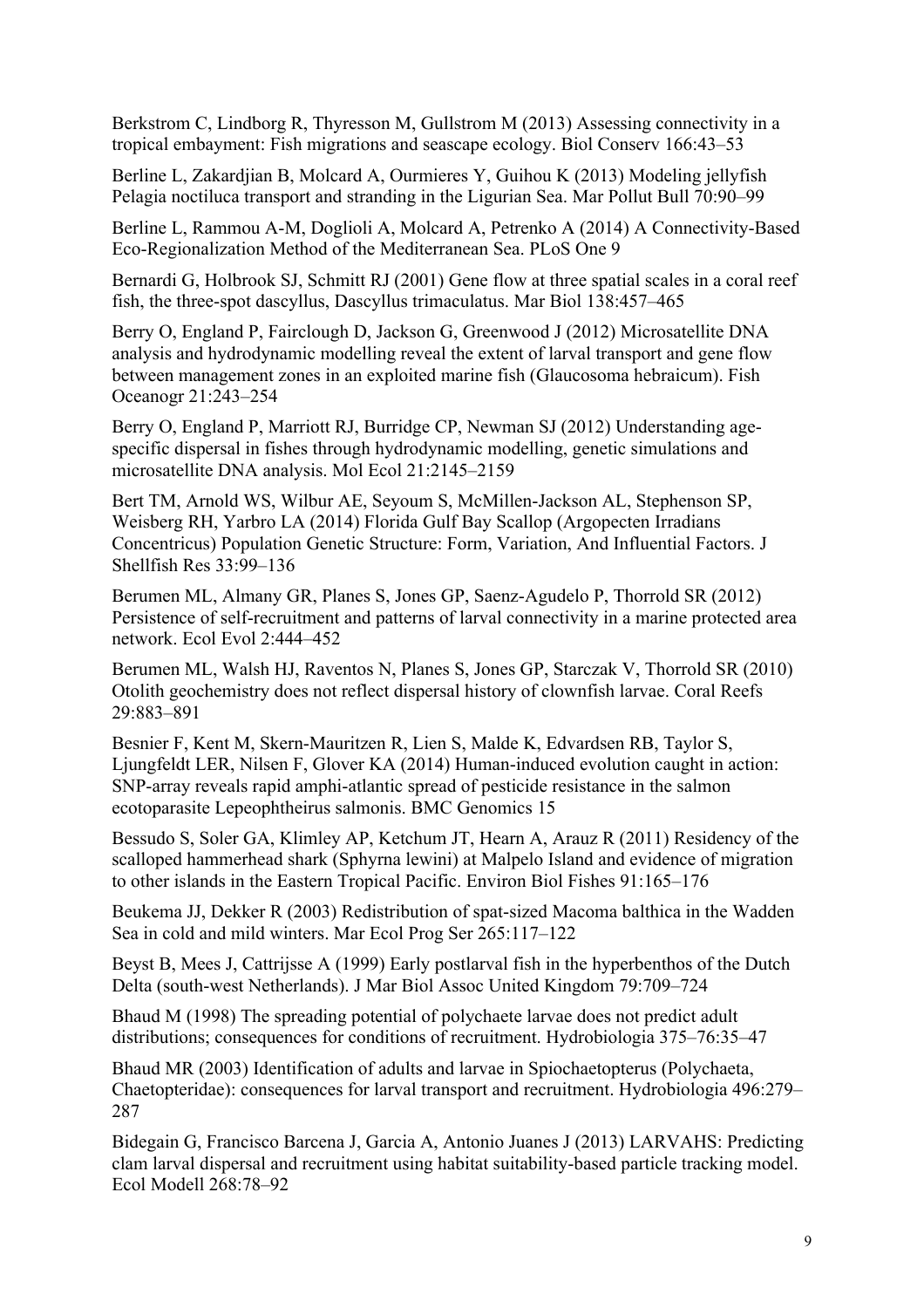Bierne N, Borsa P, Daguin C, Jollivet D, Viard F, Bonhomme F, David P (2003) Introgression patterns in the mosaic hybrid zone between Mytilus edulis and Mgalloprovincialis. Mol Ecol 12:447–461

Bilgmann K, Möller LM, Harcourt RG, Gibbs SE, Beheregaray LB (2007) Genetic differentiation in bottlenose dolphins from South Australia: association with local oceanography and coastal geography. Mar Ecol Prog Ser 341:265–276

Billingham M, Ayre DJ (1996) Genetic subdivision in the subtidal, clonal sea anemone Anthothoe albocincta. Mar Biol 125:153–163

Bilodeau AL, Felder DL, Neigel JE (2005) Population structure at two geographic scales in the burrowing crustacean Callichirus islagrande (Decapoda, Thalassinidea): Historical and contemporary barriers to planktonic dispersal. Evolution (N Y) 59:2125–2138

Bishop MA, Reynolds BF, Powers SP (2010) An In Situ, Individual-Based Approach to Quantify Connectivity of Marine Fish: Ontogenetic Movements and Residency of Lingcod. PLoS One 5

Blakeslee AMH, McKenzie CH, Darling JA, Byers JE, Pringle JM, Roman J (2010) A hitchhiker's guide to the Maritimes: anthropogenic transport facilitates long-distance dispersal of an invasive marine crab to Newfoundland. Divers Distrib 16:879–891

Blanco-Bercial L, Alvarez-Marques F, Bucklin A (2011) Comparative phylogeography and connectivity of sibling species of the marine copepod Clausocalanus (Calanoida). J Exp Mar Bio Ecol 404:108–115

Blanquer A, Uriz MJ (2010) Population genetics at three spatial scales of a rare sponge living in fragmented habitats. BMC Evol Biol 10

Blanquer A, Uriz M-J, Caujape-Castells J (2009) Small-scale spatial genetic structure in Scopalina lophyropoda, an encrusting sponge with philopatric larval dispersal and frequent fission and fusion events. Mar Ecol Prog Ser 380:95–102

Blower DC, Pandolfi JM, Bruce BD, Gomez-Cabrera M del C, Ovenden JR (2012) Population genetics of Australian white sharks reveals fine-scale spatial structure, transoceanic dispersal events and low effective population sizes. Mar Ecol Prog Ser 455:229– 244

Blum MJ, Bando KJ, Katz M, Strong DR (2007) Geographic structure, genetic diversity and source tracking of Spartina alterniflora. J Biogeogr 34:2055–2069

Blumenthal JM, Abreu-Grobois FA, Austin TJ, Broderick AC, Bruford MW, Coyne MS, Ebanks-Petrie G, Formia A, Meylan PA, Meylan AB, Godley BJ (2009) Turtle groups or turtle soup: dispersal patterns of hawksbill turtles in the Caribbean. Mol Ecol 18:4841–4853

Bode M, Armsworth PR, Fox HE, Bode L (2012) Surrogates for reef fish connectivity when designing marine protected area networks. Mar Ecol Prog Ser 466:155–166

Bode M, Bode L, Armsworth PR (2011) Different dispersal abilities allow reef fish to coexist. Proc Natl Acad Sci U S A 108:16317–16321

Boehm JT, Woodall L, Teske PR, Lourie SA, Baldwin C, Waldman J, Hickerson M (2013) Marine dispersal and barriers drive Atlantic seahorse diversification. J Biogeogr 40:1839– 1849

Bolch CJS, Salas MF de (2007) A review of the molecular evidence for ballast water introduction of the toxic dinoflagellates Gymnodinium catenatum and the Alexandrium "tamarensis complex" to Australasia. Harmful Algae 6:465–485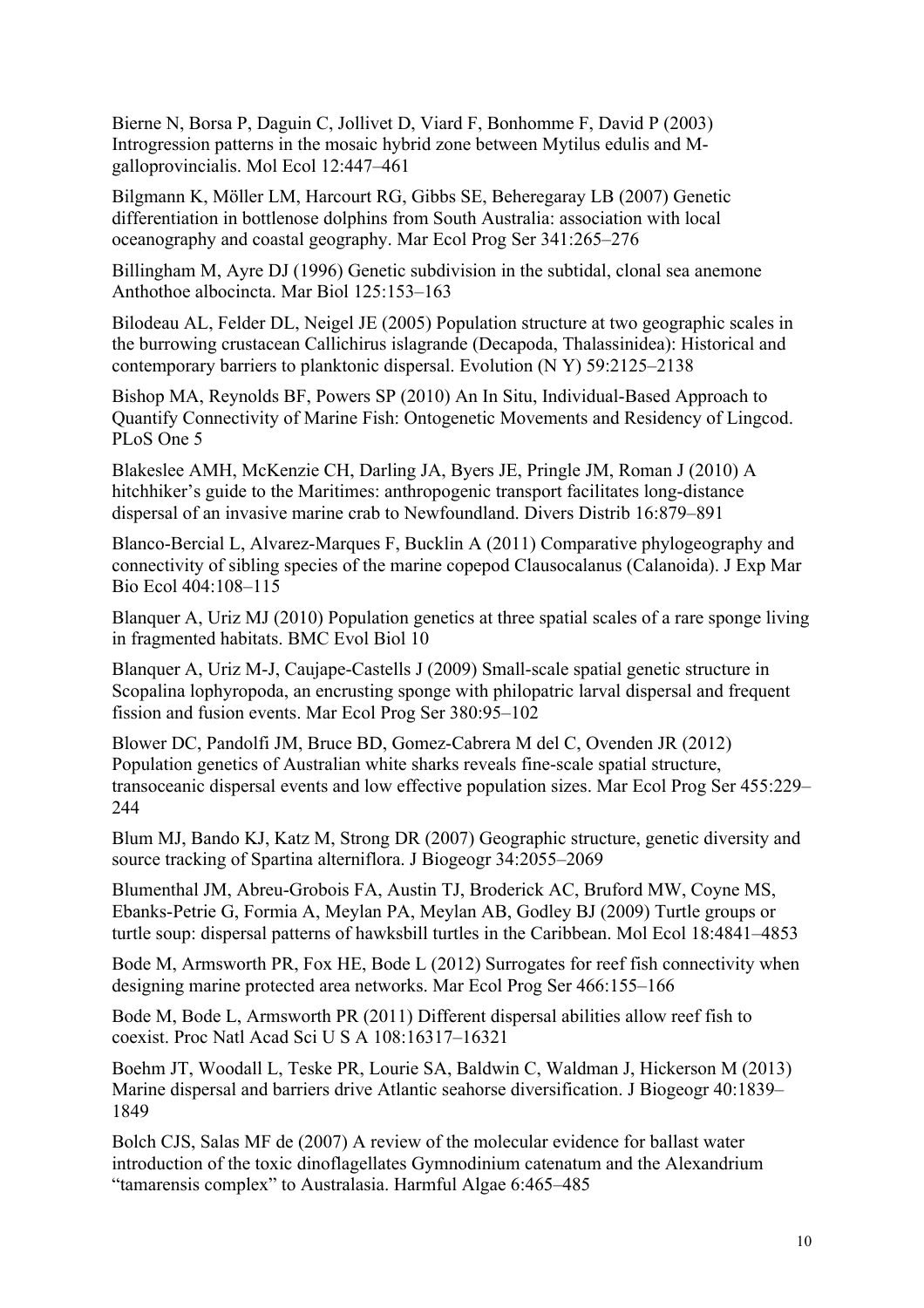Bolker BM, Okuyama T, Bjorndal KA, Bolten AB (2007) Incorporating multiple mixed stocks in mixed stock analysis: "many-to-many" analyses. Mol Ecol 16:685–695

#### **Bonfil R, Meyer M, Scholl MC, Johnson R, O'Brien S, Oosthuizen H, Swanson S, Kotze D, Paterson M (2005) Transoceanic migration, spatial dynamics, and population linkages of white sharks. Science (80- ) 310:100–103**

Bonhommeau S, Blanke B, Treguier A-M, Grima N, Rivot E, Vermard Y, Greiner E, Pape O Le (2009) How fast can the European eel (Anguilla anguilla) larvae cross the Atlantic Ocean? Fish Oceanogr 18:371–385

Bonnet X, Brischoux F, Bonnet C, Plichon P, Fauvel T (2014) Coastal Nurseries and Their Importance for Conservation of Sea Kraits. PLoS One 9

Boo GH, Mansilla A, Nelson W, Bellgrove A, Boo SM (2014) Genetic connectivity between trans-oceanic populations of Capreolia implexa (Gelidiales, Rhodophyta) in cool temperate waters of Australasia and Chile. Aquat Bot 119:73–79

Booth DJ, Figueira WF, Gregson MA, Brown L, Beretta G (2007) Occurrence of tropical fishes in temperate southeastern Australia: Role of the East Australian Current. Estuar Coast Shelf Sci 72:102–114

Borgianini SA, Styles R, Brodie RJ (2012) Simple model of megalopal transport in narrow river-dominated estuaries. Mar Ecol Prog Ser 452:179–191

Bors EK, Rowden AA, Maas EW, Clark MR, Shank TM (2012) Patterns of Deep-Sea Genetic Connectivity in the New Zealand Region: Implications for Management of Benthic Ecosystems. PLoS One 7

Bostrom C, Tornroos A, Bonsdorff E (2010) Invertebrate dispersal and habitat heterogeneity: Expression of biological traits in a seagrass landscape. J Exp Mar Bio Ecol 390:106–117

Bowen BW, Bass AL, Chow SM, Bostrom M, Bjorndal KA, Bolten AB, Okuyama T, Bolker BM, Epperly S, Lacasella E, Shaver D, Dodd M, Hopkins-Murphy SR, Musick JA, Swingle M, Rankin-Baransky K, Teas W, Witzell WN, Dutton PH (2004) Natal homing in juvenile loggerhead turtles (Caretta caretta). Mol Ecol 13:3797–3808

Bowen BW, Bass AL, Muss A, Carlin J, Robertson DR (2006) Phylogeography of two Atlantic squirrelfishes (Family Holocentridae): exploring links between pelagic larval duration and population connectivity. Mar Biol 149:899–913

Bowen BW, Grant WS, Hillis-Starr Z, Shaver DJ, Bjorndal A, Bolten AB, Bass AL (2007) Mixed-stock analysis reveals the migrations of juvenile hawksbill turtles (Eretmochelys imbricata) in the Caribbean Sea. Mol Ecol 16:49–60

Bowlby HD, Hanson JM, Hutchings JA (2008) Stock structure and seasonal distribution patterns of American lobster, Homarus americanus, inferred through movement analyses. Fish Res 90:279–288

Bradbury IR, Campana SE, Bentzen P (2008) Estimating contemporary early life-history dispersal in an estuarine fish: integrating molecular and otolith elemental approaches. Mol Ecol 17:1438–1450

Bradbury IR, Coulson MW, Campana SE, Paterson IG, Bentzen P (2011) Contemporary nuclear and mitochondrial genetic clines in a north temperate estuarine fish reflect Pleistocene vicariance. Mar Ecol Prog Ser 438:207-U235

Bradbury IR, Laurel BJ, Robichaud D, Rose GA, Snelgrove PVR, Gregory RS, Cote D, Windle MJS (2008) Discrete spatial dynamics in a marine broadcast spawner: Re-evaluating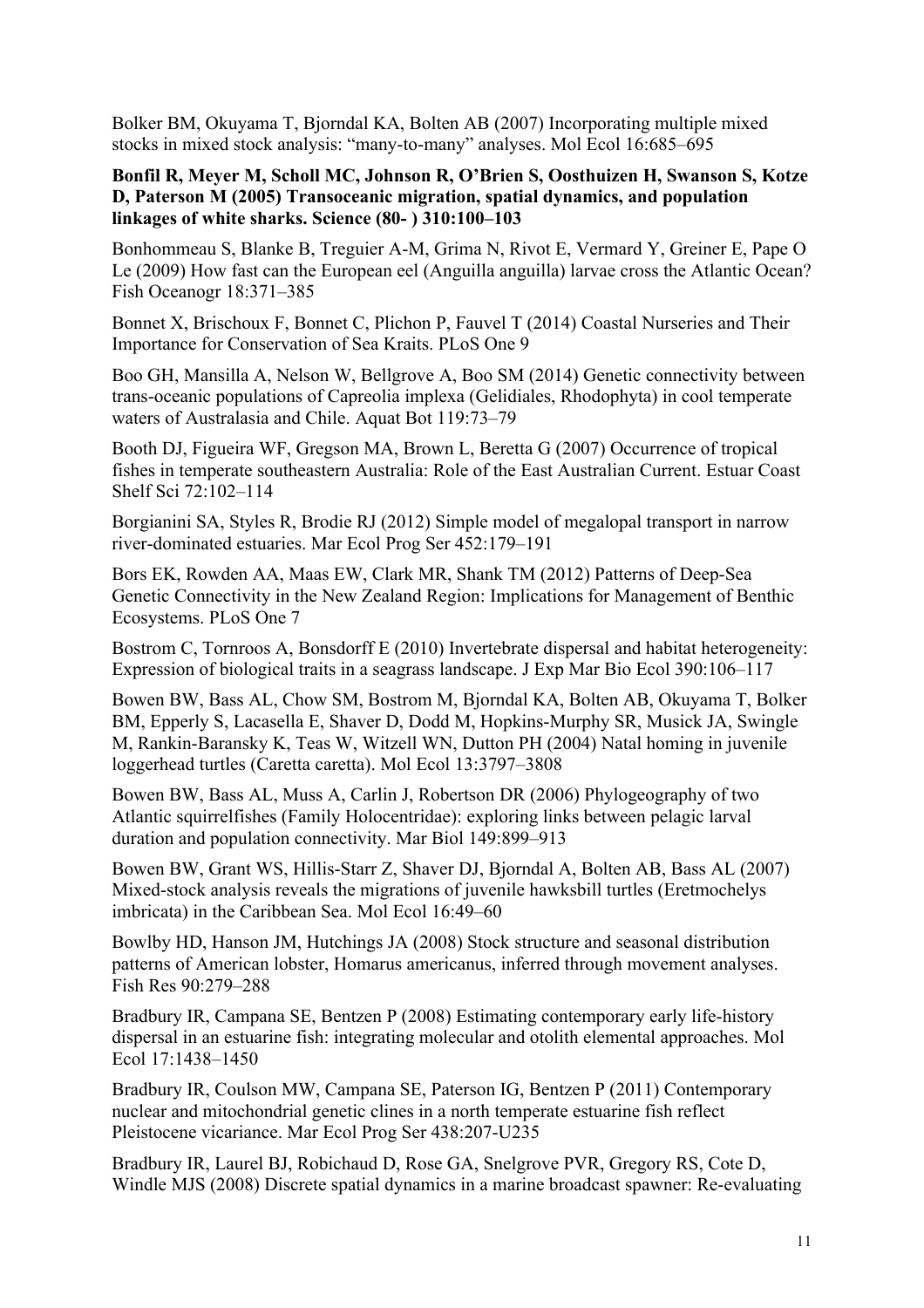scales of connectivity and habitat associations in Atlantic cod (Gadus morhua L.) in coastal Newfoundland. Fish Res 91:299–309

Bradbury IR, Snelgrove PVR, Bentzen P, Young B de, Gregory RS, Morris CJ (2009) Structural and functional connectivity of marine fishes within a semi-enclosed Newfoundland fjord. J Fish Biol 75:1393–1409

Brame AB, McIvor CC, Peebles EB, Hollander DJ (2014) Site fidelity and condition metrics suggest sequential habitat use by juvenile common snook. Mar Ecol Prog Ser 509:255–269

Brazeau DA, Sammarco PW, Gleason DF (2005) A multi-locus genetic assignment technique to assess sources of Agaricia agaricites larvae on coral reefs. Mar Biol 147:1141–1148

Brennan G, Kregting L, Beatty GE, Cole C, Elsaesser B, Savidge G, Provan J (2014) Understanding macroalgal dispersal in a complex hydrodynamic environment: a combined population genetic and physical modelling approach. J R Soc Interface 11

Breusing C, Johnson SB, Tunnicliffe V, Vrijenhoek RC (2015) Population structure and connectivity in Indo-Pacific deep-sea mussels of the Bathymodiolus septemdierum complex. Conserv Genet 16:1415–1430

Bricker E, Waycott M, Calladine A, Zieman JC (2011) High connectivity across environmental gradients and implications for phenotypic plasticity in a marine plant. Mar Ecol Prog Ser 423:57–67

Briones C, Presa P, Pérez M, Pita A, Guiñez R (2013) Genetic connectivity of the ecosystem engineer Perumytilus purpuratus north to the 32°S southeast Pacific ecological discontinuity. Mar Biol 160:3143–3156

Brochier T, Echevin V, Tam J, Chaigneau A, Goubanova K, Bertrand A (2013) Climate change scenarios experiments predict a future reduction in small pelagic fish recruitment in the Humboldt Current system. Glob Chang Biol 19:1841–1853

Brodie RJ, Behum ME, Monroe E, Glenn N, Staton JL (2005) Recruitment to adult habitats following marine planktonic development in the fiddler crabs, Uca pugilator, U. pugnax, and U. minax. Mar Biol 147:105–111

Brooks DA (2009) Circulation and dispersion in a cancellate coast: The rivers, bays and estuaries of central Maine. Estuar Coast Shelf Sci 83:313–325

Brown AF, Kann LM, Rand DM (2001) Gene flow versus local adaptation in the northern acorn barnacle, Semibalanus balanoides: Insights from mitochondrial DNA variation. Evolution (N Y) 55:1972–1979

Brown CA, Holt SA, Jackson GA, Brooks DA, Holt GJ (2004) Simulating larval supply to estuarine nursery areas: how important are physical processes to the supply of larvae to the Aransas Pass Inlet? Fish Oceanogr 13:181–196

Buchanan J, Zuccarello GC (2012) Decoupling of short- and long-distance dispersal pathways in the endemic new zealand seaweed Carpophyllum maschalocarpum (Phaeophyceae, Fucales). J Phycol 48:518–529

Bucklin A (1991) Population genetic responses of the planktonic copepod Metridia-pacifica to a coastal eddy in the california current. J Geophys Res 96:14799–14808

Buonaccorsi VP, Kimbrell CA, Lynn EA, Vetter RD (2005) Limited realized dispersal and introgressive hybridization influence genetic structure and conservation strategies for brown rockfish, Sebastes auriculatus. Conserv Genet 6:697–713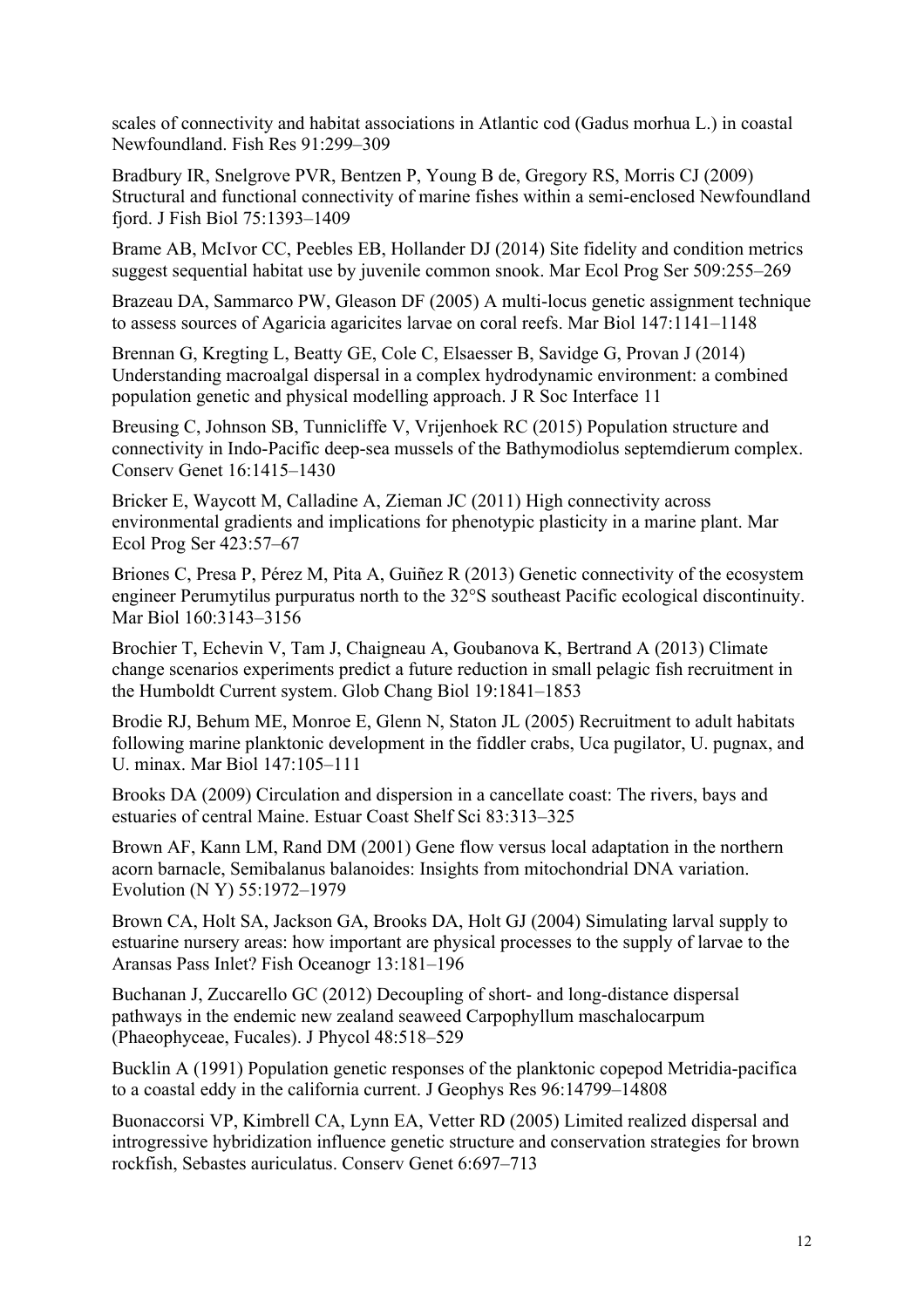Buonaccorsi VP, McDowell JR, Graves JE (2001) Reconciling patterns of inter-ocean molecular variance from four classes of molecular markers in blue marlin (Makaira nigricans). Mol Ecol 10:1179–1196

Burden CT, Stow AJ, Hoggard SJ, Coleman MA, Bishop MJ (2014) Genetic structure of Carcinus maenas in southeast Australia. Mar Ecol Prog Ser 500:139–147

Burford MO, Larson RJ (2007) Genetic heterogeneity in a single year-class from a panmictic population of adult blue rockfish (Sebastes mystinus). Mar Biol 151:451–465

Burgess SC, Kingsford MJ, Black KP (2007) Influence of tidal eddies and wind on the distribution of presettlement fishes around One Tree Island, Great Barrier Reef. Mar Ecol Prog Ser 341:233–242

Burke JS, Ueno M, Tanaka Y, Walsh H, Maeda T, Kinoshita I, Seikai T, Hoss DE, Tanaka M (1998) The influence of environmental factors on early life history patterns of flounders. J Sea Res 40:19–32

Burke JS, Kenworthy WJ, Wood LL (2009) Ontogenetic patterns of concentration indicate lagoon nurseries are essential to common grunts stocks in a Puerto Rican bay. Estuar Coast Shelf Sci 81:533–543

Bussolini LT, Waters JM (2015) Genetic analyses of rafted macroalgae reveal regional oceanographic connectivity patterns. J Biogeogr 42:1319–1326

Buston PM, Bogdanowicz SM, Wong A, Harrison RG (2007) Are clownfish groups composed of close relatives? An analysis of microsatellite DNA variation in Amphiprion percula. Mol Ecol 16:3671–3678

Buston PM, Fauvelot C, Wong MYL, Planes S (2009) Genetic relatedness in groups of the humbug damselfish Dascyllus aruanus: small, similar-sized individuals may be close kin. Mol Ecol 18:4707–4715

Buston PM, Jones GP, Planes S, Thorrold SR (2012) Probability of successful larval dispersal declines fivefold over 1 km in a coral reef fish. Proc R Soc B-Biological Sci 279:1883–1888

Butler MJ, Paris CB, Goldstein JS, Matsuda H, Cowen RK (2011) Behavior constrains the dispersal of long-lived spiny lobster larvae. Mar Ecol Prog Ser 422:223–237

Cahill AE, Viard F (2014) Genetic structure in native and non-native populations of the direct-developing gastropod Crepidula convexa. Mar Biol 161:2433–2443

Campbell SJ, Kartawijaya T, Sabarini EK (2011) Connectivity in reef fish assemblages between seagrass and coral reef habitats. Aquat Biol 13:65–77

Canete JI, Gallardo CS, Romero M, Ambler R (2007) Planktonic drifting dispersal of early juvenile Trochita calyptraeaformis Born 1778 Gastropoda : Calyptraeidae. J Exp Mar Bio Ecol 346:1–7

Capello M, Soria M, Cotel P, Potin G, Dagorn L, Freon P (2012) The heterogeneous spatial and temporal patterns of behavior of small pelagic fish in an array of Fish Aggregating Devices (FADs). J Exp Mar Bio Ecol 430:56–62

Carla de Aranzamendi M, Bastida R, Gardenal CN (2014) Genetic population structure in Nacella magellanica: Evidence of rapid range expansion throughout the entire species distribution on the Atlantic coast. J Exp Mar Bio Ecol 460:53–61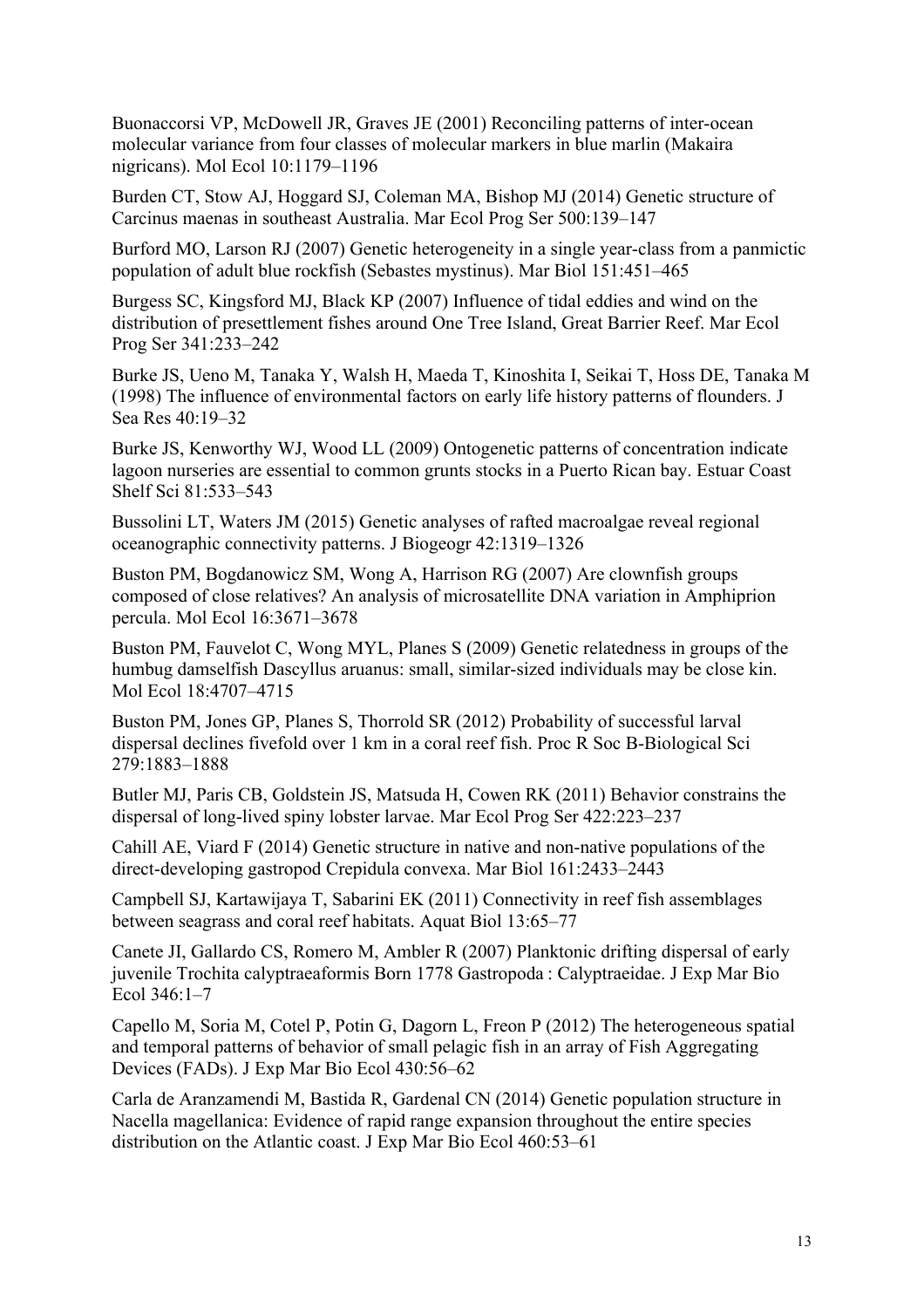Carlisle AB, Goldman KJ, Litvin SY, Madigan DJ, Bigman JS, Swithenbank AM, Kline Jr. TC, Block BA (2015) Stable isotope analysis of vertebrae reveals ontogenetic changes in habitat in an endothermic pelagic shark. Proc R Soc B-Biological Sci 282

Carney LT, Bohonak AJ, Edwards MS, Alberto F (2013) Genetic and experimental evidence for a mixed-age, mixed-origin bank of kelp microscopic stages in southern California. Ecology 94:1955–1965

Carr SD, Hench JL, Luettich RA, Forward RB, Tankersley RA (2005) Spatial patterns in the ovigerous Callinectes sapidus spawning migration: results from a coupled behavioralphysical model. Mar Ecol Prog Ser 294:213–226

Carr SD, Capet XJ, McWilliams JC, Pennington JT, Chavez FP (2008) The influence of diel vertical migration on zooplankton transport and recruitment in an upwelling region: estimates from a coupled behavioral-physical model. Fish Oceanogr 17:1–15

Carreras C, Godley BJ, León YM, Hawkes LA, Revuelta O, Raga JA, Tomás J (2013) Contextualising the Last Survivors: Population Structure of Marine Turtles in the Dominican Republic. PLoS One 8

Carro B, Quintela M, Miguel Ruiz J, Barreiro R (2012) AFLPs Reveal Different Population Genetic Structure under Contrasting Environments in the Marine Snail Nucella lapillus L. PLoS One 7

Carson HS (2010) Population connectivity of the Olympia oyster in Southern California. Limnol Oceanogr 55:134–148

Carson HS, Lopez-Duarte PC, Rasmussen L, Wang D, Levin LA (2010) Reproductive Timing Alters Population Connectivity in Marine Metapopulations. Curr Biol 20:1926–1931

Casabianca S, Penna A, Pecchioli E, Jordi A, Basterretxea G, Vernesi C (2012) Population genetic structure and connectivity of the harmful dinoflagellate Alexandrium minutum in the Mediterranean Sea. Proc R Soc B-Biological Sci 279:129–138

Casado-Amezua P, Goffredo S, Templado J, Machordom A (2012) Genetic assessment of population structure and connectivity in the threatened Mediterranean coral Astroides calycularis (Scleractinia, Dendrophylliidae) at different spatial scales. Mol Ecol 21:3671– 3685

Casado-Amezua P, Kersting DK, Templado J, Machordom A (2014) Regional genetic differentiation among populations of Cladocora caespitosa in the Western Mediterranean. Coral Reefs 33:1031–1040

Casale P, Affronte M, Scaravelli D, Lazar B, Vallini C, Luschi P (2012) Foraging grounds, movement patterns and habitat connectivity of juvenile loggerhead turtles (Caretta caretta) tracked from the Adriatic Sea. Mar Biol 159:1527–1535

Casale P, Freggi D, Basso R, Vallini C, Argano R (2007) A model of area fidelity, nomadism, and distribution patterns of loggerhead sea turtles (Caretta caretta) in the Mediterranean Sea. Mar Biol 152:1039–1049

Castelin M, Feutry P, Hautecoeur M, Marquet G, Wowor D, Zimmermann G, Keith P (2013) New insight on population genetic connectivity of widespread amphidromous prawn Macrobrachium lar (Fabricius, 1798) (Crustacea: Decapoda: Palaemonidae). Mar Biol 160:1395–1406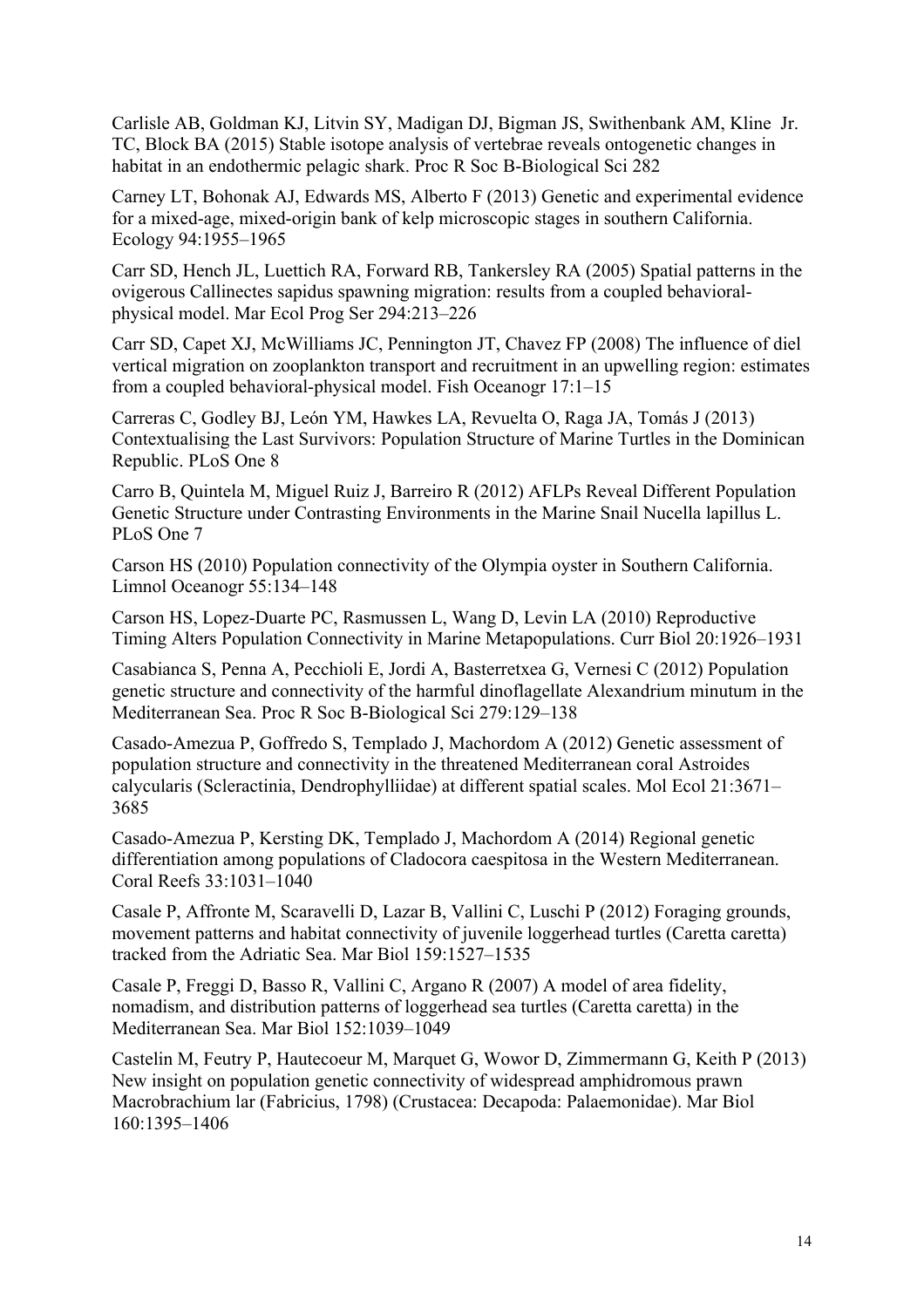Castellanos-Galindo GA, Krumme U (2014) Long-term stability of tidal and diel-related patterns in mangrove creek fish assemblages in North Brazil. Estuar Coast Shelf Sci 149:264–272

Castellanos-Galindo GA, Krumme U, Willis TJ (2010) Tidal influences on fish distributions on tropical eastern Pacific rocky shores (Colombia). Mar Ecol Prog Ser 416:241–254

Castillo-Rivera M, Montiel M, Anorve LS, Zarate R (2005) Spatial, seasonal and diel distribution patterns of two species of mojarras (Pisces : Gerreidae) in a Mexican tropical coastal lagoon. J Appl Ichthyol 21:498–503

Casu M, Rivera-Ingraham GA, Cossu P, Lai T, Sanna D, Dedola GL, Sussarellu R, Sella G, Cristo B, Curini-Galletti M, Carlos Garcia-Gomez J, Espinosa F (2011) Patterns of spatial genetic structuring in the endangered limpet Patella ferruginea: implications for the conservation of a Mediterranean endemic. Genetica 139:1293–1308

Ceriani SA, Roth JD, Tucker AD, Evans DR, Addison DS, Sasso CR, Ehrhart LM, Weishampel JF (2015) Carry-over effects and foraging ground dynamics of a major loggerhead breeding aggregation. Mar Biol 162:1955–1968

Cerón-Souza I, Gonzalez EG, Schwarzbach AE, Salas-Leiva DE, Rivera-Ocasio E, Toro-Perea N, Bermingham E, McMillan WO (2015) Contrasting demographic history and gene flow patterns of two mangrove species on either side of the Central American Isthmus. Ecol Evol

Cetina-Heredia P, Roughan M, Sebille E van, Feng M, Coleman MA (2015) Strengthened currents override the effect of warming on lobster larval dispersal and survival. Glob Chang Biol 21:4377–4386

Chabot CL, Allen LG (2009) Global population structure of the tope (Galeorhinus galeus) inferred by mitochondrial control region sequence data. Mol Ecol 18:545–552

Chambers MD, VanBlaricom GR, Hauser L, Utter F, Friedman CS (2006) Genetic structure of black abalone (Haliotis cracherodii) populations in the California islands and central California coast: Impacts of larval dispersal and decimation from withering syndrome. J Exp Mar Bio Ecol 331:173–185

Chan IKK, Chan DKO, Lee SC, Tsukamoto K (1997) Genetic variability of the Japanese eel Anguilla japonica (Temminck & Schlegel) related to latitude. Ecol Freshw Fish 6:45–49

Chan SW, Cheang CC, Chirapart A, Gerung G, Tharith C, Ang P (2013) Homogeneous Population of the Brown Alga Sargassum polycystum in Southeast Asia: Possible Role of Recent Expansion and Asexual Propagation. PLoS One 8

Chandarana J, Reish DJ, Johnson RL (2013) Genetic structure of the polychaete Nereis grubei in the context of current patterns and life history. Mar Ecol Prog Ser 473:215–224

Chang CW, Iizuka Y, Tzeng WN (2004) Migratory environmental history of the grey mullet Mugil cephalus as revealed by otolith Sr : Ca ratios. Mar Ecol Prog Ser 269:277–288

Chaves-Fonnegra A, Feldheim KA, Secord J, Lopez J V (2015) Population structure and dispersal of the coral-excavating sponge Cliona delitrix. Mol Ecol 24:1447–1466

Chen K, Ciannelli L, Decker MB, Ladd C, Cheng W, Zhou Z, Chan K-S (2014) Reconstructing Source-Sink Dynamics in a Population with a Pelagic Dispersal Phase. PLoS One 9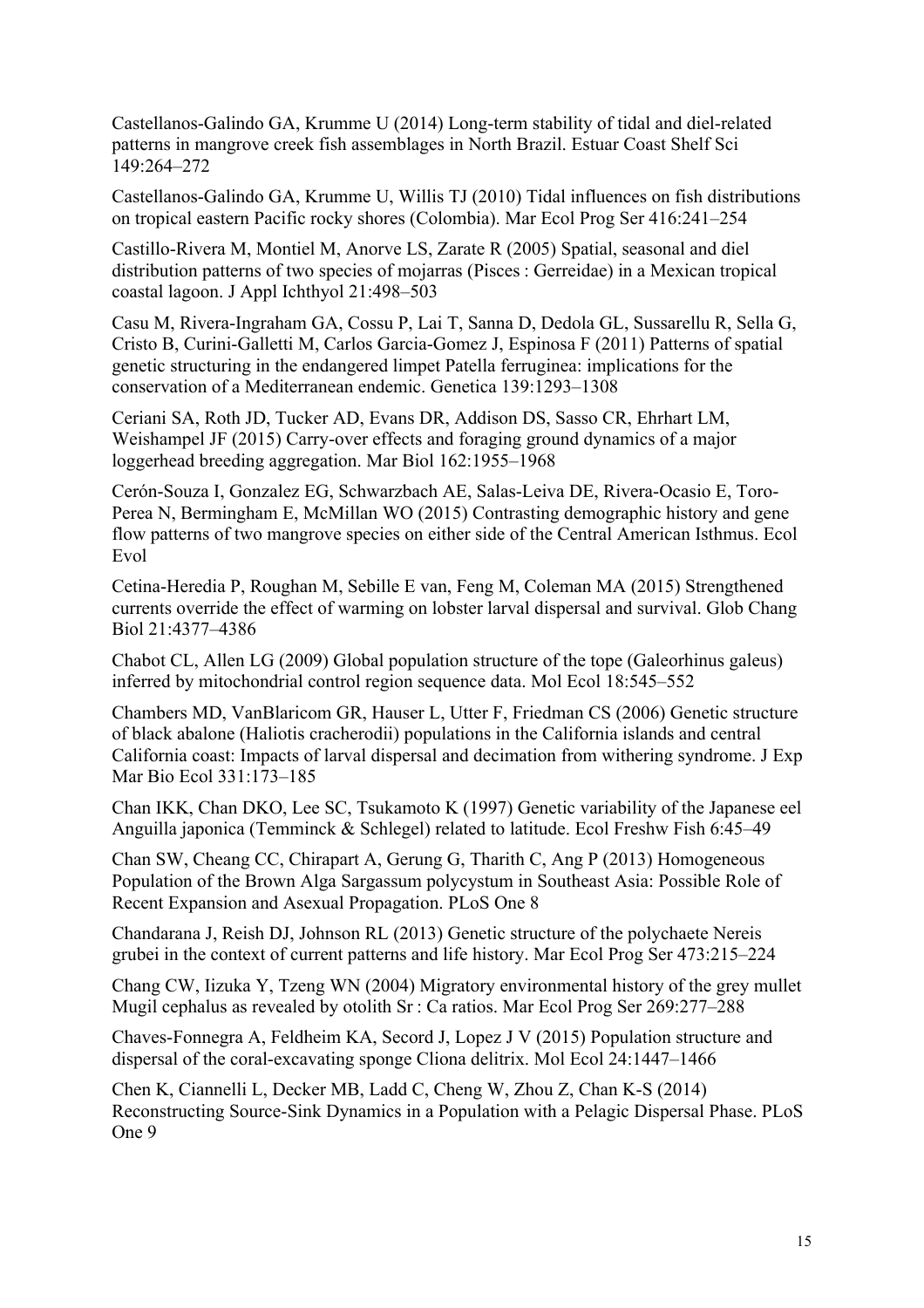Chevolot M, Ellis JR, Rijnsdorp AD, Stam WT, Olsen JL (2008) Temporal changes in allele frequencies but stable genetic diversity over the past 40 years in the Irish Sea population of thornback ray, Raja clavata. Heredity (Edinb) 101:120–126

Chiang TY, Chiang YC, Chen YJ, Chou CH, Havanond S, Hong TN, Huang S (2001) Phylogeography of Kandelia candel in East Asiatic mangroves based on nucleotide variation of chloroplast and mitochondrial DNAs. Mol Ecol 10:2697–2710

Childs A-R, Cowley PD, Naesje TF, Bennett RH (2015) Habitat connectivity and intrapopulation structure of an estuary-dependent fishery species. Mar Ecol Prog Ser 537:233–245

Chimetto Tonon LA, Silva BSDO, Moreira APB, Valle C, Alves Jr. N, Cavalcanti G, Garcia G, Lopes RM, Francini-Filho RB, Moura RL de, Thompson CC, Thompson FL (2015) Diversity and ecological structure of vibrios in benthic and pelagic habitats along a latitudinal gradient in the Southwest Atlantic Ocean. PeerJ 3

Chin A, Heupel MR, Simpfendorfer CA, Tobin AJ (2013) Ontogenetic movements of juvenile blacktip reef sharks: evidence of dispersal and connectivity between coastal habitats and coral reefs. Aquat Conserv Freshw Ecosyst 23:468–474

Chin A, Tobin AJ, Heupel MR, Simpfendorfer CA (2013) Population structure and residency patterns of the blacktip reef shark Carcharhinus melanopterus in turbid coastal environments. J Fish Biol 82:1192–1210

Chino N, Arai T (2010) Occurrence of marine resident tropical eel Anguilla bicolor bicolor in Indonesia. Mar Biol 157:1075–1081

Chino N, Arai T (2010) Migratory history of the giant mottled eel (Anguilla marmorata) in the Bonin Islands of Japan. Ecol Freshw Fish 19:19–25

Chino N, Arai T (2009) Relative contribution of migratory type on the reproduction of migrating silver eels, Anguilla japonica, collected off Shikoku Island, Japan. Mar Biol 156:661–668

Chino N, Arai T (2010) Habitat use and habitat transitions in the tropical eel, Anguilla bicolor bicolor. Environ Biol Fishes 89:571–578

Chiswell SM (2009) Colonisation and connectivity by intertidal limpets among New Zealand, Chatham and Sub-Antarctic Islands. II. Oceanographic connections. Mar Ecol Prog Ser 388:121–135

Chiswell SM, Booth JD (2008) Sources and sinks of larval settlement in Jasus edwardsii around New Zealand: Where do larvae come from and where do they go? Mar Ecol Prog Ser 354:201–217

Chiswell SM, Rickard GJ (2011) Larval connectivity of harbours via ocean currents: A New Zealand study. Cont Shelf Res 31:1057–1074

Chittaro PM, Hogan JD (2013) Patterns of connectivity among populations of a coral reef fish. Coral Reefs 32:341–354

Chittaro PM, Zabel RW, Palsson W, Grandin C (2013) Population interconnectivity and implications for recovery of a species of concern, the Pacific hake of Georgia Basin. Mar Biol 160:1157–1170

Cho W, Shank TM (2010) Incongruent patterns of genetic connectivity among four ophiuroid species with differing coral host specificity on North Atlantic seamounts. Mar Ecol Evol Perspect 31:121–143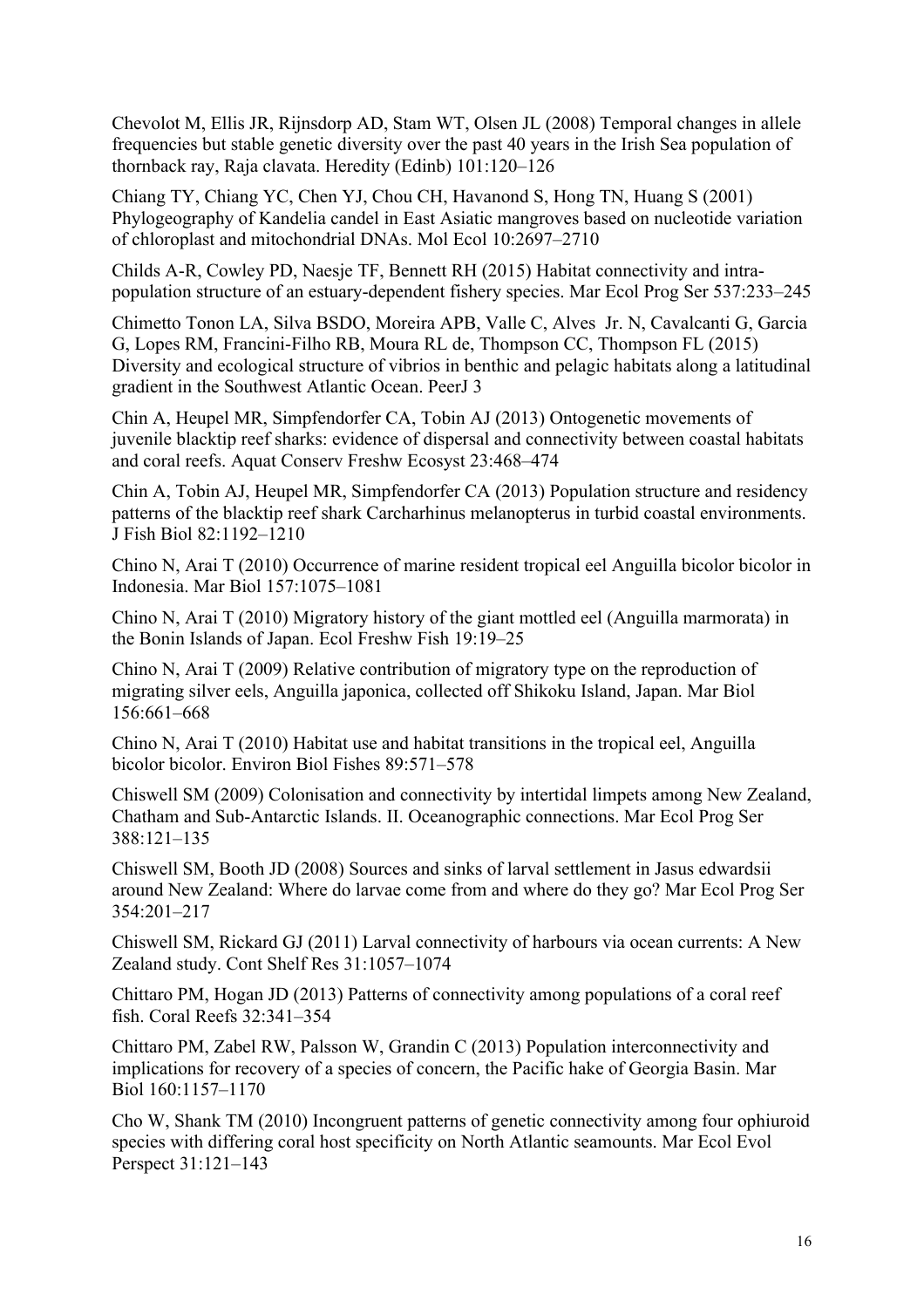Christensen AB, Christensen EF, Weisrock DW (2008) Population genetic structure of North American Ophiactis spp. brittle stars possessing hemoglobin. Mar Biol 154:755–763

#### **Christie MR, Tissot BN, Albins MA, Beets JP, Jia Y, Ortiz DM, Thompson SE, Hixon MA (2010) Larval connectivity in an effective network of marine protected areas. PLoS One 5**

## **Christie MR, Johnson DW, Stallings CD, Hixon MA (2010) Self-recruitment and sweepstakes reproduction amid extensive gene flow in a coral-reef fish. Mol Ecol 19:1042–1057**

Churchill JH, Runge J, Chen C (2011) Processes controlling retention of spring-spawned Atlantic cod (Gadus morhua) in the western Gulf of Maine and their relationship to an index of recruitment success. Fish Oceanogr 20:32–46

Chust G, Albaina A, Aranburu A, Borja ??ngel, Diekmann OE, Estonba A, Franco J, Garmendia JM, Iriondo M, Muxika I, Rendo F, Rodr??guez JG, Ruiz-Larra??aga O, Serr??o EA, Valle M (2013) Connectivity, neutral theories and the assessment of species vulnerability to global change in temperate estuaries. Estuar Coast Shelf Sci 131:52–63

Clark NJ, Russ GR (2012) Ontogenetic shifts in the habitat associations of butterflyfishes (F. Chaetodontidae). Environ Biol Fishes 94:579–590

Clarke C, Lea JSE, Ormond RFG (2011) Reef-use and residency patterns of a baited population of silky sharks, Carcharhinus falciformis, in the Red Sea. Mar Freshw Res 62:668–675

Clarke LM, Munch SB, Thorrold SR, Conover DO (2010) High connectivity among locally adapted populations of a marine fish (Menidia menidia). Ecology 91:3526–3537

Clarke LM, Walther BD, Munch SB, Thorrold SR, Conover DO (2009) Chemical signatures in the otoliths of a coastal marine fish, Menidia menidia, from the northeastern United States: spatial and temporal differences. Mar Ecol Prog Ser 384:261–271

Claydon JAB, Calosso MC, Leo GA De, Peachey RBJ (2015) Spatial and demographic consequences of nursery-dependence in reef fishes: an empirical and simulation study. Mar Ecol Prog Ser 525:171–183

Claydon JAB, Calosso MC, Traiger SB (2012) Progression of invasive lionfish in seagrass, mangrove and reef habitats. Mar Ecol Prog Ser 448:119–129

Coates JH, Hovel KA, Butler JL, Bohonak AJ (2014) Recruitment and recovery of pink abalone (Haliotis corrugata) in a historically overexploited kelp forest: Are local populations self-sustaining? J Exp Mar Bio Ecol 460:184–192

Coleman MA, Brawley SH (2005) Are life history characteristics good predictors of genetic diversity and structure? A case study of the intertidal alga Fucus spiralis (Heterokontophyta; Phaeophyceae). J Phycol 41:753–762

Coleman MA, Gillanders BM, Connell SD (2009) Dispersal and gene flow in the habitatforming kelp, Ecklonia radiata: relative degrees of isolation across an east-west coastline. Mar Freshw Res 60:802–809

Coleman MA (2013) Connectivity of the Habitat-Forming Kelp, Ecklonia radiata within and among Estuaries and Open Coast. PLoS One 8

Coleman MA, Roughan M, Macdonald HS, Connell SD, Gillanders BM, Kelaher BP, Steinberg PD (2011) Variation in the strength of continental boundary currents determines continent-wide connectivity in kelp. J Ecol 99:1026–1032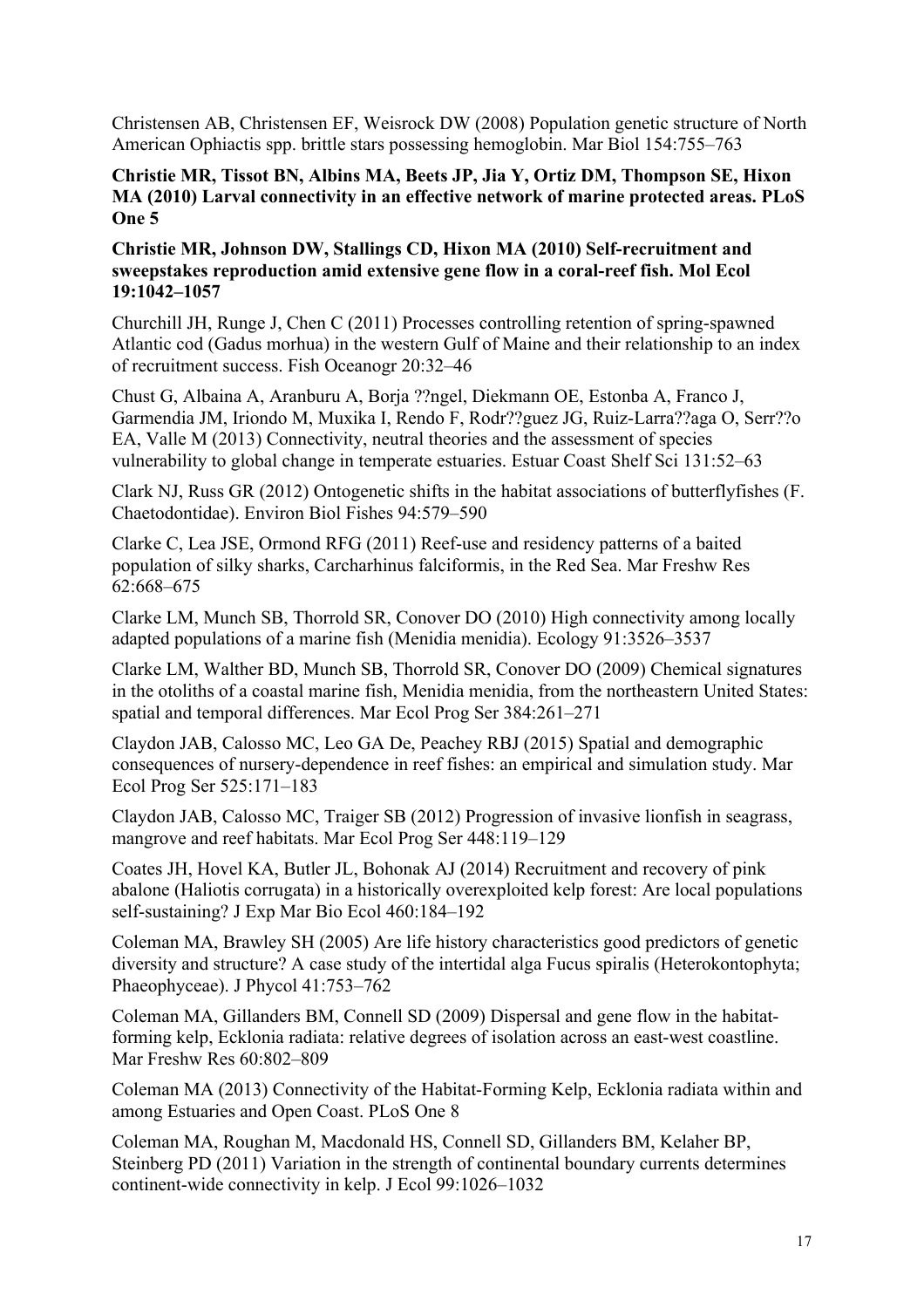Coleman MA, Kelaher BP (2009) Connectivity among fragmented populations of a habitatforming alga, Phyllospora comosa (Phaeophyceae, Fucales) on an urbanised coast. Mar Ecol Prog Ser 381:63–70

Colgan DJ, Schreiter S (2011) Extrinsic and intrinsic influences on the phylogeography of the Austrocochlea constricta species group. J Exp Mar Bio Ecol 397:44–51

Collin R (2001) The effects of mode of development on phylogeography and population structure of North Atlantic Crepidula (Gastropoda : Calyptraeidae). Mol Ecol 10:2249–2262

Collin SB, Edwards PK, Leung B, Johnson LE (2013) Optimizing early detection of nonindigenous species: Estimating the scale of dispersal of a nascent population of the invasive tunicate Ciona intestinalis (L.). Mar Pollut Bull 73:64–69

Collins CJ, Fraser CI, Ashcroft A, Waters JM (2010) Asymmetric dispersal of southern bullkelp (Durvillaea antarctica) adults in coastal New Zealand: testing an oceanographic hypothesis. Mol Ecol 19:4572–4580

Colson I, Hughes RN (2004) Rapid recovery of genetic diversity of dogwhelk (Nucella lapillus L.) populations after local extinction and recolonization contradicts predictions from life-history characteristics. Mol Ecol 13:2223–2233

Concepcion GT, Kahng SE, Crepeau MW, Franklin EC, Coles SL, Toonen RJ (2010) Resolving natural ranges and marine invasions in a globally distributed octocoral (genus Carijoa). Mar Ecol Prog Ser 401:113–127

Condie SA, Loneragan NR, Die DJ (1999) Modelling the recruitment of tiger prawns Penaeus esculentus and P-semisulcatus to nursery grounds in the Gulf of Carpentaria, northern Australia: implications for assessing stock-recruitment relationships. Mar Ecol Prog Ser 178:55–68

Condie SA, Mansbridge J V, Cahill ML (2011) Contrasting local retention and cross-shore transports of the East Australian Current and the Leeuwin Current and their relative influences on the life histories of small pelagic fishes. Deep Res Part Ii-Topical Stud Oceanogr 58:606–615

Cook BD, Pringle CM, Hughes JM (2010) Immigration history of amphidromous species on a Greater Antillean island. J Biogeogr 37:270–277

Cook GS (2011) Changes in otolith microchemistry over a protracted spawning season influence assignment of natal origin. Mar Ecol Prog Ser 423:197–209

Cook GS, Parnell PE, Levin LA (2014) Population Connectivity Shifts at High Frequency within an Open-Coast Marine Protected Area Network. PLoS One 9

Corell H, Moksnes P-O, Engqvist A, Doos K, Jonsson PR (2012) Depth distribution of larvae critically affects their dispersal and the efficiency of marine protected areas. Mar Ecol Prog Ser 467:29–+

Corgos A, Bernardez C, Sampedro P, Verisimo P, Freire J (2011) Spatial structure of the spider crab, Maja brachydactyla population: Evidence of metapopulation structure. J Sea Res 66:9–19

Correia AT, Ramos AA, Barros F, Silva G, Hamer P, Morais P, Cunha RL, Castilho R (2012) Population structure and connectivity of the European conger eel (Conger conger) across the north-eastern Atlantic and western Mediterranean: integrating molecular and otolith elemental approaches. Mar Biol 159:1509–1525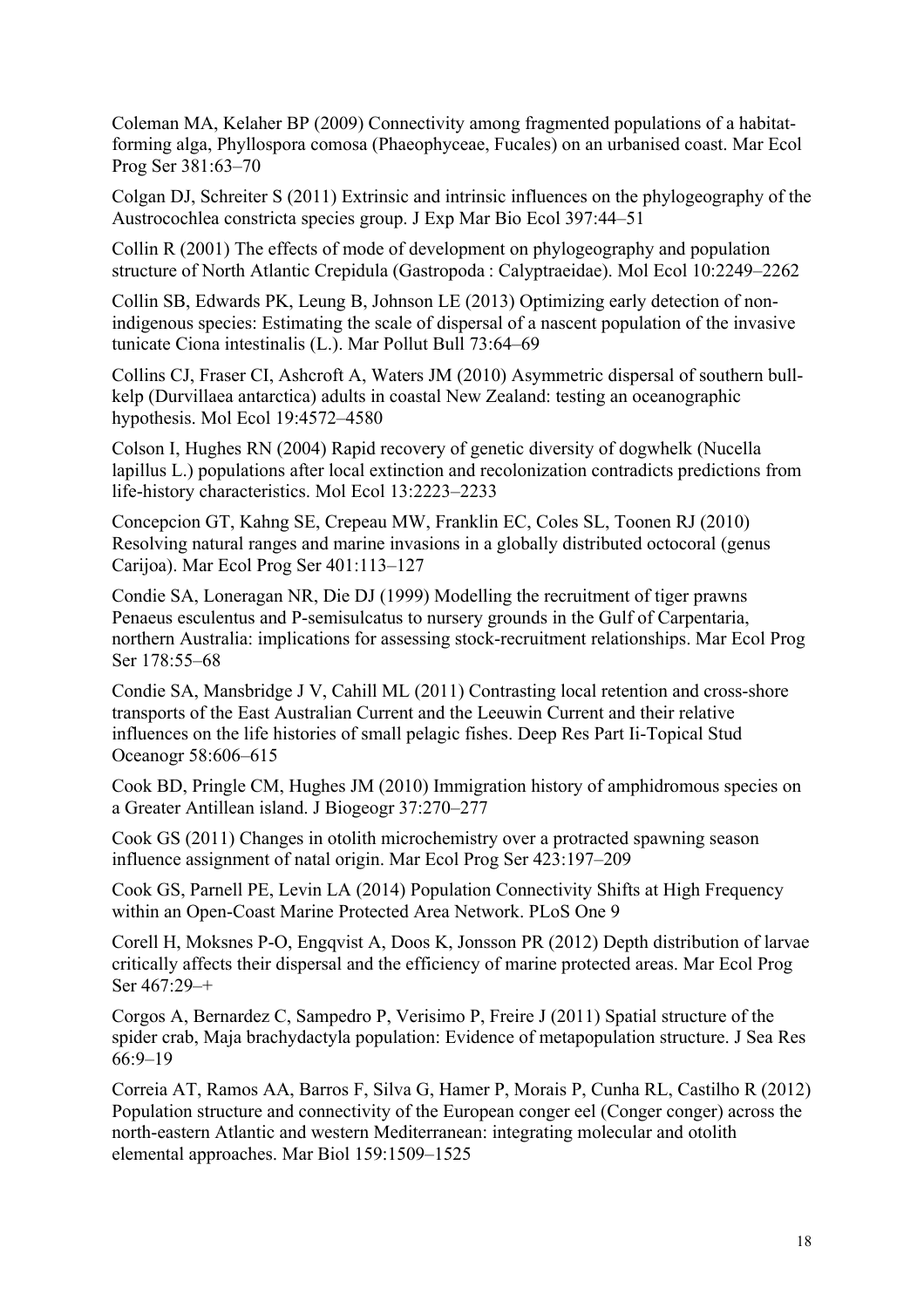Coscia I, Robins PE, Porter JS, Malham SK, Ironside JE (2013) Modelled larval dispersal and measured gene flow: seascape genetics of the common cockle Cerastoderma edule in the southern Irish Sea. Conserv Genet 14:451–466

Cossu P, Dedola GL, Scarpa F, Sanna D, Lai T, Maltagliati F, Curini-Galletti M, Casu M (2015) Patterns of spatial genetic variation in Patella ulyssiponensis: insights from the western Mediterranean marine ecoregion. Hydrobiologia 755:39–55

Costantini F, Carlesi L, Abbiati M (2013) Quantifying Spatial Genetic Structuring in Mesophotic Populations of the Precious Coral Corallium rubrum. PLoS One 8

Costello C, Rassweiler A, Siegel D, Leo G De, Micheli F, Rosenberg A (2010) The value of spatial information in MPA network design. Proc Natl Acad Sci U S A 107:18294–18299

Cote CL, Gagnaire P-A, Bourret V, Verreault G, Castonguay M, Bernatchez L (2013) Population genetics of the American eel (Anguilla rostrata): FST=0 and North Atlantic Oscillation effects on demographic fluctuations of a panmictic species. Mol Ecol 22:1763– 1776

Couceiro L, Lopez L, Sotka EE, Ruiz JM, Barreiro R (2012) Molecular data delineate cryptic Nassarius species and characterize spatial genetic structure of N. nitidus. J Mar Biol Assoc United Kingdom 92:1175–1182

Couceiro L, Barreiro R, Ruiz JM, Sotka EE (2007) Genetic isolation by distance among populations of the netted dog whelk Nassarius reticulatus (L.) along the European Atlantic coastline. J Hered 98:603–610

Couceiro L, Lopez L, Miguel Ruiz J, Barreiro R (2012) Population structure and range expansion: the case of the invasive gastropod Cyclope neritea in northwest Iberian Peninsula. Integr Zool 7:286–298

Couceiro L, Maneiro I, Miguel Ruiz J, Barreiro R (2011) multiscale genetic structure of an endangered seaweed Ahnfeltiopsis pusilla (Rhodophyta): implications for its conservation. J Phycol 47:259–268

Couceiro L, Robuchon M, Destombe C, Valero M (2013) Management and conservation of the kelp species Laminaria digitata: using genetic tools to explore the potential exporting role of the MPA "Parc naturel marin d'Iroise." Aquat Living Resour 26:197–205

Coulson LA, Perrin C, Roberts DG, Minchinton TE, Ayre DJ (2011) Can limited dispersal or biotic interaction explain the declining abundance of the whelk, Morula marginalba, at the edge of its range? Biol J Linn Soc 103:849–862

Cowart DA, Huang C, Arnaud-Haond S, Carney SL, Fisher CR, Schaeffer SW (2013) Restriction to large-scale gene flow vs. regional panmixia among cold seep Escarpia spp. (Polychaeta, Siboglinidae). Mol Ecol 22:4147–4162

**Cowen RK, Lwiza KMM, Sponaugle S, Paris CB, Olson DB (2000) Connectivity of marine populations: Open or closed? Science (80- ) 287:857–859**

#### **Cowen RK, Paris CB, Srinivasan A (2006) Scaling of connectivity in marine populations. Science (80- ) 311:522–527**

Coyer JA, Miller KA, Engle JM, Veldsink J, Cabello-Pasini A, Stam WT, Olsen JL (2008) Eelgrass meadows in the california channel islands and adjacent coast reveal a mosaic of two species, evidence for introgression and variable clonality. Ann Bot 101:73–87

Craft JD, Russ AD, Yamamoto MN, Iwai Jr. TY, Hau S, Kahiapo J, Chong CT, Ziegler-Chong S, Muir C, Fujita Y, Polhemus DA, Kinzie III RA, Santos SR (2008) Islands under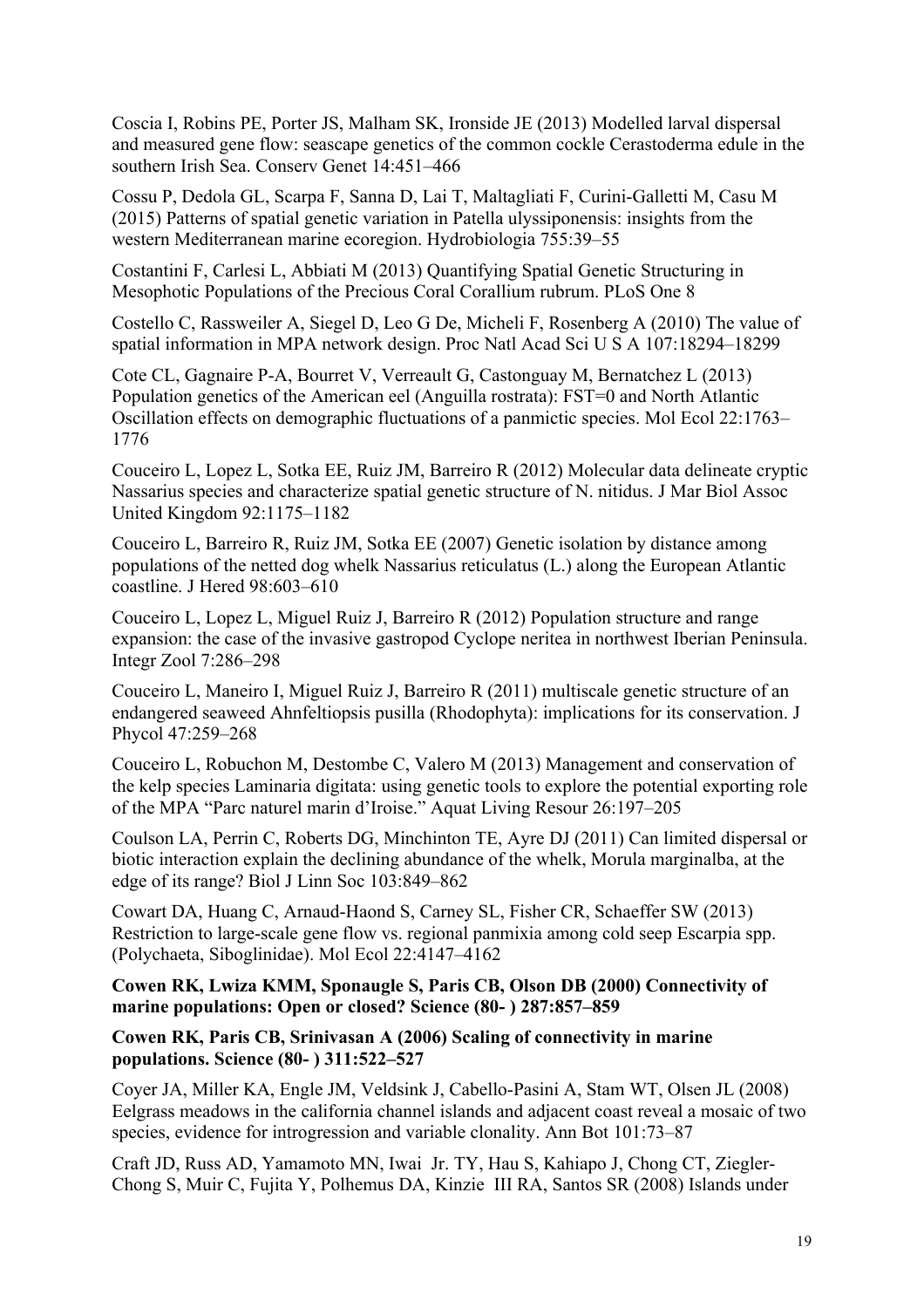islands: The phylogeography and evolution of Halocaridina rubra Holthuis, 1963 (Crustacean : Decapoda : Atyidae) in the Hawaiian archipelago. Limnol Oceanogr 53:675– 689

Craig MT, Eble JA, Bowen BW, Robertson DR (2007) High genetic connectivity across the Indian and Pacific Oceans in the reef fish Myripristis berndti (Holocentridae). Mar Ecol Prog Ser 334:245–254

Crandall ED, Taffel JR, Barber PH (2010) High gene flow due to pelagic larval dispersal among South Pacific archipelagos in two amphidromous gastropods (Neritomorpha: Neritidae). Heredity (Edinb) 104:563–72

Crandall ED, Treml EA, Barber PH (2012) Coalescent and biophysical models of steppingstone gene flow in neritid snails. Mol Ecol 21:5579–98

Crespi-Abril AC, Baron PJ (2012) Revision of the population structuring of Illex argentinus (Castellanos, 1960) and a new interpretation based on modelling the spatio-temporal environmental suitability for spawning and nursery. Fish Oceanogr 21:199–214

Criales MM, Wang J, Browder JA, Robblee MB (2005) Tidal and seasonal effects on transport of pink shrimp postlarvae. Mar Ecol Prog Ser 286:231–238

Crochelet E, Chabanet P, Pothin K, Lagabrielle E, Roberts J, Pennober G, Lecomte-Finiger R, Petit M (2013) Validation of a fish larvae dispersal model with otolith data in the Western Indian Ocean and implications for marine spatial planning in data-poor regions. Ocean Coast Manag 86:13–21

Crook DA, Macdonald JI, O'Connor JP, Barry B (2006) Use of otolith chemistry to examine patterns of diadromy in the threatened Australian grayling Prototroctes maraena. J Fish Biol 69:1330–1344

Cudney-Bueno R, Lavin MF, Marinone SG, Raimondi PT, Shaw WW (2009) Rapid Effects of Marine Reserves via Larval Dispersal. PLoS One 4

Cui Y, Yang X, Didelot X, Guo C, Li D, Yan Y, Zhang Y, Yuan Y, Yang H, Wang J, Wang J, Song Y, Zhou D, Falush D, Yang R (2015) Epidemic clones, oceanic gene pools, and eco-LD in the free living marine pathogen vibrio parahaemolyticus. Mol Biol Evol 32:1396–1410

Cuif M, Kaplan DM, Fauvelot C, Lett C, Vigliola L (2015) Monthly variability of selfrecruitment for a coral reef damselfish. Coral Reefs

Cuif M, Kaplan DM, Lefevre J, Faure VM, Caillaud M, Verley P, Vigliola L, Lett C (2014) Wind-induced variability in larval retention in a coral reef system: A biophysical modelling study in the South-West Lagoon of New Caledonia. Prog Oceanogr 122:105–115

Cumming RA, Nikula R, Spencer HG, Waters JM (2014) Transoceanic genetic similarities of kelp-associated sea slug populations: long-distance dispersal via rafting? (A Crame, Ed.). J Biogeogr:n/a-n/a

Cunha MR, Matos FL, Genio L, Hilario A, Moura CJ, Ravara A, Rodrigues CF (2013) Are Organic Falls Bridging Reduced Environments in the Deep Sea? - Results from Colonization Experiments in the Gulf of Cadiz. PLoS One 8

Cunha RL, Lopes EP, Reis DM, Castilho R (2011) Genetic structure of Brachidontes puniceus populations in Cape Verde Archipelago shows signature of expansion during the last glacial maximum. J Molluscan Stud 77:175–181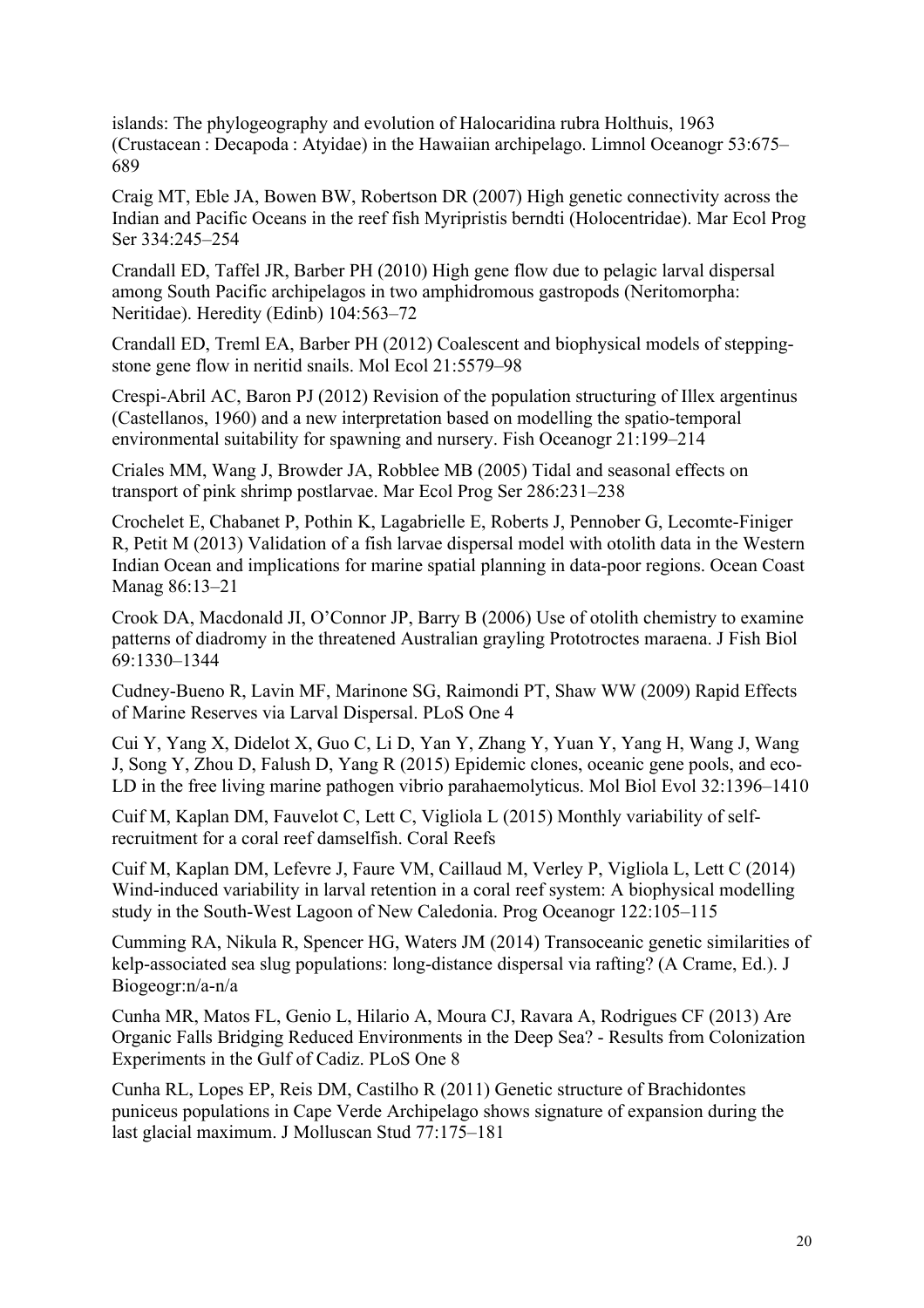Curley BG, Gillings MR (2009) Population connectivity in the temperate damselfish Parma microlepis: analyses of genetic structure across multiple spatial scales. Mar Biol 156:381– 393

Curtis JMR, Vincent ACJ (2006) Life history of an unusual marine fish: survival, growth and movement patterns of Hippocampus guttulatus Cuvier 1829. J Fish Biol 68:707–733

Silva AG da, Appleyard SA, Upston J (2015) Establishing the evolutionary compatibility of potential sources of colonizers for overfished stocks: a population genomics approach. Mol Ecol 24:564–579

D'Agostini A, Marcolino Gherardi DF, Pezzi LP (2015) Connectivity of Marine Protected Areas and Its Relation with Total Kinetic Energy. PLoS One 10

Dailianis T, Tsigenopoulos CS, Dounas C, Voultsiadou E (2011) Genetic diversity of the imperilled bath sponge Spongia officinalis Linnaeus, 1759 across the Mediterranean Sea: patterns of population differentiation and implications for taxonomy and conservation. Mol Ecol 20:3757–3772

D'Aloia CC, Bogdanowicz SM, Harrison RG, Buston PM (2014) Seascape continuity plays an important role in determining patterns of spatial genetic structure in a coral reef fish. Mol Ecol 23:2902–2913

D'Aloia CC, Bogdanowicz SM, Majoris JE, Harrison RG, Buston PM (2013) Selfrecruitment in a Caribbean reef fish: a method for approximating dispersal kernels accounting for seascape. Mol Ecol 22:2563–2572

D'Aloia CC, Bogdanowicz SM, Francis RK, Majoris JE, Harrison RG, Buston PM (2015) Patterns, causes, and consequences of marine larval dispersal. Proc Natl Acad Sci U S A 112:13940–13945

Daly-Engel TS, Randall JE, Bowen BW (2012) Is the Great Barracuda (Sphyraena barracuda) a reef fish or a pelagic fish? The phylogeographic perspective. Mar Biol 159:975– 985

Damerau M, Matschiner M, Salzburger W, Hanel R (2014) Population divergences despite long pelagic larval stages: lessons from crocodile icefishes (Channichthyidae). Mol Ecol 23:284–299

Damerau M, Matschiner M, Salzburger W, Hanel R (2012) Comparative population genetics of seven notothenioid fish species reveals high levels of gene flow along ocean currents in the southern Scotia Arc, Antarctica. Polar Biol 35:1073–1086

Damerau M, Salzburger W, Hanel R (2014) Population genetic structure of Lepidonotothen larseni revisited: cyb and microsatellites suggest limited connectivity in the Southern Ocean. Mar Ecol Prog Ser 517:251–263

Daniel Anadon J, D'Agrosa C, Gondor A, Gerber LR (2011) Quantifying the Spatial Ecology of Wide-Ranging Marine Species in the Gulf of California: Implications for Marine Conservation Planning. PLoS One 6

Dao HT, Smith-Keune C, Wolanski E, Jones CM, Jerry DR (2015) Oceanographic Currents and Local Ecological Knowledge Indicate, and Genetics Does Not Refute, a Contemporary Pattern of Larval Dispersal for The Ornate Spiny Lobster, Panulirus ornatus in the South-East Asian Archipelago. PLoS One 10:e0124568–e0124568

Darcy MC, Eggleston DB (2005) Do habitat corridors influence animal dispersal and colonization in estuarine systems? Landsc Ecol 20:841–855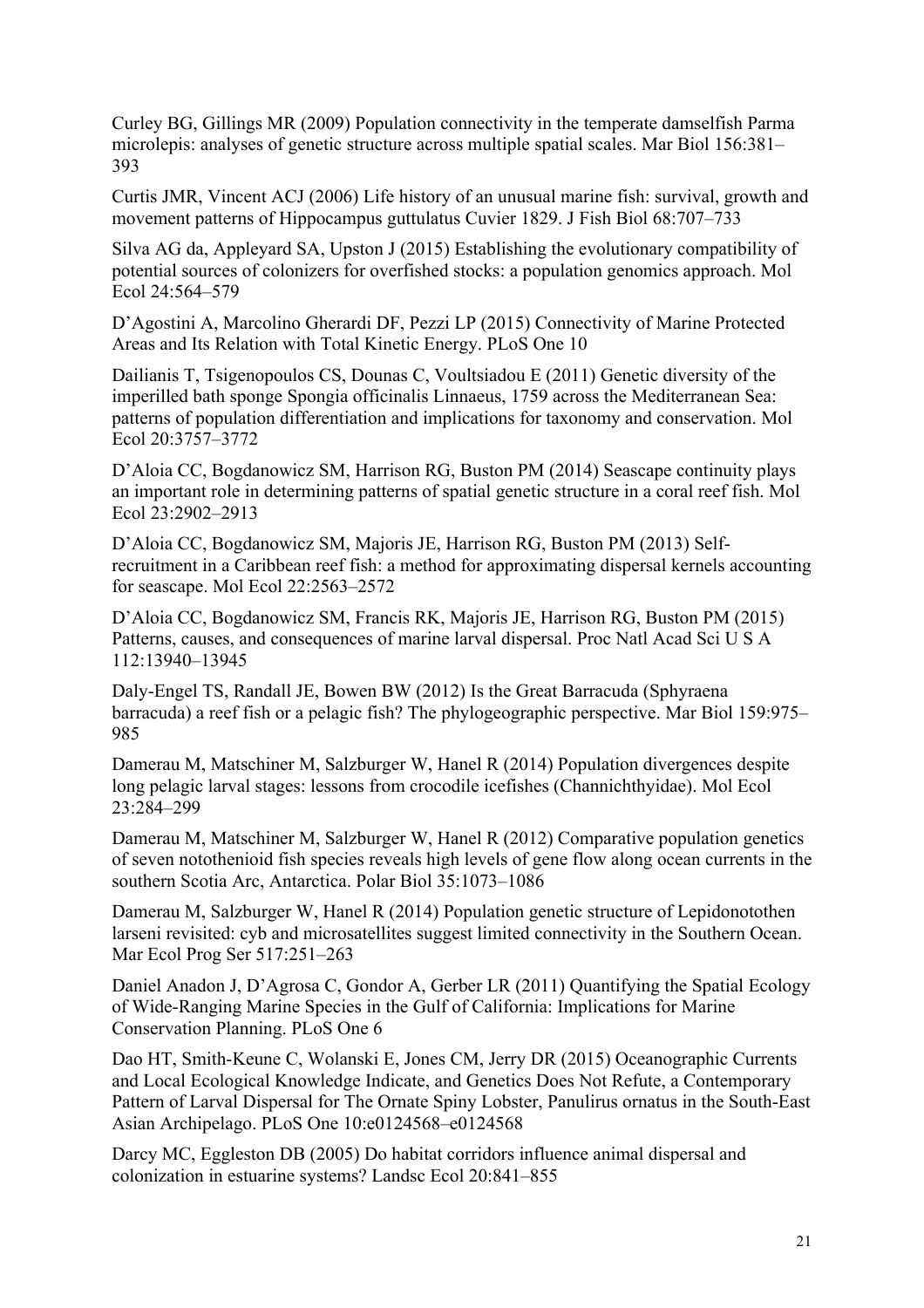Darling JA, Herborg L-M, Davidson IC (2012) Intracoastal shipping drives patterns of regional population expansion by an invasive marine invertebrate. Ecol Evol 2:2552–2561

Davies KTA, Gentleman WC, DiBacco C, Johnson CL (2014) Semi-annual spawning in marine scallops strengthens larval recruitment and connectivity on Georges Bank: a model study. Mar Ecol Prog Ser 516:209–227

Davies SW, Treml EA, Kenkel CD, Matz M V (2015) Exploring the role of Micronesian islands in the maintenance of coral genetic diversity in the Pacific Ocean. Mol Ecol 24:70–82

Davis B, Baker R, Sheaves M (2014) Seascape and metacommunity processes regulate fish assemblage structure in coastal wetlands. Mar Ecol Prog Ser 500:187–202

Davis B, Mattone C, Sheaves M (2014) Bottom-up control regulates patterns of fish connectivity and assemblage structure in coastal wetlands. Mar Ecol Prog Ser 500:175–186

Davis JP, Pitt KA, Fry B, Olds AD, Connolly RM (2014) Seascape-scale trophic links for fish on inshore coral reefs. Coral Reefs 33:897–907

Bruyn M De, Mather PB (2007) Molecular signatures of Pleistocene sea-level changes that affected connectivity among freshwater shrimp in Indo-Australian waters. Mol Ecol 16:4295–4307

la Moriniere EC de, Pollux BJA, Nagelkerken I, Velde G van der (2002) Post-settlement life cycle migration patterns and habitat preference of coral reef fish that use seagrass and mangrove habitats as nurseries. Estuar Coast Shelf Sci 55:309–321

Magalhaes CA De (1998) Density and shell-size variation of Nodilittorina lineolata (Orbigny, 1840) in the intertidal region in southeastern Brazil. Hydrobiologia 378:143–148

DeBiasse MB, Richards VP, Shivji MS (2010) Genetic assessment of connectivity in the common reef sponge, Callyspongia vaginalis (Demospongiae: Haplosclerida) reveals high population structure along the Florida reef tract. Coral Reefs 29:47–55

DeBoer TS, Subia MD, Ambariyanto, Erdmann M V, Kovitvongsa K, Barber PH (2008) Phylogeography and Limited Genetic Connectivity in the Endangered Boring Giant Clam across the Coral Triangle. Conserv Biol 22:1255–1266

deHart PAP, Picco CM (2015) Stable oxygen and hydrogen isotope analyses of bowhead whale baleen as biochemical recorders of migration and arctic environmental change. Polar Sci 9:235–248

Delaney DG, Edwards PK, Leung B (2012) Predicting regional spread of non-native species using oceanographic models: validation and identification of gaps. Mar Biol 159:269–282

Delany J, Myers AA, McGrath D (1998) Recruitment, immigration and population structure of two coexisting limpet species in mid-shore tidepools, on the West Coast of Ireland. J Exp Mar Bio Ecol 221:221–230

Demarchi M, Chiappero M, Laudien J, Sahade R (2008) Population genetic structure of the ascidian Styela rustica at Kongsfjorden, Svalbard, Arctic. J Exp Mar Bio Ecol 364:29–34

DeMartini EE, Wren JLK, Kobayashi DR (2013) Persistent spatial patterns of recruitment in a guild of Hawaiian coral reef fishes. Mar Ecol Prog Ser 485:165-U200

Dethier MN, McDonald K, Strathmann RR (2003) Colonization and connectivity of habitat patches for coastal marine species distant from source populations. Conserv Biol 17:1024– 1035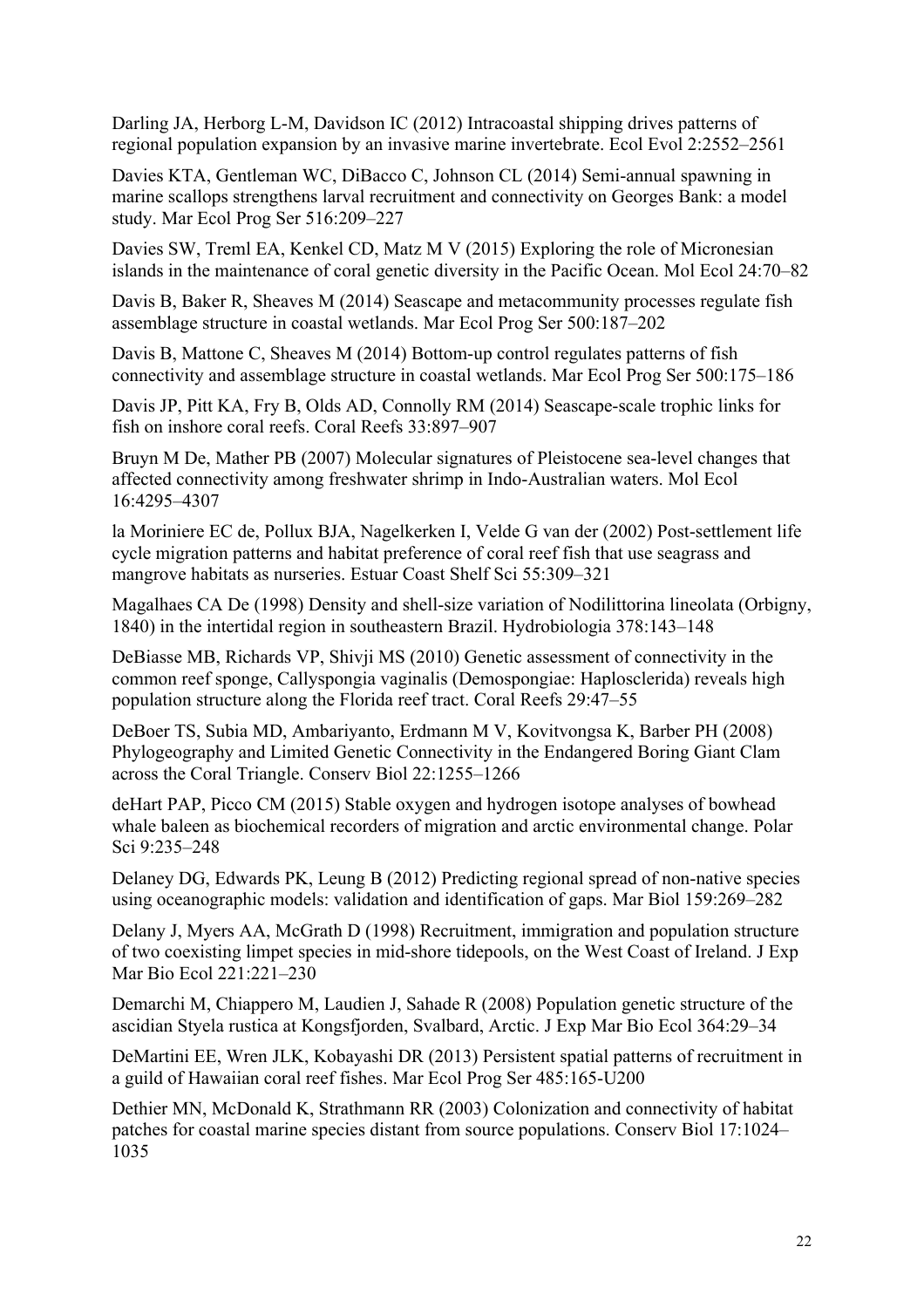Dethmers KEM, Jensen MP, FitzSimmons NN, Broderick D, Limpus CJ, Moritz C (2010) Migration of green turtles (Chelonia mydas) from Australasian feeding grounds inferred from genetic analyses. Mar Freshw Res 61:1376–1387

Detjen M, Sterling E, Gomez A (2015) Stable isotopes in barnacles as a tool to understand green sea turtle (Chelonia mydas) regional movement patterns. Biogeosciences 12:7081– 7086

Franco A Di, Coppini G, Pujolar JM, Leo GA De, Gatto M, Lyubartsev V, Melia P, Zane L, Guidetti P (2012) Assessing Dispersal Patterns of Fish Propagules from an Effective Mediterranean Marine Protected Area. PLoS One 7

Franco A Di, Gillanders BM, Benedetto G De, Pennetta A, Leo GA De, Guidetti P (2012) Dispersal Patterns of Coastal Fish: Implications for Designing Networks of Marine Protected Areas. PLoS One 7

Diaz RJ, Cutter GR, Able KW (2003) The importance of physical and biogenic structure to juvenile fishes on the shallow inner continental shelf. Estuaries 26:12–20

Diaz-Ferguson E, Haney RA, Wares JP, Silliman BR (2010) Population genetics of a trochid gastropod broadens picture of Caribbean Sea connectivity. PLoS One 5

Diaz-Jaimes P, Uribe-Alcocer M, Rocha-Olivares A, Garcia-de-Leon FJ, Nortmoon P, Durand JD (2010) Global phylogeography of the dolphinfish (Coryphaena hippurus): The influence of large effective population size and recent dispersal on the divergence of a marine pelagic cosmopolitan species. Mol Phylogenet Evol 57:1209–1218

DiBattista JD, Berumen ML, Gaither MR, Rocha LA, Eble JA, Choat JH, Craig MT, Skillings DJ, Bowen BW (2013) After continents divide: comparative phylogeography of reef fishes from the Red Sea and Indian Ocean. J Biogeogr 40:1170–1181

DiBattista JD, Rocha LA, Craig MT, Feldheim KA, Bowen BW (2012) Phylogeography of Two Closely Related Indo-Pacific Butterflyfishes Reveals Divergent Evolutionary Histories and Discordant Results from mtDNA and Microsatellites. J Hered 103:617–629

Dick S, Shurin JB, Taylor EB (2014) Replicate divergence between and within sounds in a marine fish: the copper rockfish (Sebastes caurinus). Mol Ecol 23:575–590

Dight IJ, James MK, Bode L (1990) Modelling the larval dispersal of Acanthaster planci - II. Patterns of reef connectivity. Coral Reefs 9:125–134

Dohna TA, Timm J, Hamid L, Kochzius M (2015) Limited connectivity and a phylogeographic break characterize populations of the pink anemonefish, Amphiprion perideraion, in the Indo-Malay Archipelago: inferences from a mitochondrial and microsatellite loci. Ecol Evol 5:1717–1733

Domingues CP, Creer S, Taylor MI, Queiroga H, Carvalho GR (2011) Temporal genetic homogeneity among shore crab (Carcinus maenas) larval events supplied to an estuarine system on the Portuguese northwest coast. Heredity (Edinb) 106:832–840

Domingues CP, Creer S, Taylor MI, Queiroga H, Carvalho GR (2010) Genetic structure of Carcinus maenas within its native range: larval dispersal and oceanographic variability. Mar Ecol Prog Ser 410:111–123

Domingues CP, Nolasco R, Dubert J, Queiroga H (2012) Model-Derived Dispersal Pathways from Multiple Source Populations Explain Variability of Invertebrate Larval Supply. PLoS One 7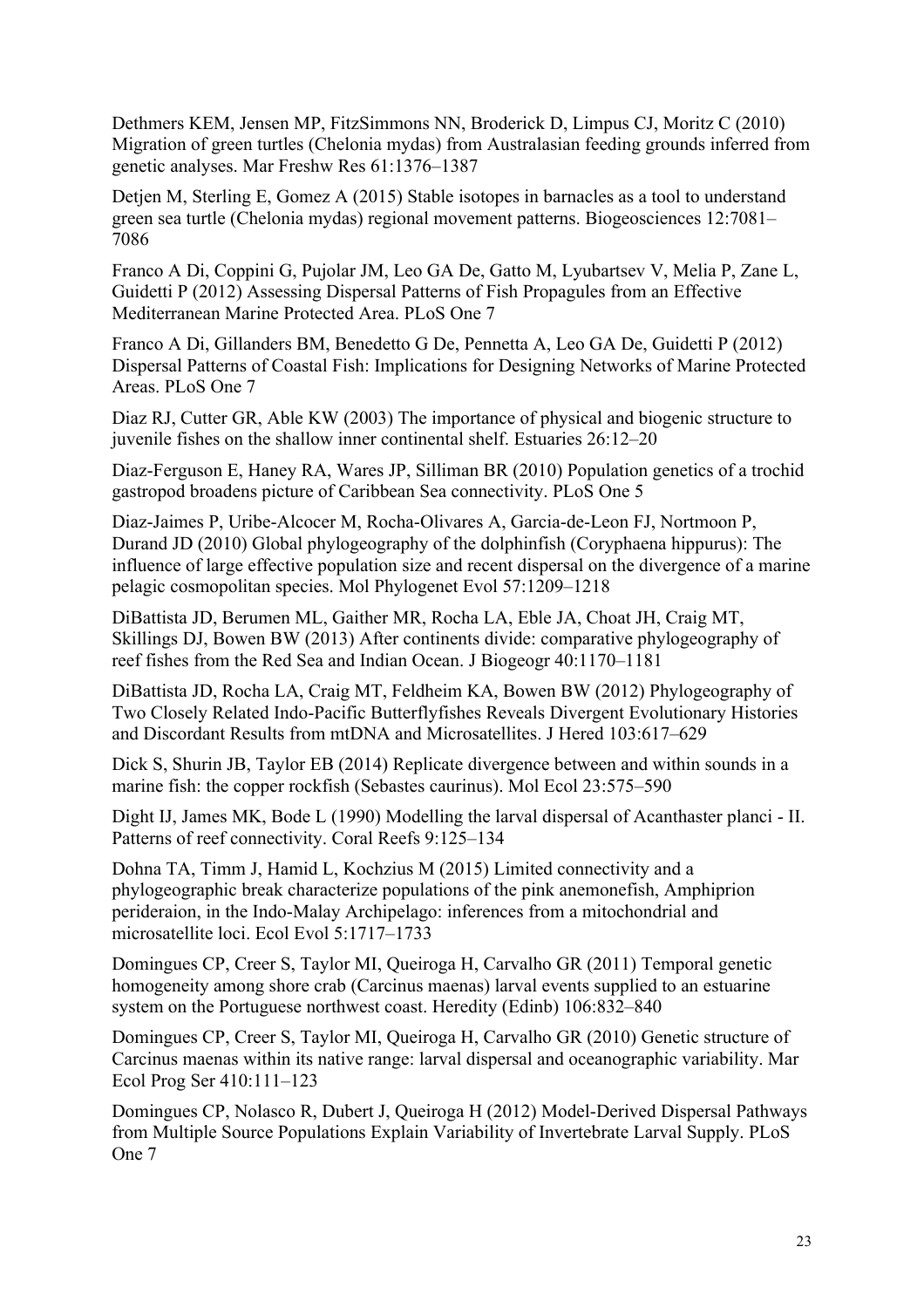Donahue MJ, Karnauskas M, Toews C, Paris CB (2015) Location Isn't Everything: Timing of Spawning Aggregations Optimizes Larval Replenishment. PLoS One 10

Dong Y, Wang H, Han G-D, Ke C, Zhan X, Nakano T, Williams GA (2012) The Impact of Yangtze River Discharge, Ocean Currents and Historical Events on the Biogeographic Pattern of Cellana toreuma along the China Coast. PLoS One 7

Dorenbosch M, Grol MGG, Christianen MJA, Nagelkerken I, Velde G van der (2005) Indo-Pacific seagrass beds and mangroves contribute to fish density coral and diversity on adjacent reefs. Mar Ecol Prog Ser 302:63–76

Dorenbosch M, Grol MGG, Nagelkerken I, Velde G van der (2006) Different surrounding landscapes may result in different fish assemblages in east african seagrass beds. Hydrobiologia 563:45–60

Dorenbosch M, Grol MGG, Nagelkerken I, Velde G van der (2005) Distribution of coral reef fishes along a coral reef-seagrass gradient: edge effects and habitat segregation. Mar Ecol Prog Ser 299:277–288

Dorenbosch M, Pollux BJA, Pustjens AZ, Rajagopal S, Nagelkerken I, Velde G van der, Moon-van der Staay SY (2006) Population structure of the Dory snapper, Lutjanus fulviflamma, in the western Indian Ocean revealed by means of AFLP fingerprinting. Hydrobiologia 568:43–53

Dorenbosch M, Riel MC van, Nagelkerken I, Velde G van der (2004) The relationship of reef fish densities to the proximity of mangrove and seagrass nurseries. Estuar Coast Shelf Sci 60:37–48

Dorenbosch M, Verberk WCEP, Nagelkerken I, Velde G van der (2007) Influence of habitat configuration on connectivity between fish assemblages of Caribbean seagrass beds, mangroves and coral reefs. Mar Ecol Prog Ser 334:103–116

Dorenbosch M, Verweij MC, Nagelkerken I, Jiddawi N, Velde G van der (2004) Homing and daytime tidal movements of juvenile snappers (Lutjanidae) between shallow-water nursery habitats in Zanzibar, western Indian Ocean. Environ Biol Fishes 70:203–209

Santos A dos, Santos AMP, Conway DVP, Bartilotti C, Lourenco P, Queiroga H (2008) Diel vertical migration of decapod larvae in the Portuguese coastal upwelling ecosystem: implications for offshore transport. Mar Ecol Prog Ser 359:171–183

Drake PT, Edwards CA, Morgan SG (2015) Relationship between larval settlement, alongshore wind stress and surface temperature in a numerical model of the central California coastal circulation. Mar Ecol Prog Ser 537:71–87

Drew JA, Barber PH (2012) Comparative Phylogeography in Fijian Coral Reef Fishes: A Multi-Taxa Approach towards Marine Reserve Design. PLoS One 7

Duda Jr TF, Lessios HA (2009) Connectivity of populations within and between major biogeographic regions of the tropical Pacific in Conus ebraeus, a widespread marine gastropod. Coral Reefs 28:651–659

Dudgeon CL, Broderick D, Ovenden JR (2009) IUCN classification zones concord with, but underestimate, the population genetic structure of the zebra shark Stegostoma fasciatum in the Indo-West Pacific. Mol Ecol 18:248–261

Dudgeon S, Kubler JE, Wright WA, Vadas RL, Petraitis PS (2001) Natural variability in zygote dispersal of Ascophyllum nodosum at small spatial scales. Funct Ecol 15:595–604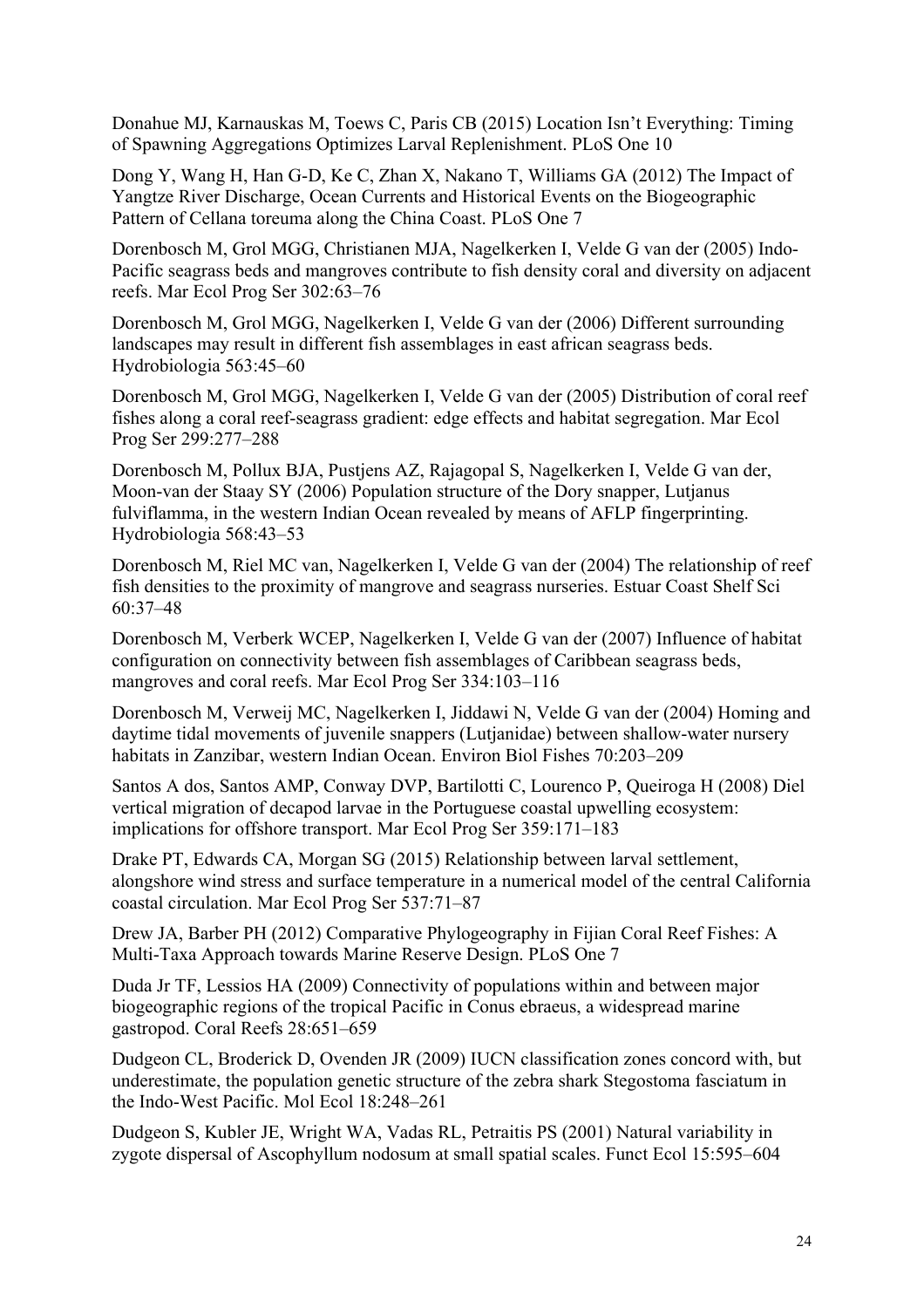Dufour V, Pierre C, Rancher J (1998) Stable isotopes in fish otoliths discriminate between lagoonal and oceanic residents of Taiaro Atoll (Tuamotu Archipelago, French Polynesia). Coral Reefs 17:23–28

# **Duncan KM, Martin AP, Bowen BW, Couet HG De (2006) Global phylogeography of the scalloped hammerhead shark (Sphyrna lewini). Mol Ecol 15:2239–2251**

Duncan M, James N, Fennessy ST, Mutombene RJ, Mwale M (2015) Genetic structure and consequences of stock exploitation of Chrysoblephus puniceus, a commercially important sparid in the South West Indian Ocean. Fish Res 164:64–72

Dunstan PK, Bax NJ (2007) How far can marine species go? Influence of population biology and larval movement on future range limits. Mar Ecol Prog Ser 344:15–28

Dupont L, Jollivet D, Viard F (2003) High genetic diversity and ephemeral drift effects in a successful introduced mollusc (Crepidula fornicata : Gastropoda). Mar Ecol Prog Ser 253:183–195

Dupont L, Viard F, Dowell MJ, Wood C, Bishop JDD (2009) Fine- and regional-scale genetic structure of the exotic ascidian Styela clava (Tunicata) in southwest England, 50 years after its introduction. Mol Ecol 18:442–453

Dupont L, Ellien C, Viard F (2007) Limits to gene flow in the slipper limpet Crepidula fornicata as revealed by microsatellite data and a larval dispersal model. Mar Ecol Prog Ser 349:125–138

Eble JA, Toonen RJ, Sorenson L, Basch L V, Papastamatiou YP, Bowen BW (2011) Escaping paradise: larval export from Hawaii in an Indo-Pacific reef fish, the yellow tang Zebrasoma flavescens. Mar Ecol Prog Ser 428:245–258

Edwards KP, Hare JA, Werner FE (2008) Dispersal of black sea bass (Centropristis striata) larvae on the southeast US continental shelf: results of a coupled vertical larval behavior - 3D circulation model. Fish Oceanogr 17:299–315

Edwards KP, Hare JA, Werner FE, Seim H (2007) Using 2-dimensional dispersal kernels to identify the dominant influences on larval dispersal on continental shelves. Mar Ecol Prog Ser 352:77–87

Eggers F, Olsen EM, Moland E, Slotte A (2015) Individual habitat transitions of Atlantic herring Clupea harengus in a human-modified coastal system. Mar Ecol Prog Ser 520:245– 256

Einfeldt AL, Addison JA (2013) Hydrology influences population genetic structure and connectivity of the intertidal amphipod Corophium volutator in the northwest Atlantic. Mar Biol 160:1015–1027

Ellien C, Thiebaut E, Barnay AS, Dauvin JC, Gentil F, Salomon JC (2000) The influence of variability in larval dispersal on the dynamics of a marine metapopulation in the eastern Channel. Oceanol Acta 23:423–442

Ellien C, Thiebaut E, Dumas F, Salomon JC, Nival P (2004) A modelling study of the respective role of hydrodynamic processes and larval mortality on larval dispersal and recruitment of benthic invertebrates: example of Pectinaria koreni (Annelida : Polychaeta) in the Bay of Seine (English Channel). J Plankton Res 26:117–132

Elphie H, Raquel G, David D, Serge P (2012) Detecting immigrants in a highly genetically homogeneous spiny lobster population (Palinurus elephas) in the northwest Mediterranean Sea. Ecol Evol 2:2387–2396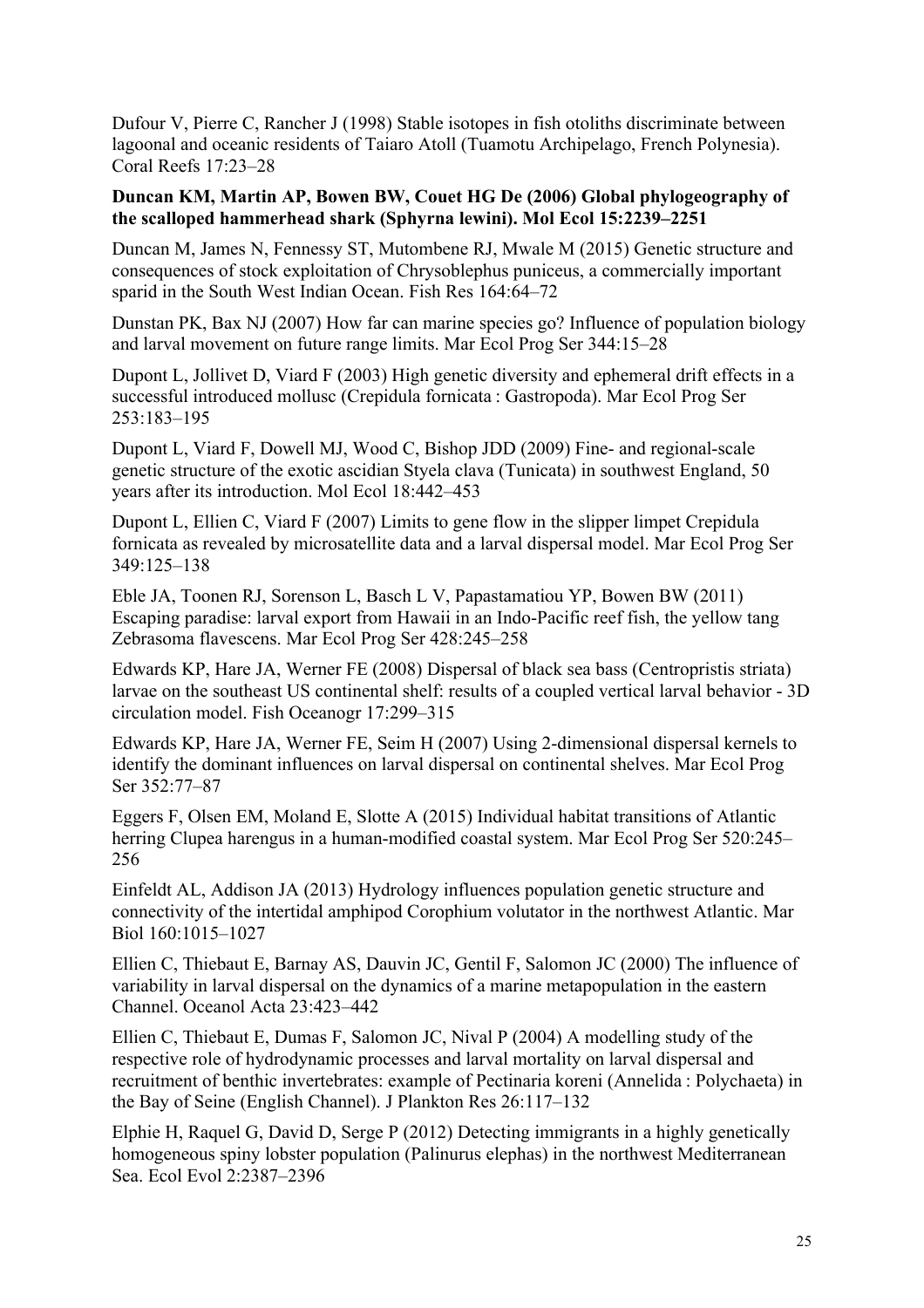Elsäßer B, Fariñas-Franco JM, Wilson CD, Kregting L, Roberts D (2013) Identifying optimal sites for natural recovery and restoration of impacted biogenic habitats in a special area of conservation using hydrodynamic and habitat suitability modelling. J Sea Res 77:11–21

Engstedt O, Stenroth P, Larsson P, Ljunggren L, Elfman M (2010) Assessment of natal origin of pike (Esox lucius) in the Baltic Sea using Sr:Ca in otoliths. Environ Biol Fishes 89:547– 555

Engstrom TN, Meylan PA, Meylan AB (2002) Origin of juvenile loggerhead turtles (Caretta caretta) in a tropical developmental habitat in Caribbean Panama. Anim Conserv 5:125–133

Erftemeijer PLA, Beek JKL van, Bolle LJ, Dickey-Collas M, Los HFJ (2009) Variability in transport of fish eggs and larvae. I. Modelling the effects of coastal reclamation. Mar Ecol Prog Ser 390:167–181

Erlandsson J, McQuaid CD, Stanczak S (2011) Recruit/algal interaction prevents recovery of overexploited mussel beds: Indirect evidence that post-settlement mortality structures mussel populations. Estuar Coast Shelf Sci 92:132–139

Etherington LL, Eggleston DB (2000) Large-scale blue crab recruitment: linking postlarval transport, post-settlement planktonic dispersal, and multiple nursery habitats. Mar Ecol Prog Ser 204:179–198

Etter RJ, Bower AS (2015) Dispersal and population connectivity in the deep North Atlantic estimated from physical transport processes. Deep Res Part I-Oceanographic Res Pap 104:159–172

Fach BA (2014) Modeling the Influence of Hydrodynamic Processes on Anchovy Distribution and Connectivity in the Black Sea. Turkish J Fish Aquat Sci 14:353–365

Fassio G, Modica M V, Alvaro MC, Schiaparelli S, Oliverio M (2015) Developmental tradeoffs in Southern Ocean mollusc kleptoparasitic species. Hydrobiologia

Faugeron S, Martinez EA, Correa JA, Billot C (2005) Long-term copper mine waste disposal in northern Chile associated with gene flow disruption of the intertidal kelp Lessonia nigrescens. Mar Ecol Prog Ser 288:129–140

Feis ME, Thieltges DW, Olsen JL, Montaudouin X de, Jensen KT, Bazairi H, Culloty SC, Luttikhuizen PC (2015) The most vagile host as the main determinant of population connectivity in marine macroparasites. Mar Ecol Prog Ser 520:85–99

Feutry P, Vergnes A, Broderick D, Lambourdiere J, Keith P, Ovenden JR (2013) Stretched to the limit; can a short pelagic larval duration connect adult populations of an Indo-Pacific diadromous fish (Kuhlia rupestris)? Mol Ecol 22:1518–1530

Fiechter J, Haus BK, Melo N, Mooers CNK (2008) Physical processes impacting passive particle dispersal in the Upper Florida Keys. Cont Shelf Res 28:1261–1272

Fischer DT, White JW, Botsford LW, Largier J, Kaplan DM (2011) A GIS-Based Tool for Representing Larval Dispersal for Marine Reserve Selection. Prof Geogr 63:489–513

Fitzpatrick JM, Carlon DB, Lippe C, Robertson DR (2011) The West Pacific diversity hotspot as a source or sink for new species? Population genetic insights from the Indo-Pacific parrotfish Scarus rubroviolaceus. Mol Ecol 20:219–234

Fletcher LM, Forrest BM, Bell JJ (2013) Natural dispersal mechanisms and dispersal potential of the invasive ascidian Didemnum vexillum. Biol Invasions 15:627–643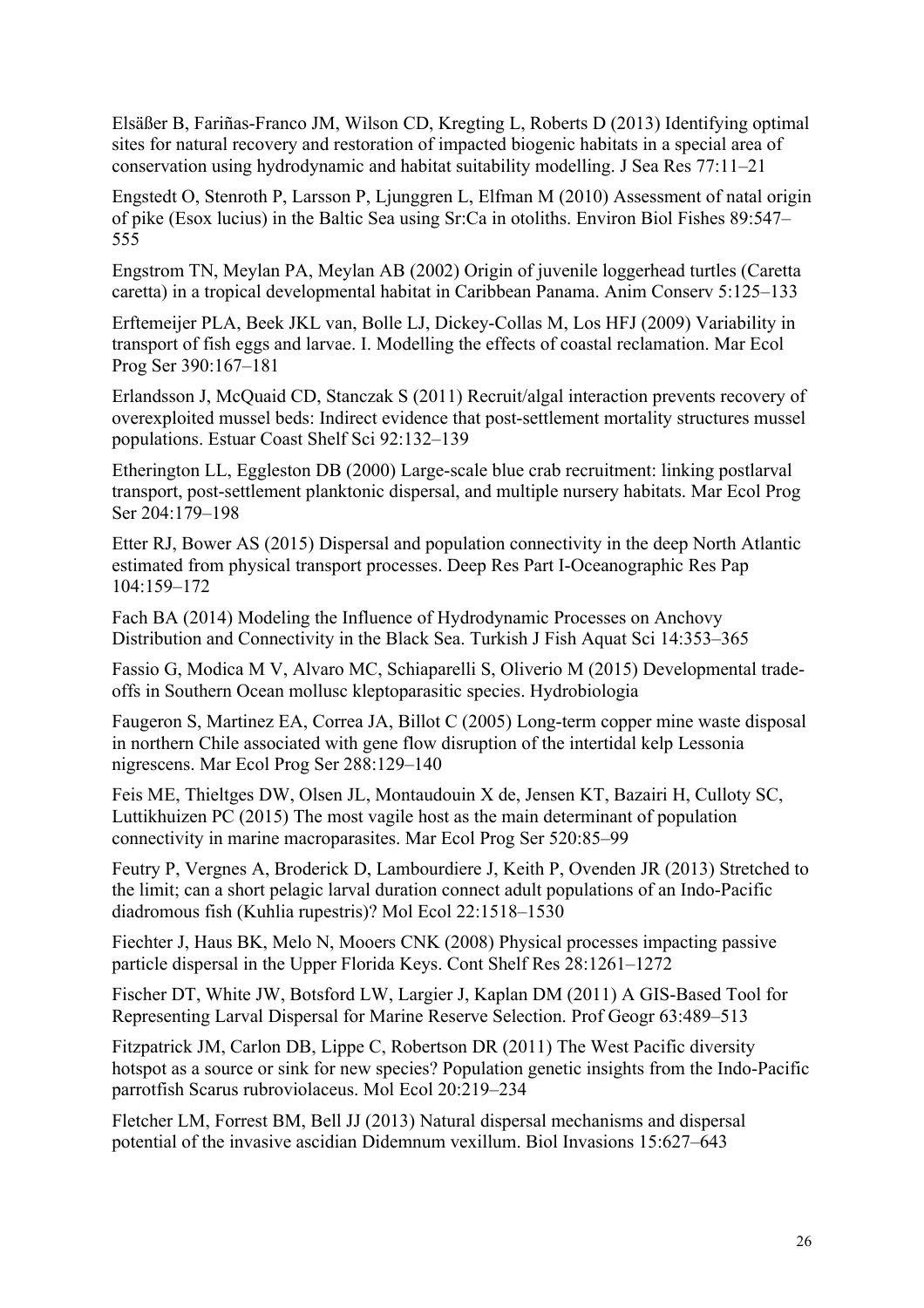Fodrie FJ, Becker BJ, Levin LA, Gruenthal K, McMillan PA (2011) Connectivity clues from short-term variability in settlement and geochemical tags of mytilid mussels. J Sea Res 65:141–150

Fodrie FJ, Herzka SZ (2008) Tracking juvenile fish movement and nursery contribution within and coastal embayments via otolith microchemistry. Mar Ecol Prog Ser 361:253–265

Fodrie FJ, Herzka SZ (2013) A Comparison of Otolith Geochemistry and Stable Isotope Markers to Track Fish Movement: Describing Estuarine Ingress by Larval and Post-larval Halibut. Estuaries and Coasts 36:906–917

Fodrie FJ, Levin LA (2008) Linking juvenile habitat utilization to population dynamics of California halibut. Limnol Oceanogr 53:799–812

Foighil DO, Jozefowicz CJ (1999) Amphi-Atlantic phylogeography of direct-developing lineages of Lasaea, a genus of brooding bivalves. Mar Biol 135:115–122

Foltz DW, Fatland SD, Eleaume M, Markello K, Howell KL, Neill K, Mah CL (2013) Global population divergence of the sea star Hippasteria phrygiana corresponds to the onset of the last glacial period of the Pleistocene. Mar Biol 160:1285–1296

Foote AD, Similae T, Vikingsson GA, Stevick PT (2010) Movement, site fidelity and connectivity in a top marine predator, the killer whale. Evol Ecol 24:803–814

Forcada A, Valle C, Bonhomme P, Criquet G, Cadiou G, Lenfant P, Sanchez-Lizaso JL (2009) Effects of habitat on spillover from marine protected areas to artisanal fisheries. Mar Ecol Prog Ser 379:197–211

Fossette S, Heide-Jørgensen MP, Jensen M V, Kiszka J, Bérubé M, Bertrand N, Vély M (2014) Humpback whale (Megaptera novaeangliae) post breeding dispersal and southward migration in the western Indian Ocean. J Exp Mar Bio Ecol 450:6–14

Foster NL, Paris CB, Kool JT, Baums IB, Stevens JR, Sanchez JA, Bastidas C, Agudelo C, Bush P, Day O, Ferrari R, Gonzalez P, Gore S, Guppy R, McCartney MA, McCoy C, Mendes J, Srinivasan A, Steiner S, Vermeij MJA, Weil E, Mumby PJ (2012) Connectivity of Caribbean coral populations: complementary insights from empirical and modelled gene flow. Mol Ecol 21:1143–1157

Fraser CI, Thiel M, Spencer HG, Waters JM (2010) Contemporary habitat discontinuity and historic glacial ice drive genetic divergence in Chilean kelp. BMC Evol Biol 10

Fratini S, Ragionieri L, Cutuli G, Vannini M, Cannicci S (2013) Pattern of genetic isolation in the crab Pachygrapsus marmoratus within the Tuscan Archipelago (Mediterranean Sea). Mar Ecol Prog Ser 478:173–183

Freedman R, Whitcraft CR, Lowe CG (2015) Connectivity and movements of juvenile predatory fishes between discrete restored estuaries in southern California. Mar Ecol Prog Ser 520:191–201

Friedland KD, Manning JP, Link JS, Gilbert JR, Gilbert AT, O'Connell Jr. AF (2012) Variation in wind and piscivorous predator fields affecting the survival of Atlantic salmon, Salmo salar, in the Gulf of Maine. Fish Manag Ecol 19:22–35

Fromentin J-M, Reygondeau G, Bonhommeau S, Beaugrand G (2014) Oceanographic changes and exploitation drive the spatio-temporal dynamics of Atlantic bluefin tuna (Thunnus thynnus). Fish Oceanogr 23:147–156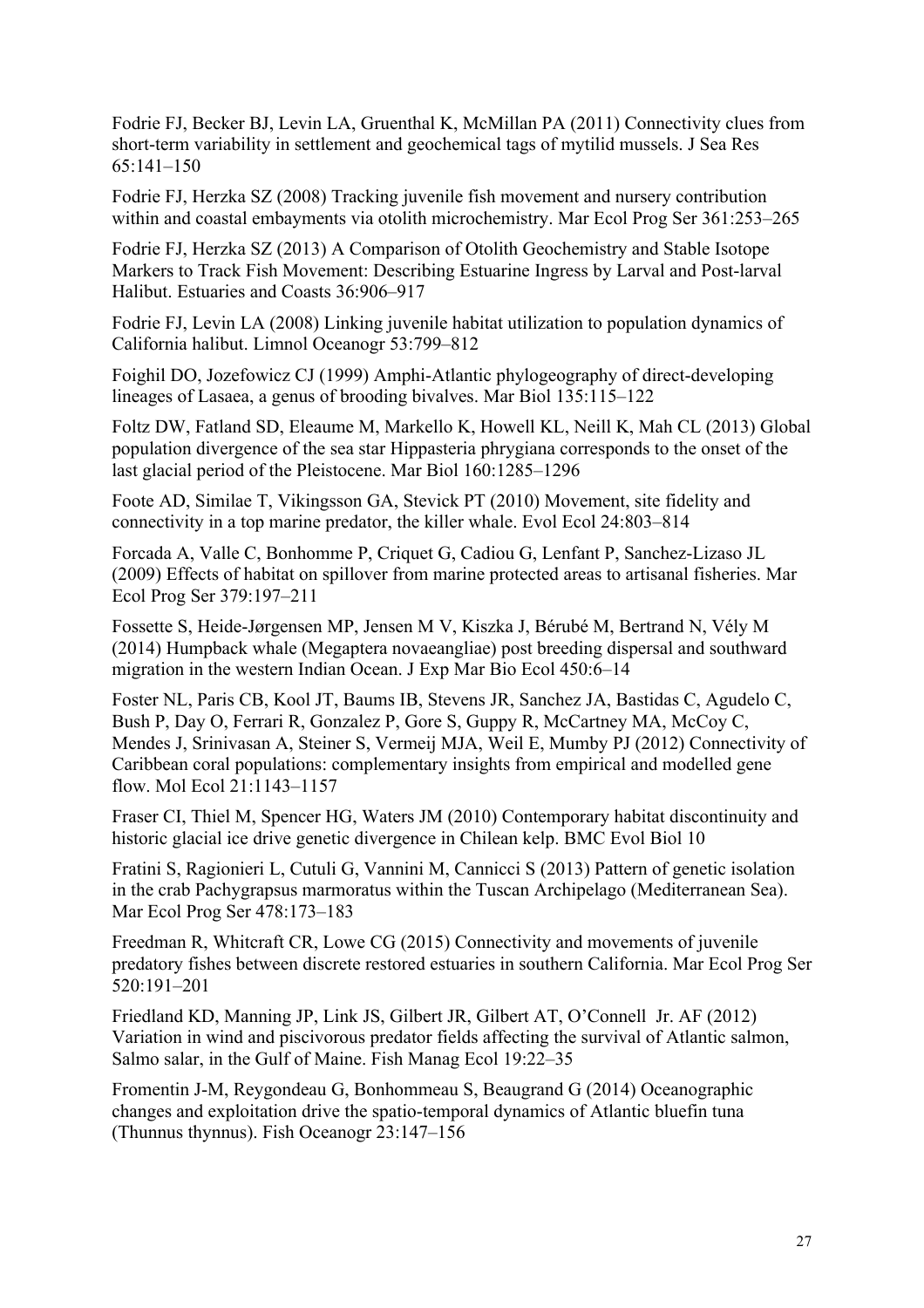Froukh T, Kochzius M (2007) Genetic population structure of the endemic fourline wrasse (Larabicus quadrilineatus) suggests limited larval dispersal distances in the Red Sea. Mol Ecol 16:1359–1367

Fujimura AG, Reniers AJHM, Paris CB, Shanks AL, MacMahan JH, Morgan SG (2014) Numerical simulations of larval transport into a rip-channeled surf zone. Limnol Oceanogr 59:1434–1447

Furman BT, Jackson LJ, Bricker E, Peterson BJ (2015) Sexual recruitment in Zostera marina: A patch to landscape-scale investigation. Limnol Oceanogr 60:584–599

Gahagan BI, Fox DA, Secor DH (2015) Partial migration of striped bass: revisiting the contingent hypothesis. Mar Ecol Prog Ser 525:185–197

## **Gaines SD, Bertness MD (1992) Dispersal of Juveniles and Variable Recruitment in Sessile Marine Species. Nature 360:579–580**

Gaither MR, Jones SA, Kelley C, Newman SJ, Sorenson L, Bowen BW (2011) High Connectivity in the Deepwater Snapper Pristipomoides filamentosus (Lutjanidae) across the Indo-Pacific with Isolation of the Hawaiian Archipelago. PLoS One 6

## **Galindo HM, Olson DB, Palumbi SR (2006) Seascape genetics: A coupled oceanographic-genetic model predicts population structure of Caribbean corals. Curr Biol 16:1622–1626**

Galindo HM, Pfeiffer-Herbert AS, McManus MA, Chao Y, Chai F, Palumbi SR (2010) Seascape genetics along a steep cline: using genetic patterns to test predictions of marine larval dispersal. Mol Ecol 19:3692–3707

Gaonkar CA, Samiksha S V, George G, Aboobacker VM, Vethamony P, Anil AC (2012) Numerical simulations of barnacle larval dispersion coupled with field observations on larval abundance, settlement and recruitment in a tropical monsoon influenced coastal marine environment. J Mar Syst 94:218–231

Garavelli L, Gruess A, Grote B, Chang N, Smith M, Verley P, Stenevik EK, Kaplan DM, Lett C (2012) Modeling the dispersal of Cape hake ichthyoplankton. J Plankton Res 34:655– 669

Garavelli L, Kaplan DM, Colas F, Stotz W, Yannicelli B, Lett C (2014) Identifying appropriate spatial scales for marine conservation and management using a larval dispersal model: The case of Concholepas concholepas (loco) in Chile. Prog Oceanogr 124:42–53

Gardner JPA, Wei KJ (2015) The genetic architecture of hybridisation between two lineages of greenshell mussels. Heredity (Edinb) 114:344–355

Gardner MJ, Chaplin JA, Potter IC, Fairclough D V (2015) Pelagic early life stages promote connectivity in the demersal labrid Choerodon rubescens. J Exp Mar Bio Ecol 472:142–150

Garland EC, Goldizen AW, Lilley MS, Rekdahl ML, Garrigue C, Constantine R, Hauser ND, Poole MM, Robbins J, Noad MJ (2015) Population structure of humpback whales in the western and central South Pacific Ocean as determined by vocal exchange among populations. Conserv Biol 29:1198–1207

Garofalo G, Fortibuoni T, Gristina M, Sinopoli M, Fiorentino F (2011) Persistence and cooccurrence of demersal nurseries in the Strait of Sicily (central Mediterranean): Implications for fishery management. J Sea Res 66:29–38

Garofalo L, Mastrogiacomo A, Casale P, Carlini R, Eleni C, Freggi D, Gelli D, Knittweis L, Mifsud C, Mingozzi T, Novarini N, Scaravelli D, Scillitani G, Oliverio M, Novelletto A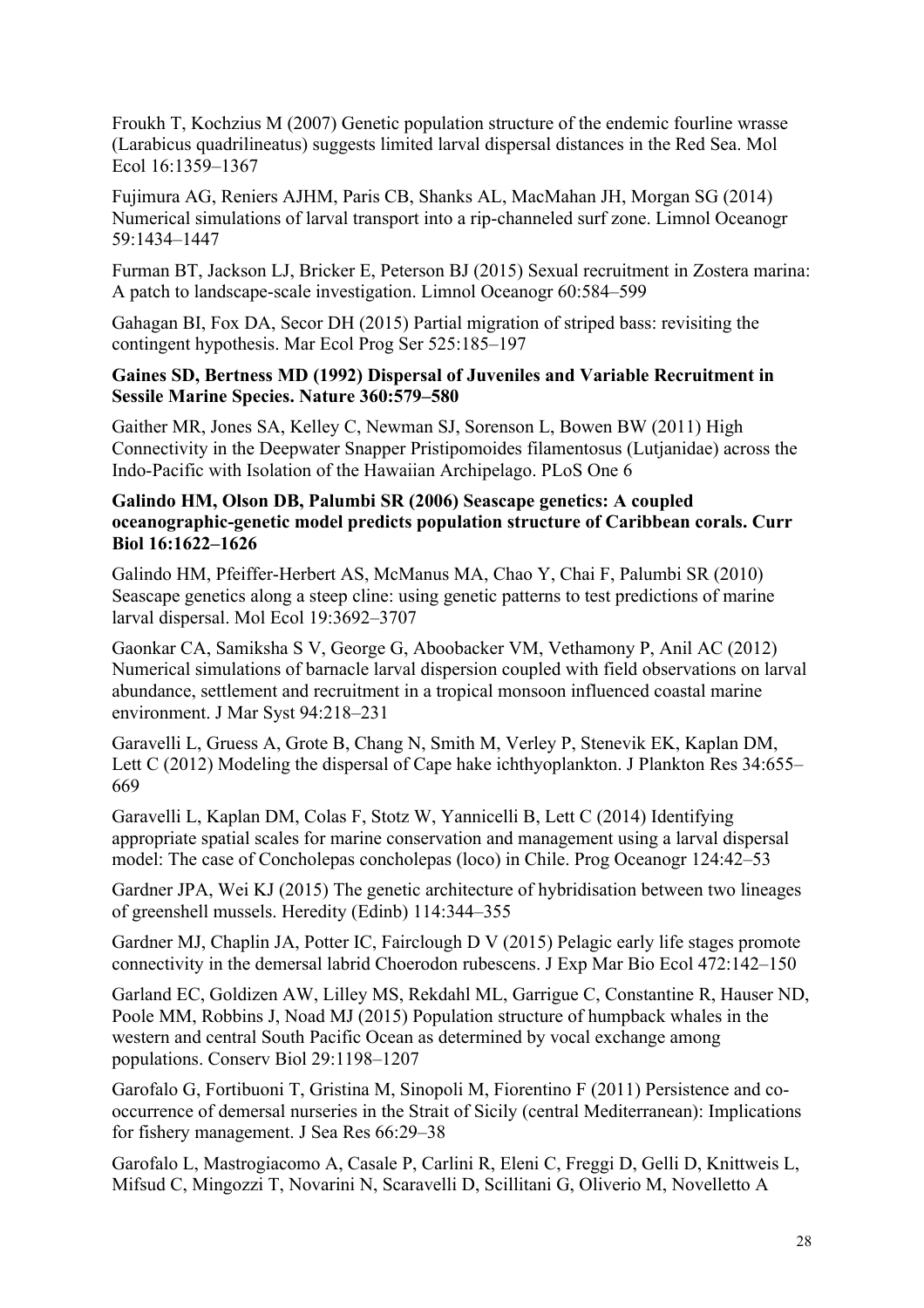(2013) Genetic characterization of central Mediterranean stocks of the loggerhead turtle (Caretta caretta) using mitochondrial and nuclear markers, and conservation implications. Aquat Conserv Freshw Ecosyst 23:868–884

Garofalo L, Mingozzi T, Mico A, Novelletto A (2009) Loggerhead turtle (Caretta caretta) matrilines in the Mediterranean: further evidence of genetic diversity and connectivity. Mar Biol 156:2085–2095

Gaylord B, Reed DC, Raimondi PT, Washburn L (2006) Macroalgal spore dispersal in coastal environments: Mechanistic insights revealed by theory and experiment. Ecol Monogr 76:481–502

George G, Vethamony P, Sudheesh K, Babu MT (2011) Fish larval transport in a macro-tidal regime: Gulf of Kachchh, west coast of India. Fish Res 110:160–169

## **Gerlach G, Atema J, Kingsford MJ, Black KP, Miller-Sims V (2007) Smelling home can prevent dispersal of reef fish larvae. Proc Natl Acad Sci U S A 104:858–863**

Ghezzo M, Pascalis F De, Umgiesser G, Zemlys P, Sigovini M, Marcos C, Pérez-Ruzafa A (2014) Connectivity in Three European Coastal Lagoons. Estuaries and Coasts

Gibbons MJ, Gugushe N, Boyd AJ, Shannon LJ, Mitchell-Innes BA (1999) Changes in the composition of the non-copepod zooplankton assemblage in St Helena Bay (southern Benguela ecosystem) during a six day drogue study. Mar Ecol Prog Ser 180:111–120

Gilbert-Horvath EA, Larson RJ, Garza JC (2006) Temporal recruitment patterns and gene flow in kelp rockfish (Sebastes atrovirens). Mol Ecol 15:3801–3815

Giles EC, Saenz-Agudelo P, Hussey NE, Ravasi T, Berumen ML (2015) Exploring seascape genetics and kinship in the reef sponge Stylissa carteri in the Red Sea. Ecol Evol 5:2487– 2502

Gilg MR, Hilbish TJ (2003) The geography of marine larval dispersal: Coupling genetics with fine-scale physical oceanography. Ecology 84:2989–2998

Gilg MR, Howard R, Turner R, Middlebrook M, Abdulnour M, Lukaj E, Sheng YP, Liu T, Tutak B (2014) Estimating the dispersal capacity of the introduced green mussel, Perna viridis (Linnaeus, 1758), from field collections and oceanographic modeling. J Exp Mar Bio Ecol 461:233–242

Gilg MR, Kirby SE, Sullivan R, Knapp LW, Hilbish TJ (2007) Dispersal vs. retention: correspondence of species-specific reproductive cycles and settlement periods in a blue mussel hybrid zone. Mar Ecol Prog Ser 351:151–161

Gilmour JP, Smith LD, Brinkman RM (2009) Biannual spawning, rapid larval development and evidence of self-seeding for scleractinian corals at an isolated system of reefs. Mar Biol 156:1297–1309

Goetze E (2011) Population Differentiation in the Open Sea: Insights from the Pelagic Copepod Pleuromamma xiphias. Integr Comp Biol 51:580–597

Goldstien SJ, Schiel DR, Gemmell NJ (2010) Regional connectivity and coastal expansion: differentiating pre-border and post-border vectors for the invasive tunicate Styela clava. Mol Ecol 19:874–885

Gomez JG (1995) Distribution patterns, abundance and population-dynamics of the Euphausiids Nyctiphanes-simplex and Euphausia-eximia off the west-coast of Baja-California, Mexico. Mar Ecol Prog Ser 119:63–76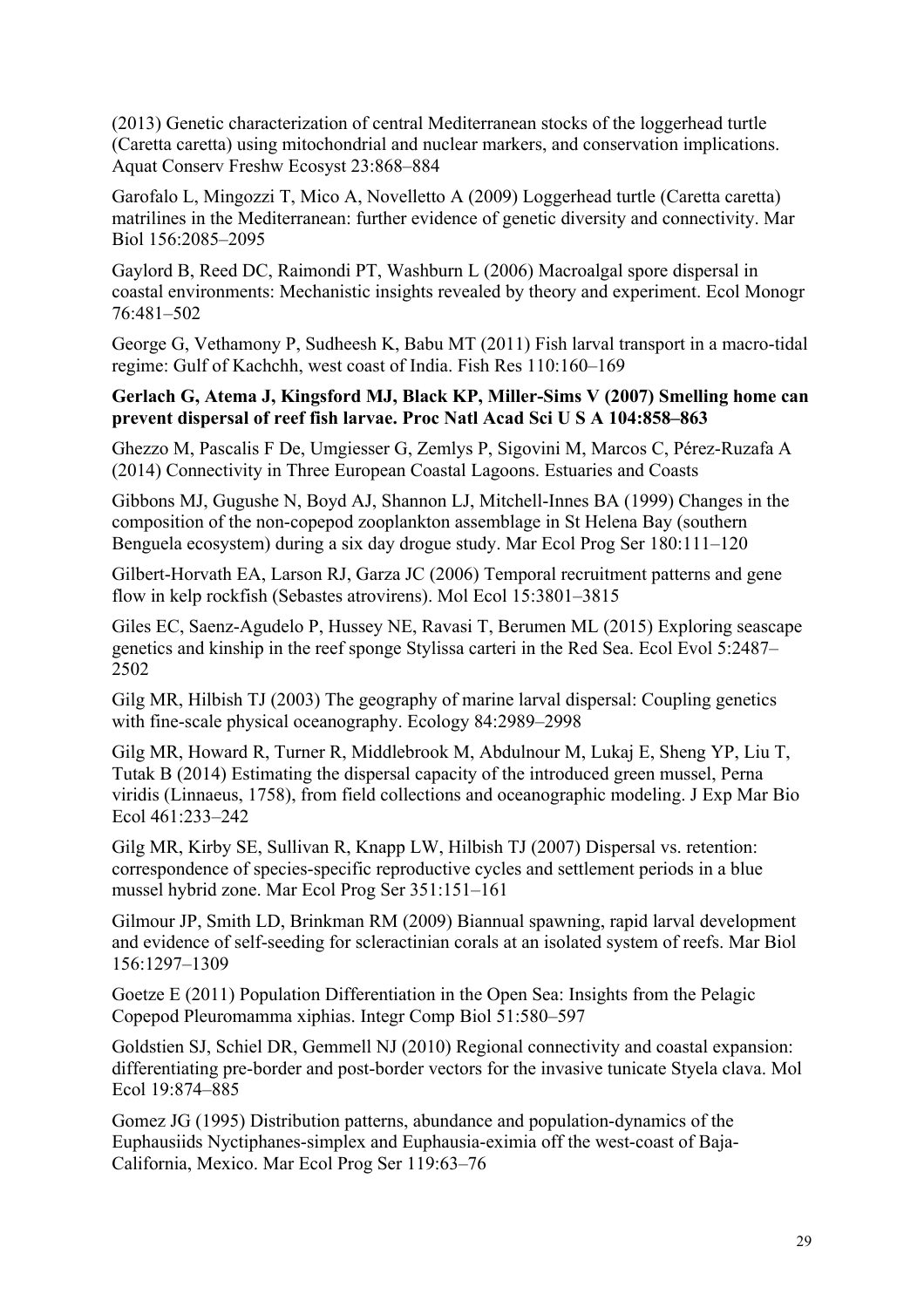Goni R, Renones O, Quetglas A (2001) Dynamics of a protected Western Mediterranean population of the European spiny lobster Palinurus elephas (Fabricius, 1787) assessed by trap surveys. Mar Freshw Res 52:1577–1587

Goni R, Hilborn R, Diaz D, Mallol S, Adlerstein S (2010) Net contribution of spillover from a marine reserve to fishery catches. Mar Ecol Prog Ser 400:233–243

Gonzalez EB, Knutsen H, Jorde PE, Glover KA, Bergstad OA (2015) Genetic analyses of ling (Molva molva) in the Northeast Atlantic reveal patterns relevant to stock assessments and management advice. ICES J Mar Sci 72:635–641

Gonzalez-Wangueemert M, Canovas F, Perez-Ruzafa A, Marcos C, Alexandrino P (2010) Connectivity patterns inferred from the genetic structure of white seabream (Diplodus sargus L.). J Exp Mar Bio Ecol 383:23–31

Gonzalez-Wevar CA, Huene M, Canete JI, Mansilla A, Nakano T, Poulin E (2012) Towards a model of postglacial biogeography in shallow marine species along the Patagonian Province: lessons from the limpet Nacella magellanica (Gmelin, 1791). BMC Evol Biol 12

Goodbody-Gringley G, Woollacott RM, Giribet G (2012) Population structure and connectivity in the Atlantic scleractinian coral Montastraea cavernosa (Linnaeus, 1767). Mar Ecol Evol Perspect 33:32–48

Goodsell PJ, Chapman MG, Underwood AJ (2007) Differences between biota in anthropogenically fragmented habitats and in naturally patchy habitats. Mar Ecol Prog Ser 351:15–23

Gordon GNG, Andrew NL, Montgomery SS (1995) Deterministic compartmental model for the eastern king prawn (Penaeus-plebejus) fishery in New-South-Wales. Mar Freshw Res 46:793–807

Gormley K, Mackenzie C, Robins P, Coscia I, Cassidy A, James J, Hull A, Piertney S, Sanderson W, Porter J (2015) Connectivity and Dispersal Patterns of Protected Biogenic Reefs: Implications for the Conservation of Modiolus modiolus (L.) in the Irish Sea. PLoS One 10

Gorospe KD, Karl SA (2015) Depth as an Organizing Force in Pocillopora damicornis: Intra-Reef Genetic Architecture. PLoS One 10

Grant WS, Merkouris SE, Kruse GH, Seeb LW (2011) Low allozyme heterozygosity in North Pacific and Bering Sea populations of red king crab (Paralithodes camtschaticus): adaptive specialization, population bottleneck, or metapopulation structure? ICES J Mar Sci 68:499–506

Green BC, Smith DJ, Grey J, Underwood GJC (2012) High site fidelity and low site connectivity in temperate salt marsh fish populations: A stable isotope approach. Oecologia 168:245–255

Green KM, Starr RM (2011) Movements of small adult black rockfish: implications for the design of MPAs. Mar Ecol Prog Ser 436:219–230

Griffin DA, Wilkin JL, Chubb CF, Pearce AF, Caputi N (2001) Ocean currents and the larval phase of Australian western rock lobster, Panulirus cygnus. Mar Freshw Res 52:1187–1199

Griffiths AM, Sims DW, Johnson A, Lynghammar A, McHugh M, Bakken T, Genner MJ (2011) Levels of connectivity between longnose skate (Dipturus oxyrinchus) in the Mediterranean Sea and the north-eastern Atlantic Ocean. Conserv Genet 12:577–582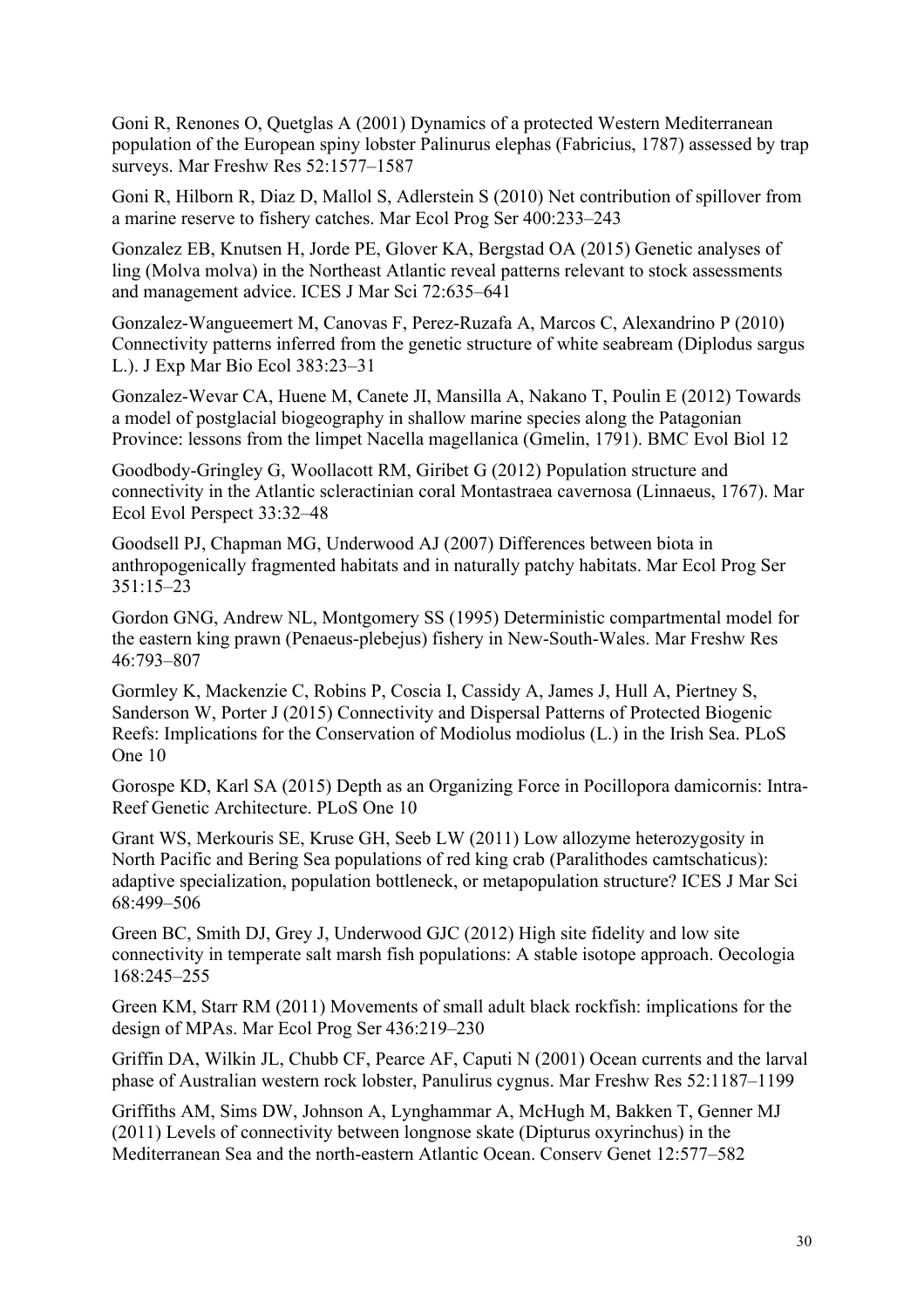Grober-Dunsmore R, Frazer TK, Lindberg WJ, Beets J (2007) Reef fish and habitat relationships in a Caribbean seascape: the importance of reef context. Coral Reefs 26:201– 216

Gruenthal KM, Acheson LK, Burton RS (2007) Genetic structure of natural populations of California red abalone (Haliotis rufescens) using multiple genetic markers. Mar Biol 152:1237–1248

Gruenthal KM, Burton RS (2008) Genetic structure of natural populations of the California black abalone (Haliotis cracherodii Leach, 1814), a candidate for endangered species status. J Exp Mar Bio Ecol 355:47–58

Grüss A, Kaplan DM, Lett C (2012) Estimating local settler-recruit relationship parameters for complex spatially explicit models. Fish Res 127–128:34–39

Gubili C, Bilgin R, Kalkan E, Karhan SU, Jones CS, Sims DW, Kabasakal H, Martin AP, Noble LR (2011) Antipodean white sharks on a Mediterranean walkabout? Historical dispersal leads to genetic discontinuity and an endangered anomalous population. Proc R Soc B-Biological Sci 278:1679–1686

Gubili C, Robinson CEC, Cliff G, Wintner SP, Sabata E de, Innocentiis S De, Canese S, Sims DW, Martin AP, Noble LR, Jones CS (2015) DNA from historical and trophy samples provides insights into white shark population origins and genetic diversity. Endanger Species Res 27:233–241

Guelinckx J, Maes J, Geysen B, Ollevier F (2008) Estuarine recruitment of a marine goby reconstructed with an isotopic clock. Oecologia 157:41–52

Guizien K, Belharet M, Marsaleix P, Guarinia JM (2012) Using larval dispersal simulations for marine protected area design: Application to the Gulf of Lions (northwest Mediterranean). Limnol Oceanogr 57:1099–1112

Guizien K, Belharet M, Moritz C, Guarini JM (2014) Vulnerability of marine benthic metapopulations: implications of spatially structured connectivity for conservation practice in the Gulf of Lions (NW Mediterranean Sea). Divers Distrib 20:1392–1402

Guizien K, Brochier T, Duchene JC, Koh BS, Marsaleix P (2006) Dispersal of Owenia fusiformis larvae by wind-driven currents: turbulence, swimming behaviour and mortality in a three-dimensional stochastic model. Mar Ecol Prog Ser 311:47–66

Haase AT, Eggleston DB, Luettich RA, Weaver RJ, Puckett BJ (2012) Estuarine circulation and predicted oyster larval dispersal among a network of reserves. Estuar Coast Shelf Sci 101:33–43

Haffray P, Malha R, Sidi MOT, Prista N, Hassan M, Castelnaud G, Karahan-Nomm B, Gamsiz K, Sadek S, Bruant J-S, Balma P, Bonhomme F (2012) Very high genetic fragmentation in a large marine fish, the meagre Argyrosomus regius (Sciaenidae, Perciformes): impact of reproductive migration, oceanographic barriers and ecological factors. Aquat Living Resour 25:173–183

Hallier J-P, Gaertner D (2008) Drifting fish aggregation devices could act as an ecological trap for tropical tuna species. Mar Ecol Prog Ser 353:255–264

Halsband-Lenk C (2005) Metridia pacifica in Dabob Bay, Washington: The diatom effect and the discrepancy between high abundance and low egg production rates. Prog Oceanogr 67:422–441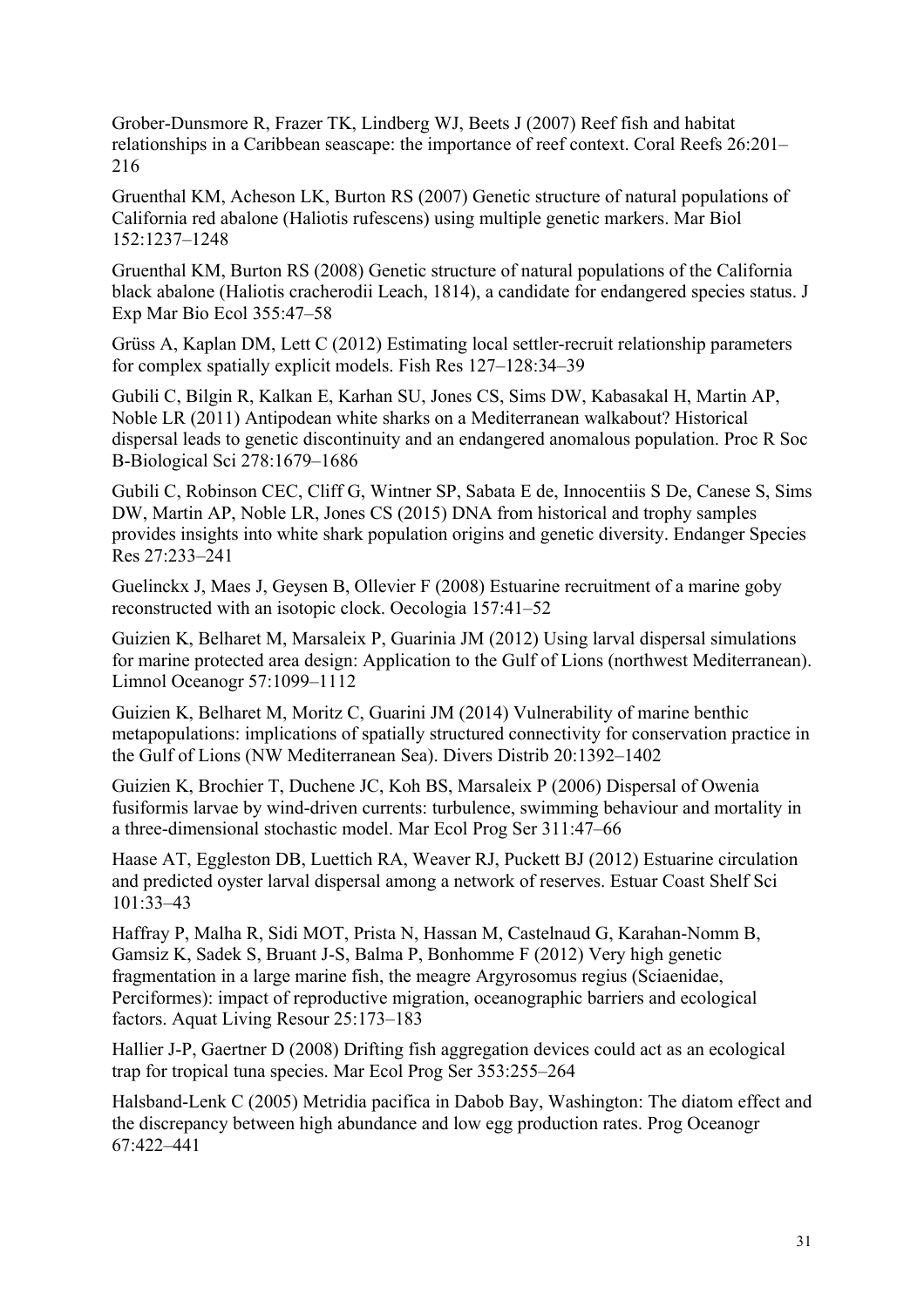Hamann M, Grech A, Wolanski E, Lambrechts J (2011) Modelling the fate of marine turtle hatchlings. Ecol Modell 222:1515–1521

Hamm DE, Burton RS (2000) Population genetics of black abalone, Haliotis cracherodii, along the central California coast. J Exp Mar Bio Ecol 254:235–247

Han Y-S, Hung C-L, Liao Y-F, Tzeng W-N (2010) Population genetic structure of the Japanese eel Anguilla japonica: panmixia at spatial and temporal scales. Mar Ecol Prog Ser 401:221–232

Han Y-S, Zhang H, Tseng Y-H, Shen M-L (2012) Larval Japanese eel (Anguilla japonica) as sub-surface current bio-tracers on the East Asia continental shelf. Fish Oceanogr 21:281–290

Harding JM, Mann R (2001) Diet and habitat use by bluefish, Pomatomus saltatrix, in a Chesapeake Bay estuary. Environ Biol Fishes 60:401–409

Harii S, Kayanne H (2003) Larval dispersal, recruitment, and adult distribution of the brooding stony octocoral Heliopora coerulea on Ishigaki Island, southwest Japan. Coral Reefs 22:188–196

Harriott VJ (1995) Is the Crown-Of-Thorns Starfish a Threat to the Reefs of Lord-Howe-Island. Aquat Conserv Freshw Ecosyst 5:179–190

**Harrison HB, Williamson DH, Evans RD, Almany GR, Thorrold SR, Russ GR, Feldheim KA, Herwerden L van, Planes S, Srinivasan M, Berumen ML, Jones GP (2012) Larval Export from Marine Reserves and the Recruitment Benefit for Fish and Fisheries. Curr Biol 22:1023–1028**

Hatase H, Omuta K, Tsukamoto K (2010) Oceanic residents, neritic migrants: a possible mechanism underlying foraging dichotomy in adult female loggerhead turtles (Caretta caretta). Mar Biol 157:1337–1342

Haupt AJ, Michel F, Palumbi SR (2013) Dispersal at a Snail's Pace: Historical Processes Affect Contemporary Genetic Structure in the Exploited Wavy Top Snail (Megastraea undosa). J Hered 104:327–340

Havrylkoff JM, Peterson MS, Slack WT (2012) Assessment of the seasonal usage of the lower Pascagoula River estuary by Gulf sturgeon (Acipenser oxyrinchus desotoi). J Appl Ichthyol 28:681–686

Heath M, Zenitani H, Watanabe Y, Kimura R, Ishida M (1998) Modelling the dispersal of larval Japanese sardine, Sardinops melanostictus, by the Kuroshio Current in 1993 and 1994. Fish Oceanogr 7:335–346

Henriques R, Potts WM, Santos C V, Sauer WHH, Shaw PW (2014) Population Connectivity and Phylogeography of a Coastal Fish, Atractoscion aequidens (Sciaenidae), across the Benguela Current Region: Evidence of an Ancient Vicariant Event. PLoS One 9

Henry L-A, Frank N, Hebbeln D, Wienberg C, Robinson L, Flierdt T van de, Dahl M, Douarin M, Morrison CL, Lopez Correa M, Rogers AD, Ruckelshausen M, Roberts JM (2014) Global ocean conveyor lowers extinction risk in the deep sea. Deep Res Part I-Oceanographic Res Pap 88:8–16

Hermann AJ, Hinckley S, Megrey BA, Napp JM (2001) Applied and theoretical considerations for constructing spatially explicit individual-based models of marine larval fish that include multiple trophic levels. ICES J Mar Sci 58:1030–1041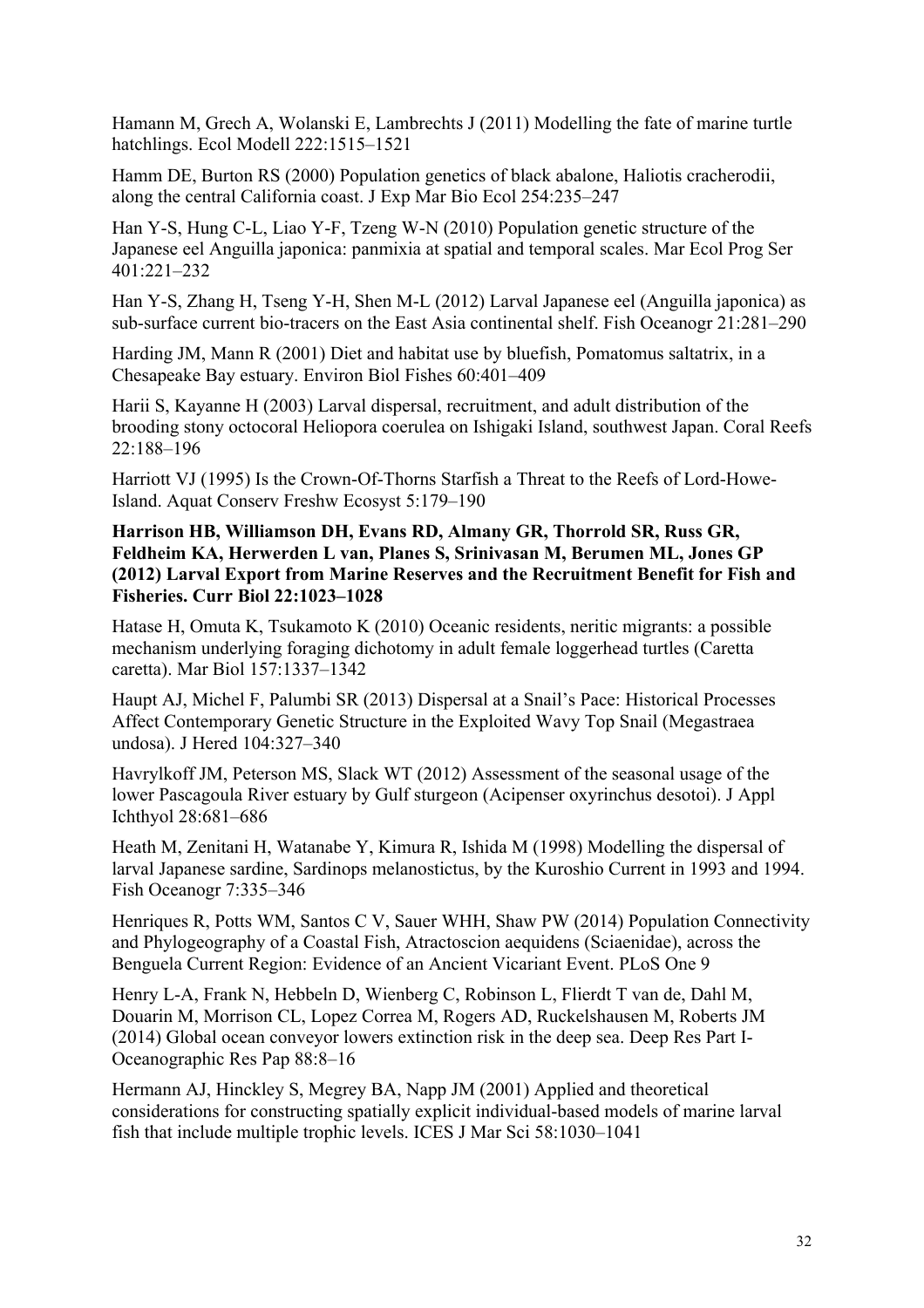Hermann AJ, Hinckley S, Megrey BA, Stabeno PJ (1996) Interannual variability of the early life history of walleye pollock near Shelikof Strait as inferred from a spatially explicit, individual-based model. Fish Oceanogr 5:39–57

Hernandez S, Daley R, Walker T, Braccini M, Varela A, Francis MP, Ritchie PA (2015) Demographic history and the South Pacific dispersal barrier for school shark (Galeorhinus galeus) inferred by mitochondrial DNA and microsatellite DNA mark. Fish Res 167:132–142

Hernandez-Lamb J, Dibello A, Lewis S, Mackin G, Kirby K, Acosta C (2012) Modelling the effects of reserve size and fishing mortality for Caribbean queen conch Strombus gigas. Aquat Conserv Freshw Ecosyst 22:721–730

Hibino M, Ohta T, Isoda T, Nakayama K, Tanaka M (2006) Diel and tidal changes in the distribution and feeding habits of Japanese temperate bass Lateolabrax japonicus juveniles in the surf zone of Ariake Bay. Ichthyol Res 53:129–136

Hilbish TJ, Brannock PM, Jones KR, Smith AB, Bullock BN, Wethey DS (2010) Historical changes in the distributions of invasive and endemic marine invertebrates are contrary to global warming predictions: the effects of decadal climate oscillations. J Biogeogr 37:423– 431

Hill BJ (1994) Offshore spawning by the Portunid crab Scylla-serrata (Crustacea, Decapoda). Mar Biol 120:379–384

Hinckley S, Hermann AJ, Megrey BA (1996) Development of a spatially explicit, individualbased model of marine fish early life history. Mar Ecol Prog Ser 139:47–68

Hindar K, Tufto J, Saettem LM, Balstad T (2004) Conservation of genetic variation in harvested salmon populations. ICES J Mar Sci 61:1389–1397

Hinrichsen HH, Bottcher U, Koster FW, Lehmann A, St John MA (2003) Modelling the influences of atmospheric forcing conditions on Baltic cod early life stages: distribution and drift. J Sea Res 49:187–201

Hinrichsen HH, John MS, Aro E, Gronkjaer P, Voss R (2001) Testing the larval drift hypothesis in the Baltic Sea: retention versus dispersion caused by wind-driven circulation. ICES J Mar Sci 58:973–984

Hirase S, Kanno M, Ikeda M, Kijima A (2012) Evidence of the restricted gene flow within a small spatial scale in the Japanese common intertidal goby Chaenogobius annularis. Mar Ecol Evol Perspect 33:481–489

Hitt S, Pittman SJ, Nemeth RS (2011) Diel movements of fishes linked to benthic seascape structure in a Caribbean coral reef ecosystem. Mar Ecol Prog Ser 427:275–291

Hoareau TB, Boissin E, Paulay G, Bruggemann JH (2013) The Southwestern Indian Ocean as a potential marine evolutionary hotspot: perspectives from comparative phylogeography of reef brittle-stars. J Biogeogr 40:2167–2179

Hoareau TB, Bosc P, Valade P, Berrebi P (2007) Gene flow and genetic structure of Sicyopterus lagocephal us in the south-western Indian Ocean, assessed by intron-length polymorphism. J Exp Mar Bio Ecol 349:223–234

Hobday AJ (2000) Abundance and dispersal of drifting kelp Macrocystis pyrifera rafts in the Southern California Bight. Mar Ecol Prog Ser 195:101–116

Hock K, Wolff NH, Condie SA, Anthony KRN, Mumby PJ (2014) Connectivity networks reveal the risks of crown-of-thorns starfish outbreaks on the Great Barrier Reef. J Appl Ecol 51:1188–1196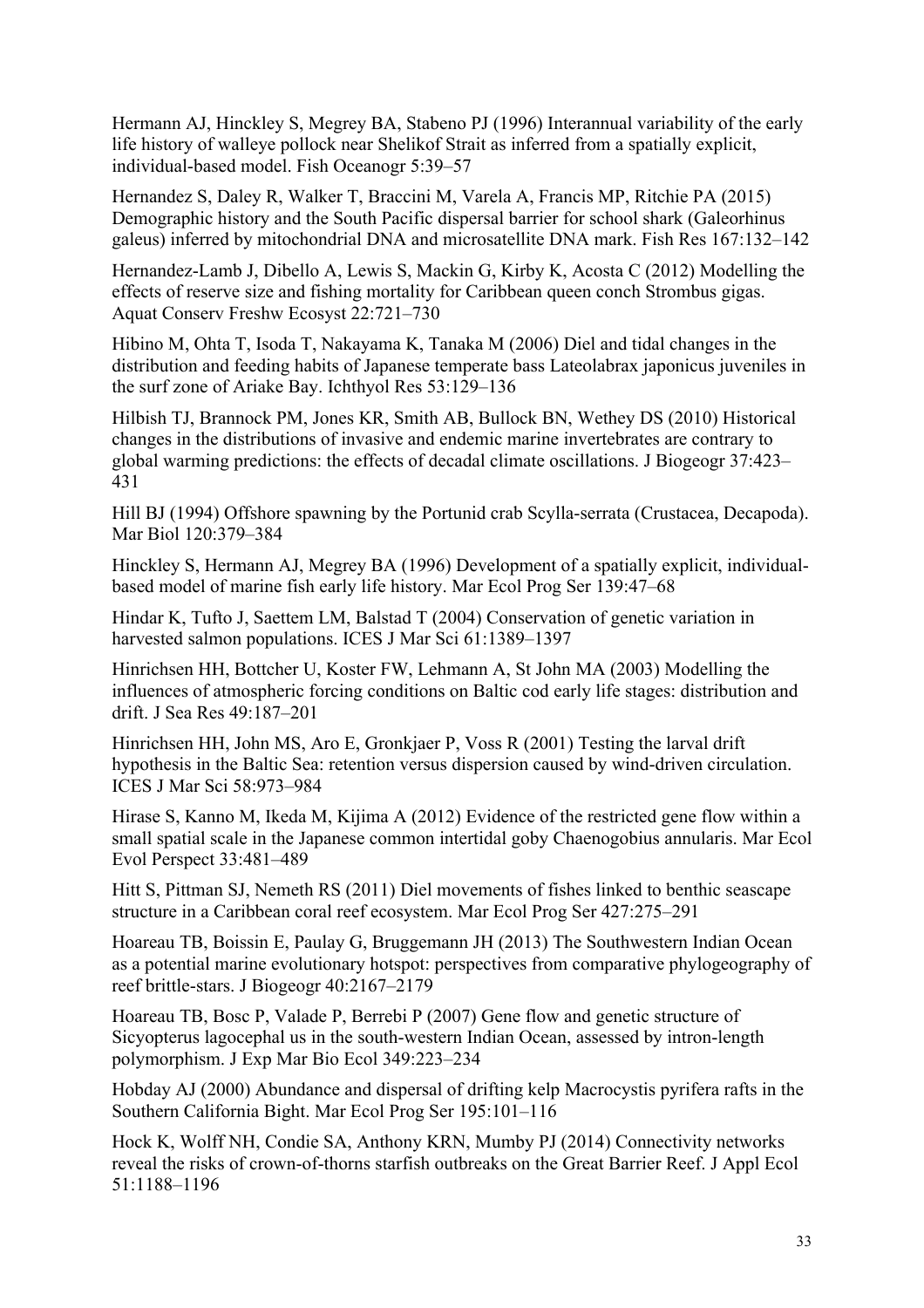Hogan JD, Thiessen RJ, Heath DD (2010) Variability in connectivity indicated by chaotic genetic patchiness within and among populations of a marine fish. Mar Ecol Prog Ser 417:263-U289

Hogan JD, Thiessen RJ, Sale PF, Heath DD (2012) Local retention, dispersal and fluctuating connectivity among populations of a coral reef fish. Oecologia 168:61–71

Hollenbeck CM, Portnoy DS, Saillant E, Gold JR (2015) Population structure of red snapper (Lutjanus campechanus) in US waters of the western Atlantic Ocean and the northeastern Gulf of Mexico. Fish Res 172:17–25

Holst JC, Slotte A (1998) Effects of juvenile nursery on geographic spawning distribution in Norwegian spring-spawning herring (Clupea harengus L.). ICES J Mar Sci 55:987–996

Holstein DM, Paris CB, Mumby PJ (2014) Consistency and inconsistency in multispecies population network dynamics of coral reef ecosystems. Mar Ecol Prog Ser 499:1–18

Horne JB, Momigliano P, Welch DJ, Newman SJ, Herwerden L van (2011) Limited ecological population connectivity suggests low demands on self-recruitment in a tropical inshore marine fish (Eleutheronema tetradactylum: Polynemidae). Mol Ecol 20:2291–2306

Horne JB, Herwerden L van, Abellana S, McIlwain JL (2013) Observations of Migrant Exchange and Mixing in a Coral Reef Fish Metapopulation Link Scales of Marine Population Connectivity. J Hered 104:532–546

Hrycik JM, Chassé J, Ruddick BR, Taggart CT (2013) Dispersal kernel estimation: A comparison of empirical and modelled particle dispersion in a coastal marine system. Estuar Coast Shelf Sci 133:11–22

Hsieh HL, Hsu CF (1999) Differential recruitment of annelids onto tidal elevations in an estuarine mud flat. Mar Ecol Prog Ser 177:93–102

Hubbard AB, Reidenbach MA (2015) Effects of larval swimming behavior on the dispersal and settlement of the eastern oyster Crassostrea virginica. Mar Ecol Prog Ser 535:161–176

Hubne Rdot L, Pennings SC, Zimmer M (2015) Sex- and habitat-specific movement of an omnivorous semi-terrestrial crab controls habitat connectivity and subsidies: a multiparameter approach. Oecologia 178:999–1015

Huey JA, Crook DA, Macdonald JI, Schmidt DJ, Marshall JC, Balcombe SR, Woods RJ, Hughes JM (2014) Is variable connectivity among populations of a continental gobiid fish driven by local adaptation or passive dispersal? Freshw Biol 59:1672–1686

Hughes JM, Schmidt DJ, Macdonald JI, Huey JA, Crook DA (2014) Low interbasin connectivity in a facultatively diadromous fish: evidence from genetics and otolith chemistry. Mol Ecol 23:1000–1013

Huijbers CM, Nagelkerken I, Debrot AO, Jongejans E (2013) Geographic coupling of juvenile and adult habitat shapes spatial population dynamics of a coral reef fish. Ecology 94:1859–1870

Huijbers CM, Nagelkerken I, Layman CA (2015) Fish movement from nursery bays to coral reefs: a matter of size? Hydrobiologia 750:89–101

Hunter ME, Mignucci-Giannoni AA, Tucker KP, King TL, Bonde RK, Gray BA, McGuire PM (2012) Puerto Rico and Florida manatees represent genetically distinct groups. Conserv Genet 13:1623–1635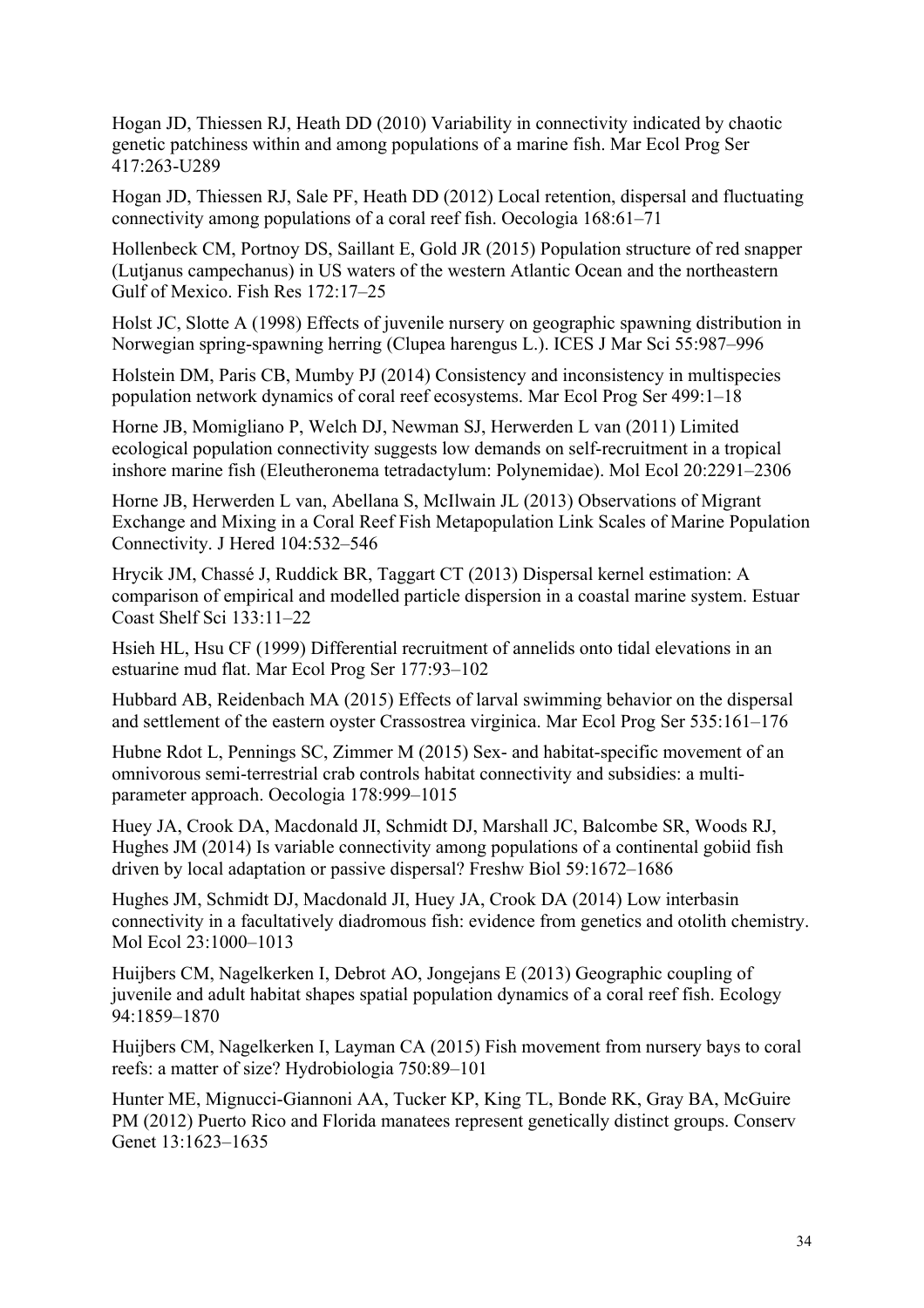Hunter RL, Halanych KM (2010) Phylogeography of the Antarctic planktotrophic brittle star Ophionotus victoriae reveals genetic structure inconsistent with early life history. Mar Biol 157:1693–1704

Hunter RL, Halanych KM (2008) Evaluating connectivity in the brooding brittle star Astrotoma agassizii across the drake passage in the Southern Ocean. J Hered 99:137–148

Huntington BE, Lirman D (2012) Species-area relationships in coral communities: evaluating mechanisms for a commonly observed pattern. Coral Reefs 31:929–938

Huret M, Petitgas P, Woillez M (2010) Dispersal kernels and their drivers captured with a hydrodynamic model and spatial indices: A case study on anchovy (Engraulis encrasicolus) early life stages in the Bay of Biscay. Prog Oceanogr 87:6–17

Iacchei M, Ben-Horin T, Selkoe KA, Bird CE, Garcia-Rodriguez FJ, Toonen RJ (2013) Combined analyses of kinship and FST suggest potential drivers of chaotic genetic patchiness in high gene-flow populations. Mol Ecol 22:3476–3494

Igulu MM, Nagelkerken I, Velde G van der, Mgaya YD (2013) Mangrove fish production is largely fuelled by external food sources: a stable isotope analysis of fishes at the individual, species, and community levels from across the globe. Ecosystems 16:1336–1352

Incze L, Xue H, Wolff N, Xu D, Wilson C, Steneck R, Wahle R, Lawton P, Pettigrew N, Chen Y (2010) Connectivity of lobster (Homarus americanus) populations in the coastal Gulf of Maine: part II. Coupled biophysical dynamics. Fish Oceanogr 19:1–20

Jackson AM, Semmens BX, Mitcheson YS de, Nemeth RS, Heppell SA, Bush PG, Aguilar-Perera A, Claydon JAB, Calosso MC, Sealey KS, Schaerer MT, Bernardi G (2014) Population Structure and Phylogeography in Nassau Grouper (Epinephelus striatus), a Mass-Aggregating Marine Fish. PLoS One 9

Jackson PR, Ledwell JR, Thurnherr AM (2010) Dispersion of a tracer on the East Pacific Rise (9 degrees N to 10 degrees N), including the influence of hydrothermal plumes. Deep Res Part I-Oceanographic Res Pap 57:37–52

Jacobi MN, Andre C, Doos K, Jonsson PR (2012) Identification of subpopulations from connectivity matrices. Ecography (Cop) 35:1004–1016

#### **James MK, Armsworth PR, Mason LB, Bode L (2002) The structure of reef fish metapopulations: modelling larval dispersal and retention patterns. Proc R Soc B Biol Sci 269:2079–86**

Jamison JL, Lasker HR (2008) Identification of octocoral recruits using microsatellite primers: Relationships between recruitment and adult distribution of Pseudopterogorgia spp. Limnol Oceanogr 53:1963–1972

Jansen T, Gislason H (2011) Temperature affects the timing of spawning and migration of North Sea mackerel. Cont Shelf Res 31:64–72

Janssen A, Kaiser S, Meissner K, Brenke N, Menot L, Arbizu PM (2015) A Reverse Taxonomic Approach to Assess Macrofaunal Distribution Patterns in Abyssal Pacific Polymetallic Nodule Fields. PLoS One 10

Jenkins GP, Black KP, Hamer PA (2000) Determination of spawning areas and larval advection pathways for King George whiting in southeastern Australia using otolith microstructure and hydrodynamic modelling. I. Victoria. Mar Ecol Prog Ser 199:231–242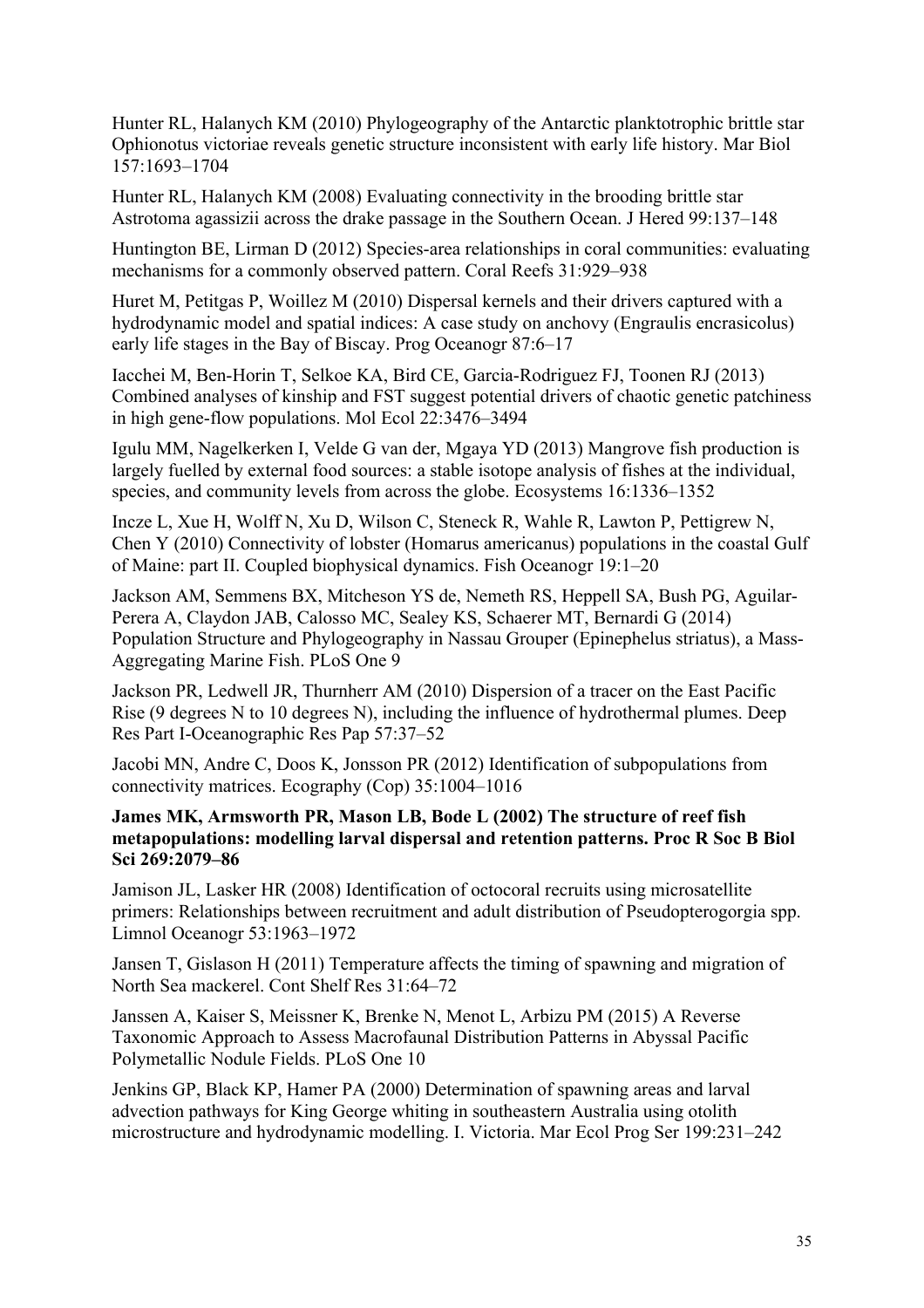Jensen AJ, Karlsson S, Fiske P, Hansen LP, Ostborg GM, Hindar K (2014) Origin and life history of Atlantic salmon (Salmo salar) near their northernmost oceanic limit. Can J Fish Aquat Sci 71:1740–1746

Jessop BM, Cairns DK, Thibault I, Tzeng WN (2008) Life history of American eel Anguilla rostrata: new insights from otolith microchemistry. Aquat Biol 1:205–216

Johannessen A, Skaret G, Langard L, Slotte A, Husebo A, Ferno A (2014) The Dynamics of a Metapopulation: Changes in Life-History Traits in Resident Herring that Co-Occur with Oceanic Herring during Spawning. PLoS One 9

Johannesson K, Johannesson B (1995) Dispersal and population expansion in a direct developing marine snail (Littorina saxatilis) following a severe population bottleneck. Hydrobiologia 309:173–180

Johansson ML, Banks MA, Glunt KD, Hassel-Finnegan HM, Buonaccorsi VP (2008) Influence of habitat discontinuity, geographical distance, and oceanography on fine-scale population genetic structure of copper rockfish (Sebastes caurinus). Mol Ecol 17:3051–3061

Johansson ML, Alberto F, Reed DC, Raimondi PT, Coelho NC, Young MA, Drake PT, Edwards CA, Cavanaugh K, Assis J, Ladah LB, Bell TW, Coyer JA, Siegel DA, Serrao EA (2015) Seascape drivers of Macrocystis pyrifera population genetic structure in the northeast Pacific. Mol Ecol 24:4866–4885

Johansson ML, Raimondi PT, Reed DC, Coelho NC, Serrao EA, Alberto FA (2013) Looking into the black box: simulating the role of self-fertilization and mortality in the genetic structure of Macrocystis pyrifera. Mol Ecol 22:4842–4854

Johnson MS, Wernham J (1999) Temporal variation of recruits as a basis of ephemeral genetic heterogeneity in the western rock lobster Panulirus cygnus. Mar Biol 135:133–139

Johnson SB, Won Y-J, Harvey JBJ, Vrijenhoek RC (2013) A hybrid zone between Bathymodiolus mussel lineages from eastern Pacific hydrothermal vents. BMC Evol Biol 13

Johnston MW, Purkis SJ (2014) Are lionfish set for a Mediterranean invasion? Modelling explains why this is unlikely to occur. Mar Pollut Bull 88:138–147

Johnston MW, Purkis SJ (2015) A coordinated and sustained international strategy is required to turn the tide on the Atlantic lionfish invasion. Mar Ecol Prog Ser 533:219–235

Jolly MT, Guyard P, Ellien C, Gentil F, Viard F, Thiebaut E, Jollivet D (2009) Population genetics and hydrodynamic modeling of larval dispersal dissociate contemporary patterns of connectivity from historical expansion into European shelf seas in the polychaete Pectinaria koreni. Limnol Oceanogr 54:2089–2106

Jolly MT, Thiebaut E, Guyard P, Gentil F, Jollivet D (2014) Meso-scale hydrodynamic and reproductive asynchrony affects the source-sink metapopulation structure of the coastal polychaete Pectinaria koreni. Mar Biol 161:367–382

Jones BT, Gyory J, Grey EK, Bartlein M, Ko DS, Nero RW, Taylor CM (2015) Transport of blue crab larvae in the northern Gulf of Mexico during the Deepwater Horizon oil spill. Mar Ecol Prog Ser 527:143–156

Jones DL, Walter JF, Brooks EN, Serafy JE (2010) Connectivity through ontogeny: fish population linkages among mangrove and coral reef habitats. Mar Ecol Prog Ser 401:245– 258

**Jones GP, Milicich MJ, Emslie MJ, Lunow C (1999) Self-recruitment in a coral reef fish population. Nature 402:802–804**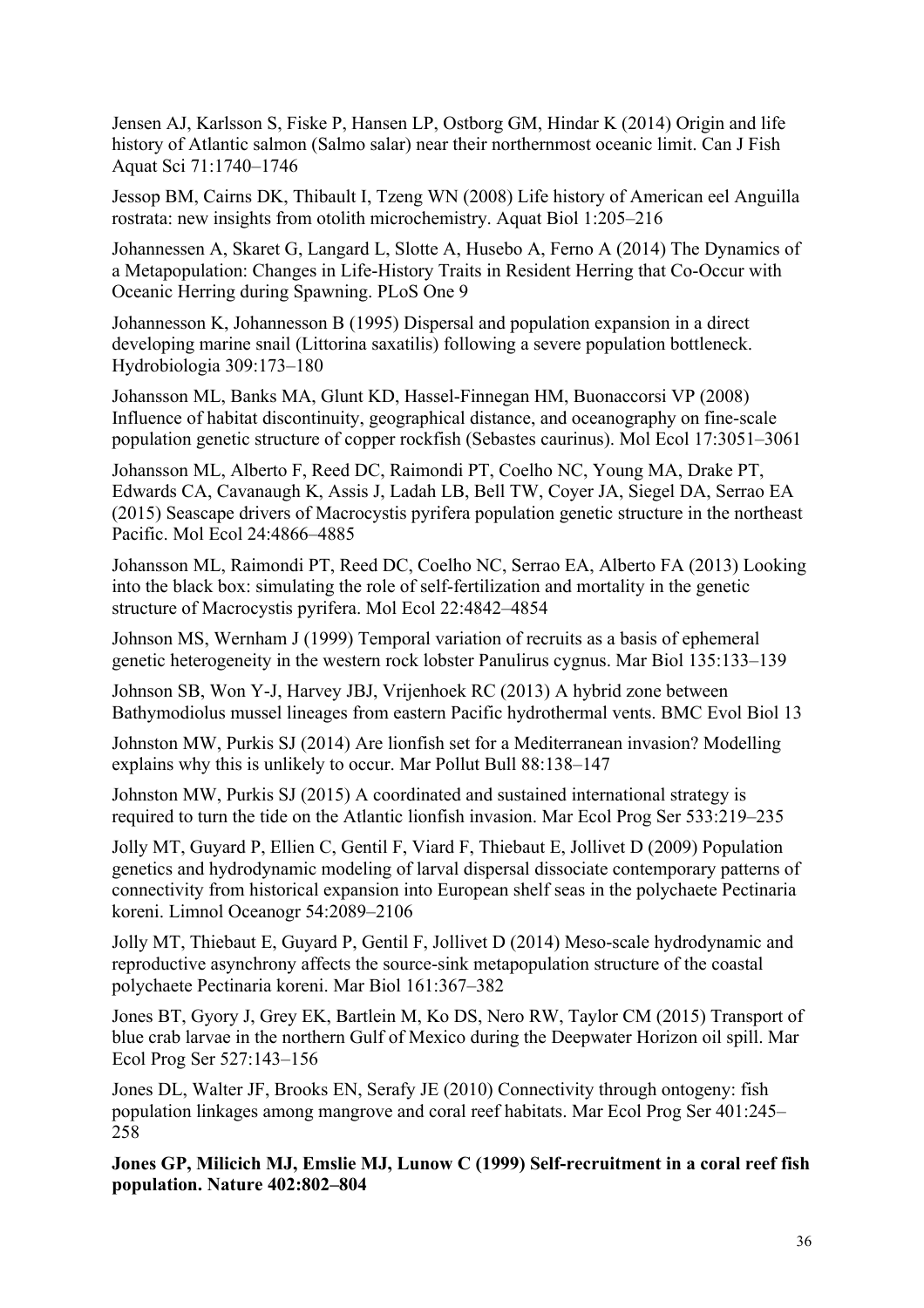# **Jones GP, Planes S, Thorrold SR (2005) Coral reef fish larvae settle close to home. Curr Biol 15:1314–8**

Jordão JC, Bondioli AC V, Guebert FM, Thoisy B De, Toledo LFA de (2015) Green turtle (Chelonia mydas) genetic diversity at Paranaguá Estuarine complex feeding grounds in Brazil. Genet Mol Biol 38:346–352

Jose Perez-Alvarez M, Olavarria C, Moraga R, Baker CS, Hamner RM, Poulin E (2015) Microsatellite Markers Reveal Strong Genetic Structure in the Endemic Chilean Dolphin. PLoS One 10

Jud ZR, Layman CA (2012) Site fidelity and movement patterns of invasive lionfish, Pterois spp., in a Florida estuary. J Exp Mar Bio Ecol 414:69–74

Jue NK, Brule T, Coleman FC, Koenig CC (2015) From Shelf to Shelf: Assessing Historical and Contemporary Genetic Differentiation and Connectivity across the Gulf of Mexico in Gag, Mycteroperca microlepis. PLoS One 10

Jue NK, Coleman FC, Koenig CC (2014) Wide-spread genetic variability and the paradox of effective population size in the gag, Mycteroperca microlepis, along the West Florida Shelf. Mar Biol 161:1905–1918

Kamel SJ, Grosberg RK, Addison JA (2014) Multiscale patterns of genetic structure in a marine snail (Solenosteira macrospira) without pelagic dispersal. Mar Biol 161:1603–1614

Kamin LM, Palof KJ, Heifetz J, Gharrett AJ (2014) Interannual and spatial variation in the population genetic composition of young-of-the-year Pacific ocean perch (Sebastes alutus) in the Gulf of Alaska. Fish Oceanogr 23:1–17

Karlsen BO, Klingan K, Emblem A, Jorgensen TE, Jueterbock A, Furmanek T, Hoarau G, Johansen SD, Nordeide JT, Moum T (2013) Genomic divergence between the migratory and stationary ecotypes of Atlantic cod. Mol Ecol 22:5098–5111

Katselis G, Koukou K, Ramfos A, Moutopoulos DK (2015) Sex-specific daily spawning seaward migration of striped mullet Mugil cephalus in a coastal lagoon. J Fish Biol 87:274– 285

Katz CH, Cobb JS, Spaulding M (1994) Larval behavior, hydrodynamic transport, and potential offshore-to-inshore recruitment in the american lobster Homarus-americanus. Mar Ecol Prog Ser 103:265–273

Kawabata A, Yatsu A, Ueno Y, Suyama S, Kurita Y (2006) Spatial distribution of the Japanese common squid, Todarodes pacificus, during its northward migration in the western North Pacific Ocean. Fish Oceanogr 15:113–124

Keith P, Galewski T, Cattaneo-Berrebi G, Hoareau T, Berrebi P (2005) Ubiquity of Sicyopterus lagocephalus (Teleostei : Gobioidei) and phylogeography of the genus Sicyopterus in the Indo-Pacific area inferred from mitochondrial cytochrome b gene. Mol Phylogenet Evol 37:721–732

Keith SA, Herbert RJH, Norton PA, Hawkins SJ, Newton AC (2011) Individualistic species limitations of climate-induced range expansions generated by meso-scale dispersal barriers. Divers Distrib 17:275–286

Kelly DW, Muirhead JR, Heath DD, Macisaac HJ (2006) Contrasting patterns in genetic diversity following multiple invasions of fresh and brackish waters. Mol Ecol 15:3641–3653

**Kelly RP, Palumbi SR (2010) Genetic Structure Among 50 Species of the Northeastern Pacific Rocky Intertidal Community. PLoS One 5:e8594**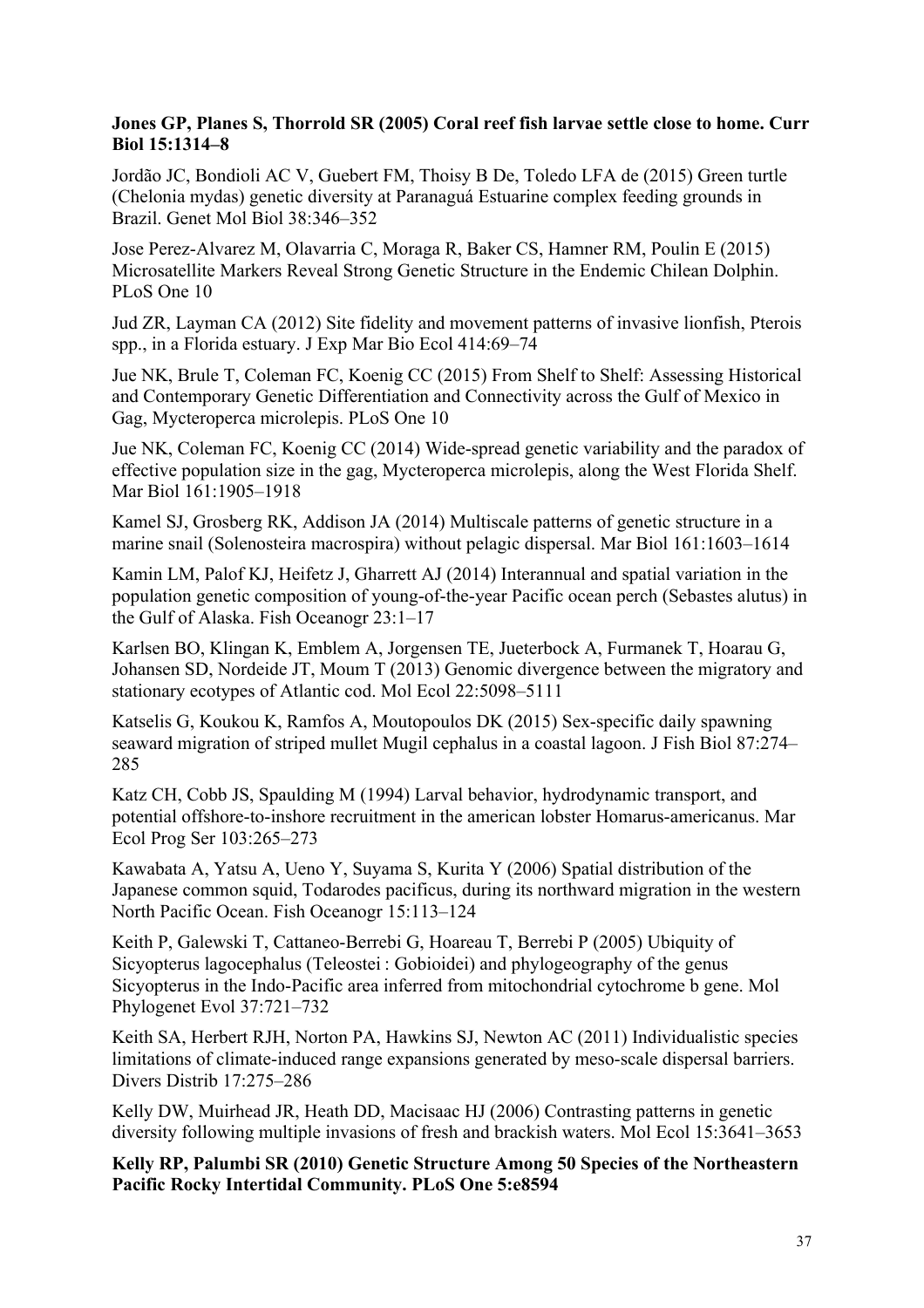Kendall MS, Poti M, Wynne TT, Kinlan BP, Bauer LB (2013) Consequences of the life history traits of pelagic larvae on interisland connectivity during a changing climate. Mar Ecol Prog Ser 489:43–59

Kesaniemi JE, Geuverink E, Knott KE (2012) Polymorphism in Developmental Mode and Its Effect on Population Genetic Structure of a Spionid Polychaete, Pygospio elegans. Integr Comp Biol 52:181–196

Kesaniemi JE, Mustonen M, Bostrom C, Hansen BW, Knott KE (2014) Temporal genetic structure in a poecilogonous polychaete: the interplay of developmental mode and environmental stochasticity. BMC Evol Biol 14

Ketchum JT, Hearn A, Klimley AP, Penaherrera C, Espinoza E, Bessudo S, Soler G, Arauz R (2014) Inter-island movements of scalloped hammerhead sharks (Sphyrna lewini) and seasonal connectivity in a marine protected area of the eastern tropical Pacific. Mar Biol 161:939–951

Kim C-K, Park K, Powers SP (2013) Establishing Restoration Strategy of Eastern Oyster via a Coupled Biophysical Transport Model. Restor Ecol 21:353–362

Kim H, Kimura S, Shinoda A, Kitagawa T, Sasai Y, Sasaki H (2007) Effect of El Nino on migration and larval transport of the Japanese eel (Anguilla japonica). ICES J Mar Sci 64:1387–1395

Kim S, Barth JA (2011) Connectivity and larval dispersal along the Oregon coast estimated by numerical simulations. J Geophys Res 116

Kim WJ, Kim KK, Han HS, Nam BH, Kim YO, Kong HJ, Noh JK, Yoon M (2010) Population structure of the olive flounder (Paralichthys olivaceus) in Korea inferred from microsatellite marker analysis. J Fish Biol 76:1958–1971

Kimirei IA, Nagelkerken I, Slooter N, Gonzalez ET, Huijbers CM, Mgaya YD, Rypel AL (2015) Demography of fish populations reveals new challenges in appraising juvenile habitat values. Mar Ecol Prog Ser 518:225–237

Kimirei IA, Nagelkerken I, Mgaya YD, Huijbers CM (2013) The Mangrove Nursery Paradigm Revisited: Otolith Stable Isotopes Support Nursery-to-Reef Movements by Indo-Pacific Fishes. PLoS One 8

Kimura S, Kato Y, Kitagawa T, Yamaoka N (2010) Impacts of environmental variability and global warming scenario on Pacific bluefin tuna (Thunnus orientalis) spawning grounds and recruitment habitat. Prog Oceanogr 86:39–44

Kininmonth S, Drechsler M, Johst K, Possingham HP (2010) Metapopulation mean life time within complex networks. Mar Ecol Prog Ser 417:139–149

Kininmonth SJ, De'ath G, Possingham HP (2010) Graph theoretic topology of the Great but small Barrier Reef world. Theor Ecol 3:75–88

Kininmonth S, Oppen MJH van, Possingham HP (2010) Determining the community structure of the coral Seriatopora hystrix from hydrodynamic and genetic networks. Ecol Modell 221:2870–2880

Kiyofuji H, Saitoh S (2004) Use of nighttime visible images to detect Japanese common squid Todarodes pacificus fishing areas and potential migration routes in the Sea of Japan. Mar Ecol Prog Ser 276:173–186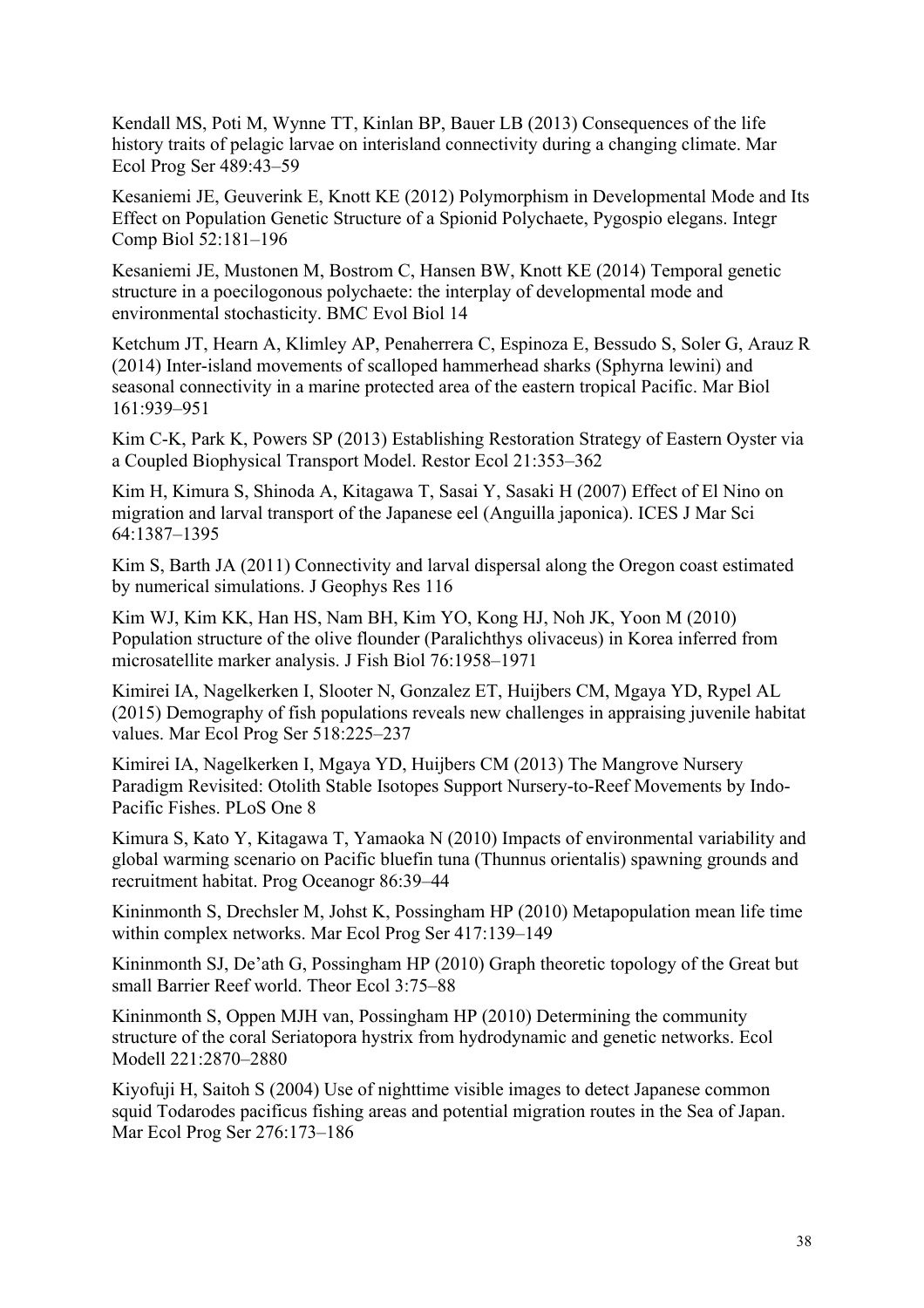Knittweis L, Kraemer WE, Timm J, Kochzius M (2009) Genetic structure of Heliofungia actiniformis (Scleractinia: Fungiidae) populations in the Indo-Malay Archipelago: implications for live coral trade management efforts. Conserv Genet 10:241–249

Knutsen H, Jorde PE, Bergstad OA, Skogen M (2012) Population genetic structure in a deepwater fish Coryphaenoides rupestris: patterns and processes. Mar Ecol Prog Ser 460:233–246

Kobayashi DR (2006) Colonization of the Hawaiian Archipelago via Johnston Atoll: a characterization of oceanographic transport corridors for pelagic larvae using computer simulation. Coral Reefs 25:407–417

Koeck B, Alos J, Caro A, Neveu R, Crec'hriou R, Saragoni G, Lenfant P (2013) Contrasting Fish Behavior in Artificial Seascapes with Implications for Resources Conservation. PLoS One 8

Koeck B, Gerigny O, Durieux EDH, Coudray S, Garsi L-H, Bisgambiglia P-A, Galgani F, Agostini S (2015) Connectivity patterns of coastal fishes following different dispersal scenarios across a transboundary marine protected area (Bonifacio strait, NW Mediterranean). Estuar Coast Shelf Sci 154:234–247

Kool JT, Nichol SL (2015) Four-dimensional connectivity modelling with application to Australia's north and northwest marine environments. Environ Model Softw 65:67–78

Kool JT, Paris CB, Andrefouet S, Cowen RK (2010) Complex migration and the development of genetic structure in subdivided populations: an example from Caribbean coral reef ecosystems. Ecography (Cop) 33:597–606

Kool JT, Paris CB, Barber PH, Cowen RK (2011) Connectivity and the development of population genetic structure in Indo-West Pacific coral reef communities. Glob Ecol Biogeogr 20:695–706

Koolkalya S, Thapanand T, Tunkijjanujij S, Havanont V, Jutagate T (2006) Aspects in spawning biology and migration of the mud crab Scylla olivacea in the Andaman Sea, Thailand. Fish Manag Ecol 13:391–397

Kordos LM, Burton RS (1993) Genetic Differentiation of Texas Gulf-Coast Populations of the Blue-Crab Callinectes-sapidus. Mar Biol 117:227–233

Kotake A, Arai T, Ohji M, Yamane S, Miyazaki N, Tsukamoto K (2004) Application of otolith microchemistry to estimate the migratory history of Japanese eel Anguilla japonica on the Sanriku Coast of Japan. J Appl Ichthyol 20:150–153

Kough AS, Paris CB (2015) The influence of spawning periodicity on population connectivity. Coral Reefs

Kough AS, Paris CB, Behringer DC, Butler MJ (2015) Modelling the spread and connectivity of waterborne marine pathogens: the case of PaV1 in the Caribbean. ICES J Mar Sci 72:139– 146

Kough AS, Paris CB, Butler MJ (2013) Larval Connectivity and the International Management of Fisheries. PLoS One 8

Krueck NC, Chargulaf CA, Saint-Paul U, Tibbetts IR (2009) Early post-settlement habitat and diet shifts and the nursery function of tidepools during Sillago spp. recruitment in Moreton Bay, Australia. Mar Ecol Prog Ser 384:207–219

Kumagai NH (2006) Distance effects on patterns and processes of dispersal in an octocoralassociated amphipod. Mar Ecol Prog Ser 321:203–214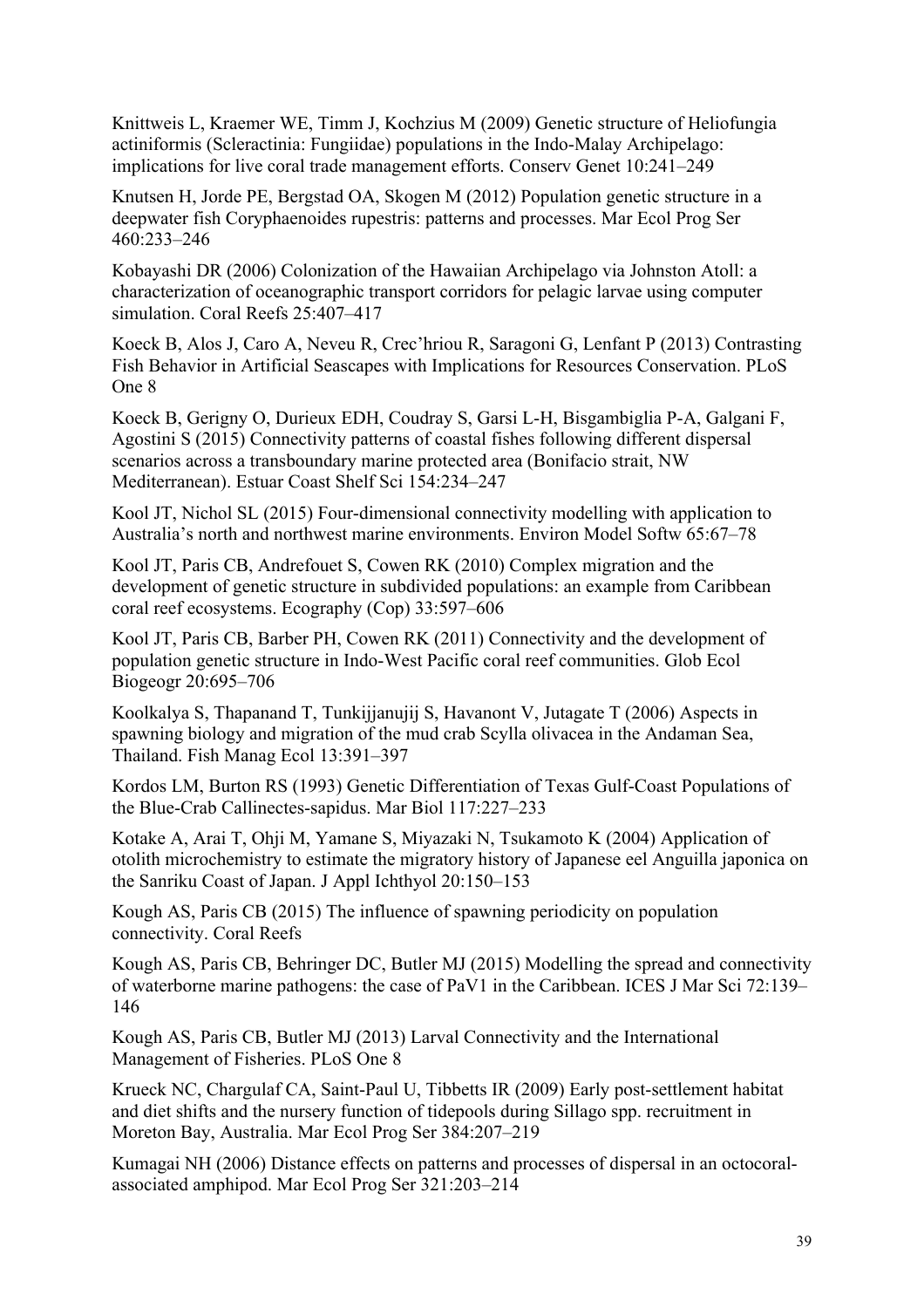Kusumo HT, Pfister CA, Wootton JT (2006) Small-scale genetic structure in the sea palm Postelsia palmaeformis Ruprecht (Phaeophyceae). Mar Biol 149:731–742

Lacerda CHF, Barletta M, Dantas D V (2014) Temporal patterns in the intertidal faunal community at the mouth of a tropical estuary. J Fish Biol 85:1571–1602

Lacroix G, Maes GE, Bolle LJ, Volckaert FAM (2013) Modelling dispersal dynamics of the early life stages of a marine flatfish (Solea solea L.). J Sea Res 84:13–25

Laptikhovsky V, Brickle P, Soeffker M, Davidson D, Roux M-J, Rexer-Huber K, Brewin PE, Kaelkvist E, Brown J, Brown S, Black A, Anders NR, Cartwright S, Poncet D, Parker G (2015) Life history and population characteristics of the Antarctic starfish, Anasterias antarctica Lu tken, 1856 (Asteroidea: Forcipulatida: Asteriidae) around the Falkland Islands. Polar Biol 38:463–474

Larsson LC, Laikre L, Andre C, Dahlgren TG, Ryman N (2010) Temporally stable genetic structure of heavily exploited Atlantic herring (Clupea harengus) in Swedish waters. Heredity (Edinb) 104:40–51

Lasker HR, Porto-Hannes I (2015) Population structure among octocoral adults and recruits identifies scale dependent patterns of population isolation in The Bahamas. PeerJ 3

Laugier F, Feunteun E, Pecheyran C, Carpentier A (2015) Life history of the Small Sandeel, Ammodytes tobianus, inferred from otolith microchemistry. A methodological approach. Estuar Coast Shelf Sci

Lawton RJ, Wing SR, Lewis AM (2010) Evidence for discrete subpopulations of sea perch (Helicolenus ercoides) across four fjords in Fiordland, New Zealand. New Zeal J Mar Freshw Res 44:309–322

Lawton RJ, Messmer V, Pratchett MS, Bay LK (2011) High gene flow across large geographic scales reduces extinction risk for a highly specialised coral feeding butterflyfish. Mol Ecol 20:3584–3598

Bris A Le, Frechet A, Galbraith PS, Wroblewski JS (2013) Evidence for alternative migratory behaviours in the northern Gulf of St Lawrence population of Atlantic cod (Gadus morhua L.). ICES J Mar Sci 70:793–804

Port A Le, Montgomery JC, Croucher AE (2014) Biophysical modelling of snapper Pagrus auratus larval dispersal from a temperate MPA. Mar Ecol Prog Ser 515:203–215

Leakey CDB, Attrill MJ, Fitzsimons MF (2009) Multi-element otolith chemistry of juvenile sole (Solea solea), whiting (Merlangius merlangus) and European seabass (Dicentrarchus labrax) in the Thames Estuary and adjacent coastal regions. J Sea Res 61:268–274

Ledoux JB, Garrabou J, Bianchimani O, Drap P, Feral JP, Aurelle D (2010) Fine-scale genetic structure and inferences on population biology in the threatened Mediterranean red coral, Corallium rubrum. Mol Ecol 19:4204–4216

Lee C-L, Huang Y-H, Chung C-Y, Lin H-J (2014) Tidal variation in fish assemblages and trophic structures in tropical Indo-Pacific seagrass beds. Zool Stud 53

Lee PLM, Dawson MN, Neill SP, Robins PE, Houghton JDR, Doyle TK, Hays GC (2013) Identification of genetically and oceanographically distinct blooms of jellyfish. J R Soc Interface 10

Lefebvre A, Ellien C, Davoult D, Thiebaut E, Salomon JC (2003) Pelagic dispersal of the brittle-star Ophiothrix fragilis larvae in a megatidal area (English Channel, France) examined using an advection/diffusion model. Estuar Coast Shelf Sci 57:421–433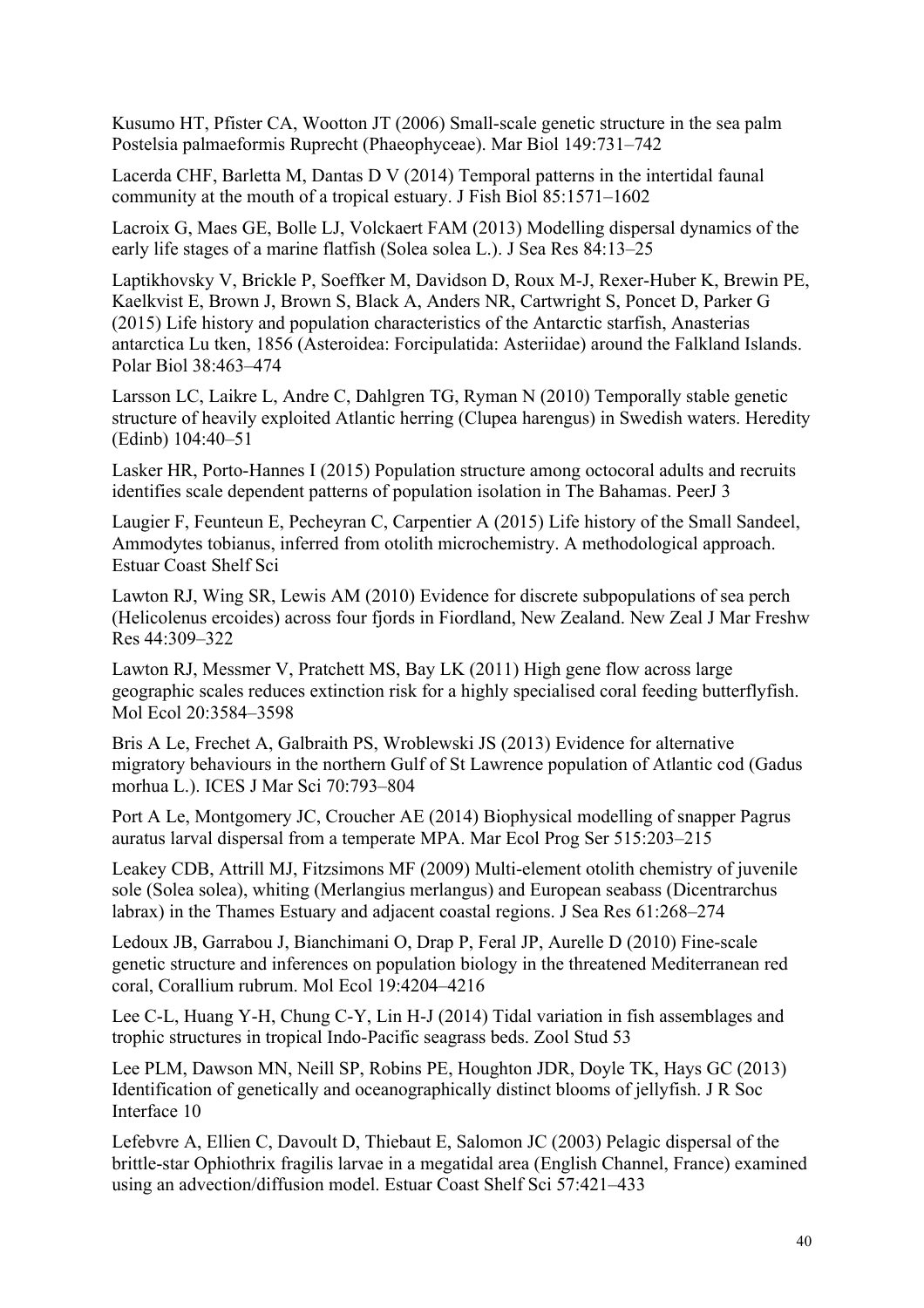Lefevre MA, Stokesbury MJW, Whoriskey FG, Dadswell MJ (2012) Atlantic salmon postsmolt migration routes in the Gulf of St. Lawrence. ICES J Mar Sci 69:981–990

Leis JM, Trnski T, Doherty PJ, Dufour V (1998) Replenishment of fish populations in the enclosed lagoon of Taiaro Atoll: (Tuamotu Archipelago, French Polynesia) evidence from eggs and larvae. Coral Reefs 17:1–8

Leitao F, Santos MN, Erzini K, Monteiro CC (2008) Fish assemblages and rapid colonization after enlargement of an artificial reef off the Algarve coast (Southern Portugal). Mar Ecol Evol Perspect 29:435–448

Lemer S, Planes S (2014) Effects of habitat fragmentation on the genetic structure and connectivity of the black-lipped pearl oyster Pinctada margaritifera populations in French Polynesia. Mar Biol 161:2035–2049

Li H, Lin H, Li J, Ding S (2014) Phylogeography of the Chinese Beard Eel, Cirrhimuraena chinensis Kaup, Inferred from Mitochondrial DNA: A Range Expansion after the Last Glacial Maximum. Int J Mol Sci 15:13564–13577

Li Y, Chen X, Chen C, Ge J, Ji R, Tian R, Xue P, Xu L (2014) Dispersal and survival of chub mackerel (Scomber Japonicus) larvae in the East China Sea. Ecol Modell 283:70–84

Liggins L, Booth DJ, Figueira WF, Treml EA, Tonk L, Ridgway T, Harris DA, Riginos C (2015) Latitude-wide genetic patterns reveal historical effects and contrasting patterns of turnover and nestedness at the range peripheries of a tropical marine fish. Ecography (Cop)

Lindquist N, Bolser R, Laing K (1997) Timing of larval release by two Caribbean demosponges. Mar Ecol Prog Ser 155:309–313

Liu S-YV, Wang C-H, Shiao J-C, Dai C-F (2010) Population connectivity of neon damsel, Pomacentrus coelestis, inferred from otolith microchemistry and mtDNA. Mar Freshw Res 61:1416–1424

Lobel PS (1989) Ocean current variability and the spawning season of Hawaiian reef fishes. Environ Biol Fishes 24:161–171

Loh WKW, Loi T, Carter D, Hoegh-Guldberg O (2001) Genetic variability of the symbiotic dinoflagellates from the wide ranging coral species Seriatopora hystrix and Acropora longicyathus in the Indo-West Pacific. Mar Ecol Prog Ser 222:97–107

Loneragan NR, Potter IC, Lenanton RCJ (1989) Influence of site, season and year on contributions made by marine, estuarine, diadromous and freshwater species to the fish fauna of a temperate Australian estuary. Mar Biol 103:461–479

Longmore C, Trueman CN, Neat F, O'Gorman EJ, Milton JA, Mariani S (2011) Otolith geochemistry indicates life-long spatial population structuring in a deep-sea fish, Coryphaenoides rupestris. Mar Ecol Prog Ser 435:209–224

López MD, Alcocer MU, Jaimes PD (2010) Phylogeography and historical demography of the Pacific Sierra mackerel (Scomberomorus sierra) in the Eastern Pacific. BMC Genet 11

Lopez-Abellan LJ, Santamaria MTG, Gonzalez JF (2008) Approach to ageing and growth back-calculation based on the otolith of the southern boarfish Pseudopentaceros richardsoni (Smith, 1844) from the south-west Indian Ocean seamounts. Mar Freshw Res 59:269–278

Lopez-Castro MC, Bjorndal KA, Kamenov GD, Bolten AB (2014) Identifying oceanic foraging grounds of sea turtles in the Atlantic using lead isotopes. Mar Biol 161:2269–2278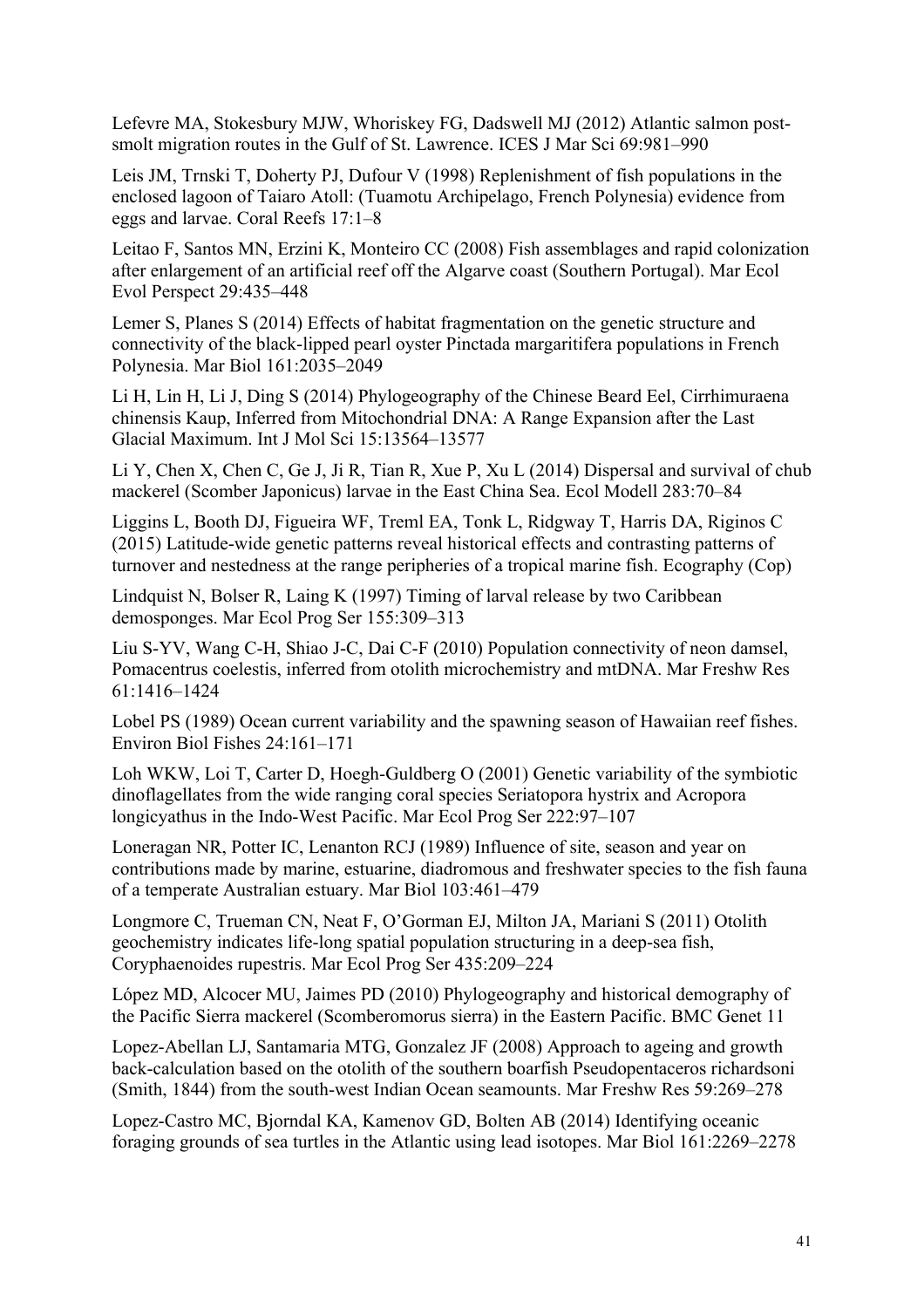Lotterhos KE, Dick SJ, Haggarty DR (2014) Evaluation of rockfish conservation area networks in the United States and Canada relative to the dispersal distance for black rockfish (Sebastes melanops). Evol Appl 7:238–259

Lowry M, Suthers I (2004) Population structure of aggregations, and response to spear fishing, of a large temperate reef fish Cheilodactylus fuscus. Mar Ecol Prog Ser 273:199–210

Lo-Yat A, Meekan MG, Carleton JH, Galzin R (2006) Large-scale dispersal of the larvae of nearshore and pelagic fishes in the tropical oceanic waters of French Polynesia. Mar Ecol Prog Ser 325:195–203

Lukoschek V, Waycott M, Marsh H (2007) Phylogeography of the olive sea snake, Aipysurus laevis (Hydrophiinae) indicates Pleistocene range expansion around northern Australia but low contemporary gene flow. Mol Ecol 16:3406–3422

Macdonald AHH, Schleyer MH, Lamb JM (2011) Acropora austera connectivity in the south-western Indian Ocean assessed using nuclear intron sequence data. Mar Biol 158:613– 621

Macdonald JI, Farley JH, Clear NP, Williams AJ, Carter TI, Davies CR, Nicol SJ (2013) Insights into mixing and movement of South Pacific albacore Thunnus alalunga derived from trace elements in otoliths. Fish Res 148:56–63

MacPherson E (1998) Ontogenetic shifts in habitat use and aggregation in juvenile sparid fishes. J Exp Mar Bio Ecol 220:127–150

Madduppa HH, Timm J, Kochzius M (2014) Interspecific, Spatial and Temporal Variability of Self-Recruitment in Anemonefishes. PLoS One 9

Maes GE, Pujolar JM, Hellemans B, Volckaert FAM (2006) Evidence for isolation by time in the European eel (Anguilla anguilla L.). Mol Ecol 15:2095–2107

Maes GE, Vo B van, Crivelli AJ, Volckaert FAM (2009) Morphological and genetic seasonal dynamics of European eel Anguilla anguilla recruitment in southern France. J Fish Biol 74:2047–2068

Maffucci F, Kooistra W, Bentiveyna F (2006) Natal origin of loggerhead turtles, Caretta caretta, in the neritic habitat off the Italian coasts, Central Mediterranean. Biol Conserv 127:183–189

Magsino RM, Antonette Juinio-Menez M (2008) The influence of contrasting life history traits and oceanic processes on genetic structuring of rabbitfish populations Siganus argenteus and Siganus fuscescens along the eastern Philippine coasts. Mar Biol 154:519–532

Maier E, Tollrian R, Nuernberger B (2009) Fine-scale analysis of genetic structure in the brooding coral Seriatopora hystrix from the Red Sea. Coral Reefs 28:751–756

Mandal S, Tamaki A, Ohashi S, Takeuchi S, Agata Y, Takahara Y, Harada K, Yamada F (2010) How newly recruited cohorts are formed in the trochid gastropod population (Umbonium moniliferum) on an intertidal sandflat in western Kyushu, Japan. J Exp Mar Bio Ecol 389:18–37

Mariani S, Uriz M-J, Turon X, Alcoverro T (2006) Dispersal strategies in sponge larvae: integrating the life history of larvae and the hydrologic component. Oecologia 149:174–184

Marinone SG, Ulloa MJ, Pares-Sierra A, Lavin MF, Cudney-Bueno R (2008) Connectivity in the northern Gulf of California from particle tracking in a three-dimensional numerical model. J Mar Syst 71:149–158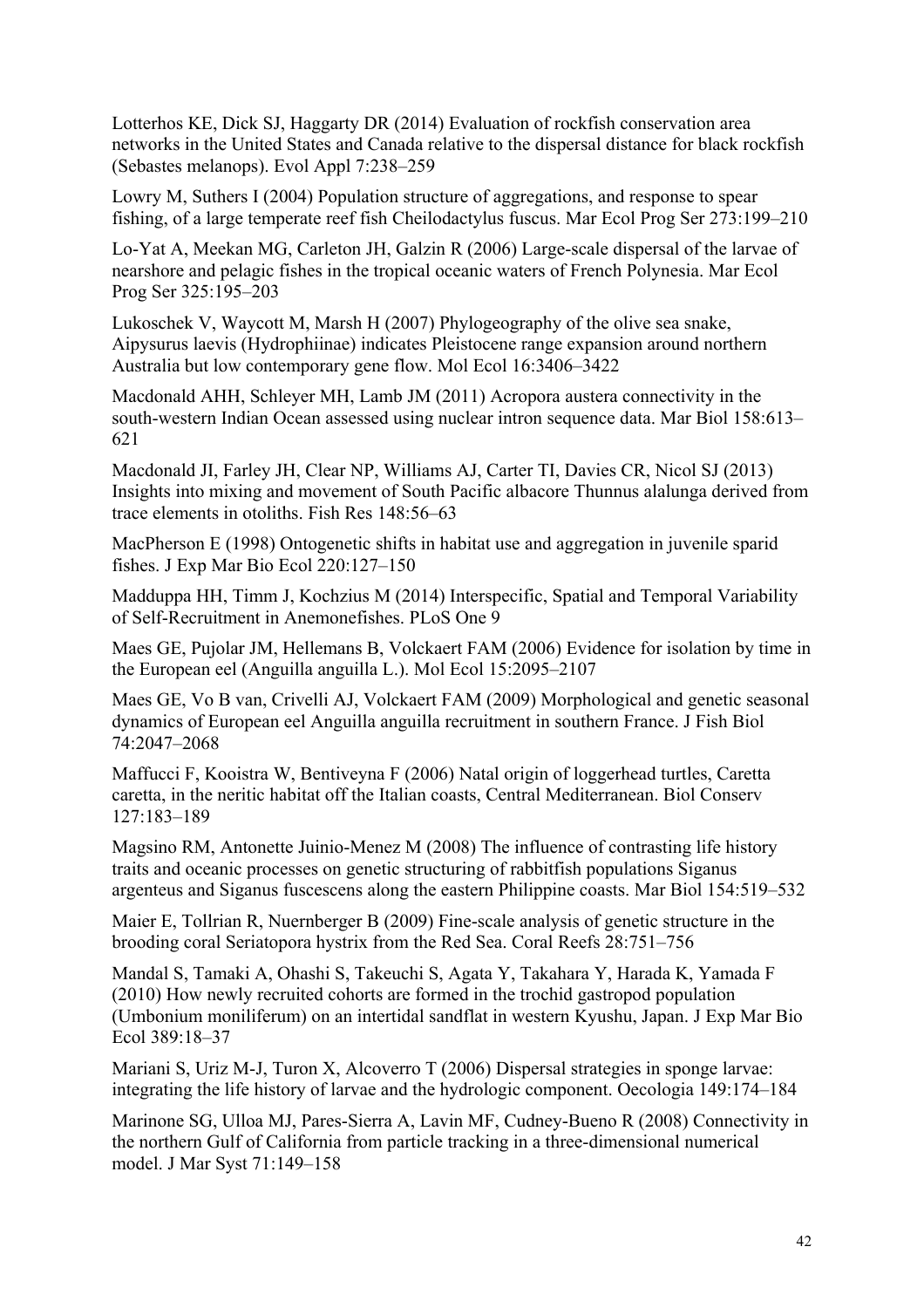Marko PB, Barr KR (2007) Basin-scale patterns of mtDNA differentiation and gene flow in the bay scallop Argopecten irradians concentricus. Mar Ecol Prog Ser 349:139–150

Marko PB, Rogers-Bennett L, Dennis AB (2007) MtDNA population structure and gene flow in lingcod (Ophiodon elongatus): limited connectivity despite long-lived pelagic larvae. Mar Biol 150:1301–1311

Marta-Almeida M, Dubert J, Peliz A, Queiroga H (2006) Influence of vertical migration pattern on retention of crab larvae in a seasonal upwelling system. Mar Ecol Prog Ser 307:1– 19

Martin J, Daverat F, Pecheyran C, Als TD, Feunteun E, Reveillac E (2010) An otolith microchemistry study of possible relationships between the origins of leptocephali of European eels in the Sargasso Sea and the continental destinations and relative migration success of glass eels. Ecol Freshw Fish 19:627–637

Martin TSH, Olds AD, Pitt KA, Johnston AB, Butler IR, Maxwell PS, Connolly RM (2015) Effective protection of fish on inshore coral reefs depends on the scale of mangrove - Reef connectivity. Mar Ecol Prog Ser 527:157–165

Martins RS, Roberts MJ, Lett C, Chang N, Moloney CL, Camargo MG, Vidal EAG (2014) Modelling transport of chokka squid (Loligo reynaudii) paralarvae off South Africa: reviewing, testing and extending the "Westward Transport Hypothesis." Fish Oceanogr 23:116–131

Mather ME, Finn JT, Pautzke SM, Fox D, Savoy T, Brundage III HM, Deegan LA, Muth RM (2010) Diversity in destinations, routes and timing of small adult and sub-adult striped bass Morone saxatilis on their southward autumn migration. J Fish Biol 77:2326–2337

Matthee CA, Cockcroft AC, Gopal K, Heyden S von der (2007) Mitochondrial DNA variation of the west-coast rock lobster, Jasus lalandii: marked genetic diversity differences among sampling sites. Mar Freshw Res 58:1130–1135

Mbaye BC, Brochier T, Echevin V, Lazar A, Levy M, Mason E, Gaye AT, Machu E (2015) Do Sardinella aurita spawning seasons match local retention patterns in the Senegalese-Mauritanian upwelling region? Fish Oceanogr 24:69–89

McBride RS, Conover DO (1991) Recruitment of young-of-the-year bluefish Pomatomussaltatrix to the new-york bight - variation in abundance and growth of spring-spawned and summer-spawned cohorts. Mar Ecol Prog Ser 78:205–216

McCusker MR, Bentzen P (2010) Historical influences dominate the population genetic structure of a sedentary marine fish, Atlantic wolffish (Anarhichas lupus), across the North Atlantic Ocean. Mol Ecol 19:4228–4241

McGovern TM, Keever CC, Saski CA, Hart MW, Marko PB (2010) Divergence genetics analysis reveals historical population genetic processes leading to contrasting phylogeographic patterns in co-distributed species. Mol Ecol 19:5043–5060

McInerney CE, Allcock AL, Johnson MP, Prodoehl PA (2009) Understanding marine reserve function in a seascape genetics context: Nucella lapillus in Strangford Lough (Northern Ireland) as an example. Aquat Biol 7:45–58

McKeown NJ, Arkhipkin AI, Shaw PW (2015) Integrating genetic and otolith microchemistry data to understand population structure in the Patagonian Hoki (Macruronus magellanicus). Fish Res 164:1–7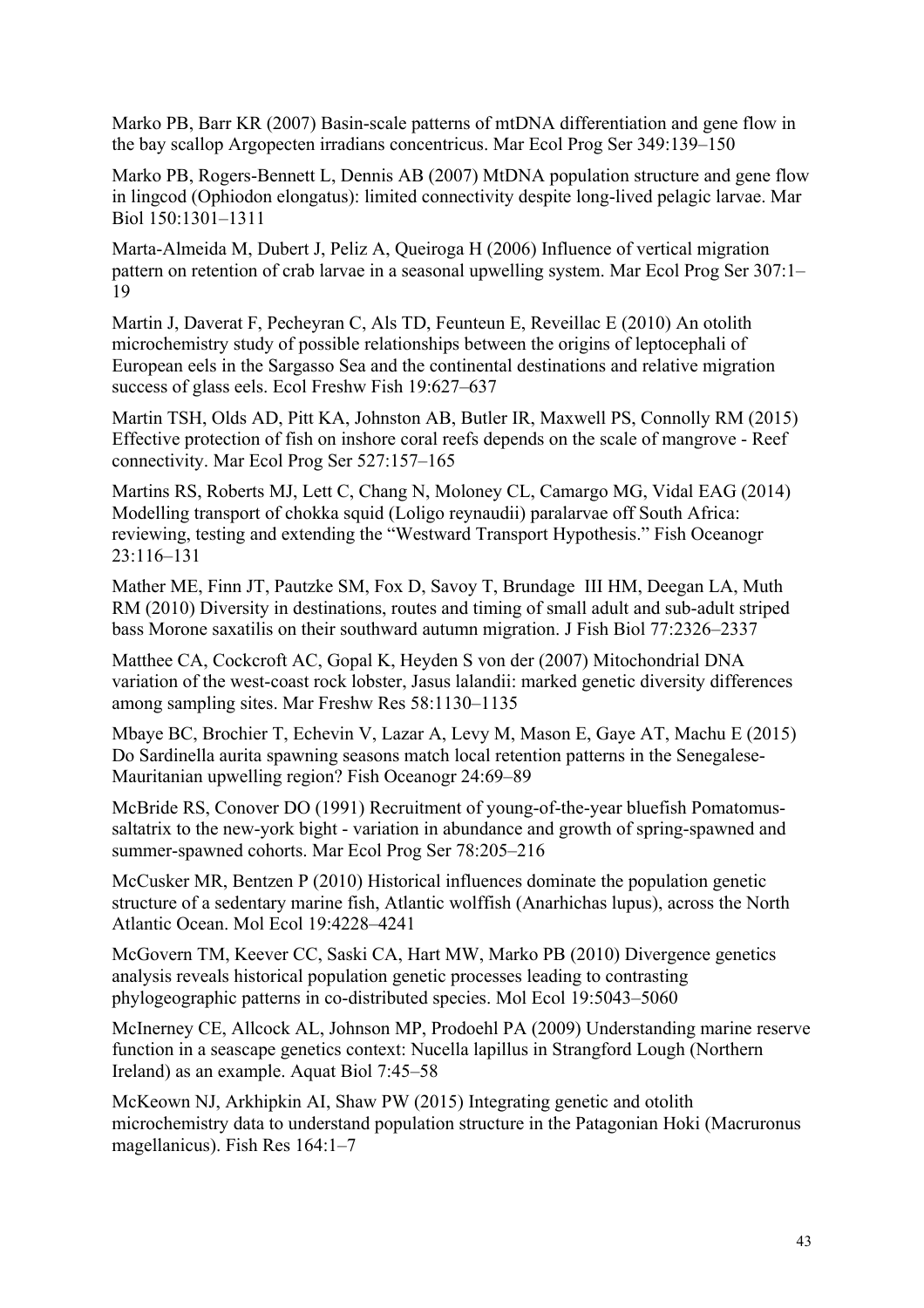McMahon KW, Berumen ML, Mateo I, Elsdon TS, Thorrold SR (2011) Carbon isotopes in otolith amino acids identify residency of juvenile snapper (Family: Lutjanidae) in coastal nurseries. Coral Reefs 30:1135–1145

McMahon KW, Berumen ML, Thorrold SR (2012) Linking habitat mosaics and connectivity in a coral reef seascape. Proc Natl Acad Sci U S A 109:15372–15376

McMillenjackson AL, Bert TM, Steele P (1994) Population-genetics of the blue-crab Callinectes-sapidus - modest population structuring in a background of high gene flow. Mar Biol 118:53–65

McQuaid CD, Phillips TE (2000) Limited wind-driven dispersal of intertidal mussel larvae: in situ evidence from the plankton and the spread of the invasive species Mytilus galloprovincialis in South Africa. Mar Ecol Prog Ser 201:211–220

Melbourne-Thomas J, Johnson CR, Alino PM, Geronimo RC, Villanoy CL, Gurney GG (2011) A multi-scale biophysical model to inform regional management of coral reefs in the western Philippines and South China Sea. Environ Model Softw 26:66–82

Melia P, Schiavina M, Gatto M, Bonaventura L, Masina S, Casagrandi R (2013) Integrating field data into individual-based models of the migration of European eel larvae. Mar Ecol Prog Ser 487:135–149

Melnychuk MC, Christensen V, Walters CJ (2013) Meso-scale movement and mortality patterns of juvenile coho salmon and steelhead trout migrating through a coastal fjord. Environ Biol Fishes 96:325–339

Melnychuk MC, Welch DW, Walters CJ, Christensen V (2007) Riverine and early ocean migration and mortality patterns of juvenile steelhead trout (Oncorhynchus mykiss) from the Cheakamus River, British Columbia. Hydrobiologia 582:55–65

Mercier L, Mouillot D, Bruguier O, Vigliola L, Darnaude AM (2012) Multi-element otolith fingerprints unravel sea-lagoon lifetime migrations of gilthead sea bream Sparus aurata. Mar Ecol Prog Ser 444:175–194

Meynecke J, Lee S, Duke N (2008) Linking spatial metrics and fish catch reveals the importance of coastal wetland connectivity to inshore fisheries in Queensland, Australia. Biol Conserv 141:981–996

Miethe T, Groehsler T, Boettcher U, Dorrien C von (2014) The effects of periodic marine inflow into the Baltic Sea on the migration patterns of Western Baltic spring-spawning herring. ICES J Mar Sci 71:519–527

Miller JA, DiMaria RA, Hurst TP (2015) Patterns of larval source distribution and mixing in early life stages of Pacific cod (Gadus macrocephalus) in the southeastern Bering Sea. Deep Res Part II Top Stud Oceanogr

Miller KJ, Maynard BT, Mundy CN (2009) Genetic diversity and gene flow in collapsed and healthy abalone fisheries. Mol Ecol 18:200–211

Miller KJ, Mundy CN, Mayfield S (2014) Molecular genetics to inform spatial management in benthic invertebrate fisheries: a case study using the Australian Greenlip Abalone. Mol Ecol 23:4958–4975

Miller KJ, Ayre DJ (2008) Population structure is not a simple function of reproductive mode and larval type: insights from tropical corals. J Anim Ecol 77:713–724

Miller KJ, Ayre DJ (2008) Protection of genetic diversity and maintenance of connectivity among reef corals within marine protected areas. Conserv Biol 22:1245–54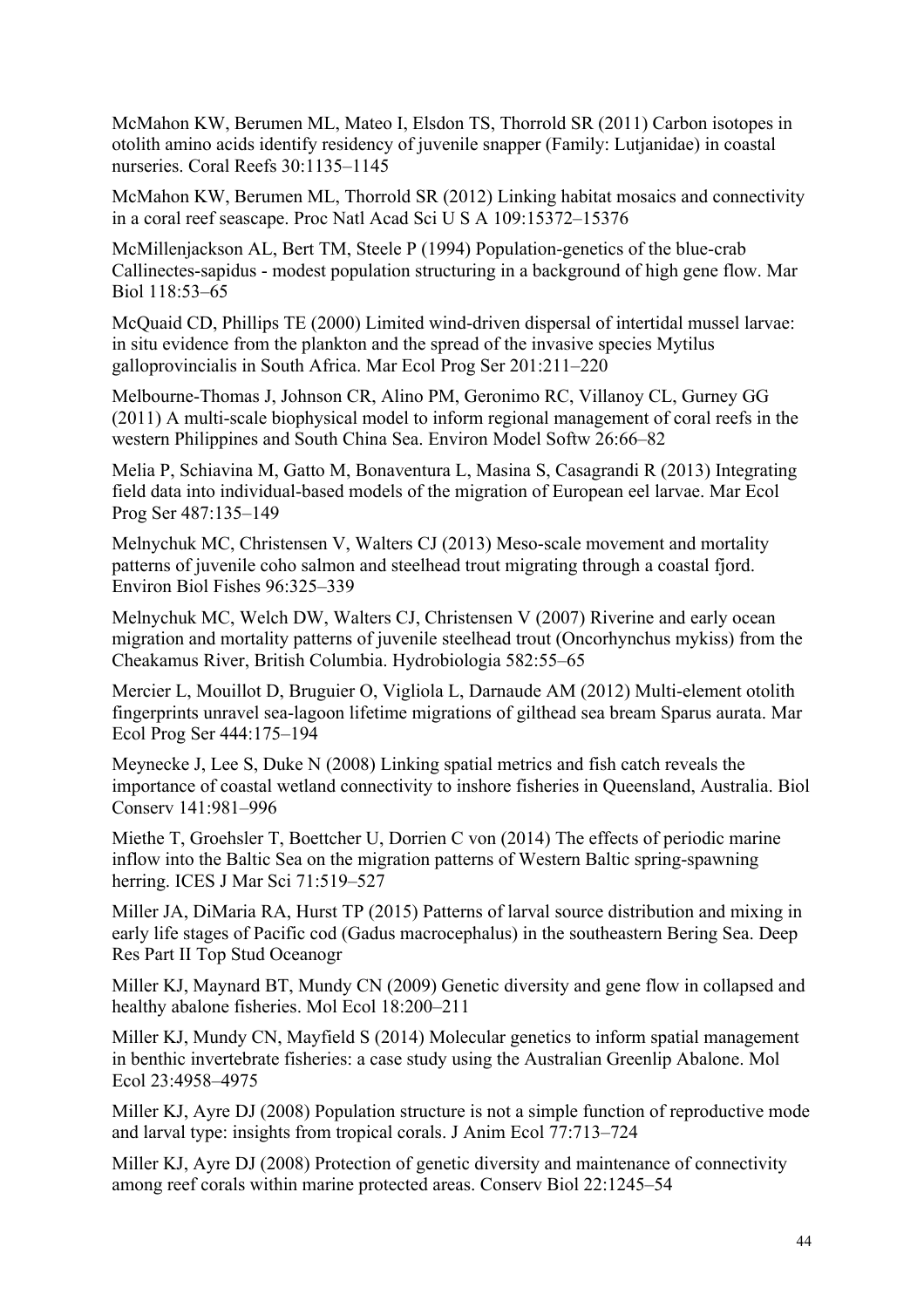Miller KJ, Rowden AA, Williams A, Hauessermann V (2011) Out of Their Depth? Isolated Deep Populations of the Cosmopolitan Coral Desmophyllum dianthus May Be Highly Vulnerable to Environmental Change. PLoS One 6

Miller K, Williams A, Rowden AA, Knowles C, Dunshea G (2010) Conflicting estimates of connectivity among deep-sea coral populations. Mar Ecol Evol Perspect 31:144–157

Miller-Sims VC, Gerlach G, Kingsford MJ, Atema J (2008) Dispersal in the spiny damselfish, Acanthochromis polyacanthus, a coral reef fish species without a larval pelagic stage. Mol Ecol 17:5036–5048

Minegishi Y, Gagnaire P-A, Aoyama J, Bosc P, Feunteun E, Tsukamoto K, Berrebi P (2012) Present and past genetic connectivity of the Indo-Pacific tropical eel Anguilla bicolor. J Biogeogr 39:408–420

Mitarai S, Siegel DA, Winters KB (2008) A numerical study of stochastic larval settlement in the California Current system. J Mar Syst 69:295–309

Miyake Y, Kimura S, Kawamura T, Horii T, Kurogi H, Kitagawa T (2009) Simulating larval dispersal processes for abalone using a coupled particle-tracking and hydrodynamic model: implications for refugium design. Mar Ecol Prog Ser 387:205–222

Miyake Y, Kimura S, Kawamura T, Kitagawa T, Hara M, Hoshikawa H (2010) Estimating larval supply of Ezo abalone Haliotis discus hannai in a small bay using a coupled particletracking and hydrodynamic model: insights into the establishment of harvest refugia. Fish Sci 76:561–570

Miyake Y, Kimura S, Kawamura T, Kitagawa T, Takahashi T, Takami H (2011) Population connectivity of Ezo abalone on the northern Pacific coast of Japan in relation to the establishment of harvest refugia. Mar Ecol Prog Ser 440:137–150

Mizerek T, Regan HM, Hovel KA (2011) Seagrass habitat loss and fragmentation influence management strategies for a blue crab Callinectes sapidus fishery. Mar Ecol Prog Ser 427:247–257

Mokhtar-Jamai K, Pascual M, Ledoux JB, Coma R, Feral JP, Garrabou J, Aurelle D (2011) From global to local genetic structuring in the red gorgonian Paramuricea clavata: the interplay between oceanographic conditions and limited larval dispersal. Mol Ecol 20:3291– 3305

Mokhtar-Jamai K, Coma R, Wang J, Zuberer F, Feral J-P, Aurelle D (2013) Role of evolutionary and ecological factors in the reproductive success and the spatial genetic structure of the temperate gorgonian Paramuricea clavata. Ecol Evol 3:1765–1779

Moksnes PO (2004) Interference competition for space in nursery habitats: density-dependent effects on growth and dispersal in juvenile shore crabs Carcinus maenas. Mar Ecol Prog Ser 281:181–191

Moksnes PO (2002) The relative importance of habitat-specific settlement, predation and juvenile dispersal for distribution and abundance of young juvenile shore crabs Carcinus maenas L. J Exp Mar Bio Ecol 271:41–73

Moksnes P-O, Corell H, Tryman K, Hordoir R, Jonsson PR (2014) Larval behavior and dispersal mechanisms in shore crab larvae (Carcinus maenas): Local adaptations to different tidal environments? Limnol Oceanogr 59:588–602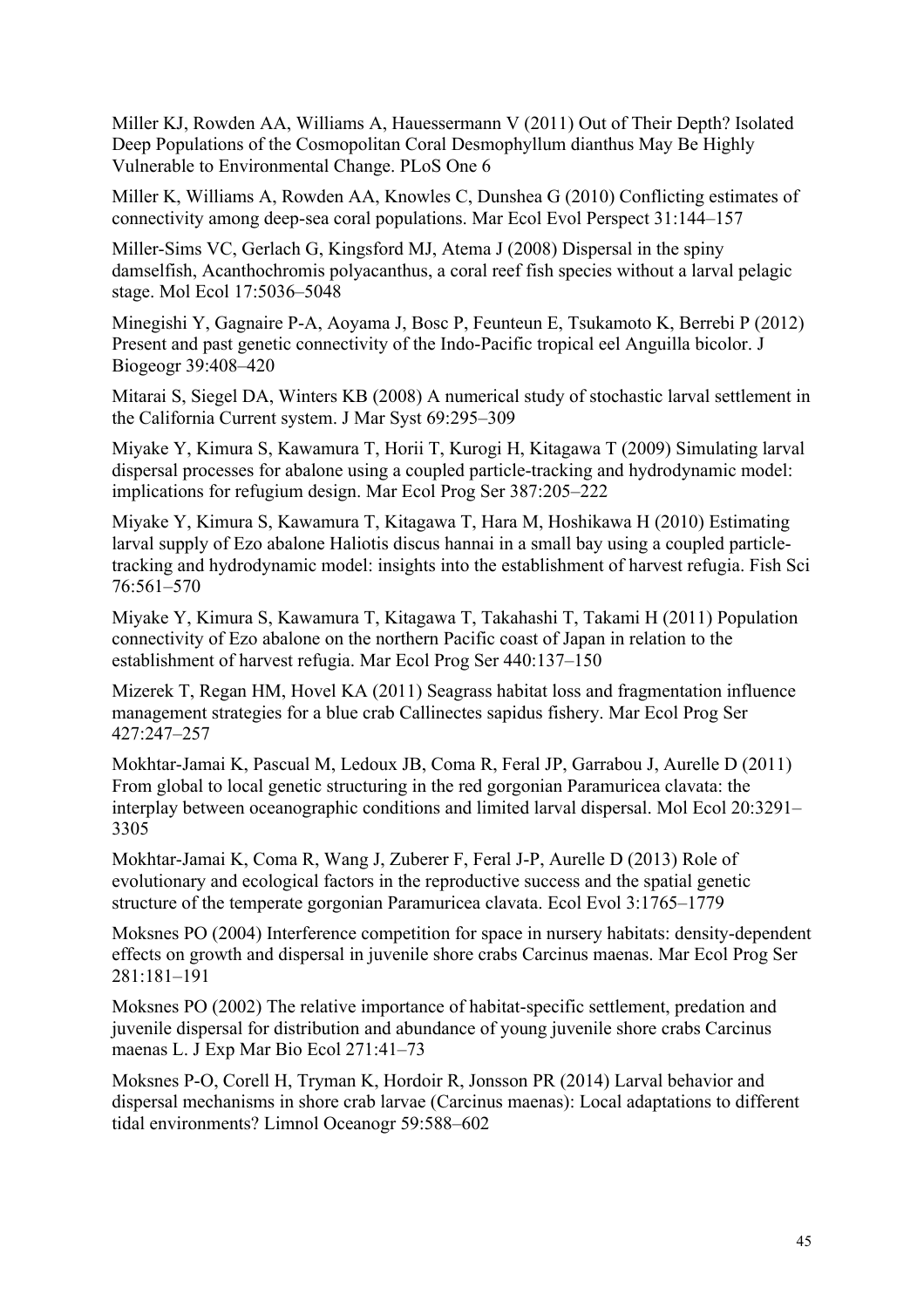Monzon-Arguello C, Rico C, Carreras C, Calabuig P, Marco A, Felipe Lopez-Jurado L (2009) Variation in spatial distribution of juvenile loggerhead turtles in the eastern Atlantic and western Mediterranean Sea. J Exp Mar Bio Ecol 373:79–86

Moody KN, Hunter SN, Childress MJ, Blob RW, Schoenfuss HL, Blum MJ, Ptacek MB (2015) Local adaptation despite high gene flow in the waterfall-climbing Hawaiian goby, Sicyopterus stimpsoni. Mol Ecol 24:545–563

Moore M, Berejikian BA, Tezak EP (2013) A Floating Bridge Disrupts Seaward Migration and Increases Mortality of Steelhead Smolts in Hood Canal, Washington State. PLoS One 8

Morais P, Babaluk J, Correia AT, Chicharo MA, Campbell JL, Chicharo L (2010) Diversity of anchovy migration patterns in an European temperate estuary and in its adjacent coastal area: Implications for fishery management. J Sea Res 64:295–303

Morgan EMJ, Green BS, Murphy NP, Strugnell JM (2013) Investigation of Genetic Structure between Deep and Shallow Populations of the Southern Rock Lobster, Jasus edwardsii in Tasmania, Australia. PLoS One 8

Morgan SG, Fisher JL (2010) Larval behavior regulates nearshore retention and offshore migration in an upwelling shadow and along the open coast. Mar Ecol Prog Ser 404:109–126

Morita SH, Morita K, Nishimura A (2012) Sex-biased dispersal and growth in sablefish (Anoplopoma fimbria) in the northeastern Pacific Ocean. Environ Biol Fishes 94:505–511

Moritz C, Meynard CN, Devictor V, Guizien K, Labrune C, Guarini JM, Mouquet N (2013) Disentangling the role of connectivity, environmental filtering, and spatial structure on metacommunity dynamics. Oikos 122:1401–1410

Morrison CL, Ross SW, Nizinski MS, Brooke S, Jaernegren J, Waller RG, Johnson RL, King TL (2011) Genetic discontinuity among regional populations of Lophelia pertusa in the North Atlantic Ocean. Conserv Genet 12:713–729

Mourier J, Planes S (2013) Direct genetic evidence for reproductive philopatry and associated fine-scale migrations in female blacktip reef sharks (Carcharhinus melanopterus) in French Polynesia. Mol Ecol 22:201–214

Mullineaux LS, Adams DK, Mills SW, Beaulieu SE (2010) Larvae from afar colonize deepsea hydrothermal vents after a catastrophic eruption. Proc Natl Acad Sci U S A 107:7829– 7834

Mumby PJ, Elliott IA, Eakin CM, Skirving W, Paris CB, Edwards HJ, Enriquez S, Iglesias-Prieto R, Cherubin LM, Stevens JR (2011) Reserve design for uncertain responses of coral reefs to climate change. Ecol Lett 14:132–140

Munguia P, Mackie C, Levitan DR (2007) The influence of stage-dependent dispersal on the population dynamics of three amphipod species. Oecologia 153:533–541

Munguia-Vega A, Jackson A, Marinone SG, Erisman B, Moreno-Baez M, Giron-Nava A, Pfister T, Aburto-Oropeza O, Torre J (2014) Asymmetric connectivity of spawning aggregations of a commercially important marine fish using a multidisciplinary approach. PeerJ 2

Murray TS, Gouws G, Mwale M, Mann BQ, Cowley PD (2014) Unravelling population structure of black musselcracker Cymatoceps nasutus: evidence for multiple populations in South African coastal waters. African J Mar Sci 36:493–503

MurrayJones SE, Ayre DJ (1997) High levels of gene flow in the surf bivalve Donax deltoides (Bivalvia: Donacidae) on the east coast of Australia. Mar Biol 128:83–89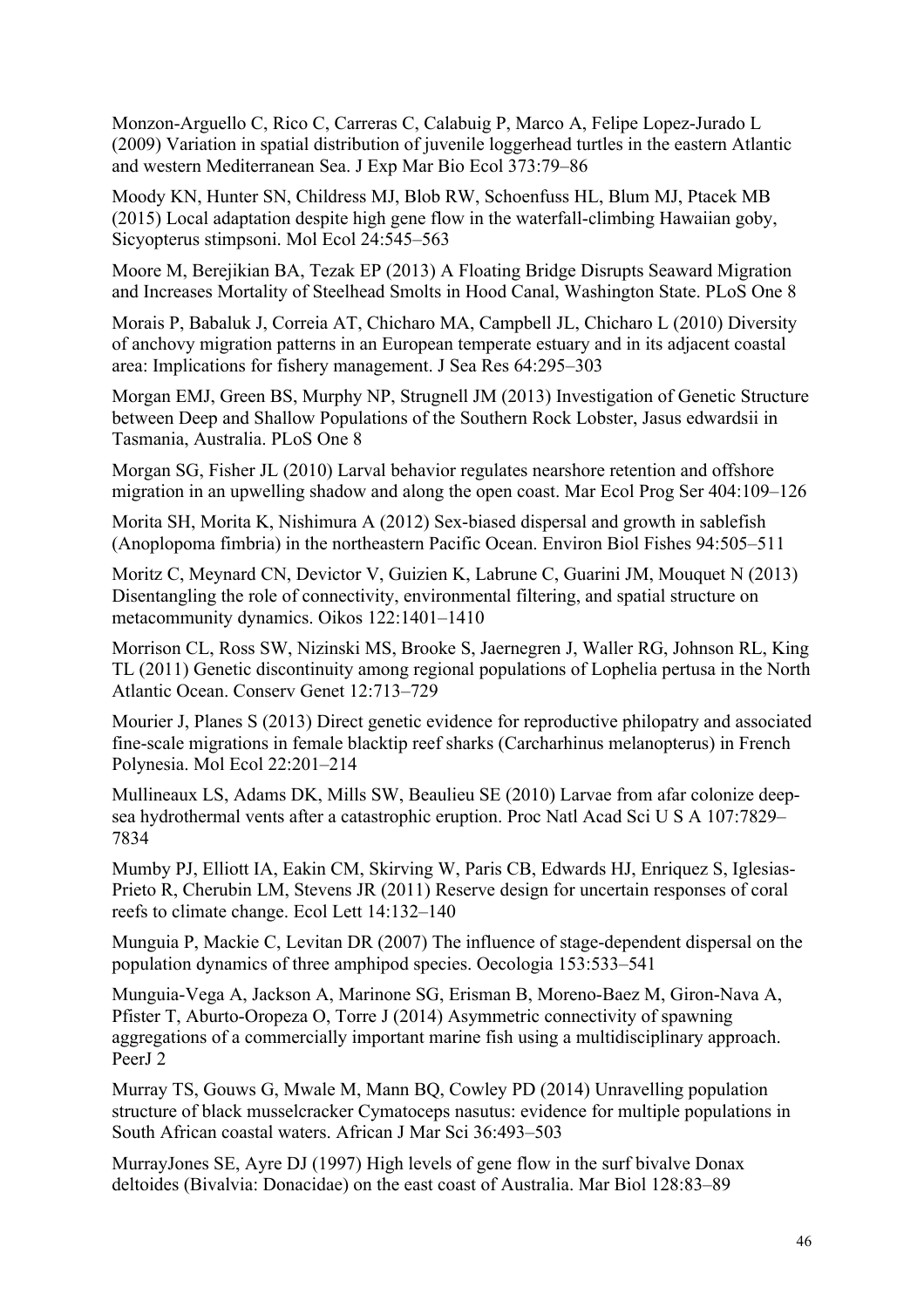Muths D, Jollivet D, Gentil F, Davoult D (2009) Large-scale genetic patchiness among NE Atlantic populations of the brittle star Ophiothrix fragilis. Aquat Biol 5:117–132

Muths D, Rastorgueff P-A, Selva M, Chevaldonne P (2015) Local scale connectivity in the cave-dwelling brooding fish Apogon imberbis. J Sea Res 95:70–74

Nagelkerken I, Bothwell J, Nemeth RS, Pitt JM, Velde G van der (2008) Interlinkage between Caribbean coral reefs and seagrass beds through feeding migrations by grunts (Haemulidae) depends on habitat accessibility. Mar Ecol Prog Ser 368:155–164

Nahas EL, Jackson G, Pattiaratchi CB, Ivey GN (2003) Hydrodynamic modelling of snapper Pagrus auratus egg and larval dispersal in Shark Bay, Western Australia: reproductive isolation at a fine spatial scale. Mar Ecol Prog Ser 265:213–226

Nakajima Y, Matsuki Y, Lian C, Fortes MD, Uy WH, Campos WL, Nakaoka M, Nadaoka K (2014) The Kuroshio Current influences genetic diversity and population genetic structure of a tropical seagrass, Enhalus acoroides. Mol Ecol 23:6029–6044

Nakamura M, Sakai K (2010) Spatiotemporal variability in recruitment around Iriomote Island, Ryukyu Archipelago, Japan: implications for dispersal of spawning corals. Mar Biol 157:801–810

Nakamura M, Watanabe H, Sasaki T, Ishibashi J, Fujikura K, Mitarai S (2014) Life history traits of Lepetodrilus nux in the Okinawa Trough, based upon gametogenesis, shell size, and genetic variability. Mar Ecol Prog Ser 505:119–130

Nance HA, Klimley P, Galvan-Magana F, Martinez-Ortiz J, Marko PB (2011) Demographic Processes Underlying Subtle Patterns of Population Structure in the Scalloped Hammerhead Shark, Sphyrna lewini. PLoS One 6

Nanninga GB, Saenz-Agudelo P, Zhan P, Hoteit I, Berumen ML (2015) Not finding Nemo: limited reef-scale retention in a coral reef fish. Coral Reefs 34:383–392

Nanninga GB, Saenz-Agudelo P, Manica A, Berumen ML (2014) Environmental gradients predict the genetic population structure of a coral reef fish in the Red Sea. Mol Ecol 23:591– 602

Naro-Maciel E, Gaughran SJ, Putman NF, Amato G, Arengo F, Dutton PH, McFadden KW, Vintinner EC, Sterling EJ (2014) Predicting connectivity of green turtles at Palmyra Atoll, central Pacific: a focus on mtDNA and dispersal modelling. J R Soc Interface 11

Naro-Maciel E, Vigliar Bondioli AC, Martin M, Almeida A de P, Baptistotte C, Bellini C, Marcovaldi MA, Barsante Santos AJ, Amato G (2012) The Interplay of Homing and Dispersal in Green Turtles: A Focus on the Southwestern Atlantic. J Hered 103:792–805

Neiva J, Pearson GA, Valero M, Serrao EA (2012) Fine-scale genetic breaks driven by historical range dynamics and ongoing density-barrier effects in the estuarine seaweed Fucus ceranoides L. BMC Evol Biol 12

Nelson JS, Hoddell RJ, Chou LM, Chan WK, Phang VPE (2000) Phylogeographic structure of false clownfish, Amphiprion ocellaris, explained by sea level changes on the Sunda shelf. Mar Biol 137:727–736

Neo ML, Erftemeijer PLA, Beek JKL van, Maren DS van, Teo SLM, Todd PA (2013) Recruitment constraints in Singapore's fluted giant clam (Tridacna squamosa) population-A dispersal model approach. PLoS One 8

Neo ML, Todd PA (2012) Population density and genetic structure of the giant clams Tridacna crocea and T. squamosa on Singapore's reefs. Aquat Biol 14:265–275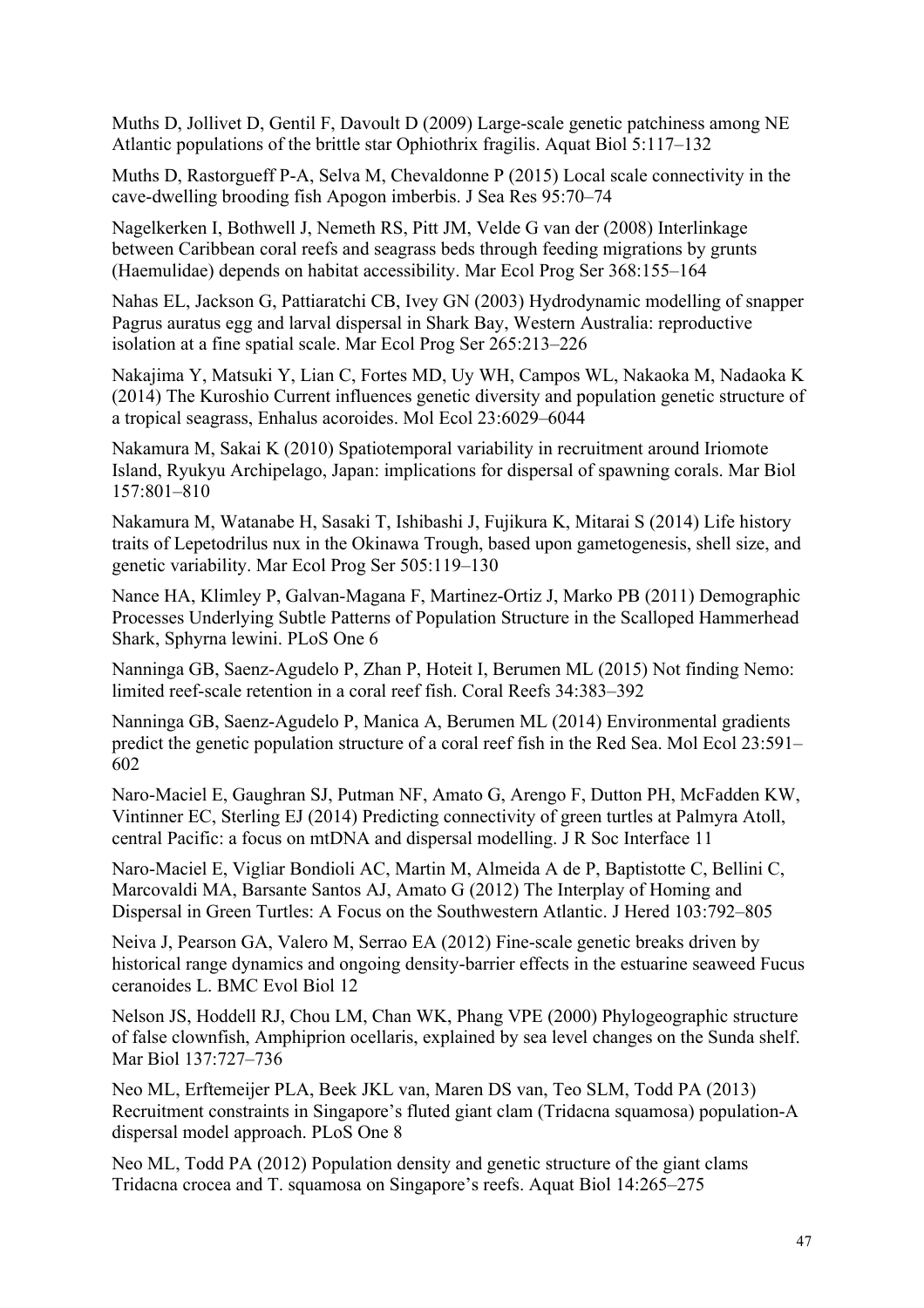Neuman MJ, Able KW (2003) Inter-cohort differences in spatial and temporal settlement patterns of young-of-the-year windowpane (Scophthalmus aquosus) in southern New Jersey. Estuar Coast Shelf Sci 56:527–538

Ng W-C, Leung FCC, Chak STC, Slingsby G, Williams GA (2010) Temporal genetic variation in populations of the limpet Cellana grata from Hong Kong shores. Mar Biol 157:325–337

Nicastro KR, Zardi GI, McQuaid CD, Teske PR, Barker NP (2008) Coastal topography drives genetic structure in marine mussels. Mar Ecol Prog Ser 368:189–195

Nickols KJ, White JW, Largier JL, Gaylord B (2015) Marine Population Connectivity: Reconciling Large-Scale Dispersal and High Self-Retention. Am Nat 185:196–211

Nicolle A, Dumas F, Foveau A, Foucher E, Thiebaut E (2013) Modelling larval dispersal of the king scallop (Pecten maximus) in the English Channel: examples from the bay of Saint-Brieuc and the bay of Seine. Ocean Dyn 63:661–678

Niklitschek EJ, Secor DH, Toledo P, Valenzuela X, Cubillos LA, Zuleta A (2014) Nursery systems for Patagonian grenadier off Western Patagonia: large inner sea or narrow continental shelf? ICES J Mar Sci 71:374–390

Nikula R, Spencer HG, Waters JM (2013) Passive rafting is a powerful driver of transoceanic gene flow. Biol Lett 9:20120821

Nishibe Y, Ikeda T (2007) Vertical distribution, population structure and life cycles of four oncaeid copepods in the Oyashio region, western subarctic Pacific. Mar Biol 150:609–625

Nolasco R, Dubert J, Domingues CP, Cordeiro Pires A, Queiroga H (2013) Model-derived connectivity patterns along the western Iberian Peninsula: asymmetrical larval flow and source-sink cell. Mar Ecol Prog Ser 485:123–142

North EW, Hood RR, Chao SY, Sanford LP (2005) The influence of episodic events on transport of striped bass eggs to the estuarine turbidity maximum nursery area. Estuaries 28:108–123

Norton EL, Goetze E (2013) Equatorial dispersal barriers and limited population connectivity among oceans in a planktonic copepod. Limnol Oceanogr 58:1581–1596

Nunes FLD, Norris RD, Knowlton N (2011) Long Distance Dispersal and Connectivity in Amphi-Atlantic Corals at Regional and Basin Scales. PLoS One 6

Okunishi T, Ito S-I, Ambe D, Takasuka A, Kameda T, Tadokoro K, Setou T, Komatsu K, Kawabata A, Kubota H, Ichikawa T, Sugisaki H, Hashioka T, Yamanaka Y, Yoshie N, Watanabe T (2012) A modeling approach to evaluate growth and movement for recruitment success of Japanese sardine (Sardinops melanostictus) in the western Pacific. Fish Oceanogr 21:44–57

Okunishi T, Ito S, Hashioka T, Sakamoto TT, Yoshie N, Sumata H, Yara Y, Okada N, Yamanaka Y (2012) Impacts of climate change on growth, migration and recruitment success of Japanese sardine (Sardinops melanostictus) in the western North Pacific. Clim Change 115:485–503

Okunishi T, Yamanaka Y, Ito S (2009) A simulation model for Japanese sardine (Sardinops melanostictus) migrations in the western North Pacific. Ecol Modell 220:462–479

Olds AD, Connolly RM, Pitt KA, Maxwell PS (2012) Primacy of seascape connectivity effects in structuring coral reef fish assemblages. Mar Ecol Prog Ser 462:191–203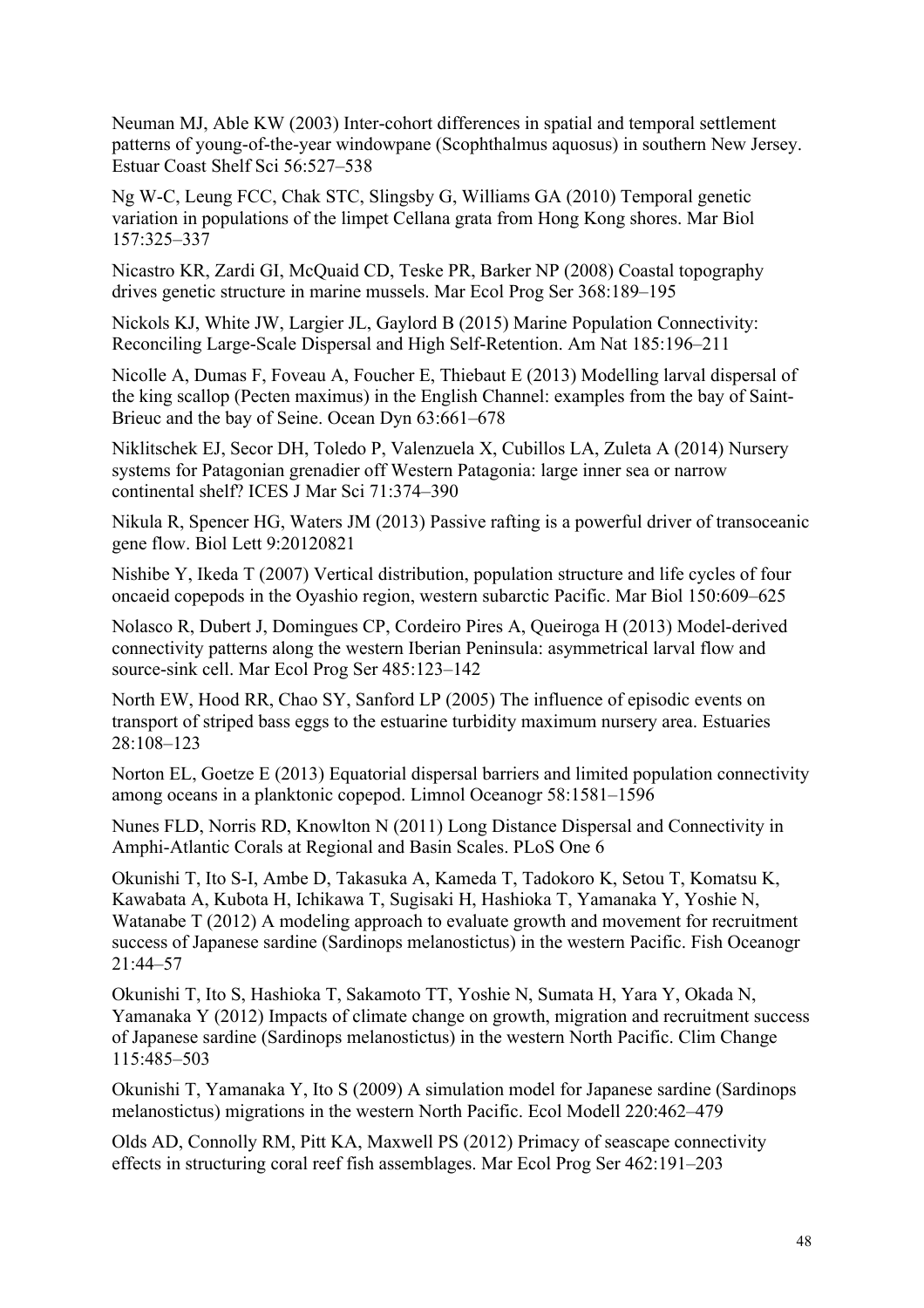Olds AD, Pitt K a., Maxwell PS, Connolly RM (2012) Synergistic effects of reserves and connectivity on ecological resilience (C Frid, Ed.). J Appl Ecol 49:1195–1203

Olds AD, Albert S, Maxwell PS, Pitt KA, Connolly RM (2013) Mangrove-reef connectivity promotes the effectiveness of marine reserves across the western Pacific. Glob Ecol Biogeogr 22:1040–1049

Olds AD, Connolly RM, Pitt KA, Maxwell PS, Aswani S, Albert S (2014) Incorporating Surrogate Species and Seascape Connectivity to Improve Marine Conservation Outcomes. Conserv Biol 28:982–991

Oliva S, Romero J, Perez M, Manent P, Mascaro O, Serrao EA, Coelho N, Alberto F (2014) Reproductive strategies and isolation-by-demography in a marine clonal plant along an eutrophication gradient. Mol Ecol 23:5698–5711

Oliver H, Rognstad RL, Wethey DS (2015) Using meteorological reanalysis data for multidecadal hindcasts of larval connectivity in the coastal ocean. Mar Ecol Prog Ser 530:47–62

Onate-Gonzalez EC, Rocha-Olivares A, Saavedra-Sotelo NC, Sosa-Nishizaki O (2015) Mitochondrial Genetic Structure and Matrilineal Origin of White Sharks, Carcharodon carcharias, in the Northeastern Pacific: Implications for Their Conservation. J Hered 106:347–354

Oresland V, Andre C (2008) Larval group differentiation in Atlantic cod (Gadus morhua) inside and outside the Gullmar Fjord. Fish Res 90:9–16

Osman RW, Whitlatch RB (1998) Local control of recruitment in an epifaunal community and the consequences to colonization processes. Hydrobiologia 375–76:113–123

Ospina-Alvarez A, Bernal M, Alberto Catalan I, Roos D, Bigot J-L, Palomera I (2013) Modeling Fish Egg Production and Spatial Distribution from Acoustic Data: A Step Forward into the Analysis of Recruitment. PLoS One 8

Ospina-Alvarez A, Parada C, Palomera I (2012) Vertical migration effects on the dispersion and recruitment of European anchovy larvae: From spawning to nursery areas. Ecol Modell 231:65–79

Ouagajjou Y, Presa P (2015) The connectivity of Mytilus galloprovincialis in northern Morocco: A gene flow crossroads between continents. Estuar Coast Shelf Sci 152:1–10

Pacariz S, Westerberg H, Bjork G (2014) Climate change and passive transport of European eel larvae. Ecol Freshw Fish 23:86–94

Page TJ, Torati LS, Cook BD, Binderup A, Pringle CM, Reuschel S, Schubart CD, Hughes JM (2013) Invertebres Sans Frontieres: Large Scales of Connectivity of Selected Freshwater Species among Caribbean Islands. Biotropica 45:236–244

Palkovacs EP, Hasselman DJ, Argo EE, Gephard SR, Limburg KE, Post DM, Schultz TF, Willis T V (2014) Combining genetic and demographic information to prioritize conservation efforts for anadromous alewife and blueback herring. Evol Appl 7:212–226

Pallas A, Garcia-Calvo B, Corgos A, Bernardez C, Freire J (2006) Distribution and habitat use patterns of benthic decapod crustaceans in shallow waters: a comparative approach. Mar Ecol Prog Ser 324:173–184

Palstra FP, Ruzzante DE (2011) Demographic and genetic factors shaping contemporary metapopulation effective size and its empirical estimation in salmonid fish. Heredity (Edinb) 107:444–455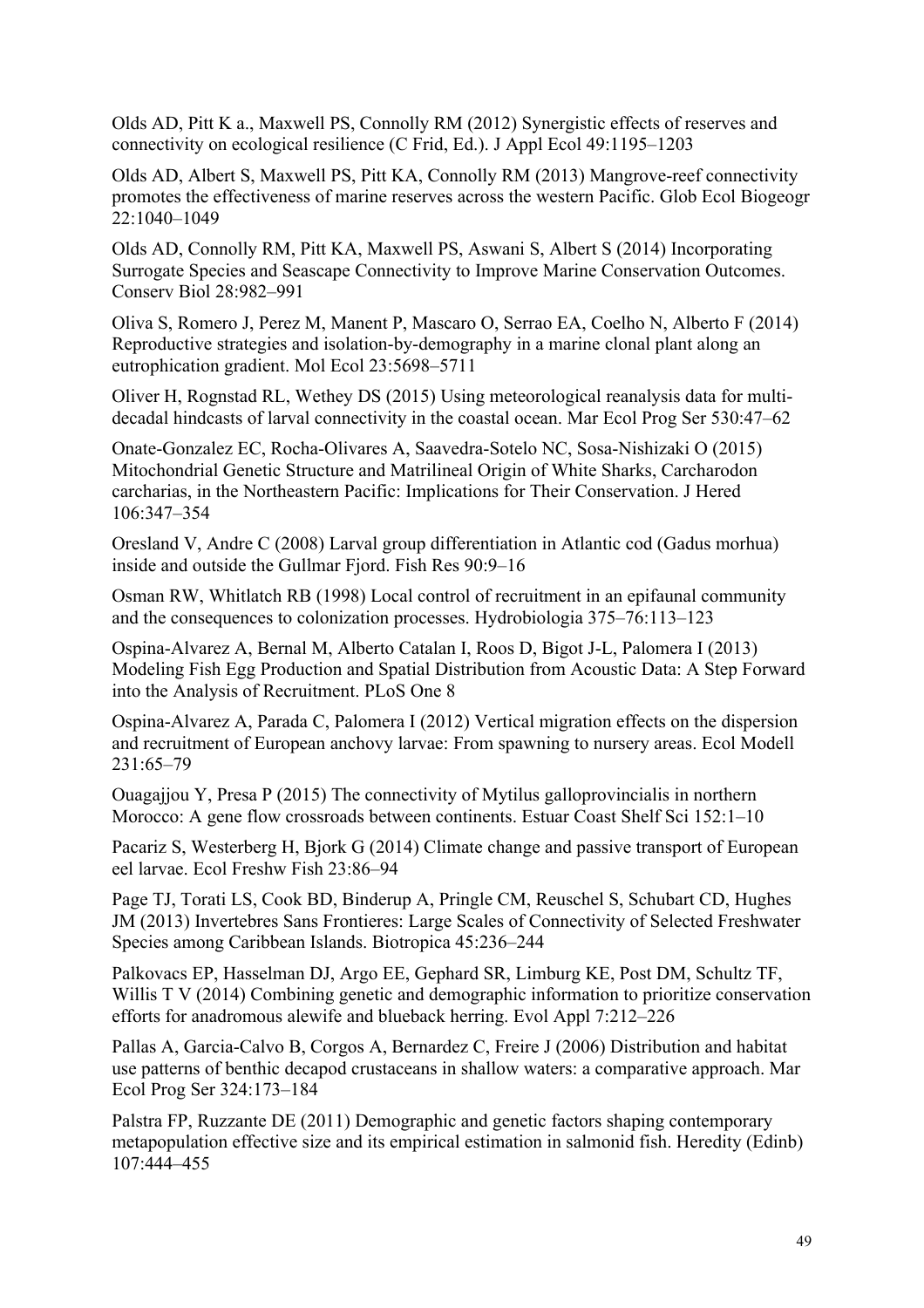Pampoulie C, Jakobsdottir KB, Marteinsdottir G, Thorsteinsson V (2008) Are vertical behaviour patterns related to the pantophysin locus in the atlantic cod (Gadus morhua L.)? Behav Genet 38:76–81

Pannacciulli FG, Manetti G, Maltagliati F (2009) Genetic diversity in two barnacle species, Chthamalus stellatus and Tesseropora atlantica (Crustacea, Cirripedia), with different larval dispersal modes in the archipelago of the Azores. Mar Biol 156:2441–2450

Papetti C, Pujolar JM, Mezzavilla M, Mesa M La, Rock J, Zane L, Patarnello T (2012) Population genetic structure and gene flow patterns between populations of the Antarctic icefish Chionodraco rastrospinosus. J Biogeogr 39:1361–1372

Parada C, Colas F, Soto-Mendoza S, Castro L (2012) Effects of seasonal variability in acrossand alongshore transport of anchoveta (Engraulis ringens) larvae on model-based prerecruitment indices off central Chile. Prog Oceanogr 92–95:192–205

Pardo LM, Palma AT, Prieto C, Sepulveda P, Valdivia I, Ojeda FP (2007) Processes regulating early post-settlement habitat use in a subtidal assemblage of brachyuran decapods. J Exp Mar Bio Ecol 344:10–22

**Paris CB, Cherubin LM, Cowen RK (2007) Surfing, spinning, or diving from reef to reef: effects on population connectivity. Mar Ecol Prog Ser 347:285–300**

**Paris CB, Helgers J, Sebille E van, Srinivasan A (2013) Connectivity Modeling System: A probabilistic modeling tool for the multi-scale tracking of biotic and abiotic variability in the ocean. Environ Model Softw 42:47–54**

Parsons KE (1996) The genetic effects of larval dispersal depend on spatial scale and habitat characteristics. Mar Biol 126:403–414

Pearce A, Slawinski D, Feng M, Hutchins B, Fearns P (2011) Modelling the potential transport of tropical fish larvae in the Leeuwin Current. Cont Shelf Res 31:2018–2040

Pedersen OP, Nilssen EM, Jorgensen LL, Slagstad D (2006) Advection of the red king crab larvae on the coast of North Norway - A lagrangian model study. Fish Res 79:325–336

Pelc RA, Warner RR, Gaines SD (2009) Geographical patterns of genetic structure in marine species with contrasting life histories. J Biogeogr 36:1881–1890

Pelc RA, Baskett ML, Tanci T, Gaines SD, Warner RR (2009) Quantifying larval export from South African marine reserves. Mar Ecol Prog Ser 394:65–78

Pendoley KL, Schofield G, Whittock PA, Ierodiaconou D, Hays GC (2014) Protected species use of a coastal marine migratory corridor connecting marine protected areas. Mar Biol 161:1455–1466

Pepin P (2013) Distribution and feeding of Benthosema glaciale in the western Labrador Sea: Fish-zooplankton interaction and the consequence to calanoid copepod populations. Deep Res Part I-Oceanographic Res Pap 75:119–134

Petersen CH (2007) Historical demography and contemporary spatial genetic structure of an estuarine crab in the northeast Pacific (Hemigrapsus oregonensis). Mar Biol 150:1289–1300

Petersen CH, Drake PT, Edwards CA, Ralston S (2010) A numerical study of inferred rockfish (Sebastes spp.) larval dispersal along the central California coast. Fish Oceanogr 19:21–41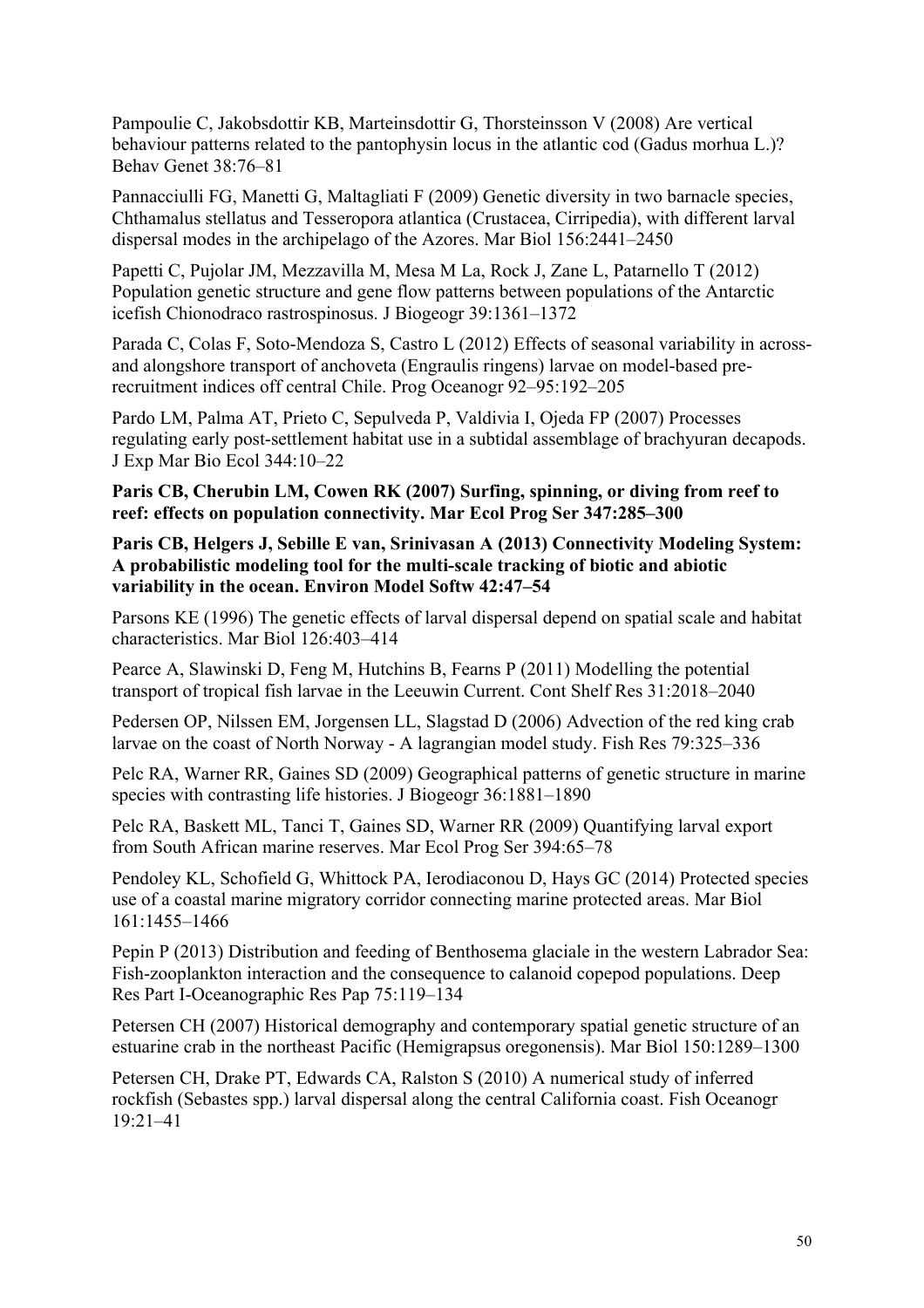Pettay DT, LaJeunesse TC (2013) Long-Range Dispersal and High-Latitude Environments Influence the Population Structure of a "Stress-Tolerant" Dinoflagellate Endosymbiont. PLoS One 8

Pfeiffer-Herbert AS, McManus MA, Raimondi PT, Chao Y, Chai F (2007) Dispersal of barnacle larvae along the central California coast: A modeling study. Limnol Oceanogr 52:1559–1569

Pfeiffer-Hoyt AS, McManus MA (2005) Modeling the effects of environmental variability on Balanus glandula larval development. J Plankton Res 27:1211–1228

Piggott MP, Banks SC, Tung P, Beheregaray LB (2008) Genetic evidence for different scales of connectivity in a marine mollusc. Mar Ecol Prog Ser 365:127–136

Pike DA (2013) Forecasting range expansion into ecological traps: climate-mediated shifts in sea turtle nesting beaches and human development. Glob Chang Biol 19:3082–3092

Pillar SC, Barange M (1995) diel feeding periodicity, daily ration and vertical migration of juvenile cape hake off the west-coast of south-africa. J Fish Biol 47:753–768

Pinho M, Diogo H, Carvalho J, Pereira JG (2014) Harvesting juveniles of blackspot sea bream (Pagellus bogaraveo) in the Azores (Northeast Atlantic): biological implications, management, and life cycle considerations. ICES J Mar Sci 71:2448–2456

Pinsky ML, Montes Jr. HR, Palumbi SR (2010) Using isolation by distance and effective density to estimate dispersal scales in anemonefish. Evolution 64:2688–2700

Pires RF, Pan M, Santos AMP, Peliz A, Boutov D, Santos A dos (2013) Modelling the variation in larval dispersal of estuarine and coastal ghost shrimp: Upogebia congeners in the Gulf of Cadiz. Mar Ecol Prog Ser 492:153–168

Pita A, Perez M, Balado M, Presa P (2014) Out of the Celtic cradle: The genetic signature of European hake connectivity in South-western Europe. J Sea Res 93:90–100

Pittman SJ, Monaco ME, Friedlander AM, Legare B, Nemeth RS, Kendall MS, Poti M, Clark RD, Wedding LM, Caldow C (2014) Fish with Chips: Tracking Reef Fish Movements to Evaluate Size and Connectivity of Caribbean Marine Protected Areas. PLoS One 9

Planes S (1993) Genetic Differentiation in Relation to Restricted Larval Dispersal of the Convict Surgeonfish Acanthurus-Triostegus in French-Polynesia. Mar Ecol Prog Ser 98:237– 246

**Planes S, Jones GP, Thorrold SR (2009) Larval dispersal connects fish populations in a network of marine protected areas. Proc Natl Acad Sci 106:5693–7**

Plante CJ, Stinson S (2003) Recolonization and cues for bacterial migration into "mock" deposit-feeder fecal casts. Aquat Microb Ecol 33:107–115

Polato NR, Concepcion GT, Toonen RJ, Baums IB (2010) Isolation by distance across the Hawaiian Archipelago in the reef-building coral Porites lobata. Mol Ecol 19:4661–4677

Popa LO, Popa OP, Krapal A-M, Iorgu EI, Surugiu V (2014) Fine- Scale Population Genetics Analysis of Platynereis dumerilii ( Polychaeta, Nereididae) in the Black Sea: How Do Local Marine Currents Drive Geographical Differentiation? J Exp Zool Part a-Ecological Genet Physiol 321:41–47

Portnoy DS, Hollenbeck CM, Belcher CN, Driggers III WB, Frazier BS, Gelsleichter J, Grubbsk RD, Gold JR (2014) Contemporary population structure and post-glacial genetic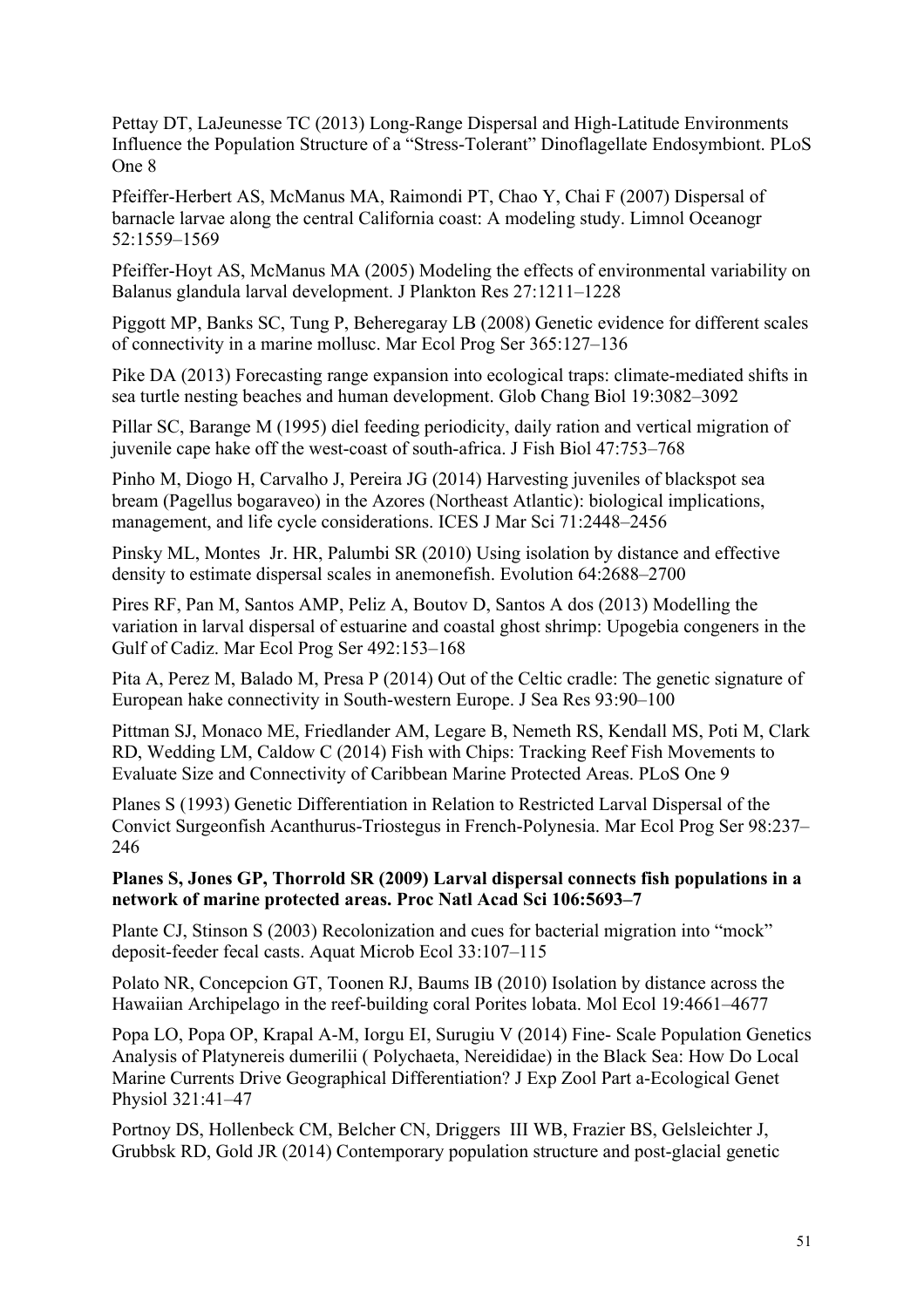demography in a migratory marine species, the blacknose shark, Carcharhinus acronotus. Mol Ecol 23:5480–5495

Portnoy DS, Hollenbeck CM, Renshaw MA, Cummings NJ, Gold JR (2013) Does mating behaviour affect connectivity in marine fishes? Comparative population genetics of two protogynous groupers (Family Serranidae). Mol Ecol 22:301–313

Pous S, Feunteun E, Ellien C (2010) Investigation of tropical eel spawning area in the South-Western Indian Ocean: Influence of the oceanic circulation. Prog Oceanogr 86:396–413

Pozzi LM, Borboroglu PG, Boersma PD, Pascual MA (2015) Population Regulation in Magellanic Penguins: What Determines Changes in Colony Size? PLoS One 10

Prado P, Tomas F, Pinna S, Farina S, Roca G, Ceccherelli G, Romero J, Alcoverro T (2012) Habitat and Scale Shape the Demographic Fate of the Keystone Sea Urchin Paracentrotus lividus in Mediterranean Macrophyte Communities. PLoS One 7

Priest MA, Halford AR, McIlwain JL (2012) Evidence of stable genetic structure across a remote island archipelago through self-recruitment in a widely dispersed coral reef fish. Ecol Evol 2:3195–3213

Proctor CH, Thresher RE, Gunn JS, Mills DJ, Harrowfield IR, Sie SH (1995) Stock Structure of the Southern Bluefin Tuna Thunnus-Maccoyii - An Investigation Based on Probe Microanalysis Of Otolith Composition. Mar Biol 122:511–526

Prouzet P, Odunlami M, Duquesne E, Boussouar A (2009) Analysis and visualization of the glass eel behavior (Anguilla anguilla) in the Adour estuary and estimate of its upstream migration speed. Aquat Living Resour 22:525–534

Puckett BJ, Eggleston DB, Kerr PC, Luettich Jr. RA (2014) Larval dispersal and population connectivity among a network of marine reserves. Fish Oceanogr 23:342–361

Puebla O, Bermingham E, McMillan WO (2012) On the spatial scale of dispersal in coral reef fishes. Mol Ecol 21:5675–5688

Puebla O, Bermingham E, Guichard F (2009) Estimating dispersal from genetic isolation by distance in a coral reef fish (Hypoplectrus puella). Ecology 90:3087–3098

Pujolar JM, Leo GA De, Ciccotti E, Zane L (2009) Genetic composition of Atlantic and Mediterranean recruits of European eel Anguilla anguilla based on EST-linked microsatellite loci. J Fish Biol 74:2034–2046

Pujolar JM, Schiavina M, Franco A Di, Melia P, Guidetti P, Gatto M, Leo GA De, Zane L (2013) Understanding the effectiveness of marine protected areas using genetic connectivity patterns and Lagrangian simulations. Divers Distrib 19:1531–1542

Purcell JFH, Cowen RK, Hughes CR, Williams DA (2009) Population structure in a common Caribbean coral-reef fish: implications for larval dispersal and early life-history traits. J Fish Biol 74:403–417

Purcell JFH, Cowen RK, Hughes CR, Williams DA (2006) Weak genetic structure indicates strong dispersal limits: a tale of two coral reef fish. Proc R Soc B Biol Sci 273:1483–90

Puritz JB, Toonen RJ (2011) Coastal pollution limits pelagic larval dispersal. Nat Commun 2

Pusack TJ, Christie MR, Johnson DW, Stallings CD, Hixon MA (2014) Spatial and temporal patterns of larval dispersal in a coral-reef fish metapopulation: evidence of variable reproductive success. Mol Ecol 23:3396–3408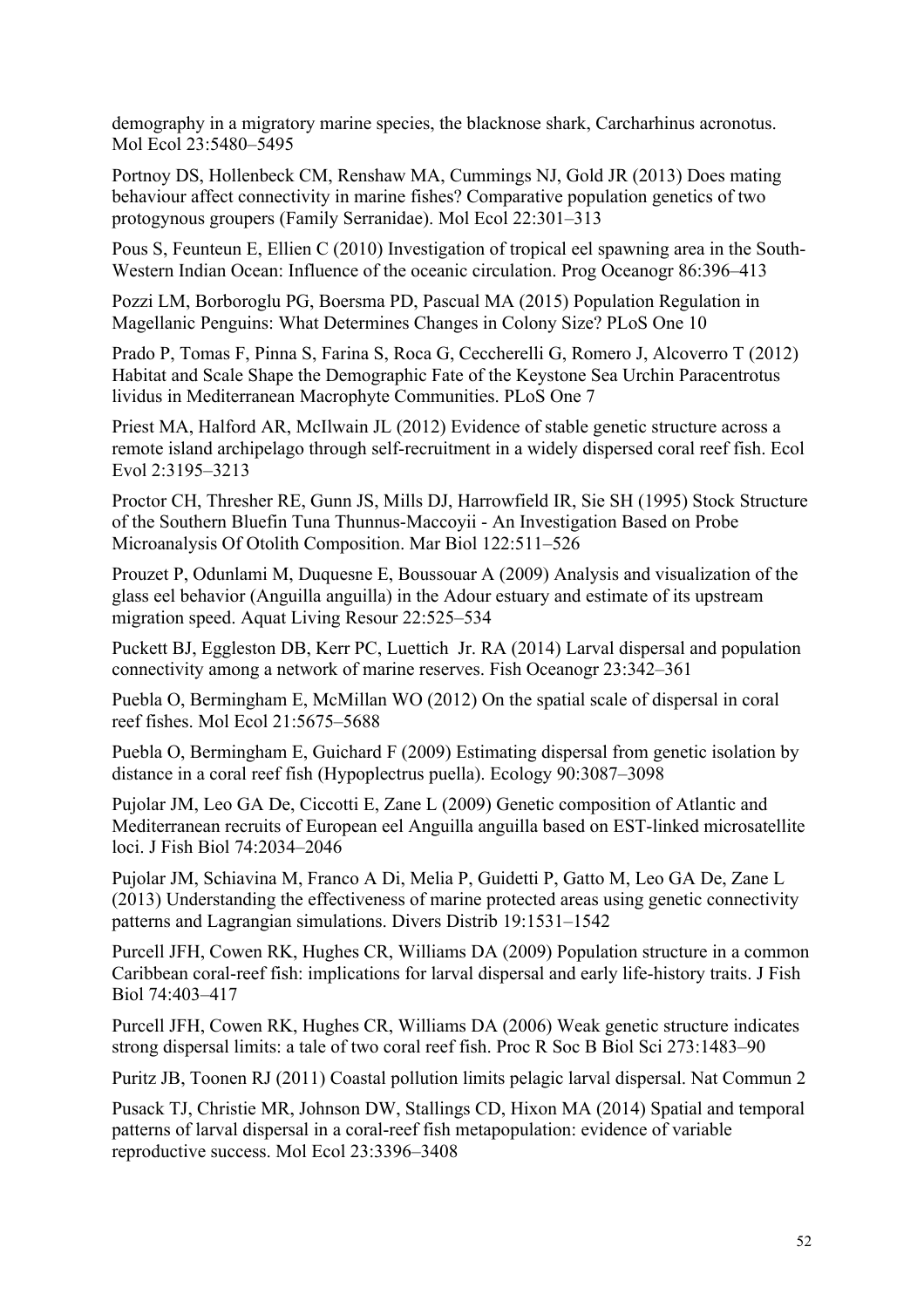Putman NF, He R (2013) Tracking the long-distance dispersal of marine organisms: sensitivity to ocean model resolution. J R Soc Interface 10

Putman NF, Naro-Maciel E (2013) Finding the "lost years" in green turtles: insights from ocean circulation models and genetic analysis. Proc R Soc B-Biological Sci 280

Putman NF, Verley P, Shay TJ, Lohmann KJ (2012) Simulating transoceanic migrations of young loggerhead sea turtles: merging magnetic navigation behavior with an ocean circulation model. J Exp Biol 215:1863–1870

Qian H, Li Y, He R, Eggleston DB (2015) Connectivity in the Intra-American Seas and implications for potential larval transport. Coral Reefs 34:403–417

Quinlan JA, Blanton BO, Miller TJ, Werner FE (1999) From spawning grounds to the estuary: Using linked individual-based and hydrodynamic models to interpret patterns and processes in the oceanic phase of Atlantic menhaden Brevoortia tyrannus life history. Fish Oceanogr 8:224–246

Ramon ML, Nelson PA, Martini E De, Walsh WJ, Bernardi G (2008) Phylogeography, historical demography, and the role of post-settlement ecology in two Hawaiian damselfish species. Mar Biol 153:1207–1217

Ravago-Gotanco RG, Magsino RM, Juinio-Menez MA (2007) Influence of the North Equatorial Current on the population genetic structure of Tridacna crocea (Mollusca : Tridacnidae) along the eastern Philippine seaboard. Mar Ecol Prog Ser 336:161–168

Reece JS, Bowen BW, Smith DG, Larson A (2011) Comparative phylogeography of four Indo-Pacific moray eel species (Muraenidae) reveals comparable ocean-wide genetic connectivity despite five-fold differences in available adult habitat. Mar Ecol Prog Ser 437:269–277

Reveillac E, Robinet T, Rabenevanana MW, Valade P, Feunteun E (2009) Clues to the location of the spawning area and larval migration characteristics of Anguilla mossambica as inferred from otolith microstructural analyses. J Fish Biol 74:1866–1877

Reynolds LK, Waycott M, McGlathery KJ (2013) Restoration recovers population structure and landscape genetic connectivity in a dispersal-limited ecosystem. J Ecol 101:1288–1297

Rhyne AL, Zhang D, Lin J, Schizas N V (2009) Not any two will do: DNA divergence and interpopulation reproductive compatibility in the simultaneous hermaphroditic shrimp Lysmata wurdemanni. Mar Ecol Prog Ser 388:185–195

Richards VP, Thomas JD, Stanhope MJ, Shivji MS (2007) Genetic connectivity in the Florida reef system: comparative phylogeography of commensal invertebrates with contrasting reproductive strategies. Mol Ecol 16:139–157

Riginos C, Douglas KE, Jin Y, Shanahan DF, Treml EA (2011) Effects of geography and life history traits on genetic differentiation in benthic marine fishes. Ecography (Cop) 34:566– 575

Riginos C, Henzler CM (2008) Patterns of mtDNA diversity in North Atlantic populations of the mussel Mytilus edulis. Mar Biol 155:399–412

Rilov G, Schiel DR (2011) Community Regulation: The Relative Importance of Recruitment and Predation Intensity of an Intertidal Community Dominant in a Seascape Context. PLoS One 6

Rius M, Shenkar N (2012) Ascidian introductions through the Suez Canal: The case study of an Indo-Pacific species. Mar Pollut Bull 64:2060–2068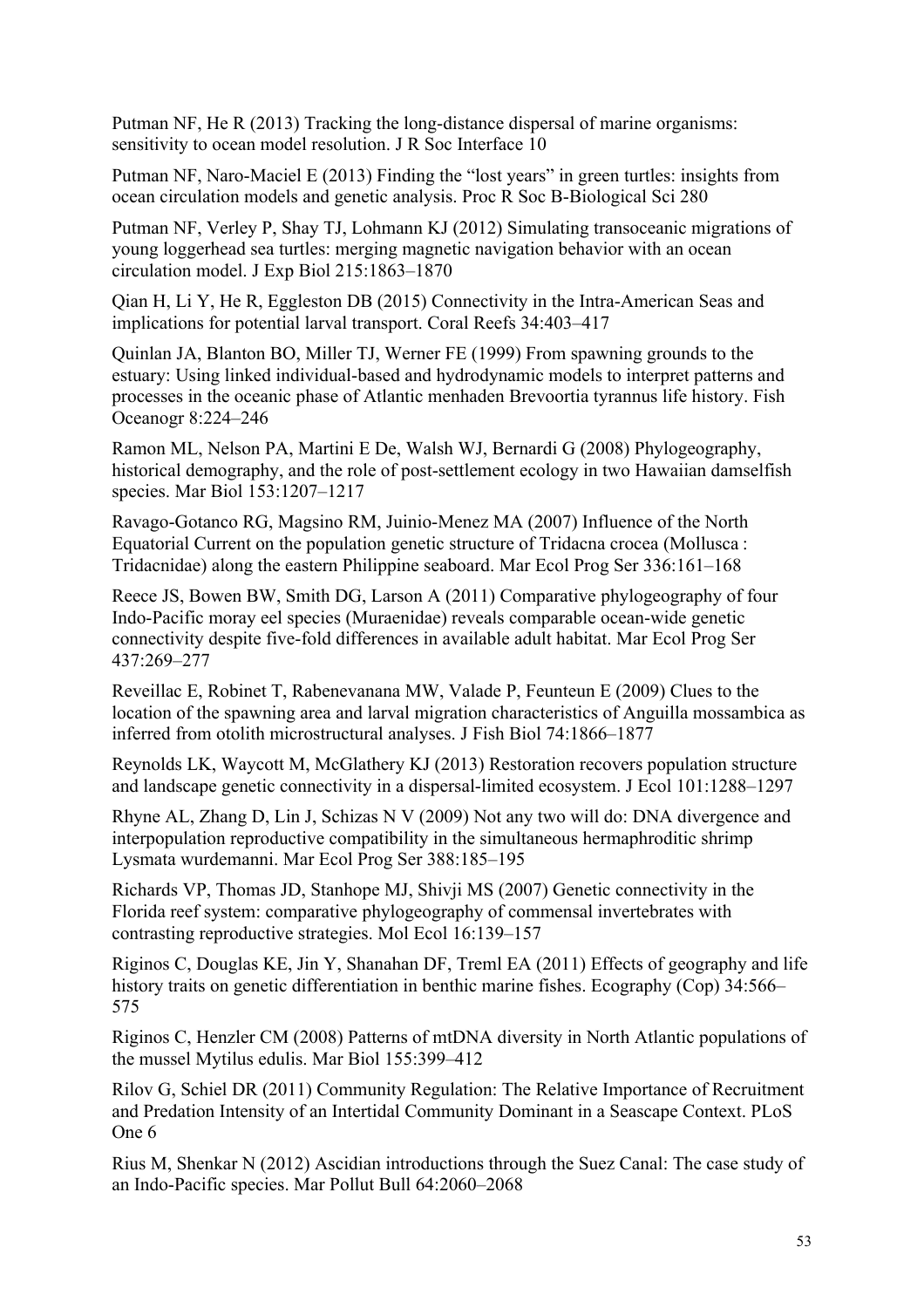Rivera A, Weidberg N, Pardinas AF, Gonzalez-Gil R, Garcia-Florez L, Acuna JL (2013) Role of Upwelling on Larval Dispersal and Productivity of Gooseneck Barnacle Populations in the Cantabrian Sea: Management Implications. PLoS One 8

Roberts DG, Ayre DJ (2010) Panmictic population structure in the migratory marine sparid Acanthopagrus australis despite its close association with estuaries. Mar Ecol Prog Ser 412:223–230

Roberts MA, Schwartz TS, Karl SA (2004) Global population genetic structure and malemediated gene flow in the green sea turtle (Chelonia mydas): Analysis of microsatellite loci. Genetics 166:1857–1870

Robins PE, Neill SP, Gimenez L, Jenkins SR, Malham SK (2013) Physical and biological controls on larval dispersal and connectivity in a highly energetic shelf sea. Limnol Oceanogr 58:505–524

Robinson CJ, Gomez-Gutierrez J, Felix-Uraga R, Arenas-Fuentes V (2000) Seasonal hydroacoustical observations of small pelagic fish behaviour in Bahia Magdalena, Mexico. Aquat Living Resour 13:11–18

# **Rocha LA, Robertson DR, Roman J, Bowen BW (2005) Ecological speciation in tropical reef fishes. Proc R Soc B-Biological Sci 272:573–579**

Rochette S, Huret M, Rivot E, Pape O Le (2012) Coupling hydrodynamic and individualbased models to simulate long-term larval supply to coastal nursery areas. Fish Oceanogr 21:229–242

Rodgers KL, Wing SR (2008) Spatial structure and movement of blue cod Parapercis colias in Soubtful Sound, New Zealand, inferred from δ13C and Δ 15N. Mar Ecol Prog Ser 359:239–248

Rodrigues KA, Jaureguizar AJ, Guerrero RA (2013) Environmental factors that define the spawning and nursery areas for Percophis brasiliensis (Teleostei: Percophididae) in a multispecific reproductive coastal zone, El Rincn (39A degrees-41A degrees S), Argentina. Hydrobiologia 709:1–10

Rodriguez-Cabello C, Sanchez F (2014) Is Centrophorus squamosus a highly migratory deepwater shark? Deep Res Part I-Oceanographic Res Pap 92:1–10

Roe JH, Morreale SJ, Paladino F V, Shillinger GL, Benson SR, Eckert SA, Bailey H, Santidrian Tomillo P, Bograd SJ, Eguchi T, Dutton PH, Seminoff JA, Block BA, Spotila JR (2014) Predicting bycatch hotspots for endangered leatherback turtles on longlines in the Pacific Ocean. Proc R Soc B-Biological Sci 281

Rogers LA, Olsen EM, Knutsen H, Stenseth NC (2014) Habitat effects on population connectivity in a coastal seascape. Mar Ecol Prog Ser 511:153–163

Rooker JR, Secor DH, Zdanowicz VS, Metrio G De, Relini LO (2003) Identification of Atlantic bluefin tuna (Thunnus thynnus) stocks from putative nurseries using otolith chemistry. Fish Oceanogr 12:75–84

Rooker JR, Arrizabalaga H, Fraile I, Secor DH, Dettman DL, Abid N, Addis P, Deguara S, Karakulak FS, Kimoto A, Sakai O, Macias D, Santos MN (2014) Crossing the line: migratory and homing behaviors of Atlantic bluefin tuna. Mar Ecol Prog Ser 504:265–276

**Rooker JR, Secor DH, Metrio G De, Schloesser R, Block BA, Neilson JD (2008) Natal Homing and Connectivity in Atlantic Bluefin Tuna Populations. Science (80- ) 322:742– 744**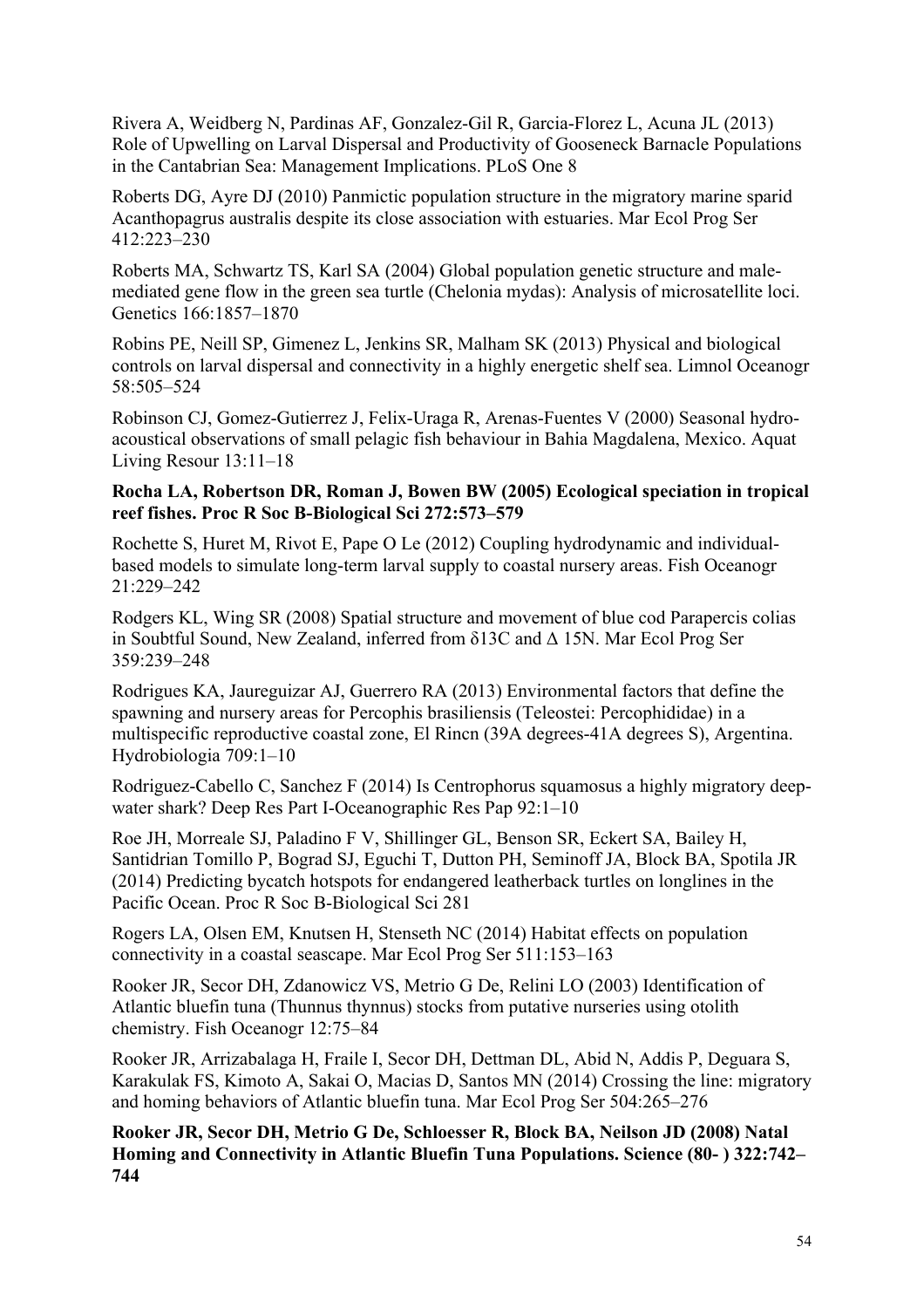Rosa AL, Yamamoto J, Sakurai Y (2011) Effects of environmental variability on the spawning areas, catch, and recruitment of the Japanese common squid, Todarodes pacificus (Cephalopoda: Ommastrephidae), from the 1970s to the 2000s. ICES J Mar Sci 68:1114– 1121

Rossi V, Ser-Giacomi E, Lõpez C, Hernández-García E (2014) Hydrodynamic provinces and oceanic connectivity from a transport network help designing marine reserves. Geophys Res Lett 41:2883–2891

Rouger R, Jump S (2014) A seascape genetic analysis reveals strong biogeographical structuring driven by contrasting processes in the polyploid saltmarsh species Puccinellia maritima and Triglochin maritima. Mol Ecol 23:3158–3170

Roughan M, Macdonald HS, Baird ME, Glasby TM (2011) Modelling coastal connectivity in a Western Boundary Current: Seasonal and inter-annual variability. Deep Sea Res Part II Top Stud Oceanogr 58:628–644

Rowell TJ, Nemeth RS, Schärer MT, Appeldoorn RS (2015) Fish sound production and acoustic telemetry reveal behaviors and spatial patterns associated with spawning aggregations of two Caribbean groupers. Mar Ecol Prog Ser 518:239–254

Russell DJ, McDougall AJ (2005) Movement and juvenile recruitment of mangrove jack, Lutjanus argentimaculatus (Forsskal), in northern Australia. Mar Freshw Res 56:465–475

Ruttenberg BI, Warner RR (2006) Spatial variation in the chemical composition of natal otoliths from a reef fish in the Galapagos Islands. Mar Ecol Prog Ser 328:225–236

Ruzzante DE, Hansen MM, Meldrup D, Ebert KM (2004) Stocking impact and migration pattern in an anadromous brown trout (Salmo trutta) complex: where have all the stocked spawning sea trout gone? Mol Ecol 13:1433–1445

Saavedra-Sotelo NC, Calderon-Aguilera LE, Reyes-Bonilla H, Lopez-Perez RA, Medina-Rosas P, Rocha-Olivares A (2011) Limited genetic connectivity of Pavona gigantea in the Mexican Pacific. Coral Reefs 30:677–686

Saenz-Agudelo P, Jones GP, Thorrold SR, Planes S (2009) Estimating connectivity in marine populations: an empirical evaluation of assignment tests and parentage analysis under different gene flow scenarios. Mol Ecol 18:1765–1776

Saenz-Agudelo P, Jones GP, Thorrold SR, Planes S (2012) Patterns and persistence of larval retention and connectivity in a marine fish metapopulation. Mol Ecol 21:4695–4705

Saenz-Agudelo P, Jones GP, Thorrold SR, Planes S (2011) Connectivity dominates larval replenishment in a coastal reef fish metapopulation. Proc R Soc B-Biological Sci 278:2954– 2961

Sagarese SR, Frisk MG (2011) Movement Patterns and Residence of Adult Winter Flounder within a Long Island Estuary. Mar Coast Fish 3:295–306

Sala-Bozano M, Ketmaier V, Mariani S (2009) Contrasting signals from multiple markers illuminate population connectivity in a marine fish. Mol Ecol 18:4811–4826

Salas E, Molina-Urena H, Walter RP, Heath DD (2010) Local and regional genetic connectivity in a Caribbean coral reef fish. Mar Biol 157:437–445

Salinas-de-Leon P, Jones T, Bell JJ (2012) Successful Determination of Larval Dispersal Distances and Subsequent Settlement for Long-Lived Pelagic Larvae. PLoS One 7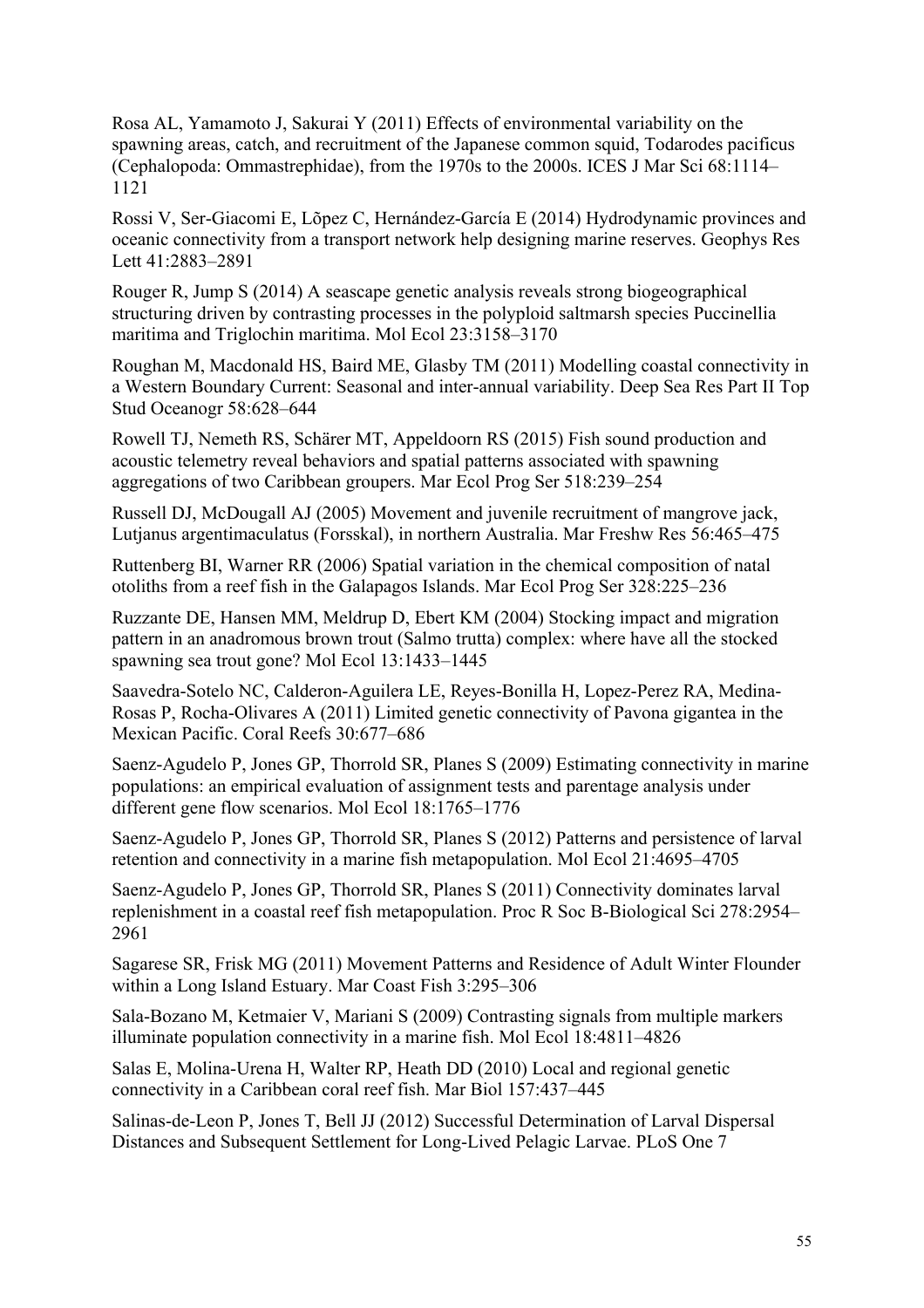Sammarco PW, Andrews JC (1988) Localized dispersal and recruitment in Great Barrier Reef corals: The helix experiment. Science (80- ) 239:1422–1424

Sammarco PW, Brazeau DA, Sinclair J (2012) Genetic Connectivity in Scleractinian Corals across the Northern Gulf of Mexico: Oil/Gas Platforms, and Relationship to the Flower Garden Banks. PLoS One 7

Samuelsen A, Huse G, Hansen C (2009) Shelf recruitment of Calanus finmarchicus off the west coast of Norway: role of physical processes and timing of diapause termination. Mar Ecol Prog Ser 386:163–180

Sanchez F, Gil J (2000) Hydrographic mesoscale structures and Poleward Current as a determinant of hake (Merluccius merluccius) recruitment in southern Bay of Biscay. ICES J Mar Sci 57:152–170

Sanchez-Gil P, Yanez-Arancibia A, Tapia M, Day JW, Wilson CA, Cowan Jr. JH (2008) Ecological and biological strategies of Etropus crossotus and Citharichthys spilopterus (Pleuronectiformes : Paralichthyidae) related to the estuarine plume, Southern Gulf of Mexico. J Sea Res 59:173–185

Sandin SA, Regetz J, Hamilton SL (2005) Testing larval fish dispersal hypotheses using maximum likelihood analysis of otolith chemistry data. Mar Freshw Res 56:725–734

Sanna D, Cossu P, Dedola GL, Scarpa F, Maltagliati F, Castelli A, Franzoi P, Lai T, Cristo B, Curini-Galletti M, Francalacci P, Casu M (2013) Mitochondrial DNA Reveals Genetic Structuring of Pinna nobilis across the Mediterranean Sea. PLoS One 8

Santos S, Cruzeiro C, Olsen JL, Veer HW van der, Luttikhuizen PC (2012) Isolation by distance and low connectivity in the peppery furrow shell Scrobicularia plana (Bivalvia). Mar Ecol Prog Ser 462:111–124

Saruwatari T (1995) Temporal Utilization of a Brackish-Water Lake, Lake Hinuma, as a Nursery Ground by Amphidromous Ayu, Plecoglossus-Altivelis (Plecoglossidae) Larvae. Environ Biol Fishes 43:371–380

Sato K-I, Yamaguchi A, Ueno H, Ikeda T (2011) Vertical segregation within four grazing copepods in the Oyashio region during early spring. J Plankton Res 33:1230–1238

Schiavina M, Marino IAM, Zane L, Melia P (2014) Matching oceanography and genetics at the basin scale. Seascape connectivity of the Mediterranean shore crab in the Adriatic Sea. Mol Ecol 23:5496–5507

Schmidt DJ, Crook DA, O'Connor JP, Hughes JM (2011) Genetic analysis of threatened Australian grayling Prototroctes maraena suggests recruitment to coastal rivers from an unstructured marine larval source population. J Fish Biol 78:98–111

Schultz JK, Feldheim KA, Gruber SH, Ashley M V, McGovern TM, Bowen BW (2008) Global phylogeography and seascape genetics of the lemon sharks (genus Negaprion). Mol Ecol 17:5336–5348

Schultz JK, Baker JD, Toonen RJ, Harting AL, Bowen BW (2011) Range-Wide Genetic Connectivity of the Hawaiian Monk Seal and Implications for Translocation. Conserv Biol 25:124–132

Schunter C, Carreras-Carbonell J, MacPherson E, Tintore J, Vidal-Vijande E, Pascual A, Guidetti P, Pascual M (2011) Matching genetics with oceanography: directional gene flow in a Mediterranean fish species. Mol Ecol 20:5167–5181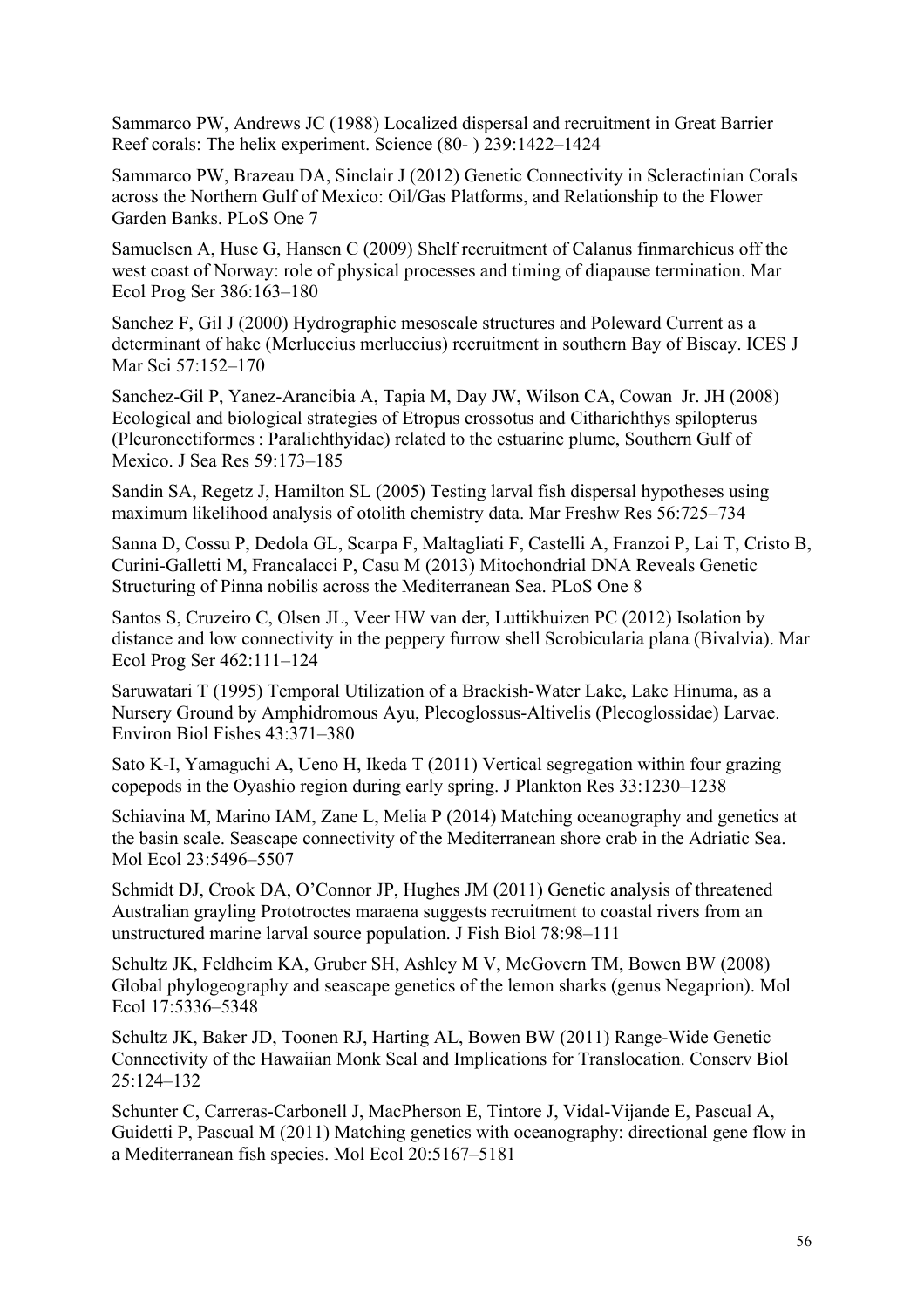Schunter C, Pascual M, Garza JC, Raventos N, Macpherson E (2014) Kinship analyses identify fish dispersal events on a temperate coastline. Proc R Soc B-Biological Sci 281

Scott R, Biastoch A, Roder C, Stiebens VA, Eizaguirre C (2014) Nano-tags for neonates and ocean-mediated swimming behaviours linked to rapid dispersal of hatchling sea turtles. Proc R Soc B-Biological Sci 281

Seddon JM, Ovenden JR, Sneath HL, Broderick D, Dudgeon CL, Lanyon JM (2014) Fine scale population structure of dugongs (Dugong dugon) implies low gene flow along the southern Queensland coastline. Conserv Genet 15:1381–1392

See KE, Feist BE (2010) Reconstructing the range expansion and subsequent invasion of introduced European green crab along the west coast of the United States. Biol Invasions 12:1305–1318

Seeb LW, Templin WD, Sato S, Abe S, Warheit K, Park JY, Seeb JE (2011) Single nucleotide polymorphisms across a species' range: implications for conservation studies of Pacific salmon. Mol Ecol Resour 11:195–217

Selkoe KA, Gaggiotti OE, Bowen BW, Toonen RJ (2014) Emergent patterns of population genetic structure for a coral reef community. Mol Ecol 23:3064–3079

Selkoe KA, Gaines SD, Caselle JE, Warner RR (2006) Current shifts and kin aggregation explain genetic patchiness in fish recruits. Ecology 87:3082–3094

**Selkoe KA, Watson JR, White C, Horin T Ben, Iacchei M, Mitarai S, Siegel DA, Gaines SD, Toonen RJ (2010) Taking the chaos out of genetic patchiness: seascape genetics reveals ecological and oceanographic drivers of genetic patterns in three temperate reef species. Mol Ecol 19:3708–3726**

Sequeira AMM, Mellin C, Floch L, Williams PG, Bradshaw CJA (2014) Inter-ocean asynchrony in whale shark occurrence patterns. J Exp Mar Bio Ecol 450:21–29

Serghini M, Boutayeb A, Auger P, Charouki N, Ramzi A, Ettahiri O, Tchuente M (2009) Multiregional Periodic Matrix for Modeling the Population Dynamics of Sardine (Sardina pilchardus) Along the Moroccan Atlantic Coast: Management Elements for Fisheries. Acta Biotheor 57:501–512

Severance EG, Karl SA (2006) Contrasting population genetic structures of sympatric, massspawning Caribbean corals. Mar Biol 150:57–68

Sharma R, Quinn TP (2012) Linkages between life history type and migration pathways in freshwater and marine environments for Chinook salmon, Oncorhynchus tshawytscha. Acta Oecologica-International J Ecol 41:1–13

Shen KN, Chang CW, Iizuka Y, Tzeng WN (2009) Facultative habitat selection in Pacific tarpon Megalops cyprinoides as revealed by otolith Sr:Ca ratios. Mar Ecol Prog Ser 387:255– 263

Shepherd SA, Brook JB (2007) Distribution and ontogenetic shifts in habitat and abundance of the temperate western blue groper, Achoerodus gouldii (Richardson). J Fish Biol 71:1457– 1478

Sherman CDH, Hunt A, Ayre DJ (2008) Is life history a barrier to dispersal? Contrasting patterns of genetic differentiation along an oceanographically complex coast. Biol J Linn Soc 95:106–116

Shima JS, Swearer SE (2010) The legacy of dispersal: larval experience shapes persistence later in the life of a reef fish. J Anim Ecol 79:1308–14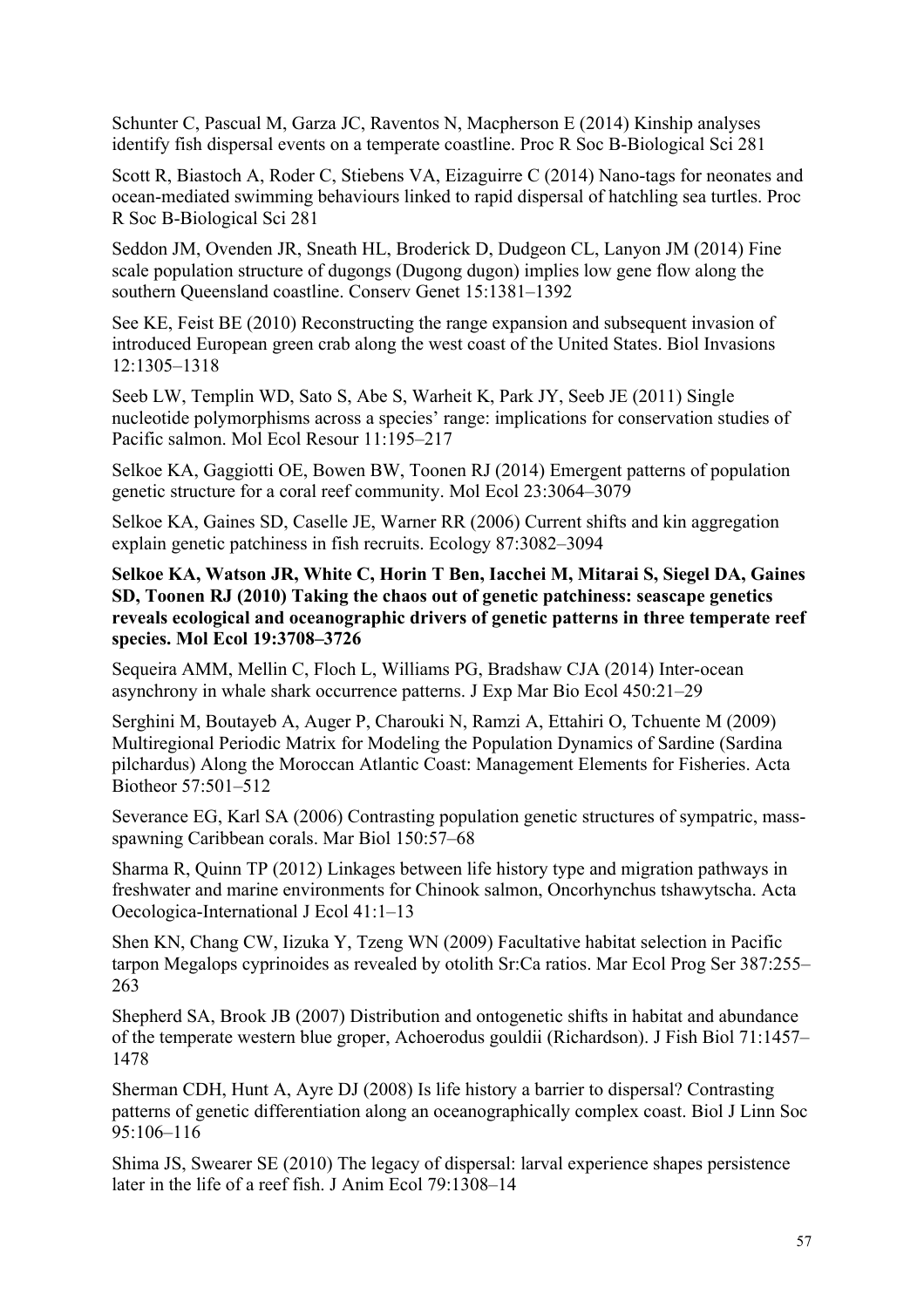Shima JS, Swearer SE (2009) Larval quality is shaped by matrix effects: implications for connectivity in a marine metapopulation. Ecology 90:1255–67

Shubina EA, Mel'nikova MN, Glubokov AI, Mednikov BM (2004) Analysis of the genetic structure of northwestern Bering Sea walleye pollock, Theragra chalcogramma. Environ Biol Fishes 69:177–185

Siegle MR, Taylor EB, Miller KM, Withler RE, Yamanaka KL (2013) Subtle Population Genetic Structure in Yelloweye Rockfish (Sebastes ruberrimus) Is Consistent with a Major Oceanographic Division in British Columbia, Canada. PLoS One 8

Silva IC, Mesquita N, Paula J (2010) Genetic and morphological differentiation of the mangrove crab Perisesarma guttatum (Brachyura: Sesarmidae) along an East African latitudinal gradient. Biol J Linn Soc 99:28–46

Silva IC, Mesquita N, Schubart CD, Alves MJ, Paula J (2009) Genetic patchiness of the shore crab Pachygrapsus marmoratus along the Portuguese coast. J Exp Mar Bio Ecol 378:50–57

Simpson SD, Harrison HB, Claereboudt MR, Planes S (2014) Long-Distance Dispersal via Ocean Currents Connects Omani Clownfish Populations throughout Entire Species Range (JA Craft, Ed.). PLoS One 9:e107610

Sjöqvist C, Godhe A, Jonsson PR, Sundqvist L, Kremp A (2015) Local adaptation and oceanographic connectivity patterns explain genetic differentiation of a marine diatom across the North Sea-Baltic Sea salinity gradient. Mol Ecol 24:2871–2885

Skomal GB, Zeeman SI, Chisholm JH, Summers EL, Walsh HJ, McMahon KW, Thorrold SR (2009) Transequatorial Migrations by Basking Sharks in the Western Atlantic Ocean. Curr Biol 19:1019–1022

Smilansky V, Lasker HR (2014) Fine-scale genetic structure in the surface brooding Caribbean octocoral, Antillogorgia elisabethae. Mar Biol 161:853–861

Smith JM, Macleod CD, Valavanis V, Hastie L, Valinassab T, Bailey N, Begona Santos M, Pierce GJ (2013) Habitat and distribution of post-recruit life stages of the squid Loligo forbesii. Deep Res Part Ii-Topical Stud Oceanogr 95:145–159

Smith LM, Hutchings P, Fraser CI (2015) Molecular evidence supports coastal dispersal among estuaries for two benthic marine worm (Nephtyidae) species in southeastern Australia. Mar Biol 162:1319–1327

Smith WE, Kwak TJ (2014) Otolith microchemistry of tropical diadromous fishes: spatial and migratory dynamics. J Fish Biol 84:913–928

Snauffer EL, Masson D, Allen SE (2014) Modelling the dispersal of herring and hake larvae in the Strait of Georgia for the period 2007-2009. Fish Oceanogr 23:375–388

Snyder RE, Paris CB, Vaz AC (2014) How Much Do Marine Connectivity Fluctuations Matter? Am Nat 184:523–530

So JJ, Uthicke S, Hamel J-F, Mercier A (2011) Genetic population structure in a commercial marine invertebrate with long-lived lecithotrophic larvae: Cucumaria frondosa (Echinodermata: Holothuroidea). Mar Biol 158:859–870

Soria G, Munguia-Vega A, Marinone SG, Moreno-Baez M, Martinez-Tovar I, Cudney-Bueno R (2012) Linking bio-oceanography and population genetics to assess larval connectivity. Mar Ecol Prog Ser 463:159–175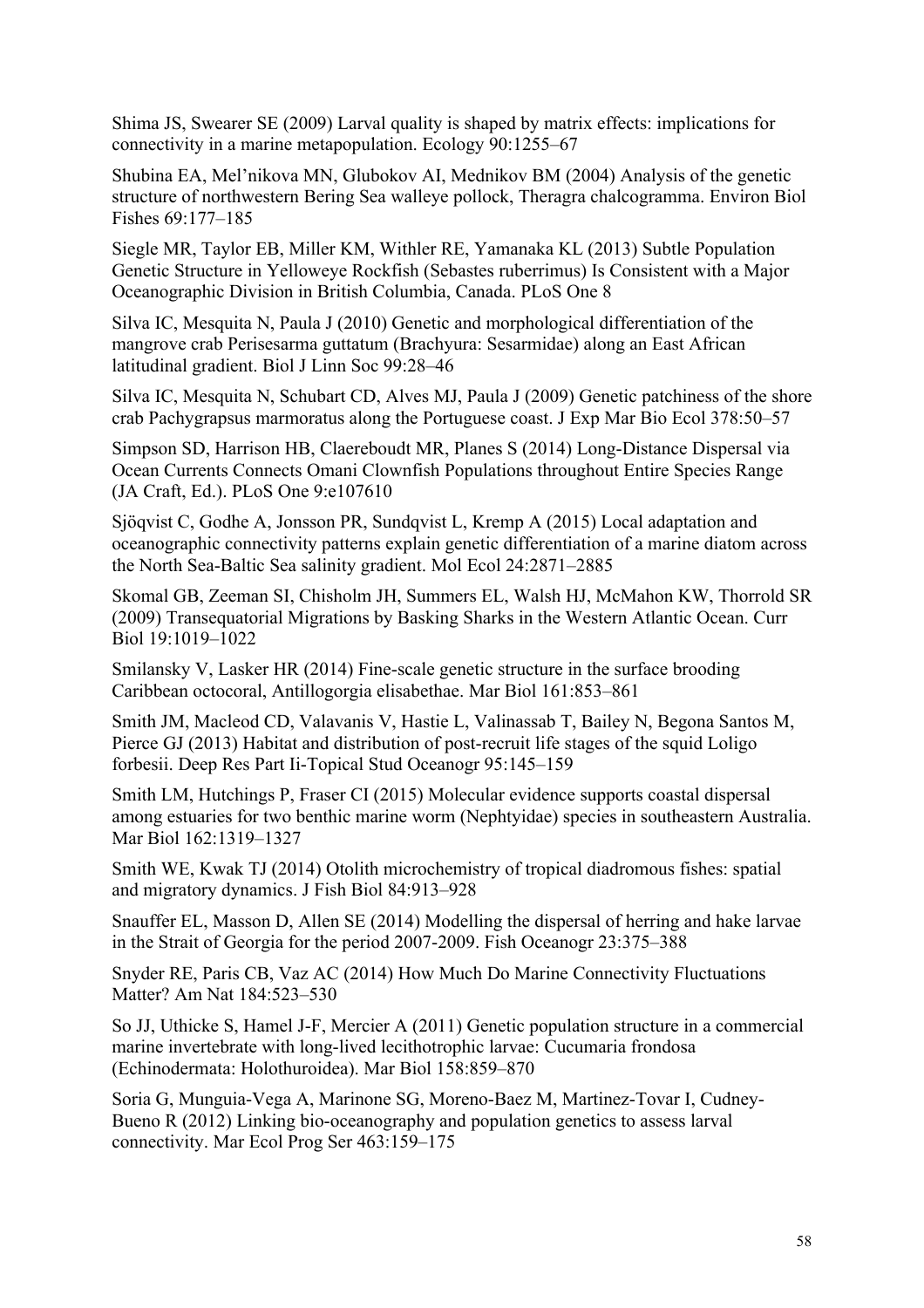Sorte CJB, Etter RJ, Spackman R, Boyle EE, Hannigan RE (2013) Elemental Fingerprinting of Mussel Shells to Predict Population Sources and Redistribution Potential in the Gulf of Maine. PLoS One 8

## **Sotka EE, Wares JP, Barth JA, Grosberg RK, Palumbi SR (2004) Strong genetic clines and geographical variation in gene flow in the rocky intertidal barnacle Balanus glandula. Mol Ecol 13:2143–2156**

Souter P, Grahn M (2008) Spatial genetic patterns in lagoonal, reef-slope and island populations of the coral Platygyra daedalea in Kenya and Tanzania. Coral Reefs 27:433–439

Souza AT, Dias E, Nogueira A, Campos J, Marques JC, Martins I (2013) Population ecology and habitat preferences of juvenile flounder Platichthys flesus (Actinopterygii: Pleuronectidae) in a temperate estuary. J Sea Res 79:60–69

Spivak ED, Arévalo E, Cuesta JA, González-Gordillo JI (2010) Population structure and reproductive biology of the stone crab Xantho poressa (Crustacea: Decapoda: Xanthidae) in the Corrales de Rota (south-western Spain), a human-modified intertidal fishing area. J Mar Biol Assoc United Kingdom 90:323–334

Sponaugle S, Paris C, Walter KD, Kourafalou V, D'Alessandro E (2012) Observed and modeled larval settlement of a reef fish to the Florida Keys. Mar Ecol Prog Ser 453:201–212

Staaterman E, Paris CB, Helgers J (2012) Orientation behavior in fish larvae: A missing piece to Hjort's critical period hypothesis. J Theor Biol 304:188–196

Standish JD, Sheehy M, Warner RR (2008) Use of otolith natal elemental signatures as natural tags to evaluate connectivity among open-coast fish populations. Mar Ecol Prog Ser 356:259–268

Standish JD, White JW, Warner RR (2011) Spatial pattern of natal signatures in the otoliths of juvenile kelp rockfish along the Californian coast. Mar Ecol Prog Ser 437:279–290

Starger CJ, Barber PH, Ambariyanto, Baker AC (2010) The recovery of coral genetic diversity in the Sunda Strait following the 1883 eruption of Krakatau. Coral Reefs 29:547– 565

Stepanenko MA, Gritsay E V (2014) Eastern Bering Sea pollock recruitment, abundance, distribution and approach to fishery management. Fish Sci 80:151–160

Stephens SA, Broekhuizen N, Macdiarmid AB, Lundquist CJ, McLeod L, Haskew R (2006) Modelling transport of larval New Zealand abalone (Haliotis iris) along an open coast. Mar Freshw Res 57:519–532

Stewart KR, James MC, Roden S, Dutton PH (2013) Assignment tests, telemetry and tagrecapture data converge to identify natal origins of leatherback turtles foraging in Atlantic Canadian waters. J Anim Ecol 82:791–803

Stockhausen WT, Lipcius RN (2001) Single large or several small marine reserves for the Caribbean spiny lobster? Mar Freshw Res 52:1605–1614

Stokes DL, Boersma PD, Casenave JL de, Garcia-Borboroglu P (2014) Conservation of migratory Magellanic penguins requires marine zoning. Biol Conserv 170:151–161

Storlazzi CD, Brown EK, Field ME (2006) The application of acoustic Doppler current profilers to measure the timing and patterns of coral larval dispersal. Coral Reefs 25:369–381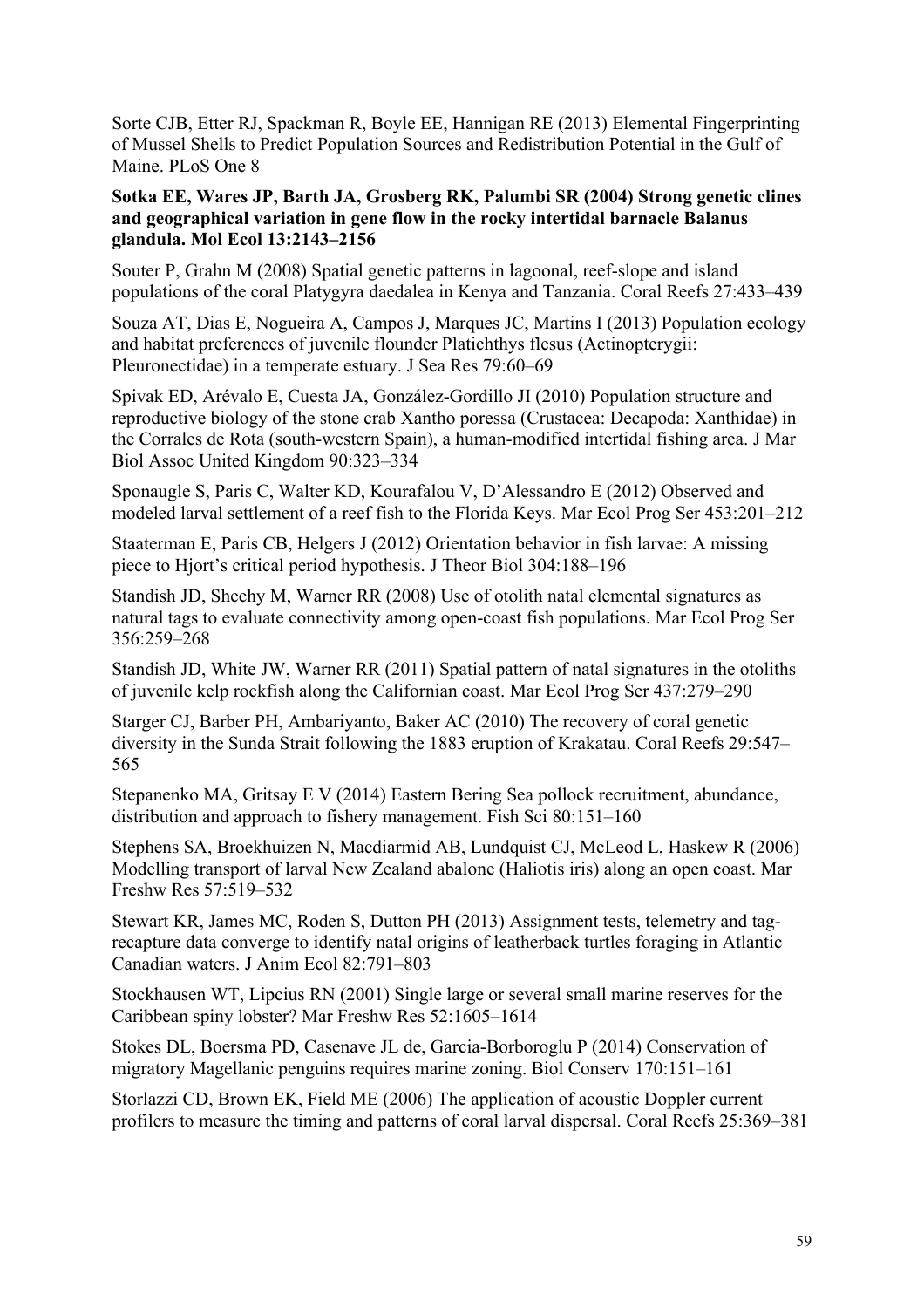Su N-J, Sun C-L, Punt AE, Yeh S-Z, Dinardo G (2011) Evaluation of a spatially sex-specific assessment method incorporating a habitat preference model for blue marlin (Makaira nigricans) in the Pacific Ocean. Fish Oceanogr 20:415–433

Sulak KJ, Clugston JP (1999) Recent advances in life history of Gulf of Mexico sturgeon, Acipenser oxyrinchus desotoi, in the Suwannee river, Florida, USA: a synopsis. J Appl Ichthyol Fur Angew Ichthyol 15:116–128

Sun S, Tao Z, Li C, Liu H (2011) Spatial distribution and population structure of Euphausia pacifica in the Yellow Sea (2006-2007). J Plankton Res 33:873–889

Sunday JM, Popovic I, Palen WJ, Foreman MGG, Hart MW (2014) Ocean circulation model predicts high genetic structure observed in a long-lived pelagic developer. Mol Ecol 23:5036–5047

Sundelof A, Jonsson PR (2012) Larval dispersal and vertical migration behaviour - a simulation study for short dispersal times. Mar Ecol Evol Perspect 33:183–193

Suzuki G, Arakaki S, Kai S, Hayashibara T (2012) Habitat differentiation in the early life stages of simultaneously mass-spawning corals. Coral Reefs 31:535–545

Svedang H, Righton D, Jonsson P (2007) Migratory behaviour of Atlantic cod Gadus morhua: natal homing is the prime stock-separating mechanism. Mar Ecol Prog Ser 345:1–12

Swearer SE, Shima JS (2010) Regional variation in larval retention and dispersal drives recruitment patterns in a temperate reef fish. Mar Ecol Prog Ser 417:229–236

Tanaka K, Hanamura Y, Ving Ching C, Watanabe S, Man A, Kassim FM, Kodama M, Ichikawa T (2011) Stable isotope analysis reveals ontogenetic migration and the importance of a large mangrove estuary as a feeding ground for juvenile John's snapper Lutjanus johnii. Fish Sci 77:809–816

Tay YC, Noreen AME, Suharsono, Chou LM, Todd PA (2015) Genetic connectivity of the broadcast spawning reef coral Platygyra sinensis on impacted reefs, and the description of new microsatellite markers. Coral Reefs 34:301–311

Tegner MJ (1993) Southern California Abalones - can stocks be rebuilt using marine harvest refugia. Can J Fish Aquat Sci 50:2010–2018

Teixeira S, Olu K, Decker C, Cunha RL, Fuchs S, Hourdez S, Serrao EA, Arnaud-Haond S (2013) High connectivity across the fragmented chemosynthetic ecosystems of the deep Atlantic Equatorial Belt: efficient dispersal mechanisms or questionable endemism? Mol Ecol 22:4663–4680

Tepolt CK, Darling JA, Bagley MJ, Geller JB, Blum MJ, Grosholz ED (2009) European green crabs (Carcinus maenas) in the northeastern Pacific: genetic evidence for high population connectivity and current-mediated expansion from a single introduced source population. Divers Distrib 15:997–1009

Teske PR, Forget FRG, Cowley PD, Heyden S von der, Beheregaray LB (2010) Connectivity between marine reserves and exploited areas in the philopatric reef fish Chrysoblephus laticeps (Teleostei: Sparidae). Mar Biol 157:2029–2042

Teske PR, Papadopoulos I, Zardi GI, McQuaid CD, Edkins MT, Griffths CL, Barker NP (2007) Implications of life history for genetic structure and migration rates of southern African coastal invertebrates: planktonic, abbreviated and direct development. Mar Biol 152:697–711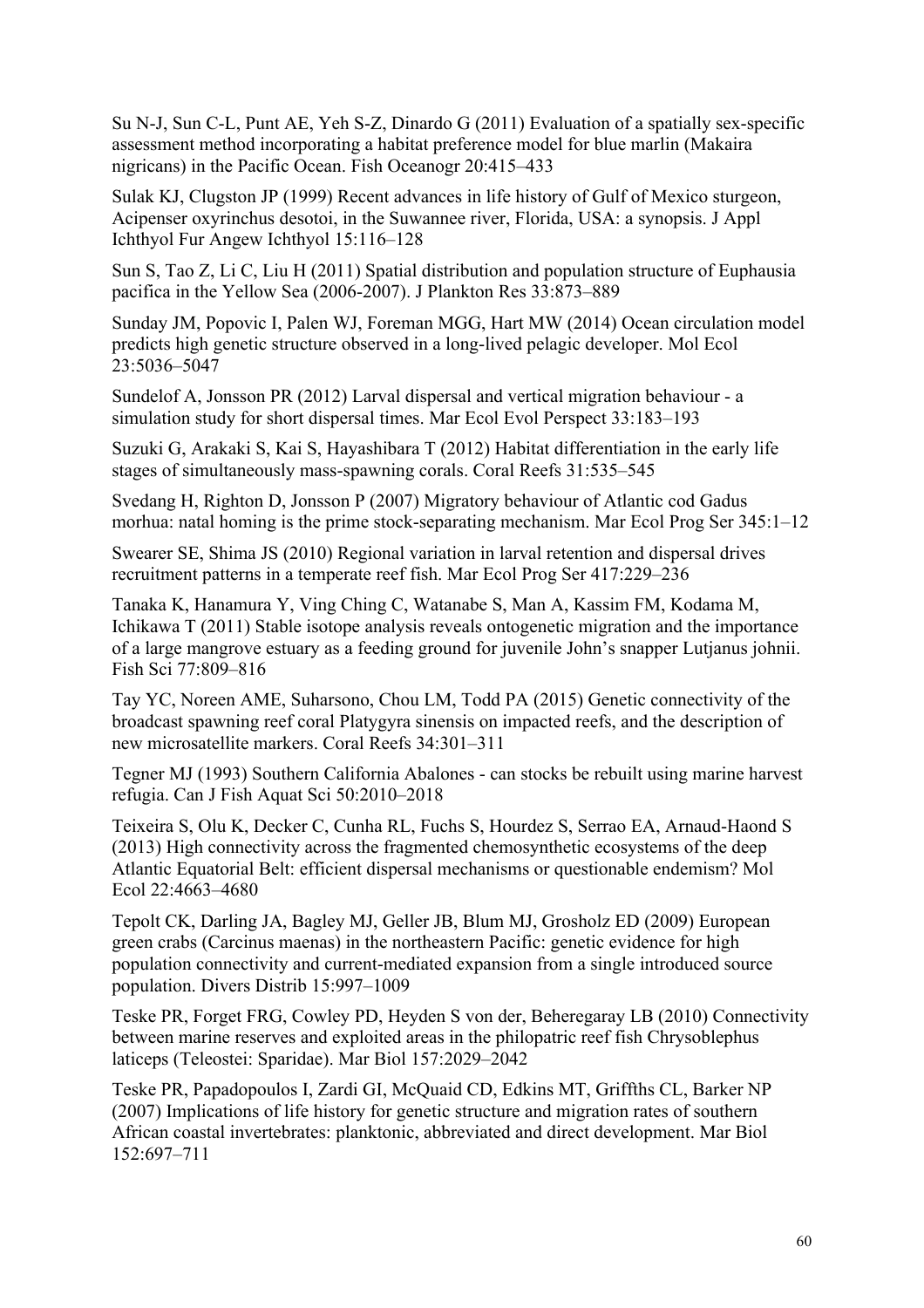Teske PR, Papadopoulos I, Barker NP, McQuaid CD (2013) Dispersal barriers and stochastic reproductive success do not explain small-scale genetic structure in a broadcast spawning marine mussel. Mar Ecol Prog Ser 482:133–140

Teske PR, Papadopoulos I, Newman BK, Dworschak PC, McQuaid CD, Barker NP (2008) Oceanic dispersal barriers, adaptation and larval retention: an interdisciplinary assessment of potential factors maintaining a phylogeographic break between sister lineages of an African prawn. BMC Evol Biol 8

Thiel R, Potter IC (2001) The ichthyofaunal composition of the Elbe Estuary: an analysis in space and time. Mar Biol 138:603–616

Thomas Y, Gendre R Le, Garen P, Dumas F, Andrefouet S (2012) Bivalve larvae transport and connectivity within the Ahe atoll lagoon (Tuamotu Archipelago), with application to pearl oyster aquaculture management. Mar Pollut Bull 65:441–452

Thomas Y, Dumas F, Andrefouet S (2014) Larval Dispersal Modeling of Pearl Oyster Pinctada margaritifera following Realistic Environmental and Biological Forcing in Ahe Atoll Lagoon. PLoS One 9

Thresher R, Proctor C, Ruiz G, Gurney R, MacKinnon C, Walton W, Rodriguez L, Bax N (2003) Invasion dynamics of the European shore crab, Carcinus maenas, in Australia. Mar Biol 142:867–876

Thums M, Whiting SD, Reisser JW, Pendoley KL, Pattiaratchi CB, Harcourt RG, McMahon CR, Meekan MG (2013) Tracking sea turtle hatchlings - A pilot study using acoustic telemetry. J Exp Mar Bio Ecol 440:156–163

Tian RC, Chen C, Stokesbury KDE, Rothschild BJ, Cowles GW, Xu Q, Hu S, Harris BP, Marino II MC (2009) Dispersal and settlement of sea scallop larvae spawned in the fishery closed areas on Georges Bank. ICES J Mar Sci 66:2155–2164

Tiessen MCH, Fernard L, Gerkema T, Molen J van der, Ruardij P, Veer HW van der (2014) Numerical modelling of physical processes governing larval transport in the southern North Sea. Ocean Sci 10:357–376

Timm J, Kochzius M (2008) Geological history and oceanography of the Indo-Malay Archipelago shape the genetic population structure in the false clown anemonefish (Amphiprion ocellaris). Mol Ecol 17:3999–4014

Tobin D, Wright PJ, Gibb FM, Gibb IM (2010) The importance of life stage to population connectivity in whiting (Merlangius merlangus) from the northern European shelf. Mar Biol 157:1063–1073

Todd CD, Lambert WJ, Thorpe JP (1998) The genetic structure of intertidal populations of two species of nudibranch molluscs with planktotrophic and pelagic lecithotrophic larval stages: are pelagic larvae "for" dispersal? J Exp Mar Bio Ecol 228:1–28

Torda G, Lundgren P, Willis BL, Oppen MJH Van (2013) Genetic assignment of recruits reveals short- and long-distance larval dispersal in Pocillopora damicornis on the Great Barrier Reef. Mol Ecol 22:5821–5834

**Treml EA, Halpin PN, Urban DL, Pratson LF (2008) Modeling population connectivity by ocean currents, a graph-theoretic approach for marine conservation. Landsc Ecol 23:19–36**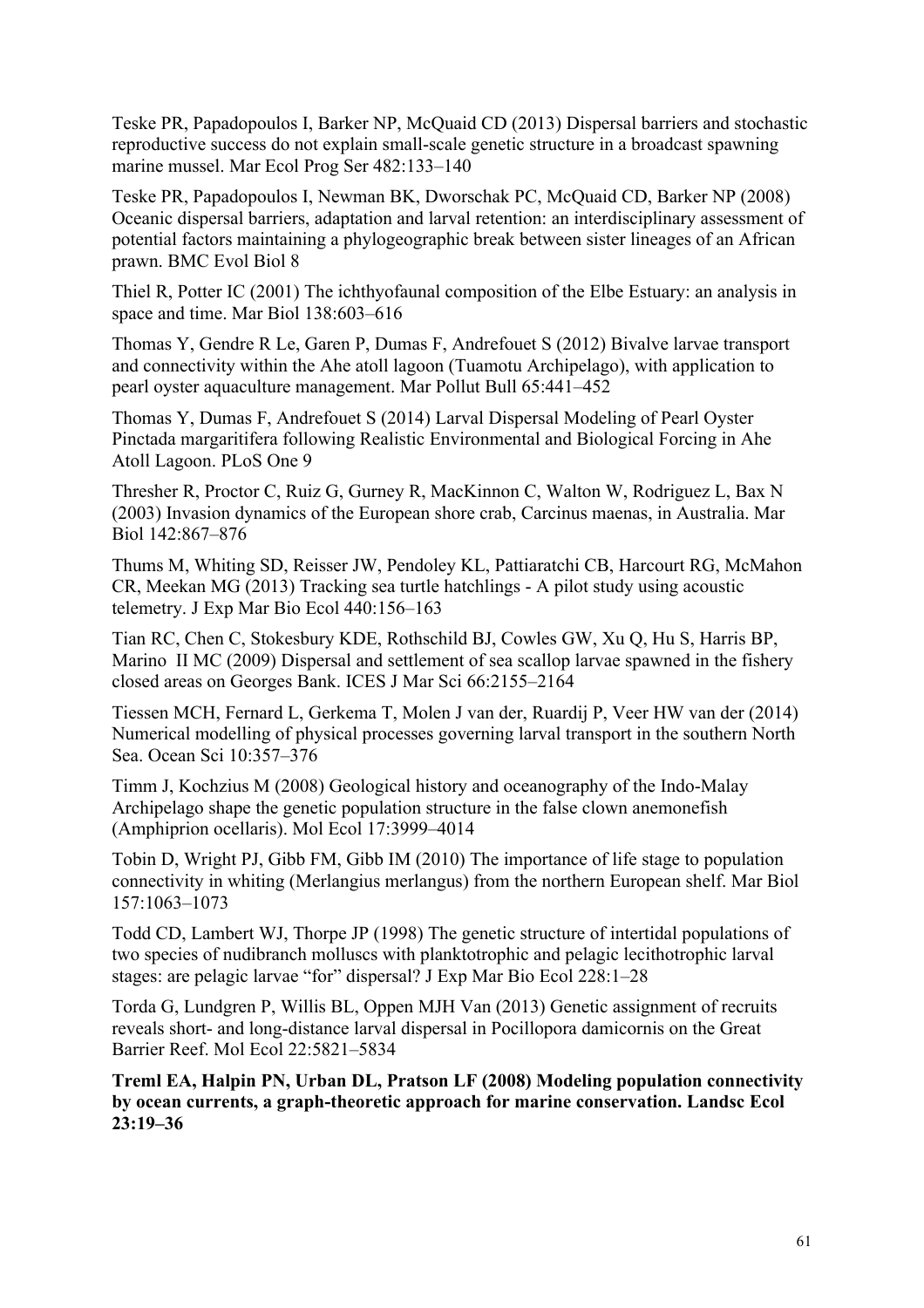Treml EA, Roberts JJ, Chao Y, Halpin PN, Possingham HP, Riginos C (2012) Reproductive output and duration of the pelagic larval stage determine seascape-wide connectivity of marine populations. Integr Comp Biol 52:525–37

Treml EA, Ford JR, Black KP, Swearer SE (2015) Identifying the key biophysical drivers, connectivity outcomes, and metapopulation consequences of larval dispersal in the sea. Mov Ecol 3:17

Treml EA, Halpin PN (2012) Marine population connectivity identifies ecological neighbors for conservation planning in the Coral Triangle. Conserv Lett 5:441–449

Treml EA, Roberts J, Halpin PN, Possingham HP, Riginos C (2015) The emergent geography of biophysical dispersal barriers across the Indo-West Pacific. Divers Distrib 21:465–476

Tsang LM, Chan BKK, Wu TH, Ng WC, Chatterjee T, Williams GA, Chu KH (2008) Population differentiation in the barnacle Chthamalus malayensis: postglacial colonization and recent connectivity across the Pacific and Indian Oceans. Mar Ecol Prog Ser 364:107– 118

Tseng MC, Tzeng WN, Lee SC (2006) Population genetic structure of the Japanese eel Anguilla japonica in the northwest Pacific Ocean: evidence of non-panmictic populations. Mar Ecol Prog Ser 308:221–230

Tsuda A, Saito H, Kasai H (1999) Life histories of Neocalanus flemingeri and Neocalanus plumchrus (Calanoida : Copepoda) in the western subarctic Pacific. Mar Biol 135:533–544

Tu C-Y, Tseng Y-H, Chiu T-S, Shen M-L, Hsieh C-H (2012) Using coupled fish behaviorhydrodynamic model to investigate spawning migration of Japanese anchovy, Engraulis japonicus, from the East China Sea to Taiwan. Fish Oceanogr 21:255–268

Tulp I, Keller M, Navez J, Winter H V, Graaf M de, Baeyens W (2013) Connectivity between Migrating and Landlocked Populations of a Diadromous Fish Species Investigated Using Otolith Microchemistry. PLoS One 8

Turra A, Petracco M, Amaral ACZ, Denadai MR (2015) Population biology and secondary production of the harvested clam Tivela mactroides (Born, 1778) (Bivalvia, Veneridae) in Southeastern Brazil. Mar Ecol Evol Perspect 36:221–234

# **Underwood JN, Smith LD, Oppen MJH Van, Gilmour JP (2007) Multiple scales of genetic connectivity in a brooding coral on isolated reefs following catastrophic bleaching. Mol Ecol 16:771–784**

Underwood JN, Smith LD, Oppen MJH van, Gilmour JP (2009) Ecologically relevant dispersal of corals on isolated reefs: implications for managing resilience. Ecol Appl 19:18– 29

Unsworth RKF, Garrard SL, Leon PS De, Cullen LC, Smith DJ, Sloman KA, Bell JJ (2009) Structuring of Indo-Pacific fish assemblages along the mangrove-seagrass continuum. Aquat Biol 5:85–95

Unsworth RKF, Wylie E, Smith DJ, Bell JJ (2007) Diel trophic structuring of seagrass bed fish assemblages in the Wakatobi Marine National Park, Indonesia. Estuar Coast Shelf Sci 72:81–88

Vagelli A, Burford M, Bernardi G (2008) Fine scale dispersal in Banggai Cardinalfish, Pterapogon kaudemi, a coral reef species lacking a pelagic larval phase. Mar Genomics 1:129–134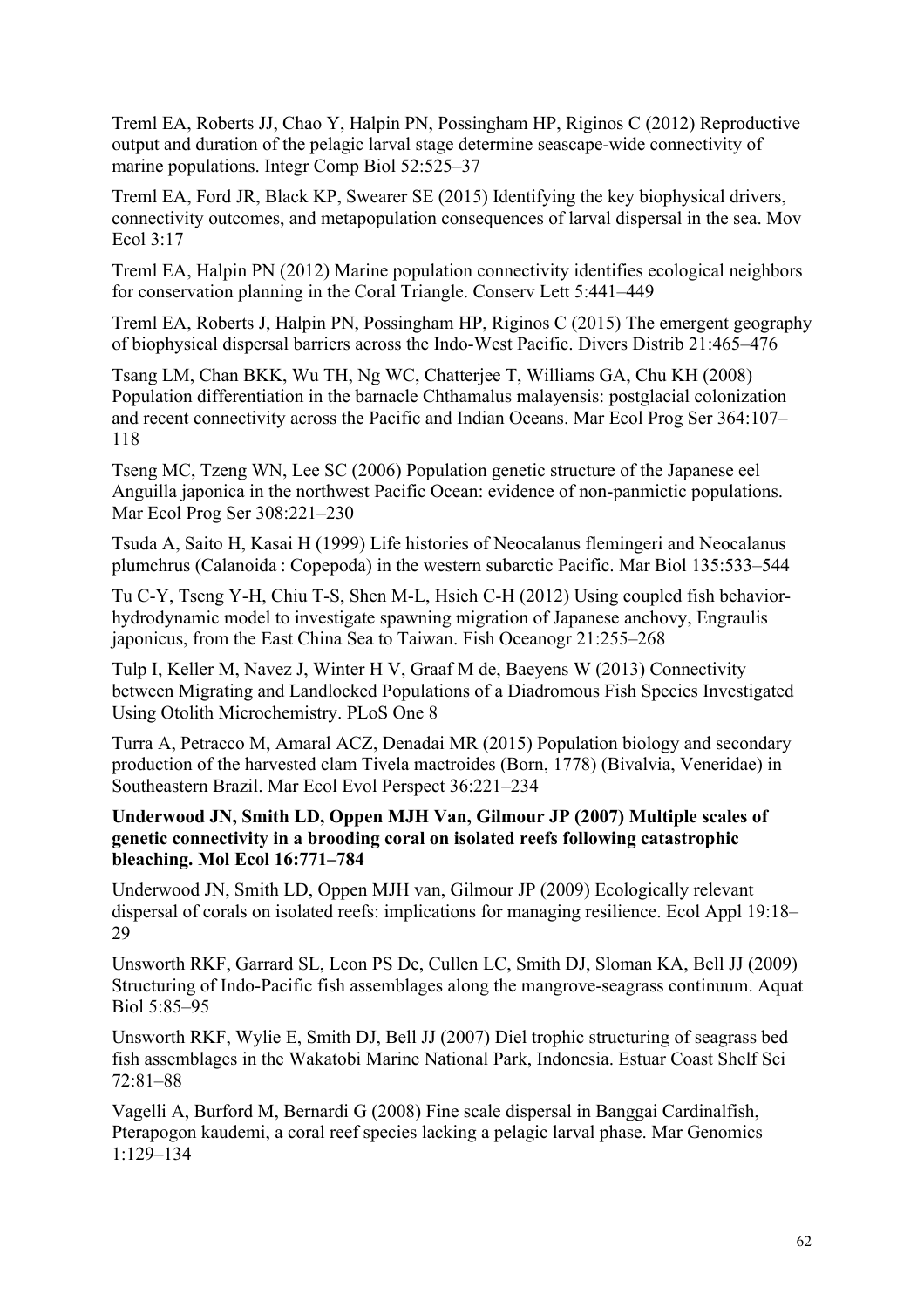Valentine-Rose L, Layman CA (2011) Response of Fish Assemblage Structure and Function Following Restoration of Two Small Bahamian Tidal Creeks. Restor Ecol 19:205–215

Putte AP Van de, Houdt JKJ Van, Maes GE, Hellemans B, Collins MA, Volckaert FAM (2012) High genetic diversity and connectivity in a common mesopelagic fish of the Southern Ocean: The myctophid Electrona antarctica. Deep Res Part Ii-Topical Stud Oceanogr 59:199–207

Putte AP Van de, Janko K, Kasparova E, Maes GE, Rock J, Koubbi P, Volckaert FAM, Choleva L, Fraser KPP, Smykla J, Houdt JKJ Van, Marshall C (2012) Comparative phylogeography of three trematomid fishes reveals contrasting genetic structure patterns in benthic and pelagic species. Mar Genomics 8:23–34

Heijden K van der, Petersen JM, Dubilier N, Borowski C (2012) Genetic Connectivity between North and South Mid-Atlantic Ridge Chemosynthetic Bivalves and Their Symbionts. PLoS One 7

Meer MH van der, Berumen ML, Hobbs JPA, Herwerden L van (2015) Population connectivity and the effectiveness of marine protected areas to protect vulnerable, exploited and endemic coral reef fishes at an endemic hotspot. Coral Reefs 34:393–402

Meer MH van der, Hobbs J-PA, Jones GP, Herwerden L van (2012) Genetic Connectivity among and Self-Replenishment within Island Populations of a Restricted Range Subtropical Reef Fish. PLoS One 7

Meer MH van der, Horne JB, Gardner MG, Hobbs J-PA, Pratchett M, Herwerden L van (2013) Limited contemporary gene flow and high self-replenishment drives peripheral isolation in an endemic coral reef fish. Ecol Evol 3:1653–1666

Oppen MJH van, Peplow LM, Kininmonth S, Berkelmans R (2011) Historical and contemporary factors shape the population genetic structure of the broadcast spawning coral, Acropora millepora, on the Great Barrier Reef. Mol Ecol 20:4899–4914

Varela AI, Ritchie PA, Smith PJ (2013) Global genetic population structure in the commercially exploited deep-sea teleost orange roughy (Hoplostethus atlanticus) based on microsatellite DNA analyses. Fish Res 140:83–90

Veale AJ, Lavery SD (2011) Phylogeography of the snakeskin chiton Sypharochiton pelliserpentis (Mollusca: Polyplacophora) around New Zealand: are seasonal near-shore upwelling events a dynamic barrier to gene flow? Biol J Linn Soc 104:552–563

Verdier-Bonnet C, Carlotti F, Rey C, Bhaud M (1997) A model of larval dispersion coupling wind-driven currents and vertical larval behaviour: application to the recruitment of the annelid Owenia fusiformis in Banyuls Bay, France. Mar Ecol Prog Ser 160:217–231

Verissimo A, McDowell JR, Graves JE (2012) Genetic population structure and connectivity in a commercially exploited and wide-ranging deepwater shark, the leafscale gulper (Centrophorus squamosus). Mar Freshw Res 63:505–512

Vermeij MJA (2005) Substrate composition and adult distribution determme recruitment patterns in a Caribbean brooding coral. Mar Ecol Prog Ser 295:123–133

Verweij MC, Nagelkerken I (2007) Short and long-term movement and site fidelity of juvenile Haemulidae in back-reef habitats of a Caribbean embayment. Hydrobiologia 592:257–270

Verweij MC, Nagelkerken I, Hans I, Ruseler SM, Mason PRD (2008) Seagrass nurseries contribute to coral reef fish populations. Limnol Oceanogr 53:1540–1547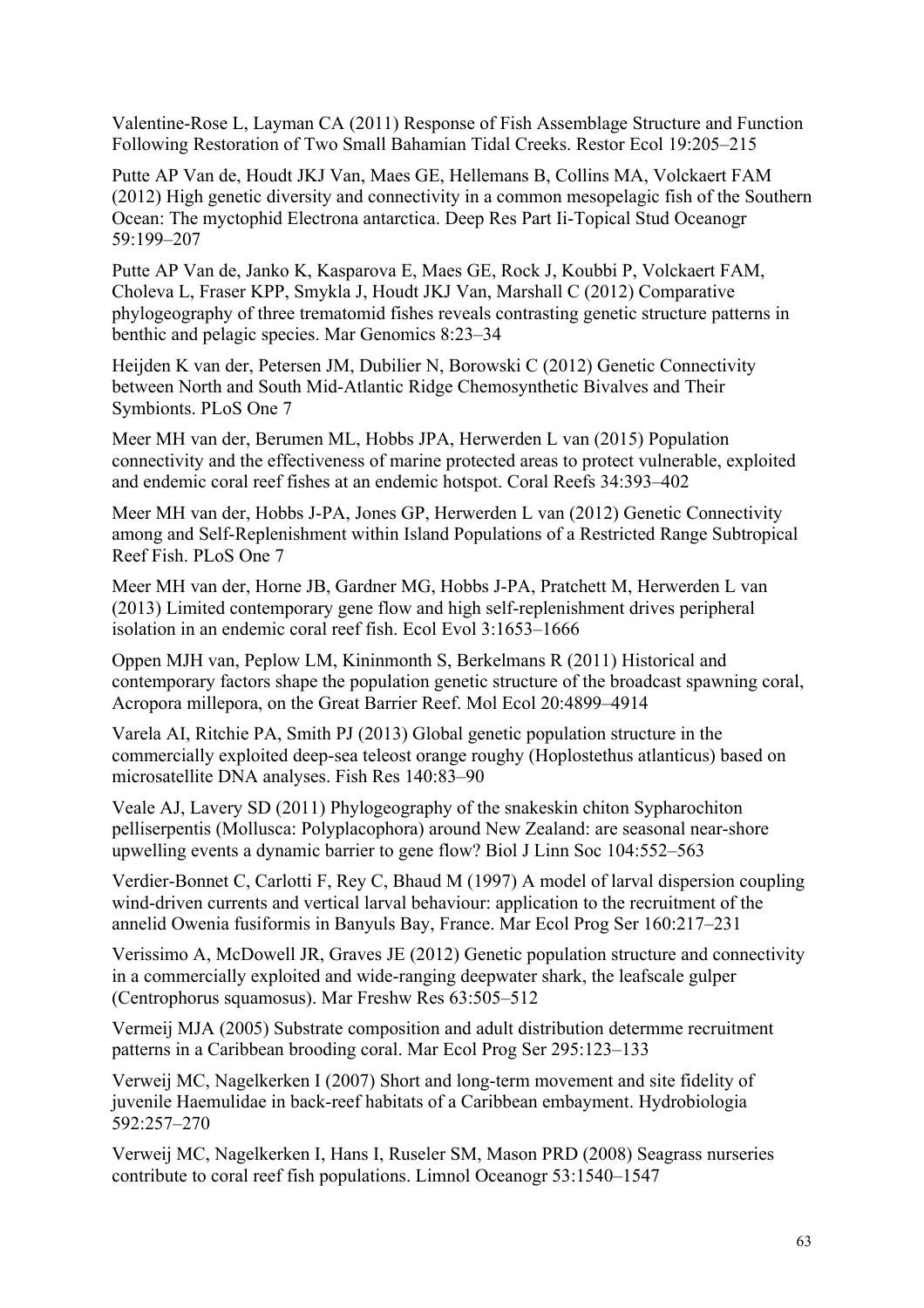Viana M, Pierce GJ, Illian J, MacLeod CD, Bailey N, Wang J, Hastie LC (2009) Seasonal movements of veined squid Loligo forbesi in Scottish (UK) waters. Aquat Living Resour 22:291–305

Viard F, Ellien C, Dupont L (2006) Dispersal ability and invasion success of Crepidula fornicata in a single gulf: insights from genetic markers and larval-dispersal model. Helgol Mar Res 60:144–152

Vikebo F, Sundby S, Adlandsvik B, Fiksen O (2005) The combined effect of transport and temperature on distribution and growth of larvae and pelagic juveniles of Arcto-Norwegian cod. ICES J Mar Sci 62:1375–1386

Villamor A, Costantini F, Abbiati M (2014) Genetic Structuring across Marine Biogeographic Boundaries in Rocky Shore Invertebrates. PLoS One 9

Villegas-Sanchez CA, Rivera-Madrid R, Arias-Gonzalez JE (2010) Small-scale genetic connectivity of bicolor damselfish (Stegastes partitus) recruits in Mexican Caribbean reefs. Coral Reefs 29:1023–1033

Vinagre C, Salgado J, Costa MJ, Cabral HN (2008) Nursery fidelity, food web interactions and primary sources of nutrition of the juveniles of Solea solea and S-senegalensis in the Tagus estuary (Portugal): A stable isotope approach. Estuar Coast Shelf Sci 76:255–264

Visram S, Yang M-C, Pillay RM, Said S, Henriksson O, Grahn M, Chen CA (2010) Genetic connectivity and historical demography of the blue barred parrotfish (Scarus ghobban) in the western Indian Ocean. Mar Biol 157:1475–1487

Vogler C, Benzie JAH, Tenggardjaja K, Ambariyanto, Barber PH, Woerheide G (2013) Phylogeography of the crown-of-thorns starfish: genetic structure within the Pacific species. Coral Reefs 32:515–525

Vollmer S V, Palumbi SR (2007) Restricted gene flow in the Caribbean staghorn coral Acropora cervicomis: Implications for the recovery of endangered reefs. J Hered 98:40–50

Walters A, Lea M-A, Hoff J van den, Field IC, Virtue P, Sokolov S, Pinkerton MH, Hindell MA (2014) Spatially Explicit Estimates of Prey Consumption Reveal a New Krill Predator in the Southern Ocean. PLoS One 9

Wang JJ, Pierce GJ, Boyle PR, Denis V, Robin JP, Bellido JM (2003) Spatial and temporal patterns of cuttlefish (Sepia officinalis) abundance and environmental influences - a case study using trawl fishery data in French Atlantic coastal, English Channel, and adjacent waters. ICES J Mar Sci 60:1149–1158

Wang J, Tsang LM, Dong Y-W (2015) Causations of phylogeographic barrier of some rocky shore species along the Chinese coastline. BMC Evol Biol 15

Ward P, Atkinson A, SchnackSchiel SB, Murray AWA (1997) Regional variation in the life cycle of Rhincalanus gigas (Copepoda: Calanoida) in the Atlantic sector of the Southern Ocean - re-examination of existing data (1928 to 1993). Mar Ecol Prog Ser 157:261–275

Watson JR, Hays CG, Raimondi PT, Mitarai S, Dong C, McWilliams JC, Blanchette CA, Caselle JE, Siegel DA (2011) Currents connecting communities: nearshore community similarity and ocean circulation. Ecology 92:1193–1200

Watson JR, Mitarai S, Siegel DA, Caselle JE, Dong C, McWilliams JC (2010) Realized and potential larval connectivity in the Southern California Bight. Mar Ecol Prog Ser 401:31–48

Watson JR, Kendall BE, Siegel DA, Mitarai S (2012) Changing Seascapes, Stochastic Connectivity, and Marine Metapopulation Dynamics. Am Nat 180:99–112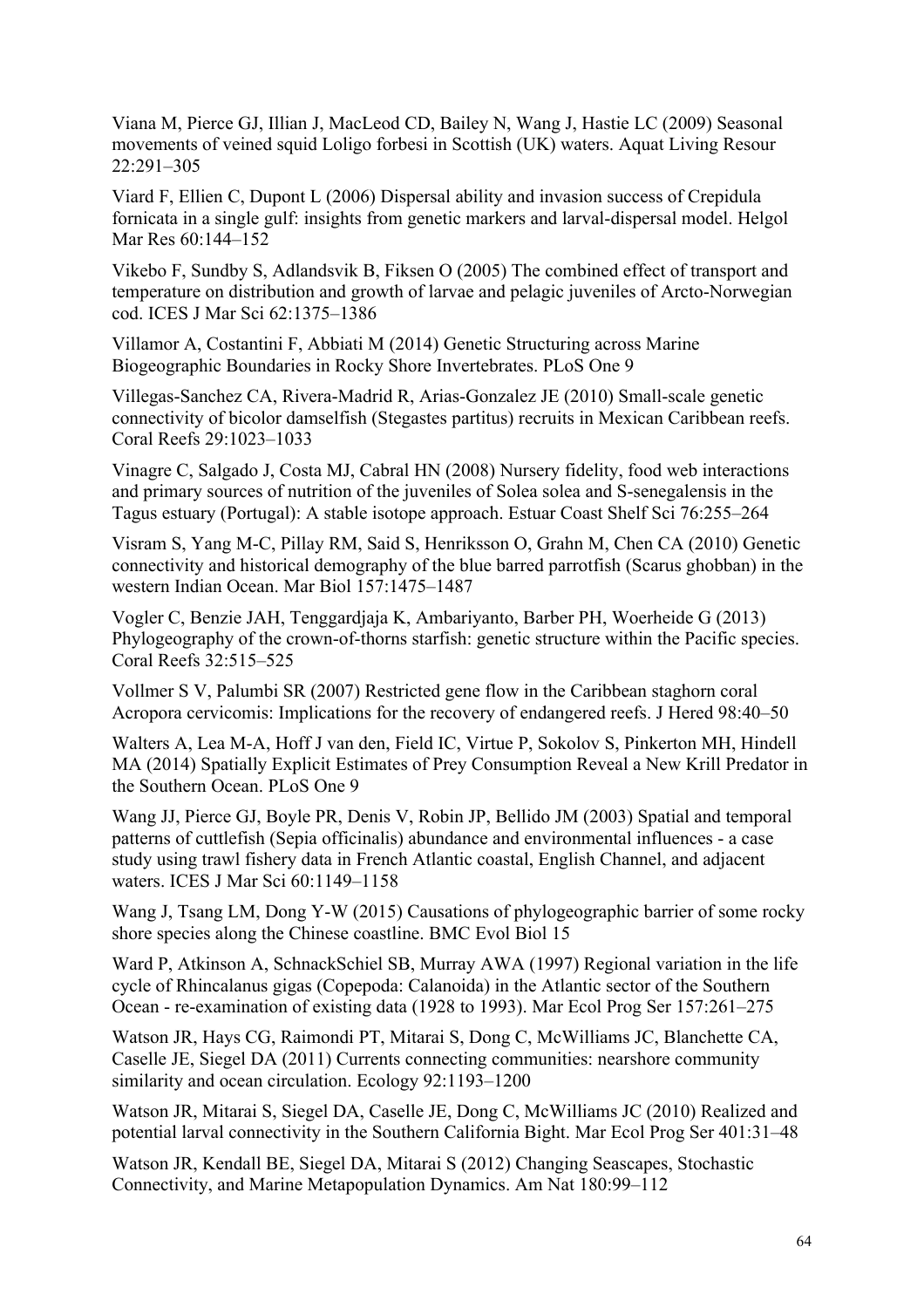Watson JR, Siegel DA, Kendall BE, Mitarai S, Rassweiller A, Gaines SD (2011) Identifying critical regions in small-world marine metapopulations. Proc Natl Acad Sci U S A 108:E907– E913

Weber ED, Chao Y, Chai F, McClatchie S (2015) Transport patterns of Pacific sardine Sardinops sagax eggs and larvae in the California Current System. Deep Res Part I-Oceanographic Res Pap 100:127–139

Weerts SP, MacKay CF, Cyrus DP (2014) The potential for a fish ladder to mitigate against the loss of marine-estuarine-freshwater connectivity in a subtropical coastal lake. Water SA 40:27–38

Weetman D, Hauser L, Bayes MK, Ellis JR, Shaw PW (2006) Genetic population structure across a range of geographic scales in the commercially exploited marine gastropod Buccinum undatum. Mar Ecol Prog Ser 317:157–169

Weinstein MP, Litvin SY, Guida VG, Chambers RC (2009) Is global climate change influencing the overwintering distribution of weakfish Cynoscion regalis? J Fish Biol 75:693–698

Westerberg H, Sjoberg N, Lagenfelt I, Aarestrup K, Righton D (2014) Behaviour of stocked and naturally recruited European eels during migration. Mar Ecol Prog Ser 496:145-U409

Whalan S, Nys R de, Smith-Keune C, Evans BS, Battershill C, Jerry DR (2008) Low genetic variability within and among populations of the brooding sponge Rhopaloeides odorabile on the central Great Barrier Reef. Aquat Biol 3:111–119

#### **White C, Selkoe KA, Watson J, Siegel DA, Zacherl DC, Toonen RJ (2010) Ocean currents help explain population genetic structure. Proc R Soc B-Biological Sci 277:1685–1694**

Whitney NM, Robbins WD, Schultz JK, Bowen BW, Holland KN (2012) Oceanic dispersal in a sedentary reef shark (Triaenodon obesus): genetic evidence for extensive connectivity without a pelagic larval stage. J Biogeogr 39:1144–1156

Wieman AC, Berendzen PB, Hampton KR, Jang J, Hopkins MJ, Jurgenson J, McNamara JC, Thurman CL (2014) A panmictic fiddler crab from the coast of Brazil? Impact of divergent ocean currents and larval dispersal potential on genetic and morphological variation in Uca maracoani. Mar Biol 161:173–185

Wilhelm R, Hilbish TJ (1998) Assessment of natural selection in a hybrid population of mussels: Evaluation of exogenous vs endogenous selection models. Mar Biol 131:505–514

Williams RC, Jackson BC, Duvaux L, Dawson DA, Burke T, Sinclair W (2015) The genetic structure of Nautilus pompilius populations surrounding Australia and the Philippines. Mol Ecol 24:3316–3328

# **Willis TJ, Millar RB, Babcock RC (2003) Protection of exploited fish in temperate regions: high density and biomass of snapper Pagrus auratus (Sparidae) in northern New Zealand marine reserves. J Appl Ecol 40:214–227**

Wilson NG, Schroedl M, Halanych KM (2009) Ocean barriers and glaciation: evidence for explosive radiation of mitochondrial lineages in the Antarctic sea slug Doris kerguelenensis (Mollusca, Nudibranchia). Mol Ecol 18:965–984

Wingfield DK, Hoyt Peckham S, Foley DG, Palacios DM, Lavaniegos BE, Durazo R, Nichols WJ, Croll DA, Bograd SJ (2011) The Making of a Productivity Hotspot in the Coastal Ocean. PLoS One 6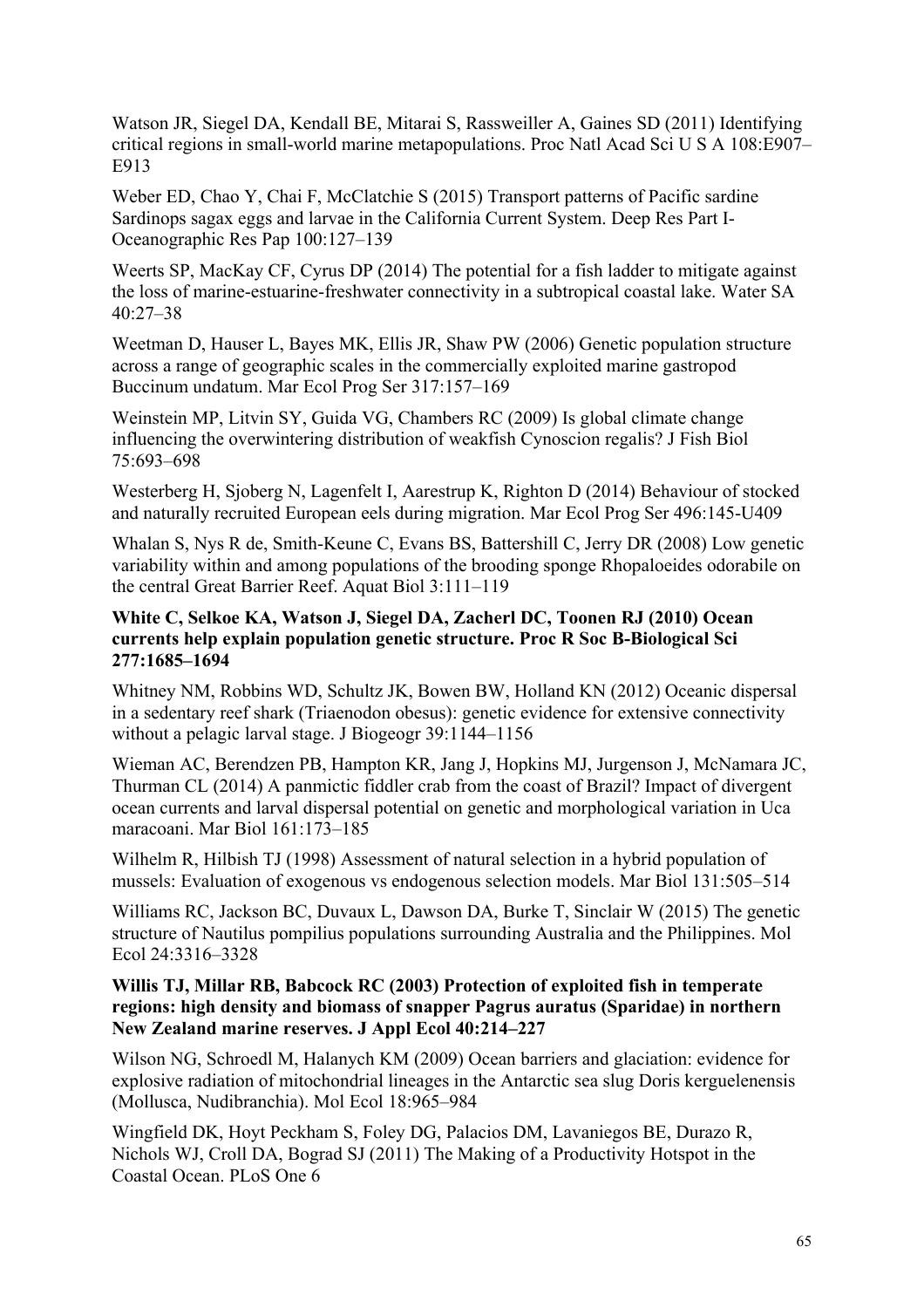Wirshing HH, Feldheim KA, Baker AC (2013) Vectored dispersal of Symbiodinium by larvae of a Caribbean gorgonian octocoral. Mol Ecol 22:4413–4432

Wiszniewski J, Beheregaray LB, Allen SJ, Moeller LM (2010) Environmental and social influences on the genetic structure of bottlenose dolphins (Tursiops aduncus) in Southeastern Australia. Conserv Genet 11:1405–1419

Witman JD, Genovese SJ, Bruno JF, McLaughlin JW, Pavlin BI (2003) Massive prey recruitment and the control of rocky subtidal communities on large spatial scales. Ecol Monogr 73:441–462

Witteveen BH, Worthy GAJ, Wynne KM, Roth JD (2009) Population structure of North Pacific humpback whales on their feeding grounds revealed by stable carbon and nitrogen isotope ratios. Mar Ecol Prog Ser 379:299–310

Wolanski E, Kingsford MJ (2014) Oceanographic and behavioural assumptions in models of the fate of coral and coral reef fish larvae. J R Soc Interface 11

Wood AR, Gardner JPA (2007) Small spatial scale population genetic structure in two limpet species endemic to the Kermadec Islands, New Zealand. Mar Ecol Prog Ser 349:159–170

Wood S, Paris CB, Ridgwell A, Hendy EJ (2014) Modelling dispersal and connectivity of broadcast spawning corals at the global scale. Glob Ecol Biogeogr 23:1–11

Worcester SE (1994) Adult rafting versus larval swimming: dispersal and recruitment of a botryllid ascidian on eelgrass. Mar Biol 121:309–317

Wysujack K, Westerberg H, Aarestrup K, Trautner J, Kurwie T, Nagel F, Hanel R (2015) The migration behaviour of European silver eels (Anguilla anguilla) released in open ocean conditions. Mar Freshw Res 66:145–157

Yamada H, Nanami A, Ohta I, Fukuoka K, Sato T, Kobayashi M, Hirai N, Chimura M, Akita Y, Kawabata Y (2012) Occurrence and distribution during the post-settlement stage of two Choerodon species in shallow waters around Ishigaki Island, southern Japan. Fish Sci 78:809–818

Yamaguchi A, Onishi Y, Kawai M, Omata A, Kaneda M, Ikeda T (2010) Diel and ontogenetic variations in vertical distributions of large grazing copepods during the spring phytoplankton bloom in the Oyashio region. Deep Res Part Ii-Topical Stud Oceanogr 57:1691–1702

Yannicelli B, Castro L, Parada C, Schneider W, Colas F, Donoso D (2012) Distribution of Pleuroncodes monodon larvae over the continental shelf of south-central Chile: Field and modeling evidence for partial local retention and transport. Prog Oceanogr 92–95:206–227

Yasuda N, Taquet C, Nagai S, Yoshida T, Adjeroud M (2014) Genetic connectivity of the coral-eating sea star Acanthaster planci during the severe outbreak of 2006-2009 in the Society Islands, French Polynesia. Mar Ecol

Yasuda N, Nagai S, Hamaguchi M, Okaji K, Gerard K, Nadaoka K (2009) Gene flow of Acanthaster planci (L.) in relation to ocean currents revealed by microsatellite analysis. Mol Ecol 18:1574–1590

Yednock BK, Neigel JE (2014) An investigation of genetic population structure in blue crabs, Callinectes sapidus, using nuclear gene sequences. Mar Biol 161:871–886

Yoshiyama RM, Sassaman C (1987) Geographical patterns of allozymic variation in three species of intertidal sculpins. Environ Biol Fishes 20:203–218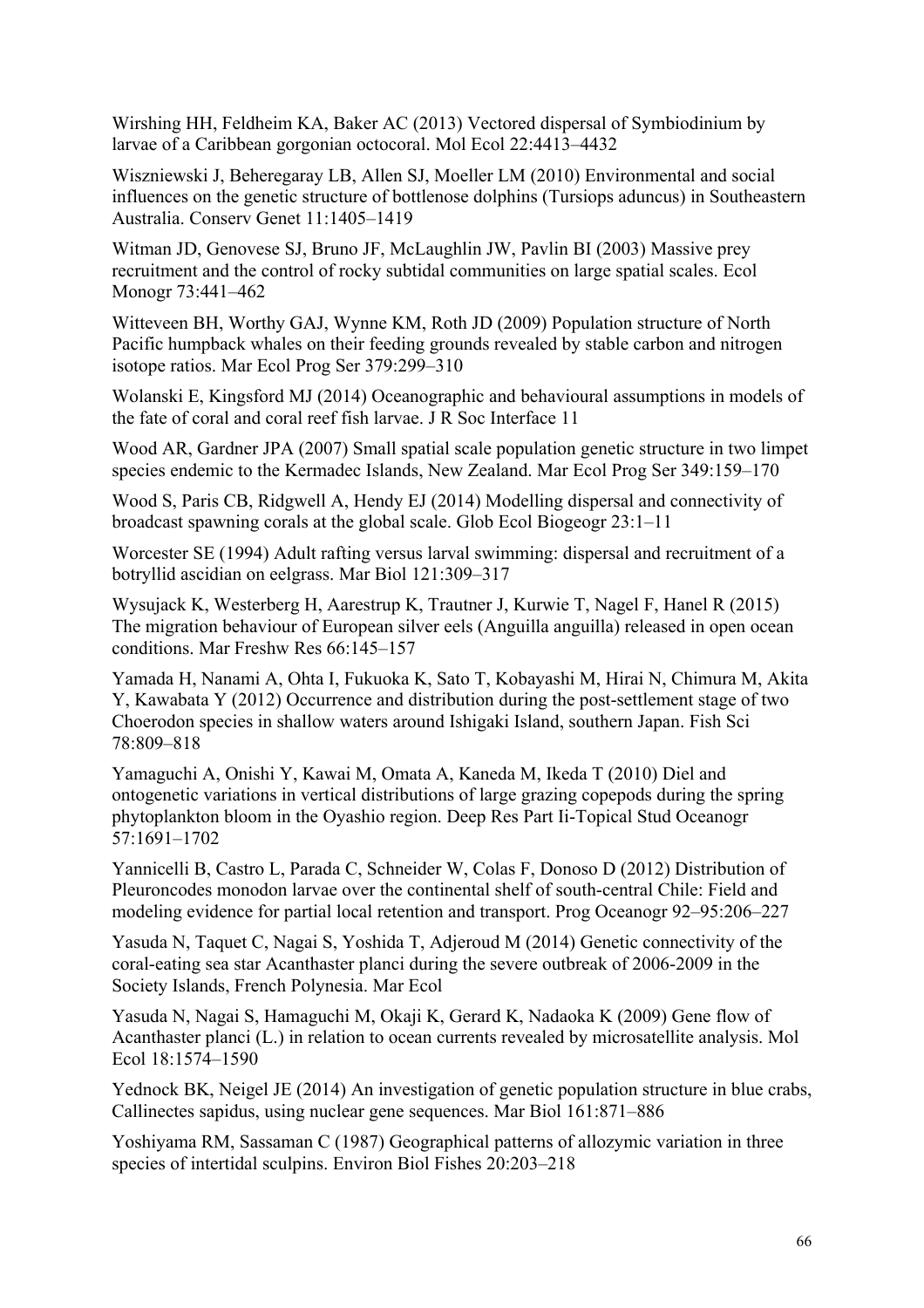Young CM, He R, Emlet RB, Li Y, Qian H, Arellano SM, Gaest A Van, Bennett KC, Wolf M, Smart TI, Rice ME (2012) Dispersal of Deep-Sea Larvae from the Intra-American Seas: Simulations of Trajectories using Ocean Models. Integr Comp Biol 52:483–496

Young EF, Belchier M, Hauser L, Horsburgh GJ, Meredith MP, Murphy EJ, Pascoal S, Rock J, Tysklind N, Carvalho GR (2015) Oceanography and life history predict contrasting genetic population structure in two Antarctic fish species. Evol Appl 8:486–509

Young EF, Rock J, Meredith MP, Belchier M, Murphy EJ, Carvalho GR (2012) Physical and behavioural influences on larval fish retention: contrasting patterns in two Antarctic fishes. Mar Ecol Prog Ser 465:201–215

Yuhara T, Kawane M, Furota T (2014) Genetic Population Structure of Local Populations of the Endangered Saltmarsh Sesarmid Crab Clistocoeloma sinense in Japan. PLoS One 9

Yund PO, Stires A (2002) Spatial variation in population dynamics in a colonial ascidian (Botryllus schlosseri). Mar Biol 141:955–963

Zakas C, Binford J, Navarrete SA, Wares JP (2009) Restricted gene flow in Chilean barnacles reflects an oceanographic and biogeographic transition zone. Mar Ecol Prog Ser 394:165–177

Zardi GI, McQuaid CD, Teske PR, Barker NP (2007) Unexpected genetic structure of mussel populations in South Africa: indigenous Perna perna and invasive Mytilus galloprovincialis. Mar Ecol Prog Ser 337:135–144

Zardi GI, Nicastro KR, McQuaid CD, Castilho R, Costa J, Serrao EA, Pearson GA (2015) Intraspecific genetic lineages of a marine mussel show behavioural divergence and spatial segregation over a tropical/subtropical biogeographic transition. BMC Evol Biol 15

Zeller BM, Pollock BR, Williams LE (1996) Aspects of the life history and management of tailor (Pomatomus saltatrix) in Queensland. Mar Freshw Res 47:323–329

Zenimoto K, Kitagawa T, Miyazaki S, Sasai Y, Sasaki H, Kimura S (2009) The effects of seasonal and interannual variability of oceanic structure in the western Pacific North Equatorial Current on larval transport of the Japanese eel Anguilla japonica. J Fish Biol 74:1878–1890

Zhang H, Zhang X, Han Z, Gao T (2015) AFLP markers suggest low population genetic differentiation of the black rockfish Sebastes schlegelii. Biochem Syst Ecol 59:325–330

Zhang X, Haidvogel D, Munroe D, Powell EN, Klinck J, Mann R, Castruccio FS (2015) Modeling larval connectivity of the Atlantic surfclams within the Middle Atlantic Bight: Model development, larval dispersal and metapopulation connectivity. Estuar Coast Shelf Sci 153:38–53

Zimmer RK, Fingerut JT, Zimmer CA (2009) Dispersal pathways, seed rains, and the dynamics of larval behavior. Ecology 90:1933–1947

Zimmerman CE, Ramey AM, Turner SM, Mueter FJ, Murphy SM, Nielsen JL (2013) Genetics, recruitment, and migration patterns of Arctic cisco (Coregonus autumnalis) in the Colville River, Alaska, and Mackenzie River, Canada. Polar Biol 36:1543–1555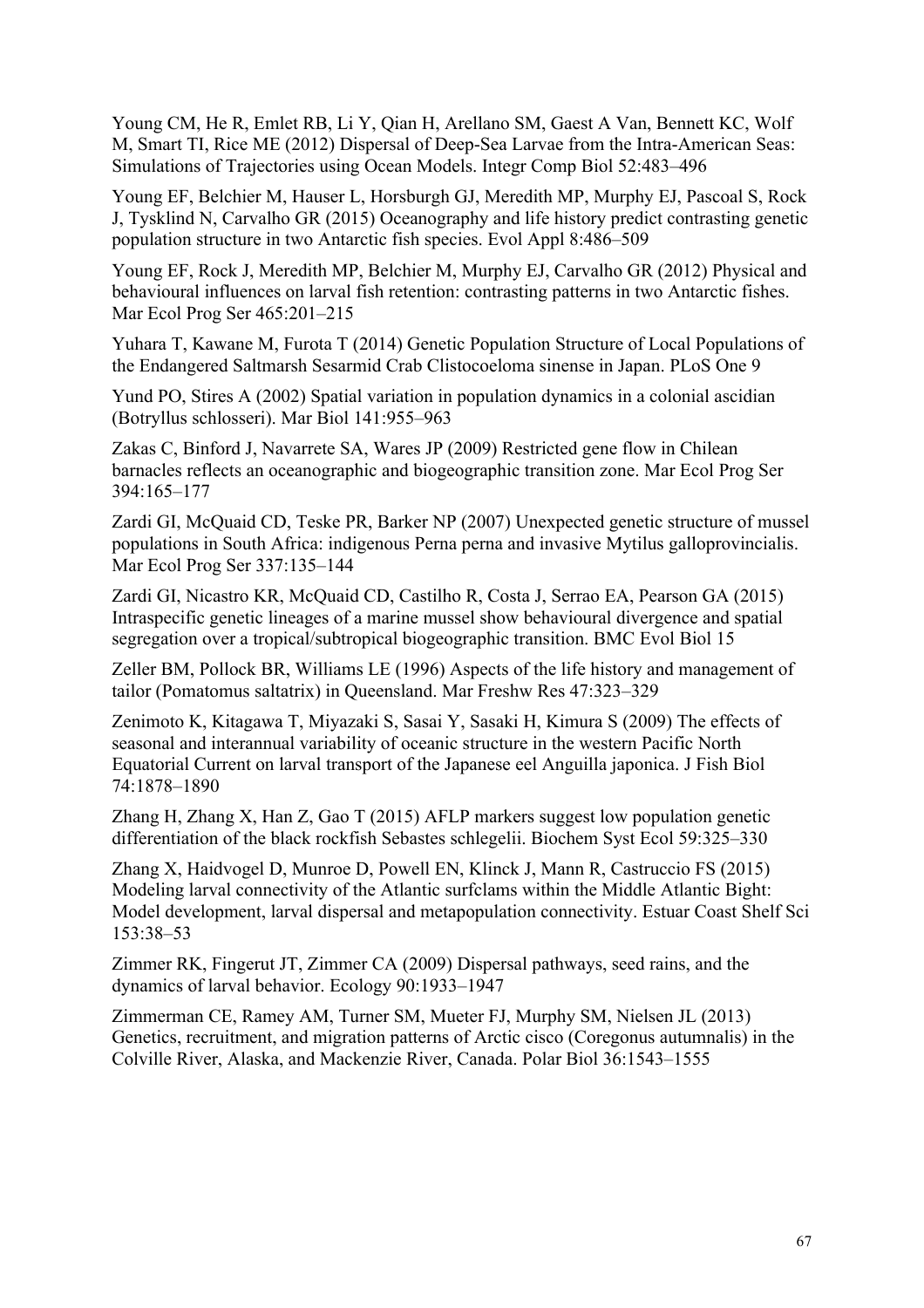**Supplement 3.** Full list of all taxa (Phyla, Class and Family) in dataset

Each row is the count of how many studies included an organism at the given taxonomic level

Taxa denoted with \* are not taxonomically ranked at the given level, but the ranking was helpful in identifying taxonomic trends.

|  | e.g. The Order *Testudines* was used as a Class as it was more informative than Reptilia |  |  |  |
|--|------------------------------------------------------------------------------------------|--|--|--|
|  | (which would include marine Squamates and Crocodilians)                                  |  |  |  |

| Phyla      | <b>Class</b> | Family          | Count          |
|------------|--------------|-----------------|----------------|
| Annelida   |              |                 | 28             |
| Annelida   | Hirudinea    |                 | $\mathbf{1}$   |
| Annelida   | Hirudinea    | Piscicolidae    | $\mathbf{1}$   |
| Annelida   | Oligochaeta  |                 | 3              |
| Annelida   | Polychaeta   |                 | 28             |
| Annelida   | Polychaeta   | Arenicolidae    | $\mathbf{1}$   |
| Annelida   | Polychaeta   | Chaetopteridae  | $\mathbf{1}$   |
| Annelida   | Polychaeta   | Nephtyidae      | $\mathbf{1}$   |
| Annelida   | Polychaeta   | Nereidae        | 3              |
| Annelida   | Polychaeta   | Onuphidae       | $\mathbf{1}$   |
| Annelida   | Polychaeta   | Oweniidae       | 3              |
| Annelida   | Polychaeta   | Pectinariidae   | $\overline{4}$ |
| Annelida   | Polychaeta   | Sabellariidae   | $\overline{2}$ |
| Annelida   | Polychaeta   | Sabellidae      | $\mathbf{1}$   |
| Annelida   | Polychaeta   | Siboglinidae    | $\overline{2}$ |
| Annelida   | Polychaeta   | Spionidae       | $\overline{2}$ |
| Arthropoda |              |                 | 152            |
| Arthropoda | Arachnida    |                 | 1              |
| Arthropoda | Branchiopoda |                 | $\mathbf{1}$   |
| Arthropoda | Branchiopoda | *Cladocera*     | $\mathbf{1}$   |
| Arthropoda | Branchiopoda | Cercopagidae    | $\mathbf{1}$   |
| Arthropoda | Entognatha   |                 | $\mathbf{1}$   |
| Arthropoda | Entognatha   | Poduridae       | $\mathbf{1}$   |
| Arthropoda | Insecta      |                 | $\mathbf{1}$   |
| Arthropoda | Insecta      | Chironomidae    | 1              |
| Arthropoda | Malacostraca |                 | 114            |
| Arthropoda | Malacostraca | Acanthephyridae | $\mathbf{1}$   |
| Arthropoda | Malacostraca | Alvinocarididae | $\overline{2}$ |
| Arthropoda | Malacostraca | Aoridae         | 1              |
| Arthropoda | Malacostraca | Aristeidae      | $\overline{2}$ |
| Arthropoda | Malacostraca | Atyidae         | 3              |
| Arthropoda | Malacostraca | Bodotriidae     | $\mathbf{1}$   |
| Arthropoda | Malacostraca | Brachyura       |                |
| Arthropoda | Malacostraca | Bythograeidae   | $\mathbf{1}$   |
| Arthropoda | Malacostraca | Callianassidae  | $\mathbf{1}$   |
| Arthropoda | Malacostraca | Cancridae       | $\overline{2}$ |
| Arthropoda | Malacostraca | Caprellidae     | $\mathbf{1}$   |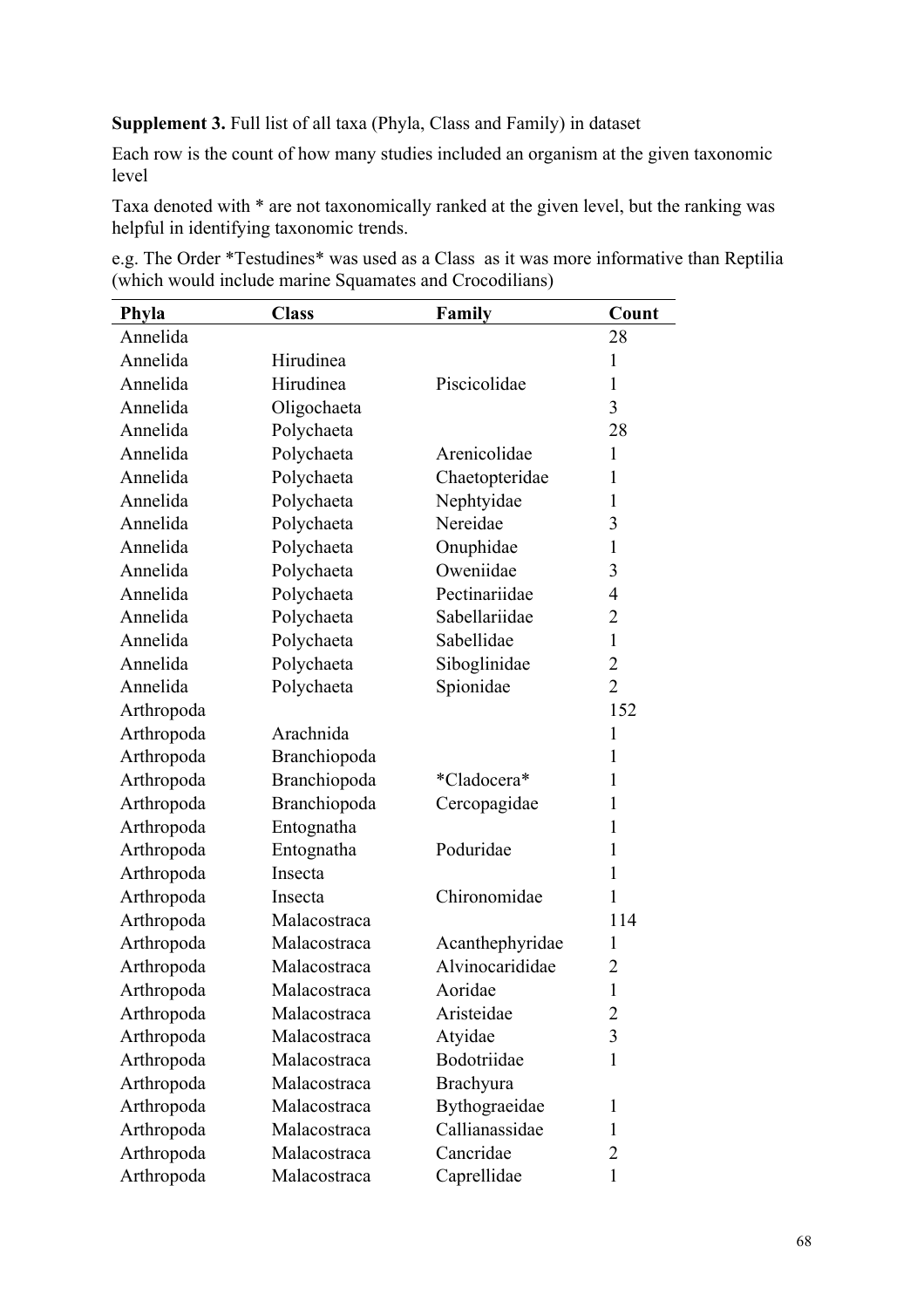| Arthropoda | Malacostraca | Corophiidae             | $\overline{2}$ |
|------------|--------------|-------------------------|----------------|
| Arthropoda | Malacostraca | Decapoda                |                |
| Arthropoda | Malacostraca | Diogenidae              | 1              |
| Arthropoda | Malacostraca | Epialtidae              | $\overline{2}$ |
| Arthropoda | Malacostraca | Euphasiidae             | 3              |
| Arthropoda | Malacostraca | Gammaridae              | $\overline{2}$ |
| Arthropoda | Malacostraca | Geryonidae              | $\mathbf{1}$   |
| Arthropoda | Malacostraca | Grapsidae               | 3              |
| Arthropoda | Malacostraca | Hippidae                | 1              |
| Arthropoda | Malacostraca | Hippolytidae            | 1              |
| Arthropoda | Malacostraca | Homolidae               | 1              |
| Arthropoda | Malacostraca | Hyalidae                | 1              |
| Arthropoda | Malacostraca | Hymenosomatidae         | 1              |
| Arthropoda | Malacostraca | Idoteidae               | 3              |
| Arthropoda | Malacostraca | Ischyroceridae          | 1              |
| Arthropoda | Malacostraca | Isopoda                 | 1              |
| Arthropoda | Malacostraca | Janiridae               | 1              |
| Arthropoda | Malacostraca | Leucothoidae            | 1              |
| Arthropoda | Malacostraca | Lithodidae              | $\overline{2}$ |
| Arthropoda | Malacostraca | Lysianassidae           | 1              |
| Arthropoda | Malacostraca | Majidae                 | 1              |
| Arthropoda | Malacostraca | Melitidae               | 1              |
| Arthropoda | Malacostraca | Munididae               | $\overline{2}$ |
| Arthropoda | Malacostraca | Neomegamphopidae        | $\mathbf{1}$   |
| Arthropoda | Malacostraca | Nephropidae             | 4              |
| Arthropoda | Malacostraca | Ocypodidae              | 3              |
| Arthropoda | Malacostraca | Paguridae               | $\overline{2}$ |
| Arthropoda | Malacostraca | Palaemonidae            | 5              |
| Arthropoda | Malacostraca | Palinuridae             | 19             |
| Arthropoda | Malacostraca | Pandalidae              | $\mathbf{1}$   |
|            | Malacostraca |                         | 1              |
| Arthropoda | Malacostraca | Panopeidae<br>Penaeidae |                |
| Arthropoda |              | Pilumnoididae           | 6              |
| Arthropoda | Malacostraca |                         | 1              |
| Arthropoda | Malacostraca | Pleustidae              | 1              |
| Arthropoda | Malacostraca | Pontoporeiidae          | 1              |
| Arthropoda | Malacostraca | Porcellanidae           | 1              |
| Arthropoda | Malacostraca | Portunidae              | 26             |
| Arthropoda | Malacostraca | Protosquillidae         | 2              |
| Arthropoda | Malacostraca | Scyllaridae             |                |
| Arthropoda | Malacostraca | Sesarmidae              | 3              |
| Arthropoda | Malacostraca | Sphaeromatidae          | 1              |
| Arthropoda | Malacostraca | Upogebiidae             | 3              |
| Arthropoda | Malacostraca | Varunidae               | 4              |
| Arthropoda | Malacostraca | Xanthidae               | $\overline{2}$ |
| Arthropoda | Malacostraca | Xiphocarididae          | $\overline{2}$ |
| Arthropoda | Maxillopoda  |                         | 45             |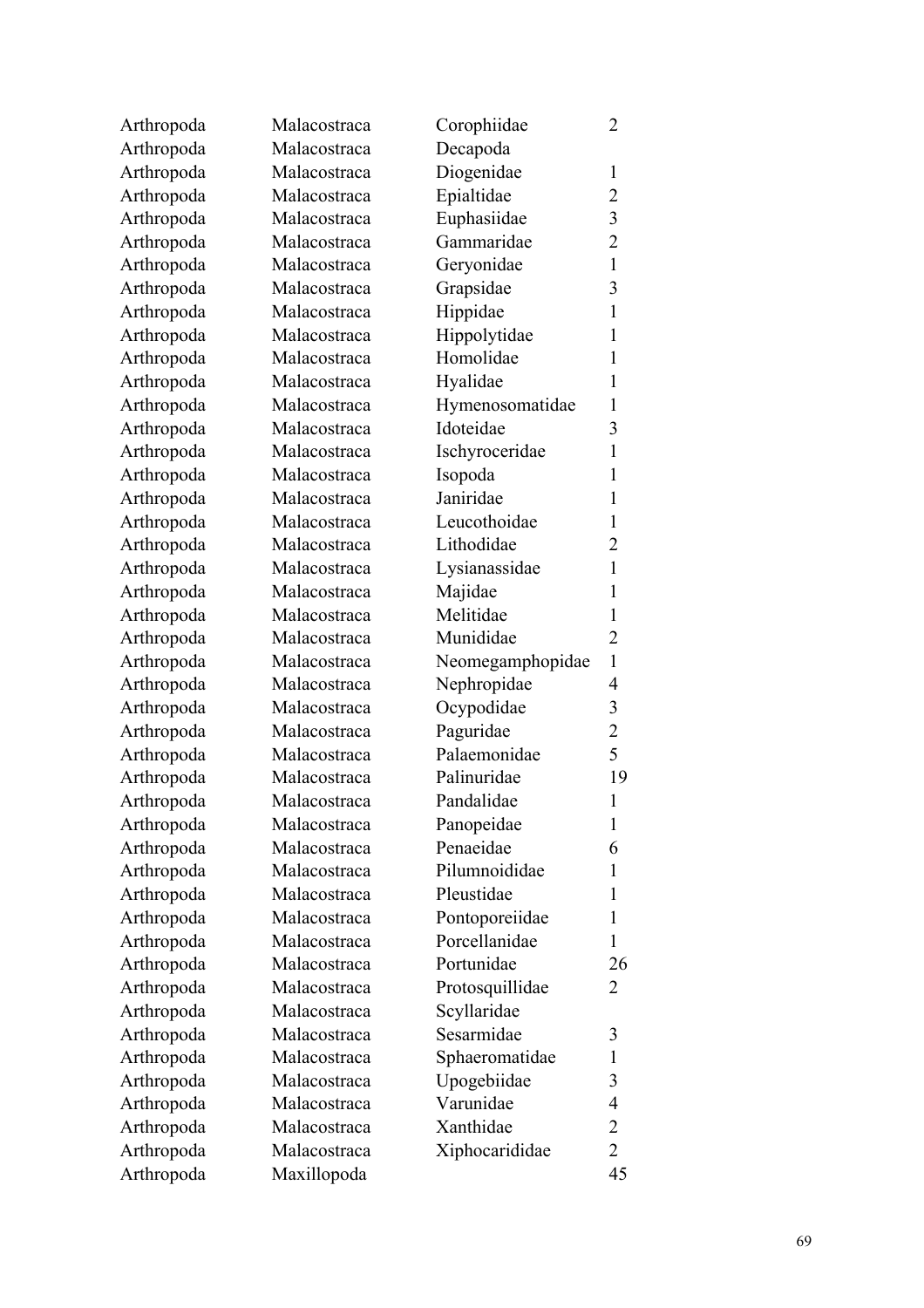| Arthropoda     | Maxillopoda    | *Cirripedia*     |                |
|----------------|----------------|------------------|----------------|
| Arthropoda     | Maxillopoda    | *Copepoda*       | 3              |
| Arthropoda     | Maxillopoda    | Archaeobalanidae | 6              |
| Arthropoda     | Maxillopoda    | Augaptilidae     | $\overline{2}$ |
| Arthropoda     | Maxillopoda    | Balanidae        | 10             |
| Arthropoda     | Maxillopoda    | Calanidae        | $\overline{4}$ |
| Arthropoda     | Maxillopoda    | Caligidae        | 3              |
| Arthropoda     | Maxillopoda    | Catophragmidae   | $\overline{2}$ |
| Arthropoda     | Maxillopoda    | Chthamalidae     | 6              |
| Arthropoda     | Maxillopoda    | Clausocalanidae  | $\mathbf{1}$   |
| Arthropoda     | Maxillopoda    | Eucalanidae      | 3              |
| Arthropoda     | Maxillopoda    | Harpacticidae    | $\mathbf{1}$   |
| Arthropoda     | Maxillopoda    | Metridinidae     | 5              |
| Arthropoda     | Maxillopoda    | Oncaeidae        | $\mathbf{1}$   |
| Arthropoda     | Maxillopoda    | Pollicipedidae   | 3              |
| Arthropoda     | Maxillopoda    | Tetraclitidae    | 3              |
| Arthropoda     | Merostomata    |                  | $\mathbf{1}$   |
| Arthropoda     | Ostracoda      |                  | 3              |
| Bacteria       |                |                  | $\mathbf{1}$   |
| <b>Bryozoa</b> |                |                  | 3              |
| <b>Bryozoa</b> | Gymnolaemata   |                  | $\mathbf{1}$   |
| <b>Bryozoa</b> | Gymnolaemata   | Electridae       | $\mathbf{1}$   |
| Chaetognatha   |                |                  | $\mathbf{1}$   |
| Chaetognatha   | Sagittoidea    |                  | $\mathbf{1}$   |
| Chordata       |                |                  | 526            |
| Chordata       | *Testudines*   |                  | 36             |
| Chordata       | *Testudines*   | Cheloniidae      | 34             |
| Chordata       | *Testudines*   | Dermochelyidae   | 3              |
| Chordata       | Actinopterygii |                  | 433            |
| Chordata       | Actinopterygii | Acanthuridae     | 15             |
| Chordata       | Actinopterygii | Achiridae        | 1              |
| Chordata       | Actinopterygii | Acipenseridae    | $\overline{2}$ |
| Chordata       | Actinopterygii | Alepocephalidae  | 1              |
| Chordata       | Actinopterygii | Ambassidae       | 1              |
| Chordata       | Actinopterygii | Ammodytidae      | 1              |
| Chordata       | Actinopterygii | Anablepidae      |                |
| Chordata       | Actinopterygii | Anarhichadidae   | $\mathbf{1}$   |
| Chordata       | Actinopterygii | Anguillidae      | 30             |
| Chordata       | Actinopterygii | Anoplopomatidae  | 1              |
| Chordata       | Actinopterygii | Apogonidae       | $\overline{4}$ |
| Chordata       | Actinopterygii | Ariidae          |                |
| Chordata       | Actinopterygii | Atherinidae      | 1              |
| Chordata       | Actinopterygii | Atherinopsidae   | 2              |
| Chordata       | Actinopterygii | Auchenipteridae  |                |
| Chordata       | Actinopterygii | Balistidae       | 2              |
| Chordata       | Actinopterygii | Batrachoididae   |                |
|                |                |                  |                |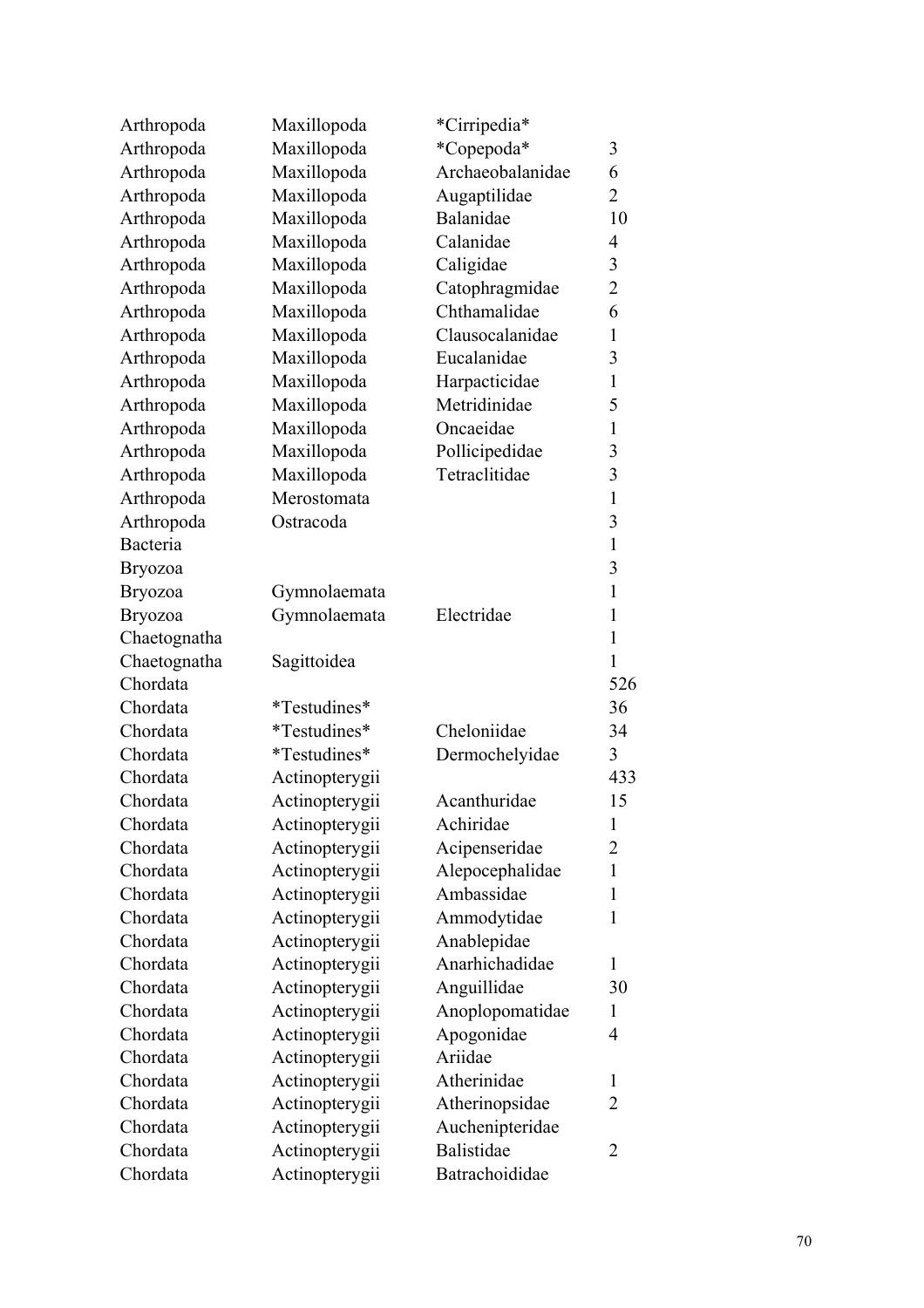| Chordata | Actinopterygii | Belonidae          |                |
|----------|----------------|--------------------|----------------|
| Chordata | Actinopterygii | Blenniidae         |                |
| Chordata | Actinopterygii | Caesionidae        | 1              |
| Chordata | Actinopterygii | Carangidae         | $\overline{4}$ |
| Chordata | Actinopterygii | Centracanthidae    |                |
| Chordata | Actinopterygii | Centropomidae      | $\overline{2}$ |
| Chordata | Actinopterygii | Chaetodontidae     | 17             |
| Chordata | Actinopterygii | Chanidae           | $\overline{2}$ |
| Chordata | Actinopterygii | Channichthyidae    | 6              |
| Chordata | Actinopterygii | Characidae         |                |
| Chordata | Actinopterygii | Cheilodactylidae   | 1              |
| Chordata | Actinopterygii | Cichlidae          | $\mathbf{1}$   |
| Chordata | Actinopterygii | Cirrhitidae        | $\mathbf{1}$   |
| Chordata | Actinopterygii | Clupeidae          | 20             |
| Chordata | Actinopterygii | Congridae          | 1              |
| Chordata | Actinopterygii | Coryphaenidae      | $\mathbf{1}$   |
| Chordata | Actinopterygii | Cottidae           | $\mathbf{1}$   |
| Chordata | Actinopterygii | Cynoglossidae      | $\mathbf{1}$   |
| Chordata | Actinopterygii | Eleotridae         | $\overline{2}$ |
| Chordata | Actinopterygii | Elopidae           | $\mathbf{1}$   |
| Chordata | Actinopterygii | Engraulidae        | 10             |
| Chordata | Actinopterygii | Ephippidae         |                |
| Chordata | Actinopterygii | Esocidae           | $\overline{2}$ |
| Chordata | Actinopterygii | Gadidae            | 19             |
| Chordata | Actinopterygii | Gerreidae          | 6              |
| Chordata | Actinopterygii | Ginglymostomatidae | $\mathbf{1}$   |
| Chordata | Actinopterygii | Glaucosomatidae    | $\mathbf{1}$   |
| Chordata | Actinopterygii | Gobiidae           | 14             |
| Chordata | Actinopterygii | Haemulidae         | 16             |
| Chordata | Actinopterygii | Hemiramphidae      |                |
| Chordata | Actinopterygii | Hexagrammidae      | 3              |
| Chordata | Actinopterygii | Holocentridae      | 5              |
| Chordata | Actinopterygii | Ipnopidae          | $\mathbf{1}$   |
| Chordata | Actinopterygii | Istiophoridae      | $\overline{2}$ |
| Chordata | Actinopterygii | Kuhliidae          | $\mathbf{1}$   |
| Chordata | Actinopterygii | Kyphosidae         | $\mathbf{1}$   |
| Chordata | Actinopterygii | Labridae           | 20             |
| Chordata | Actinopterygii | Lateolabracidae    | $\mathbf{1}$   |
| Chordata | Actinopterygii | Latidae            | $\overline{2}$ |
| Chordata | Actinopterygii | Leiognathidae      | $\overline{2}$ |
| Chordata | Actinopterygii | Lethrinidae        | 8              |
| Chordata | Actinopterygii | Lophiidae          |                |
| Chordata | Actinopterygii | Lotidae            | 1              |
| Chordata | Actinopterygii | Lutjanidae         | 32             |
| Chordata | Actinopterygii | Macrouridae        | 3              |
| Chordata | Actinopterygii | Malacanthidae      | $\mathbf{1}$   |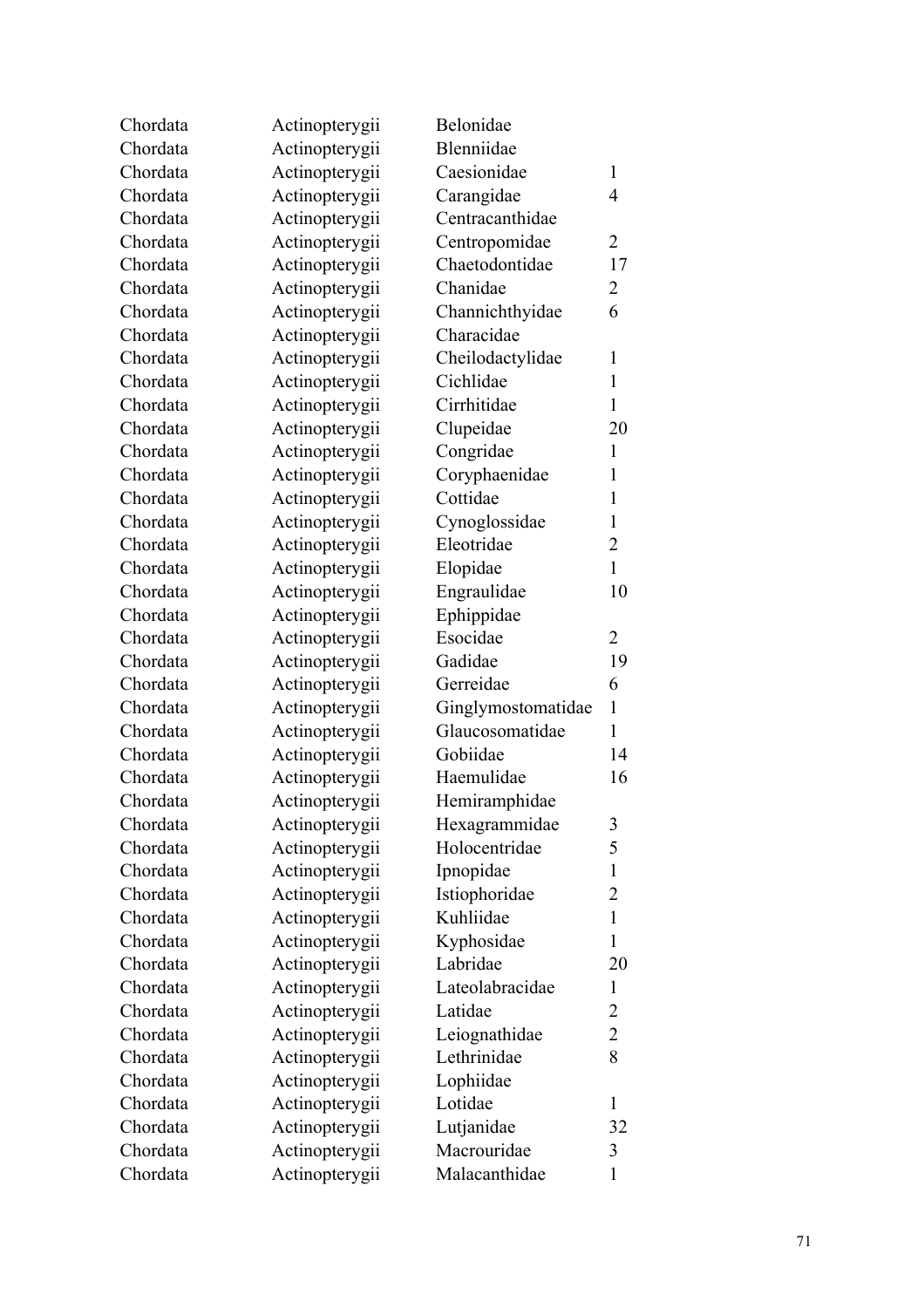| Chordata | Actinopterygii | Megalopidae      | $\overline{2}$          |
|----------|----------------|------------------|-------------------------|
| Chordata | Actinopterygii | Merlucciidae     | 10                      |
| Chordata | Actinopterygii | Monodactylidae   | $\overline{2}$          |
| Chordata | Actinopterygii | Moridae          | $\mathbf{1}$            |
| Chordata | Actinopterygii | Moronidae        | 5                       |
| Chordata | Actinopterygii | Mugilidae        | 6                       |
| Chordata | Actinopterygii | Mullidae         | $\overline{7}$          |
| Chordata | Actinopterygii | Muraenidae       | $\mathbf{1}$            |
| Chordata | Actinopterygii | Myctophidae      | $\overline{2}$          |
| Chordata | Actinopterygii | Nemipteridae     | $\overline{\mathbf{3}}$ |
| Chordata | Actinopterygii | Nototheniidae    | 5                       |
| Chordata | Actinopterygii | Ophichthidae     | $\mathbf{1}$            |
| Chordata | Actinopterygii | Ophidiidae       |                         |
| Chordata | Actinopterygii | Osmeridae        | $\overline{4}$          |
| Chordata | Actinopterygii | Ostraciidae      | $\mathbf{1}$            |
| Chordata | Actinopterygii | Paralichthyidae  | 9                       |
| Chordata | Actinopterygii | Pentacerotidae   | $\mathbf{1}$            |
| Chordata | Actinopterygii | Percophidae      | $\mathbf{1}$            |
| Chordata | Actinopterygii | Phycidae         | 3                       |
| Chordata | Actinopterygii | Pinguipedidae    | $\mathbf{1}$            |
| Chordata | Actinopterygii | Plecoglossidae   | $\mathbf{1}$            |
| Chordata | Actinopterygii | Pleuronectidae   | 6                       |
| Chordata | Actinopterygii | Plotosidae       | $\mathbf{1}$            |
| Chordata | Actinopterygii | Poeciliidae      |                         |
| Chordata | Actinopterygii | Polynemidae      | 2                       |
| Chordata | Actinopterygii | Pomacanthidae    | 3                       |
| Chordata | Actinopterygii | Pomacentridae    | 57                      |
| Chordata | Actinopterygii | Pomatomidae      | $\overline{4}$          |
| Chordata | Actinopterygii | Pristigasteridae |                         |
| Chordata | Actinopterygii | Pseudomugilidae  | 1                       |
| Chordata | Actinopterygii | Retropinnidae    | 3                       |
| Chordata | Actinopterygii | Salmonidae       | 12                      |
| Chordata | Actinopterygii | Scaridae         | 11                      |
| Chordata | Actinopterygii | Scatophagidae    | 1                       |
| Chordata | Actinopterygii | Sciaenidae       | 6                       |
| Chordata | Actinopterygii | Scombridae       | 17                      |
| Chordata | Actinopterygii | Scopthalmidae    | 1                       |
| Chordata | Actinopterygii | Scorpaenidae     | $\overline{4}$          |
| Chordata | Actinopterygii | Sebastidae       | 18                      |
| Chordata | Actinopterygii | Serranidae       | 32                      |
| Chordata | Actinopterygii | Siganidae        | 9                       |
| Chordata | Actinopterygii | Sillaginidae     | 3                       |
| Chordata | Actinopterygii | Soleidae         | 6                       |
| Chordata | Actinopterygii | Sparidae         | 23                      |
| Chordata | Actinopterygii | Sphyraenidae     | 3                       |
| Chordata | Actinopterygii | Syngnathidae     | $\overline{2}$          |
|          |                |                  |                         |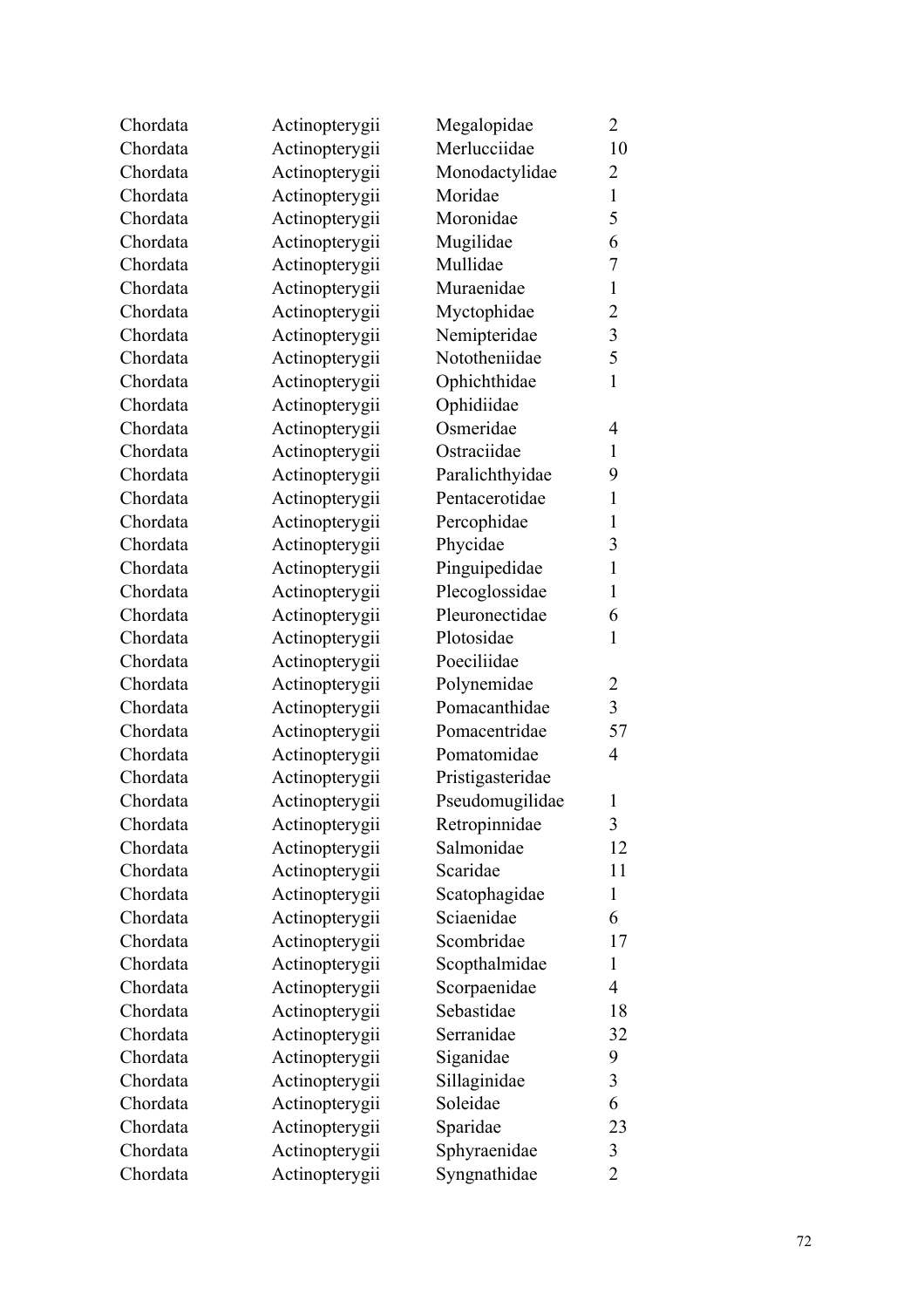| Chordata | Actinopterygii | Synodontidae    |                         |
|----------|----------------|-----------------|-------------------------|
| Chordata | Actinopterygii | Terapontidae    | 1                       |
| Chordata | Actinopterygii | Tetraodontidae  | $\mathbf{1}$            |
| Chordata | Actinopterygii | Trachichthyidae | $\overline{2}$          |
| Chordata | Actinopterygii | Trachinidae     |                         |
| Chordata | Actinopterygii | Trichiuridae    |                         |
| Chordata | Actinopterygii | Triglidae       |                         |
| Chordata | Actinopterygii | Tripterygiidae  | 4                       |
| Chordata | Actinopterygii | Uranoscopidae   |                         |
| Chordata | Actinopterygii | Zanclidae       | 3                       |
| Chordata | Actinopterygii | Zeidae          |                         |
| Chordata | Ascidiacae     |                 | 12                      |
| Chordata | Ascidiacae     | Botryllidae     | $\overline{4}$          |
| Chordata | Ascidiacae     | Cionidae        | $\mathbf{1}$            |
| Chordata | Ascidiacae     | Didemnidae      | $\mathbf{1}$            |
| Chordata | Ascidiacae     | Pyuridae        | $\overline{\mathbf{3}}$ |
| Chordata | Ascidiacae     | Styelidae       | 5                       |
| Chordata | Aves           |                 | $\overline{2}$          |
| Chordata | Aves           | Spheniscidae    | $\overline{2}$          |
| Chordata | Chondrichthyes |                 | 32                      |
| Chordata | Chondrichthyes | Carcharhinidae  | 8                       |
| Chordata | Chondrichthyes | Centrophoridae  | $\overline{c}$          |
| Chordata | Chondrichthyes | Cetorhinidae    | $\mathbf{1}$            |
| Chordata | Chondrichthyes | Lamnidae        | 6                       |
| Chordata | Chondrichthyes | Myliobatidae    | $\mathbf{1}$            |
| Chordata | Chondrichthyes | Rajidae         | $\overline{c}$          |
| Chordata | Chondrichthyes | Rhincodontidae  | $\overline{2}$          |
| Chordata | Chondrichthyes | Rhinobatidae    | $\mathbf{1}$            |
| Chordata | Chondrichthyes | Scyliorhinidae  |                         |
| Chordata | Chondrichthyes | Sphyrnidae      | 5                       |
| Chordata | Chondrichthyes | Stegostomatidae | 1                       |
| Chordata | Chondrichthyes | Torpedinidae    |                         |
| Chordata | Chondrichthyes | Triakidae       | 3                       |
| Chordata | Mammalia       |                 | 17                      |
| Chordata | Mammalia       | Balaenidae      | 1                       |
| Chordata | Mammalia       | Balaenopteridae | 4                       |
| Chordata | Mammalia       | Delphinidae     | 6                       |
| Chordata | Mammalia       | Dugongidae      | 1                       |
| Chordata | Mammalia       | Eschrichtiidae  | 1                       |
| Chordata | Mammalia       | Odobenidae      | 1                       |
| Chordata | Mammalia       | Phocidae        | $\overline{2}$          |
| Chordata | Mammalia       | Trichechidae    | $\mathbf{1}$            |
| Chordata | Squamata       |                 | $\overline{2}$          |
| Chordata | Squamata       | Elapidae        | $\overline{2}$          |
| Cnidaria |                |                 | 71                      |
| Cnidaria | Anthozoa       |                 | 65                      |
|          |                |                 |                         |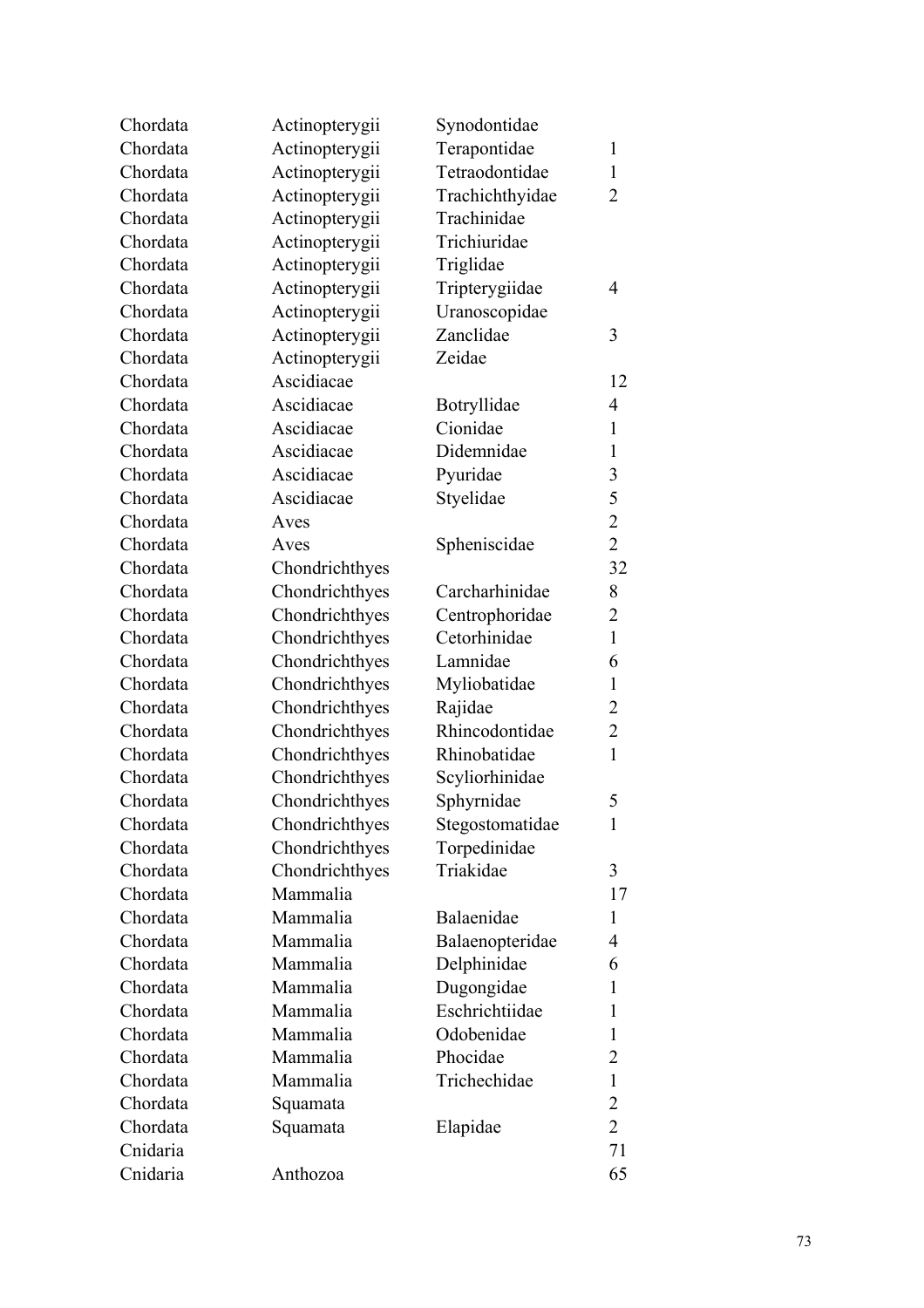| Cnidaria       | Anthozoa     | Acroporidae     | 13           |
|----------------|--------------|-----------------|--------------|
| Cnidaria       | Anthozoa     | Actiniidae      | 4            |
| Cnidaria       | Anthozoa     | Agariciidae     | 2            |
| Cnidaria       | Anthozoa     | Alcyoniidae     | $\mathbf{1}$ |
| Cnidaria       | Anthozoa     | Antipathidae    | 1            |
| Cnidaria       | Anthozoa     | Astrocoeniidae  | 1            |
| Cnidaria       | Anthozoa     | Caryophyllidae  | 4            |
| Cnidaria       | Anthozoa     | Clavulariidae   | 1            |
| Cnidaria       | Anthozoa     | Corallidae      | 2            |
| Cnidaria       | Anthozoa     | Dendrophyllidae | 3            |
| Cnidaria       | Anthozoa     | Faviidae        | $\mathbf{1}$ |
| Cnidaria       | Anthozoa     | Fungiidae       | 1            |
| Cnidaria       | Anthozoa     | Gorgoniidae     | 4            |
| Cnidaria       | Anthozoa     | Helioporidae    | 1            |
| Cnidaria       | Anthozoa     | Merulinidae     | 8            |
| Cnidaria       | Anthozoa     | Montastraeidae  | 2            |
| Cnidaria       | Anthozoa     | Mussidae        | $\mathbf{1}$ |
| Cnidaria       | Anthozoa     | Oculinidae      | 1            |
| Cnidaria       | Anthozoa     | Plexauridae     | 3            |
| Cnidaria       | Anthozoa     | Pocilloporidae  | 11           |
| Cnidaria       | Anthozoa     | Poritidae       | 6            |
| Cnidaria       | Anthozoa     | Sagartiidae     | $\mathbf{1}$ |
| Cnidaria       | Anthozoa     | Siderastreidae  | 2            |
| Cnidaria       | Hydrozoa     |                 | 3            |
| Cnidaria       | Hydrozoa     | Hydridae        | 1            |
| Cnidaria       | Hydrozoa     | Protohydridae   | 1            |
| Cnidaria       | Scyphozoa    |                 | 5            |
| Cnidaria       | Scyphozoa    | Pelagiidae      | 2            |
| Cnidaria       | Scyphozoa    | Rhizosomatidae  | $\mathbf{1}$ |
| Ctenophora     |              |                 | $\mathbf{1}$ |
| Ctenophora     | Nuda         |                 | 1            |
| Ctenophora     | Tentaculata  |                 | 1            |
| Dinoflagellata |              |                 | 5            |
| Dinoflagellata | Dinophyacaea |                 | 5            |
| Dinoflagellata | Dinophyacaea | Goniodomataceae | 2            |
| Dinoflagellata | Dinophyacaea | Gymnodiniaceae  | $\mathbf{1}$ |
| Dinoflagellata | Dinophyacaea | Symbiodiniaceae | 3            |
| Echinodermata  |              |                 | 37           |
| Echinodermata  | Asteroidae   |                 | 20           |
| Echinodermata  | Asteroidae   | Acanthasteridae | 6            |
| Echinodermata  | Asteroidae   | Asteridae       | 6            |
| Echinodermata  | Asteroidae   | Asterinidae     | 6            |
| Echinodermata  | Asteroidae   | Goniasteridae   | 1            |
| Echinodermata  | Asteroidae   | Stichasteridae  | 1            |
| Echinodermata  | Crinoidea    |                 | 1            |
| Echinodermata  | Echinoidae   |                 | 10           |
|                |              |                 |              |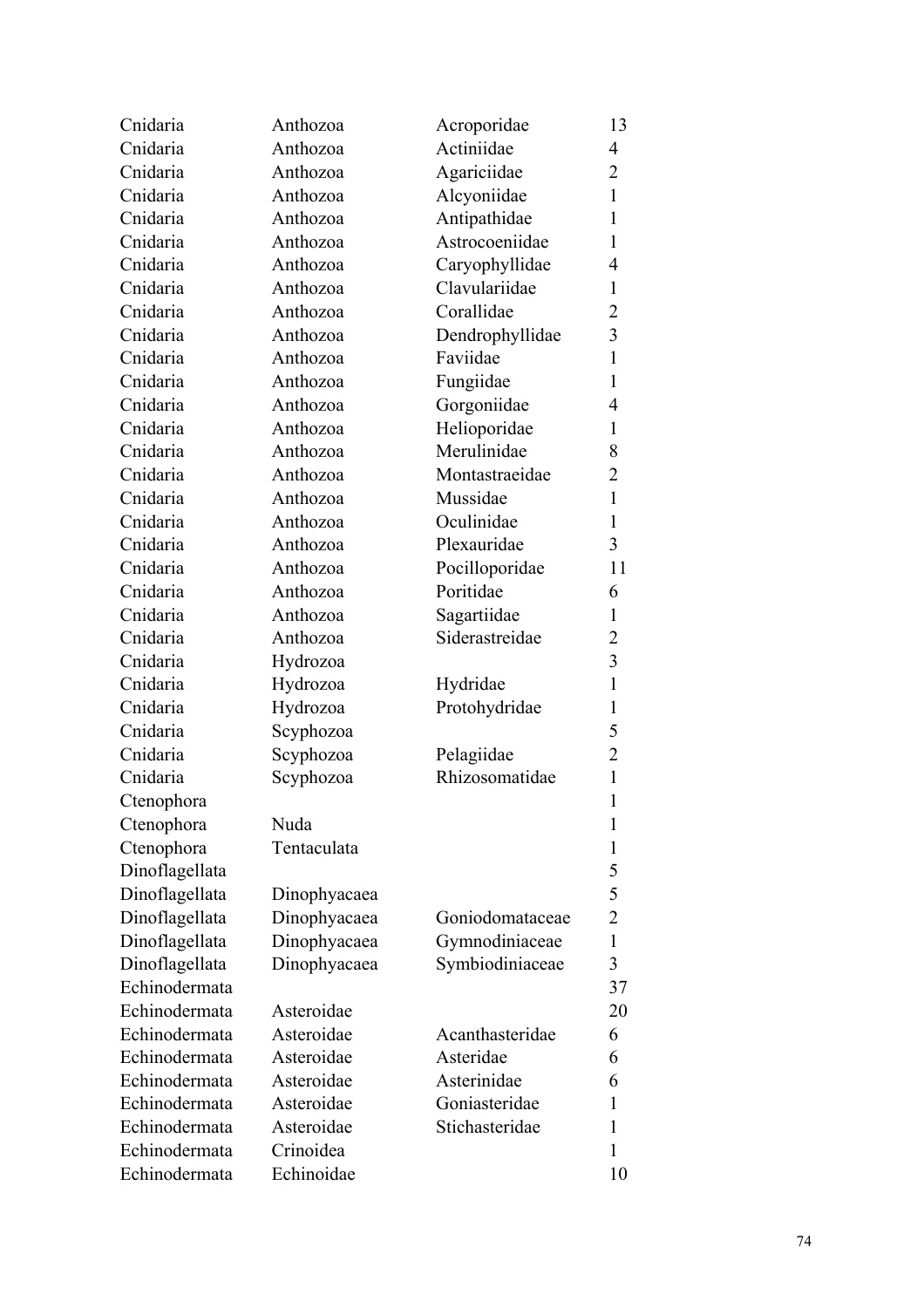| Echinodermata    | Echinoidae        | Cidaridae            | $\mathbf{1}$            |
|------------------|-------------------|----------------------|-------------------------|
| Echinodermata    | Echinoidae        | Diadematidae         | 2                       |
| Echinodermata    | Echinoidae        | Echinometridae       | $\overline{c}$          |
| Echinodermata    | Echinoidae        | Parechinidae         | $\overline{2}$          |
| Echinodermata    | Echinoidae        | Strongylocentrotidae | $\overline{2}$          |
| Echinodermata    | Holothuroidae     |                      | $\overline{\mathbf{3}}$ |
| Echinodermata    | Holothuroidae     | Cucumariidae         | $\overline{2}$          |
| Echinodermata    | Holothuroidae     | Holothuriidae        | $\mathbf{1}$            |
| Echinodermata    | Holothuroidae     | Stichopodidae        | $\mathbf{1}$            |
| Echinodermata    | Ophiuroidae       |                      | 10                      |
| Echinodermata    | Ophiuroidae       | Asteroschematidae    | $\mathbf{1}$            |
| Echinodermata    | Ophiuroidae       | Gorgonocephalidae    | 1                       |
| Echinodermata    | Ophiuroidae       | Ophiacanthidae       | 1                       |
| Echinodermata    | Ophiuroidae       | Ophiactidae          | $\mathbf{1}$            |
| Echinodermata    | Ophiuroidae       | Ophiocomidae         | 2                       |
| Echinodermata    | Ophiuroidae       | Ophiodermatidae      | $\mathbf{1}$            |
| Echinodermata    | Ophiuroidae       | Ophiolepididae       | 1                       |
| Echinodermata    | Ophiuroidae       | Ophionereidae        | $\mathbf{1}$            |
| Echinodermata    | Ophiuroidae       | Ophiothricidae       | 3                       |
| Echinodermata    | Ophiuroidae       | Ophiuridae           | $\mathbf{1}$            |
| Heterokontophyta |                   |                      | 28                      |
| Heterokontophyta | Bacillariophyceae |                      | $\mathbf{1}$            |
| Heterokontophyta | Bacillariophyceae | Skeletonemataceae    | $\mathbf{1}$            |
| Heterokontophyta | Phaeophyceae      |                      | 27                      |
| Heterokontophyta | Phaeophyceae      | Durvillaeaceae       | 3                       |
| Heterokontophyta | Phaeophyceae      | Fucaceae             | 5                       |
| Heterokontophyta | Phaeophyceae      | Heterochordariaceae  | $\mathbf{1}$            |
| Heterokontophyta | Phaeophyceae      | Laminariaceae        | 11                      |
| Heterokontophyta | Phaeophyceae      | Lessoniaceae         | 4                       |
| Heterokontophyta | Phaeophyceae      | Ralfsiaceae          | 1                       |
| Heterokontophyta | Phaeophyceae      | Sargassaceae         | 4                       |
| Heterokontophyta | Phaeophyceae      | Seirococcaceae       | $\boldsymbol{0}$        |
| Mollusca         |                   |                      | 165                     |
| Mollusca         | *Polyplacophora*  |                      | 6                       |
| Mollusca         | *Polyplacophora*  | Chitonidae           | 3                       |
| Mollusca         | *Polyplacophora*  | Ischnochitonidae     | $\mathbf{1}$            |
| Mollusca         | *Polyplacophora*  | Lepidochitonidae     | 1                       |
| Mollusca         | *Polyplacophora*  | Mopaliidae           | 3                       |
| Mollusca         | <b>Bivalvia</b>   |                      | 76                      |
| Mollusca         | <b>Bivalvia</b>   | Cardiidae            | 7                       |
| Mollusca         | <b>Bivalvia</b>   | Donacidae            | 1                       |
| Mollusca         | <b>Bivalvia</b>   | Lasaeidae            | 1                       |
| Mollusca         | <b>Bivalvia</b>   | Mactridae            | 1                       |
| Mollusca         | <b>Bivalvia</b>   | Myidae               | 1                       |
| Mollusca         | <b>Bivalvia</b>   | Mytilidae            | 35                      |
| Mollusca         | <b>Bivalvia</b>   | Ostreidae            | 6                       |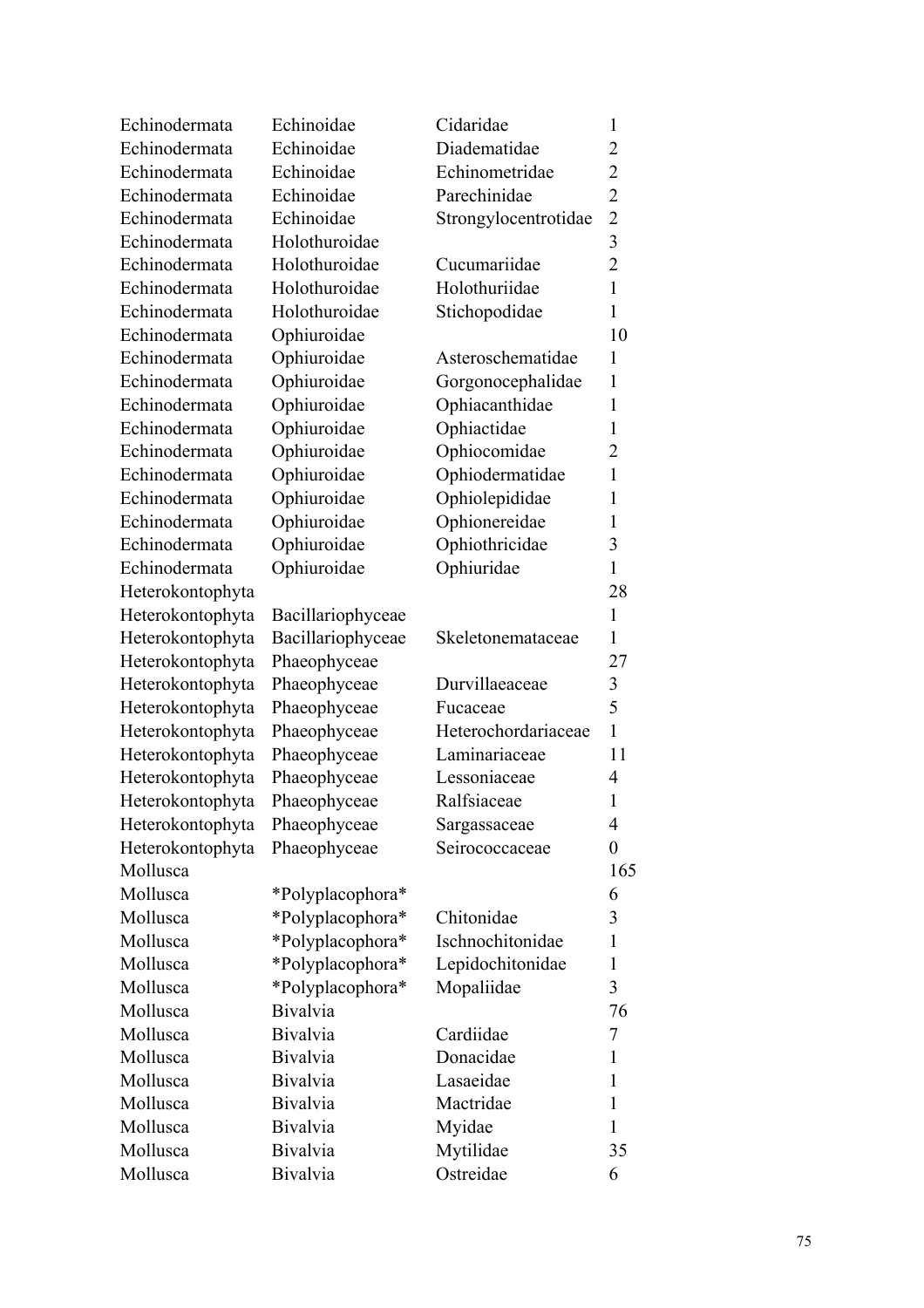| Pinnidae<br><b>Bivalvia</b><br>$\overline{2}$<br>Pteriidae<br>$\overline{4}$<br><b>Bivalvia</b><br><b>Bivalvia</b><br>Semelidae<br>$\mathbf{1}$<br><b>Bivalvia</b><br>Spondylidae<br>$\overline{2}$<br>Tellinidae<br>$\overline{4}$<br><b>Bivalvia</b><br><b>Bivalvia</b><br>Veneridae<br>$\overline{2}$<br>$\overline{2}$<br><b>Bivalvia</b><br>Vesicomyidae<br>Cephalopoda<br>12<br>$\overline{3}$<br>Cephalopoda<br>Loliginidae<br>$\mathbf{1}$<br>Cephalopoda<br>Nautilidae<br>Octopodidae<br>Cephalopoda<br>$\mathbf{1}$<br>Cephalopoda<br>Ommastrephidae<br>4<br>Cephalopoda<br>Sepiidae<br>$\mathbf{1}$<br>Gastropoda<br>88<br>Gastropoda<br>$\mathbf{1}$<br>Aplysiidae<br><b>Buccinidae</b><br>Gastropoda<br>6<br>Mollusca<br>Calliostomatidae<br>$\mathbf{1}$<br>Gastropoda<br>Mollusca<br>Gastropoda<br>Calyptraeidae<br>6<br>Mollusca<br>$\mathbf{1}$<br>Gastropoda<br>Capulidae<br>Conidae<br>Mollusca<br>Gastropoda<br>$\mathbf{1}$<br>Doridae<br>Mollusca<br>$\mathbf{1}$<br>Gastropoda<br>Mollusca<br>Fissurellidae<br>Gastropoda<br>$\mathbf{1}$<br>Mollusca<br>Goniodoridae<br>$\mathbf{1}$<br>Gastropoda<br>Mollusca<br>Haliotidae<br>Gastropoda<br>16<br>Hydrobiidae<br>$\mathbf{1}$<br>Gastropoda<br>Lepetodrilidae<br>Gastropoda<br>$\mathbf{1}$<br>Limapontiidae<br>Gastropoda<br>2<br>Littorinidae<br>Gastropoda<br>9<br>3<br>Lottidae<br>Gastropoda<br>Muricidae<br>14<br>Gastropoda<br>Nacellidae<br>Gastropoda<br>8<br>Nasariidae<br>Gastropoda<br>4<br>Neritidae<br>Gastropoda<br>6<br>Olivellidae<br>Gastropoda<br>1<br>Onchidiidae<br>Gastropoda<br>1<br>Onchidoridae<br>Gastropoda<br>1<br>Patellidae<br>Gastropoda<br>6<br>Provannidae<br>Gastropoda<br>$\mathbf{1}$<br>Siphonariidae<br>Gastropoda<br>3<br>Strombidae<br>2<br>Gastropoda<br>$\overline{2}$<br>Gastropoda<br>Tegulidae<br>Tergipedidae<br>$\mathbf{1}$<br>Gastropoda<br>Trochidae<br>Gastropoda<br>6<br>Turbinidae<br>Gastropoda<br>$\mathbf{1}$<br>1 | Mollusca | <b>Bivalvia</b> | Pectinidae | 7 |
|------------------------------------------------------------------------------------------------------------------------------------------------------------------------------------------------------------------------------------------------------------------------------------------------------------------------------------------------------------------------------------------------------------------------------------------------------------------------------------------------------------------------------------------------------------------------------------------------------------------------------------------------------------------------------------------------------------------------------------------------------------------------------------------------------------------------------------------------------------------------------------------------------------------------------------------------------------------------------------------------------------------------------------------------------------------------------------------------------------------------------------------------------------------------------------------------------------------------------------------------------------------------------------------------------------------------------------------------------------------------------------------------------------------------------------------------------------------------------------------------------------------------------------------------------------------------------------------------------------------------------------------------------------------------------------------------------------------------------------------------------------------------------------------------------------------------------------------------------------------------------------------------------------------------------------------------------|----------|-----------------|------------|---|
|                                                                                                                                                                                                                                                                                                                                                                                                                                                                                                                                                                                                                                                                                                                                                                                                                                                                                                                                                                                                                                                                                                                                                                                                                                                                                                                                                                                                                                                                                                                                                                                                                                                                                                                                                                                                                                                                                                                                                      | Mollusca |                 |            |   |
|                                                                                                                                                                                                                                                                                                                                                                                                                                                                                                                                                                                                                                                                                                                                                                                                                                                                                                                                                                                                                                                                                                                                                                                                                                                                                                                                                                                                                                                                                                                                                                                                                                                                                                                                                                                                                                                                                                                                                      | Mollusca |                 |            |   |
|                                                                                                                                                                                                                                                                                                                                                                                                                                                                                                                                                                                                                                                                                                                                                                                                                                                                                                                                                                                                                                                                                                                                                                                                                                                                                                                                                                                                                                                                                                                                                                                                                                                                                                                                                                                                                                                                                                                                                      | Mollusca |                 |            |   |
|                                                                                                                                                                                                                                                                                                                                                                                                                                                                                                                                                                                                                                                                                                                                                                                                                                                                                                                                                                                                                                                                                                                                                                                                                                                                                                                                                                                                                                                                                                                                                                                                                                                                                                                                                                                                                                                                                                                                                      | Mollusca |                 |            |   |
|                                                                                                                                                                                                                                                                                                                                                                                                                                                                                                                                                                                                                                                                                                                                                                                                                                                                                                                                                                                                                                                                                                                                                                                                                                                                                                                                                                                                                                                                                                                                                                                                                                                                                                                                                                                                                                                                                                                                                      | Mollusca |                 |            |   |
|                                                                                                                                                                                                                                                                                                                                                                                                                                                                                                                                                                                                                                                                                                                                                                                                                                                                                                                                                                                                                                                                                                                                                                                                                                                                                                                                                                                                                                                                                                                                                                                                                                                                                                                                                                                                                                                                                                                                                      | Mollusca |                 |            |   |
|                                                                                                                                                                                                                                                                                                                                                                                                                                                                                                                                                                                                                                                                                                                                                                                                                                                                                                                                                                                                                                                                                                                                                                                                                                                                                                                                                                                                                                                                                                                                                                                                                                                                                                                                                                                                                                                                                                                                                      | Mollusca |                 |            |   |
|                                                                                                                                                                                                                                                                                                                                                                                                                                                                                                                                                                                                                                                                                                                                                                                                                                                                                                                                                                                                                                                                                                                                                                                                                                                                                                                                                                                                                                                                                                                                                                                                                                                                                                                                                                                                                                                                                                                                                      | Mollusca |                 |            |   |
|                                                                                                                                                                                                                                                                                                                                                                                                                                                                                                                                                                                                                                                                                                                                                                                                                                                                                                                                                                                                                                                                                                                                                                                                                                                                                                                                                                                                                                                                                                                                                                                                                                                                                                                                                                                                                                                                                                                                                      | Mollusca |                 |            |   |
|                                                                                                                                                                                                                                                                                                                                                                                                                                                                                                                                                                                                                                                                                                                                                                                                                                                                                                                                                                                                                                                                                                                                                                                                                                                                                                                                                                                                                                                                                                                                                                                                                                                                                                                                                                                                                                                                                                                                                      | Mollusca |                 |            |   |
|                                                                                                                                                                                                                                                                                                                                                                                                                                                                                                                                                                                                                                                                                                                                                                                                                                                                                                                                                                                                                                                                                                                                                                                                                                                                                                                                                                                                                                                                                                                                                                                                                                                                                                                                                                                                                                                                                                                                                      | Mollusca |                 |            |   |
|                                                                                                                                                                                                                                                                                                                                                                                                                                                                                                                                                                                                                                                                                                                                                                                                                                                                                                                                                                                                                                                                                                                                                                                                                                                                                                                                                                                                                                                                                                                                                                                                                                                                                                                                                                                                                                                                                                                                                      | Mollusca |                 |            |   |
|                                                                                                                                                                                                                                                                                                                                                                                                                                                                                                                                                                                                                                                                                                                                                                                                                                                                                                                                                                                                                                                                                                                                                                                                                                                                                                                                                                                                                                                                                                                                                                                                                                                                                                                                                                                                                                                                                                                                                      | Mollusca |                 |            |   |
|                                                                                                                                                                                                                                                                                                                                                                                                                                                                                                                                                                                                                                                                                                                                                                                                                                                                                                                                                                                                                                                                                                                                                                                                                                                                                                                                                                                                                                                                                                                                                                                                                                                                                                                                                                                                                                                                                                                                                      | Mollusca |                 |            |   |
|                                                                                                                                                                                                                                                                                                                                                                                                                                                                                                                                                                                                                                                                                                                                                                                                                                                                                                                                                                                                                                                                                                                                                                                                                                                                                                                                                                                                                                                                                                                                                                                                                                                                                                                                                                                                                                                                                                                                                      | Mollusca |                 |            |   |
|                                                                                                                                                                                                                                                                                                                                                                                                                                                                                                                                                                                                                                                                                                                                                                                                                                                                                                                                                                                                                                                                                                                                                                                                                                                                                                                                                                                                                                                                                                                                                                                                                                                                                                                                                                                                                                                                                                                                                      | Mollusca |                 |            |   |
|                                                                                                                                                                                                                                                                                                                                                                                                                                                                                                                                                                                                                                                                                                                                                                                                                                                                                                                                                                                                                                                                                                                                                                                                                                                                                                                                                                                                                                                                                                                                                                                                                                                                                                                                                                                                                                                                                                                                                      |          |                 |            |   |
|                                                                                                                                                                                                                                                                                                                                                                                                                                                                                                                                                                                                                                                                                                                                                                                                                                                                                                                                                                                                                                                                                                                                                                                                                                                                                                                                                                                                                                                                                                                                                                                                                                                                                                                                                                                                                                                                                                                                                      |          |                 |            |   |
|                                                                                                                                                                                                                                                                                                                                                                                                                                                                                                                                                                                                                                                                                                                                                                                                                                                                                                                                                                                                                                                                                                                                                                                                                                                                                                                                                                                                                                                                                                                                                                                                                                                                                                                                                                                                                                                                                                                                                      |          |                 |            |   |
|                                                                                                                                                                                                                                                                                                                                                                                                                                                                                                                                                                                                                                                                                                                                                                                                                                                                                                                                                                                                                                                                                                                                                                                                                                                                                                                                                                                                                                                                                                                                                                                                                                                                                                                                                                                                                                                                                                                                                      |          |                 |            |   |
|                                                                                                                                                                                                                                                                                                                                                                                                                                                                                                                                                                                                                                                                                                                                                                                                                                                                                                                                                                                                                                                                                                                                                                                                                                                                                                                                                                                                                                                                                                                                                                                                                                                                                                                                                                                                                                                                                                                                                      |          |                 |            |   |
|                                                                                                                                                                                                                                                                                                                                                                                                                                                                                                                                                                                                                                                                                                                                                                                                                                                                                                                                                                                                                                                                                                                                                                                                                                                                                                                                                                                                                                                                                                                                                                                                                                                                                                                                                                                                                                                                                                                                                      |          |                 |            |   |
|                                                                                                                                                                                                                                                                                                                                                                                                                                                                                                                                                                                                                                                                                                                                                                                                                                                                                                                                                                                                                                                                                                                                                                                                                                                                                                                                                                                                                                                                                                                                                                                                                                                                                                                                                                                                                                                                                                                                                      |          |                 |            |   |
|                                                                                                                                                                                                                                                                                                                                                                                                                                                                                                                                                                                                                                                                                                                                                                                                                                                                                                                                                                                                                                                                                                                                                                                                                                                                                                                                                                                                                                                                                                                                                                                                                                                                                                                                                                                                                                                                                                                                                      |          |                 |            |   |
|                                                                                                                                                                                                                                                                                                                                                                                                                                                                                                                                                                                                                                                                                                                                                                                                                                                                                                                                                                                                                                                                                                                                                                                                                                                                                                                                                                                                                                                                                                                                                                                                                                                                                                                                                                                                                                                                                                                                                      | Mollusca |                 |            |   |
|                                                                                                                                                                                                                                                                                                                                                                                                                                                                                                                                                                                                                                                                                                                                                                                                                                                                                                                                                                                                                                                                                                                                                                                                                                                                                                                                                                                                                                                                                                                                                                                                                                                                                                                                                                                                                                                                                                                                                      | Mollusca |                 |            |   |
|                                                                                                                                                                                                                                                                                                                                                                                                                                                                                                                                                                                                                                                                                                                                                                                                                                                                                                                                                                                                                                                                                                                                                                                                                                                                                                                                                                                                                                                                                                                                                                                                                                                                                                                                                                                                                                                                                                                                                      | Mollusca |                 |            |   |
|                                                                                                                                                                                                                                                                                                                                                                                                                                                                                                                                                                                                                                                                                                                                                                                                                                                                                                                                                                                                                                                                                                                                                                                                                                                                                                                                                                                                                                                                                                                                                                                                                                                                                                                                                                                                                                                                                                                                                      | Mollusca |                 |            |   |
|                                                                                                                                                                                                                                                                                                                                                                                                                                                                                                                                                                                                                                                                                                                                                                                                                                                                                                                                                                                                                                                                                                                                                                                                                                                                                                                                                                                                                                                                                                                                                                                                                                                                                                                                                                                                                                                                                                                                                      | Mollusca |                 |            |   |
|                                                                                                                                                                                                                                                                                                                                                                                                                                                                                                                                                                                                                                                                                                                                                                                                                                                                                                                                                                                                                                                                                                                                                                                                                                                                                                                                                                                                                                                                                                                                                                                                                                                                                                                                                                                                                                                                                                                                                      | Mollusca |                 |            |   |
|                                                                                                                                                                                                                                                                                                                                                                                                                                                                                                                                                                                                                                                                                                                                                                                                                                                                                                                                                                                                                                                                                                                                                                                                                                                                                                                                                                                                                                                                                                                                                                                                                                                                                                                                                                                                                                                                                                                                                      | Mollusca |                 |            |   |
|                                                                                                                                                                                                                                                                                                                                                                                                                                                                                                                                                                                                                                                                                                                                                                                                                                                                                                                                                                                                                                                                                                                                                                                                                                                                                                                                                                                                                                                                                                                                                                                                                                                                                                                                                                                                                                                                                                                                                      | Mollusca |                 |            |   |
|                                                                                                                                                                                                                                                                                                                                                                                                                                                                                                                                                                                                                                                                                                                                                                                                                                                                                                                                                                                                                                                                                                                                                                                                                                                                                                                                                                                                                                                                                                                                                                                                                                                                                                                                                                                                                                                                                                                                                      | Mollusca |                 |            |   |
|                                                                                                                                                                                                                                                                                                                                                                                                                                                                                                                                                                                                                                                                                                                                                                                                                                                                                                                                                                                                                                                                                                                                                                                                                                                                                                                                                                                                                                                                                                                                                                                                                                                                                                                                                                                                                                                                                                                                                      | Mollusca |                 |            |   |
|                                                                                                                                                                                                                                                                                                                                                                                                                                                                                                                                                                                                                                                                                                                                                                                                                                                                                                                                                                                                                                                                                                                                                                                                                                                                                                                                                                                                                                                                                                                                                                                                                                                                                                                                                                                                                                                                                                                                                      | Mollusca |                 |            |   |
|                                                                                                                                                                                                                                                                                                                                                                                                                                                                                                                                                                                                                                                                                                                                                                                                                                                                                                                                                                                                                                                                                                                                                                                                                                                                                                                                                                                                                                                                                                                                                                                                                                                                                                                                                                                                                                                                                                                                                      | Mollusca |                 |            |   |
|                                                                                                                                                                                                                                                                                                                                                                                                                                                                                                                                                                                                                                                                                                                                                                                                                                                                                                                                                                                                                                                                                                                                                                                                                                                                                                                                                                                                                                                                                                                                                                                                                                                                                                                                                                                                                                                                                                                                                      | Mollusca |                 |            |   |
|                                                                                                                                                                                                                                                                                                                                                                                                                                                                                                                                                                                                                                                                                                                                                                                                                                                                                                                                                                                                                                                                                                                                                                                                                                                                                                                                                                                                                                                                                                                                                                                                                                                                                                                                                                                                                                                                                                                                                      | Mollusca |                 |            |   |
|                                                                                                                                                                                                                                                                                                                                                                                                                                                                                                                                                                                                                                                                                                                                                                                                                                                                                                                                                                                                                                                                                                                                                                                                                                                                                                                                                                                                                                                                                                                                                                                                                                                                                                                                                                                                                                                                                                                                                      | Mollusca |                 |            |   |
|                                                                                                                                                                                                                                                                                                                                                                                                                                                                                                                                                                                                                                                                                                                                                                                                                                                                                                                                                                                                                                                                                                                                                                                                                                                                                                                                                                                                                                                                                                                                                                                                                                                                                                                                                                                                                                                                                                                                                      | Mollusca |                 |            |   |
|                                                                                                                                                                                                                                                                                                                                                                                                                                                                                                                                                                                                                                                                                                                                                                                                                                                                                                                                                                                                                                                                                                                                                                                                                                                                                                                                                                                                                                                                                                                                                                                                                                                                                                                                                                                                                                                                                                                                                      | Mollusca |                 |            |   |
|                                                                                                                                                                                                                                                                                                                                                                                                                                                                                                                                                                                                                                                                                                                                                                                                                                                                                                                                                                                                                                                                                                                                                                                                                                                                                                                                                                                                                                                                                                                                                                                                                                                                                                                                                                                                                                                                                                                                                      | Mollusca |                 |            |   |
|                                                                                                                                                                                                                                                                                                                                                                                                                                                                                                                                                                                                                                                                                                                                                                                                                                                                                                                                                                                                                                                                                                                                                                                                                                                                                                                                                                                                                                                                                                                                                                                                                                                                                                                                                                                                                                                                                                                                                      | Mollusca |                 |            |   |
|                                                                                                                                                                                                                                                                                                                                                                                                                                                                                                                                                                                                                                                                                                                                                                                                                                                                                                                                                                                                                                                                                                                                                                                                                                                                                                                                                                                                                                                                                                                                                                                                                                                                                                                                                                                                                                                                                                                                                      | Mollusca |                 |            |   |
|                                                                                                                                                                                                                                                                                                                                                                                                                                                                                                                                                                                                                                                                                                                                                                                                                                                                                                                                                                                                                                                                                                                                                                                                                                                                                                                                                                                                                                                                                                                                                                                                                                                                                                                                                                                                                                                                                                                                                      | Nematoda |                 |            |   |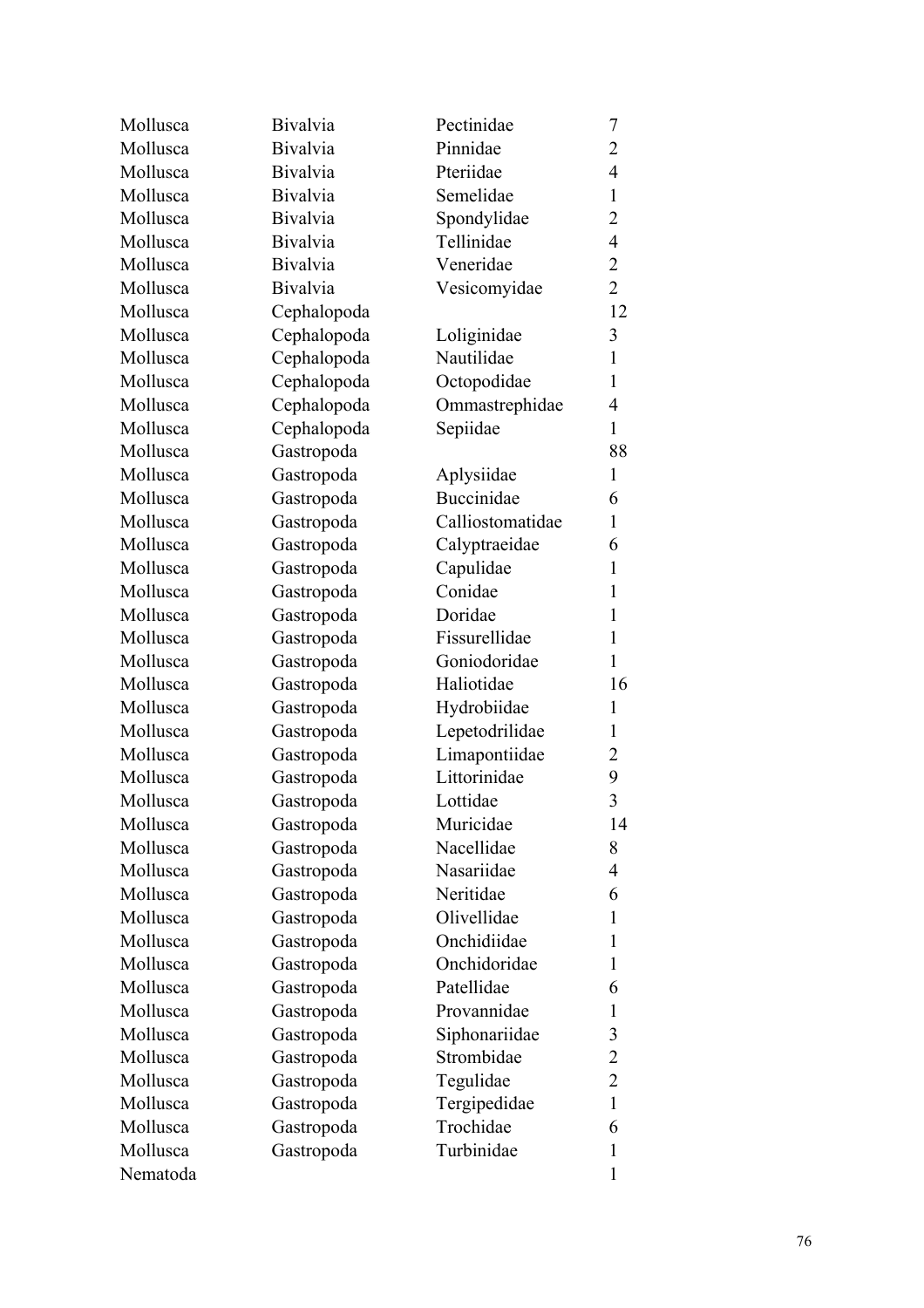| Nemertea       |                      |                   | 3                        |
|----------------|----------------------|-------------------|--------------------------|
| Nemertea       | Enopla               |                   | $\overline{2}$           |
| Nemertea       | Enopla               | Emplectonematidae | $\mathbf{1}$             |
| Nemertea       | Enopla               | Tetrastemmatidae  | $\mathbf{1}$             |
| Plantae        |                      |                   | 16                       |
| Plantae        | Angiospermae         |                   | 16                       |
| Plantae        | Angiospermae         | Avicenniaceae     | 1                        |
| Plantae        | Angiospermae         | Cymodoceaceae     | 2                        |
| Plantae        | Angiospermae         | Hydrocharitaceae  | 2                        |
| Plantae        | Angiospermae         | Juncaginaceae     | $\mathbf{1}$             |
| Plantae        | Angiospermae         | Poaceae           | $\overline{2}$           |
| Plantae        | Angiospermae         | Posidoniaceae     | $\mathbf{1}$             |
| Plantae        | Angiospermae         | Rhizophoraceae    | 2                        |
| Plantae        | Angiospermae         | Zosteraceae       | 7                        |
| Platyhelmintha |                      |                   | 4                        |
| Platyhelmintha | Trematoda            |                   | $\overline{2}$           |
| Platyhelmintha | Trematoda            | Bucephalidae      | 1                        |
| Platyhelmintha | Trematoda            | Echinostomatidae  | 1                        |
| Platyhelmintha | Turbellaria          |                   | 2                        |
| Porifera       |                      |                   | 14                       |
| Porifera       | Demospongiae         |                   | 12                       |
| Porifera       | Demospongiae         | Callyspongiidae   | $\mathbf{1}$             |
| Porifera       | Demospongiae         | Chondrillidae     | 1                        |
| Porifera       | Demospongiae         | Clionaidae        | 2                        |
| Porifera       | Demospongiae         | Crambeidae        | $\mathbf{1}$             |
| Porifera       | Demospongiae         | Dictyonellidae    | 4                        |
| Porifera       | Demospongiae         | Dysideidae        | $\mathbf{1}$             |
| Porifera       | Demospongiae         | Hymedesmiidae     | 1                        |
| Porifera       | Demospongiae         | Ianthellidae      | 1                        |
| Porifera       | Demospongiae         | Niphatidae        | 1                        |
| Porifera       | Demospongiae         | Petrosiidae       | 1                        |
| Porifera       | Demospongiae         | Spongiidae        | 2                        |
| Priapulida     |                      |                   | 1                        |
| Priapulida     | Halicryptomorpha     |                   | 1                        |
| Priapulida     | Halicryptomorpha     | Halicryptidae     | 1                        |
| Proteobacteria |                      |                   | $\overline{2}$           |
| Proteobacteria | Gamma Proteobacteria |                   | $\overline{2}$           |
|                | Gamma                |                   |                          |
| Proteobacteria | Proteobacteria       | Vibrionaceae      | 2                        |
| Rhodophyta     |                      |                   | $\overline{\mathcal{A}}$ |
| Rhodophyta     | Florideophyceae      |                   | 4                        |
| Rhodophyta     | Florideophyceae      | Callithamniaceae  | 1                        |
| Rhodophyta     | Florideophyceae      | Corallinaceae     | 1                        |
| Rhodophyta     | Florideophyceae      | Dumontiaceae      | 1                        |
|                |                      |                   |                          |
| Rhodophyta     | Florideophyceae      | Endocladiaceae    | 1                        |
| Rhodophyta     | Florideophyceae      | Gelidiaceae       | $\overline{2}$           |